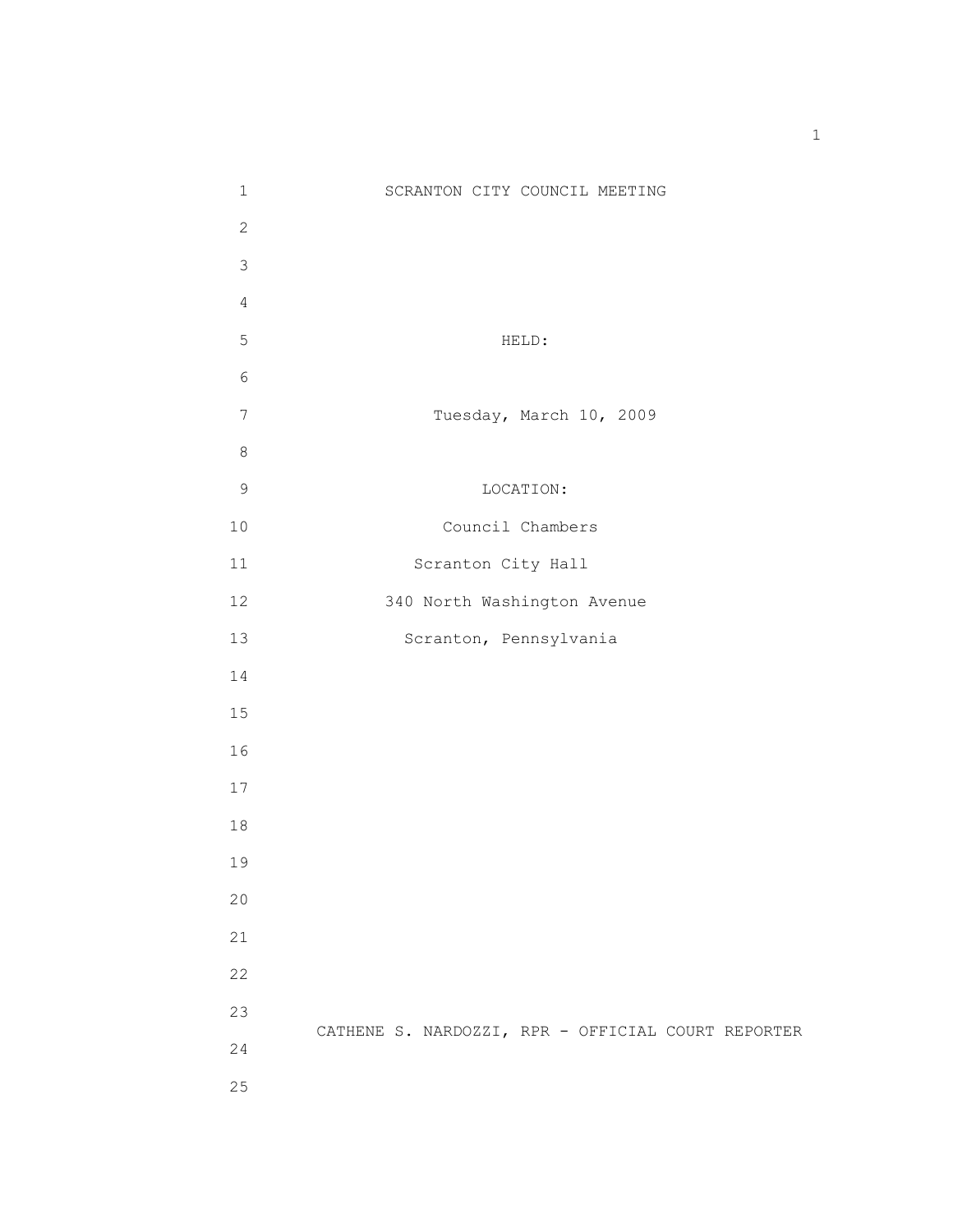1 2 CITY OF SCRANTON COUNCIL: 3 4 MR. ROBERT MCGOFF, PRESIDENT 5 6 MS. JUDY GATELLI, VICE-PRESIDENT 7 MS. JANET E. EVANS (Not present.) 8 9 MS. SHERRY FANUCCI 10 MR. WILLIAM COURTRIGHT 11 12 MS. KAY GARVEY, CITY CLERK 13 MR. NEIL COOLICAN, ASSISTANT CITY CLERK 14 15 MR. AMIL MINORA, SOLICITOR 16 17 18 19 20 21 22 23 24 25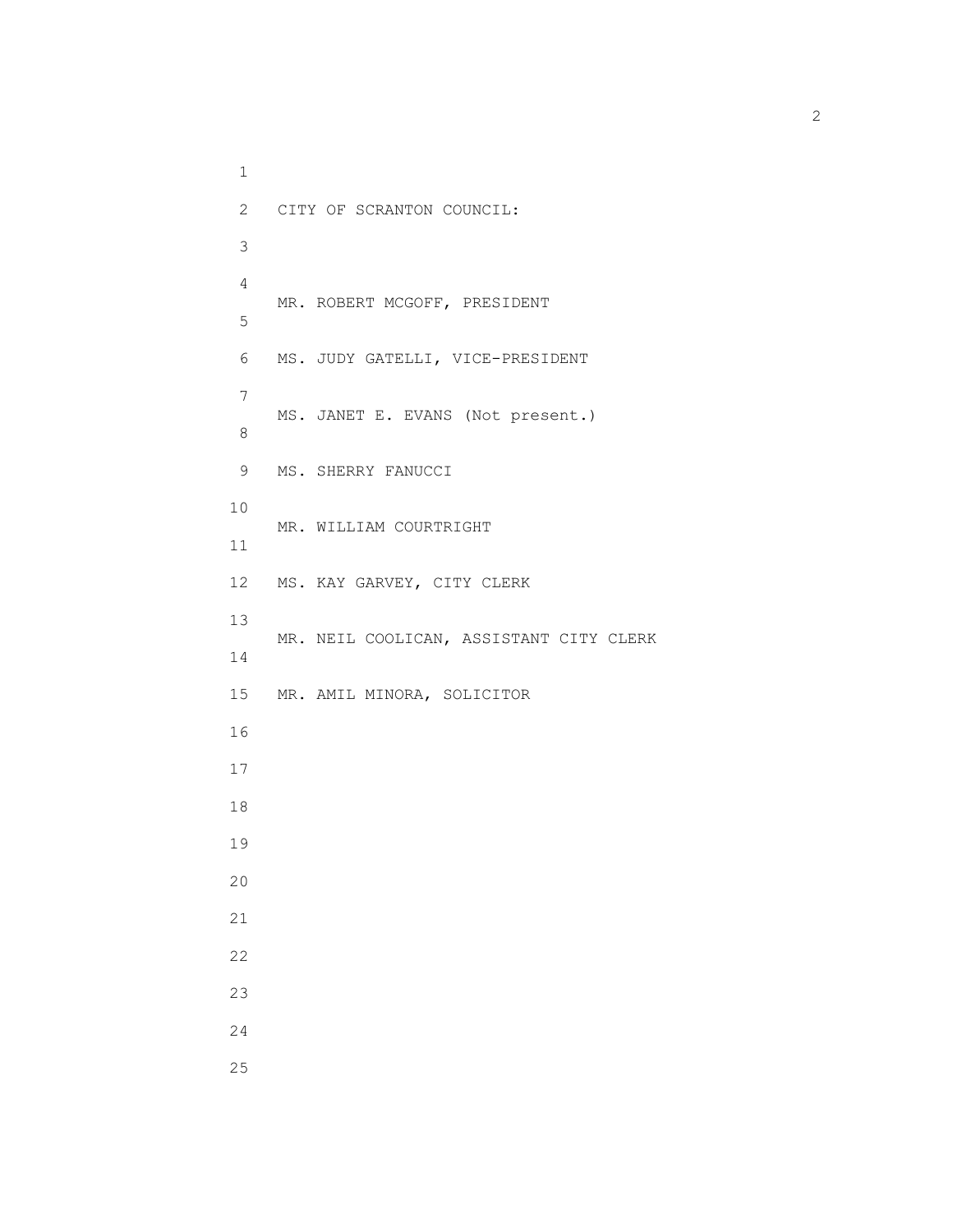1 (Pledge of Allegiance recited and moment of reflection 2 observed.) 3 MR. MCGOFF: Roll call, please. 4 MR. COOLICAN: Mrs. Evans. 5 (Mrs. Evans not present.) 6 MR. COOLICAN: Mrs. Gatelli. 7 MS. GATELLI: Here. 8 MR. COOLICAN: Ms. Fanucci. 9 MS. FANUCCI: Here. 10 MR. COOLICAN: Mr. Courtright. 11 MR. COURTRIGHT: Here. 12 MR. COOLICAN: Mr. McGoff. 13 MR. MCGOFF: Here. Let the record 14 reflect that Mrs. Evans called before and 15 indicated that she will not be at tonight's 16 meeting due to illness. Dispense with the 17 reading of the minutes. 18 MS. GARVEY: THIRD ORDER. NO 19 BUSINESS AT THIS TIME. 20 MR. MCGOFF: Thank you, Mrs. Garvey. 21 Any announcements? 22 MS. GATELLI: Yes, I have some, 23 Mr. McGoff. On Sunday, March 29, from one 24 to eight at Novak's Food and Spirits on 25 Boulevard Avenue in Dickson City there will

 $\sim$  3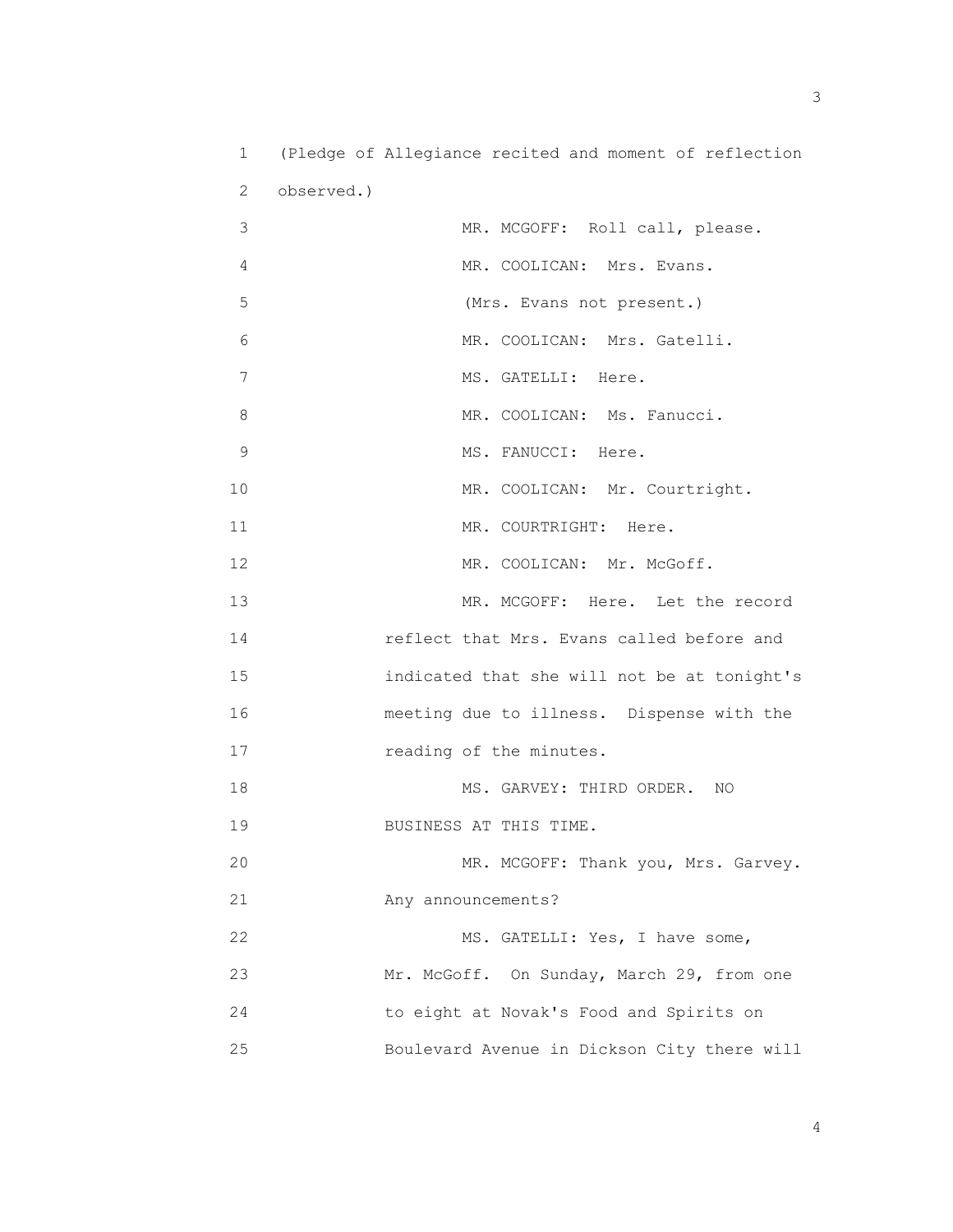1 a pasta dinner. All proceeds will benefit 2 Ryan's Memorial Fund. Ryan Mason Mehalchick 3 died unexpectedly in his sleep after his 4 first birthday. His grandmother, Dolly, was 5 one of the directors at the Lackawanna 6 County Commission on Drug and Alcohol Abuse 7 for the county, so we would like to see 8 everyone support this effort. 9 The spring festival of St. Francis 10 of Assisi Church will also be Sunday, 11 March 29 from noon to four. There will be 12 polenta and meatballs or rigatoni and 13 meatballs, and adults is \$8.50. 14 I would just like to compliment the 15 Scranton Police Department and also the 16 District Attorney's Office for their 17 expeditious arrest of the vandals in South 18 Scranton that have sprayed graffiti 19 throughout the courts in lower South Side. 20 They also were up in the Connell Park area 21 and the district attorney was up in that 22 area, also, so we would like to praise their 23 efforts for attacking that in an expeditious 24 manner. 25 I would also like to comment on the

the contract of the contract of the contract of the contract of the contract of the contract of the contract of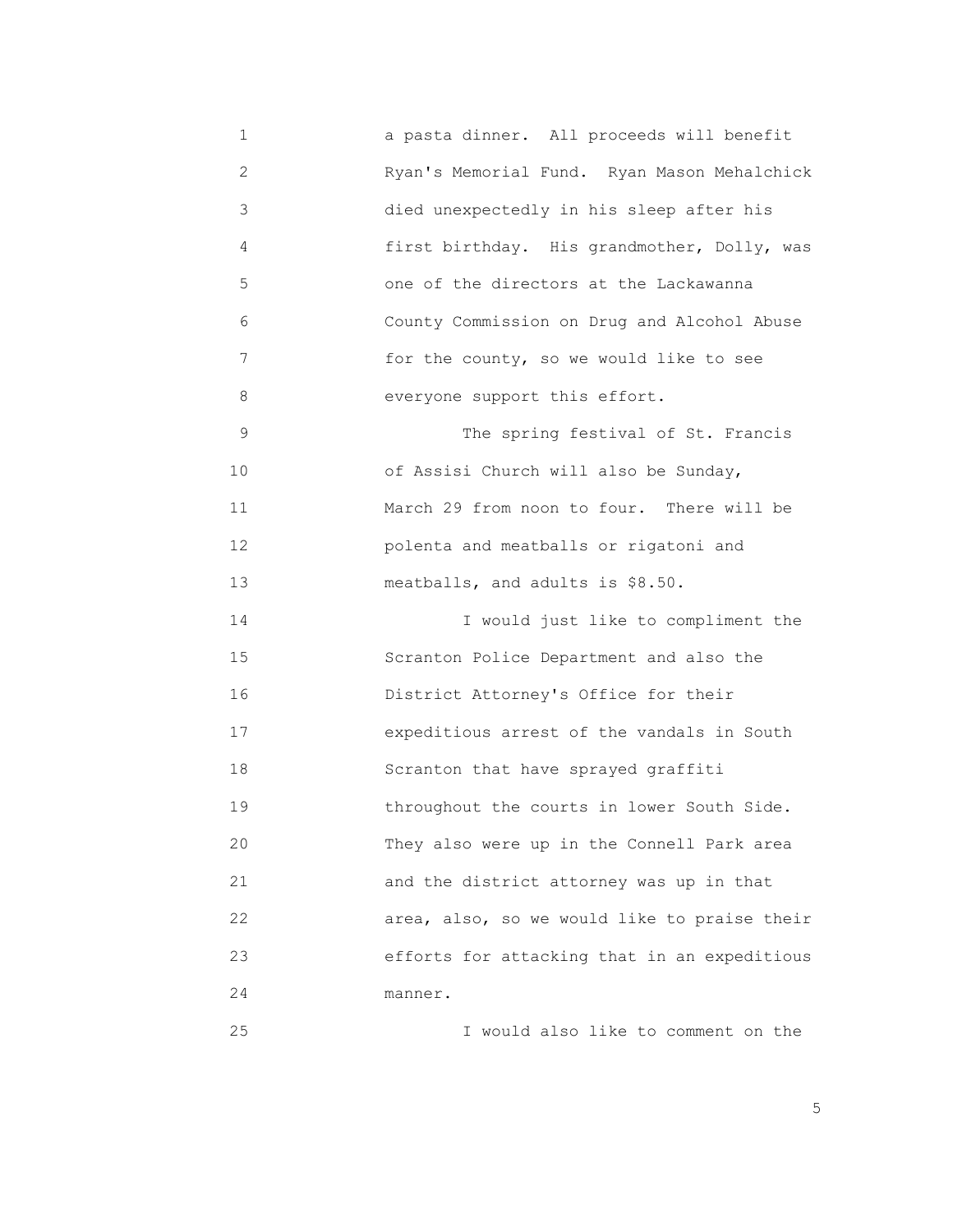1 arrest of Darak Williams and Kashema 2 Reddish. The people that were accused of 3 beating the three-year-old Kavannah Salvador 4 to death last year. I reported last meeting 5 that District Attorney Gene Talerico had 6 asked us to watch America's Most Wanted on 7 Saturday night. I hope you watched it, it 8 was an excellent show, and lo and behold on 9 Sunday they were arrested in Buffalo, New 10 York, so it pays to have things on America's 11 Most Wanted.

 12 The St. Patrick's Day parade is this 13 Saturday at 11:45. It starts at the 200 14 block of Wyoming Avenue. I would just 15 encourage everyone who is attending to 16 please watch your open containers and I hope 17 that the bars will do what they did last 18 year and open a little later. It's very 19 disconcerting when you have your children 20 and grandchildren there and people are 21 drinking and vomiting, you know, around your 22 children.

 23 So, please, if all of the bars abide 24 by what they did last year, and I believe it 25 was the district attorney that asked them

<u>6. In the set of the set of the set of the set of the set of the set of the set of the set of the set of the set of the set of the set of the set of the set of the set of the set of the set of the set of the set of the se</u>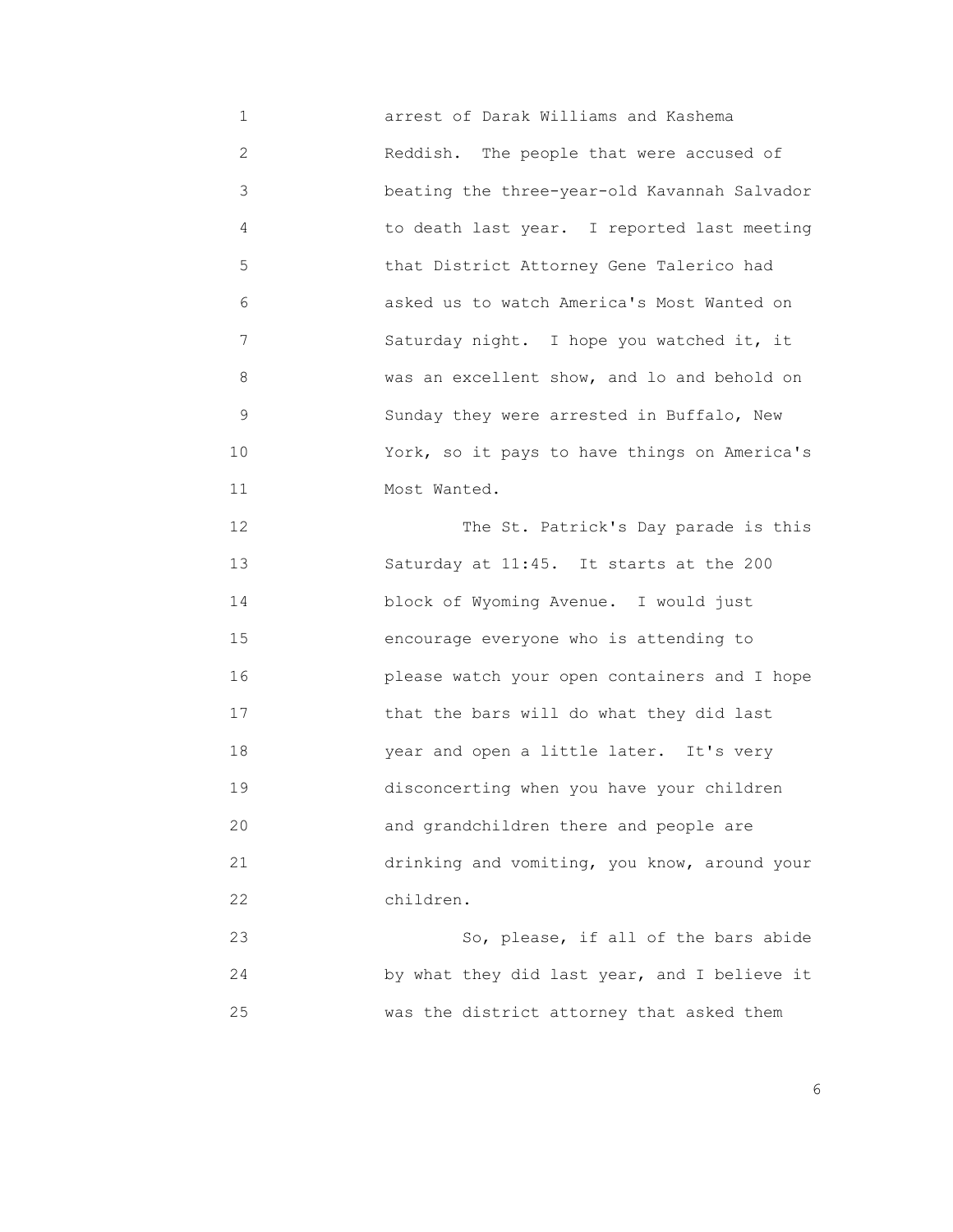1 and council to do that, not to open very 2 early in the morning like they had in the 3 previous years, and you know, several years 4 ago we did have a death as a result of the 5 parade and the drinking, so I would like to 6 caution everyone to please, please watch 7 your alcohol intake and stay away from the 8 parade if you are in that condition. 9 The Actor's Circle is starting the 10 play "You Can't Take It With You." It's on 11 March 20 to the 22n, and the 27th to the 12 29th, Friday and Sunday at 8:00, Sunday at 13 2:00 at the Providence Playhouse. 14 And the last thing I have to

 15 announce is I don't know if too many of you 16 have heard about it, but there is plans to 17 put an Ethanol plant in Taylor. They have 18 been meeting in Taylor for several meetings 19 now with the planning commission and Taylor 20 Council. The South Side Residents 21 Association has also met concerning that 22 issue because it will be right across the 23 river from South Scranton. At our last 24 meeting we did have people from Taylor and 25 people from West Scranton attend our

1 meeting. We are keeping our eyes open for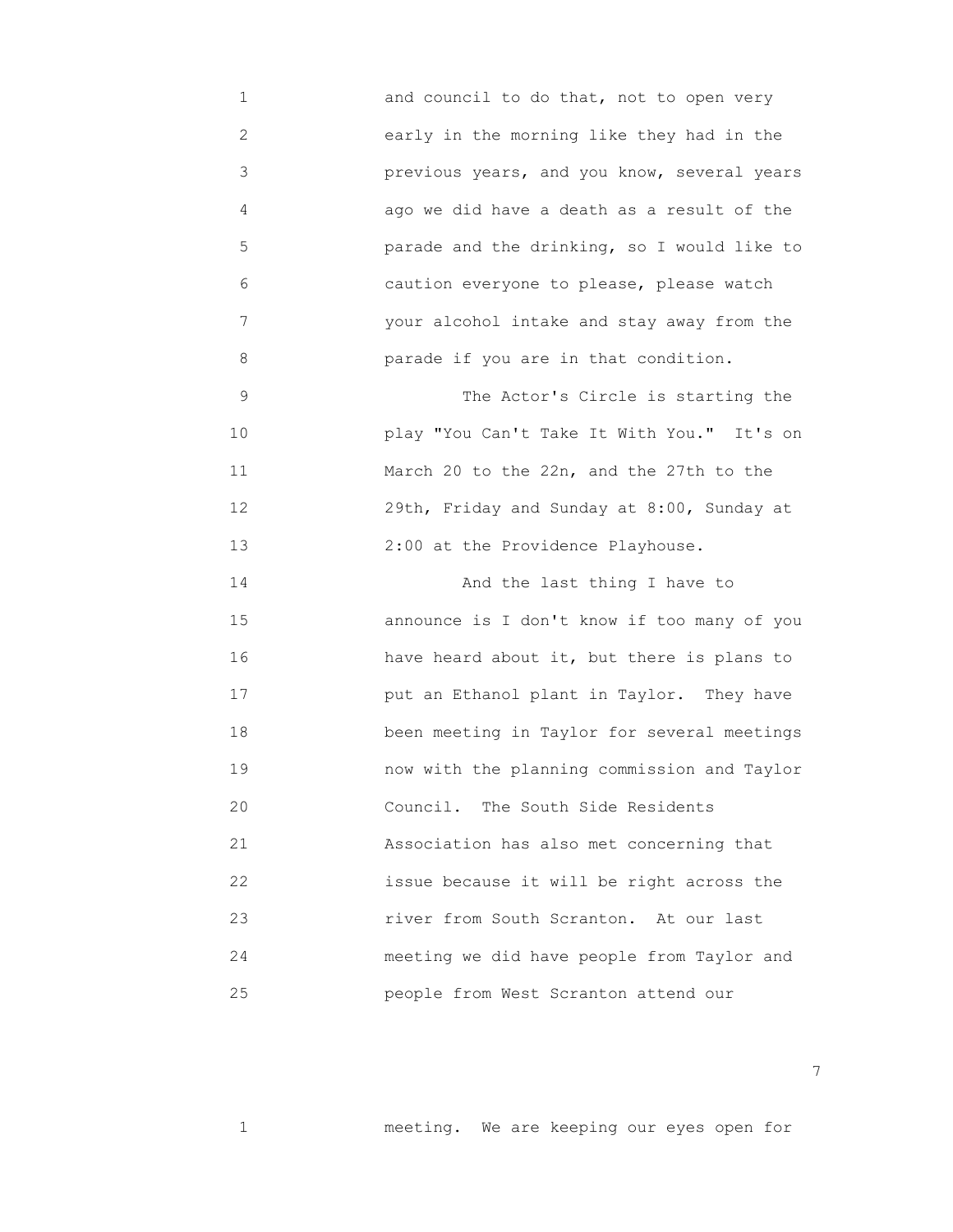2 what is going to happen and I can assure you 3 that anything that's going to happen in 4 South Scranton will be fought vigorously by 5 our neighborhood association and we are 6 working with several people in West 7 Scranton, also, because it is going to 8 effect our two neighborhoods directly, so 9 I'll keep you posted on that. And that's 10 all I have. Thank you.

11 MR. MCGOFF: Anyone else? Two things 12 before we go to citizen's participation. I 13 would like to recognize in attendance 14 members of Boy Scout Troop Seven from the 15 Valley View Terrace apartments who are here 16 this evening with this us I believe gaining 17 **their citizenship in the community badge.** 18 Thank you for your attendance.

19 **Also, an announcement that next**  20 week's meeting has been rescheduled to 21 Monday evening, the 16th, at 6:30. Please 22 mark it down. Next week's meeting will be 23 on Monday evening rather than Tuesday.

 24 I'd also like to mention that during 25 our caucus Mrs. Darcy and Mr. Migliorie were

1 here and showed us the new equipment that

<u>and the state of the state of the state of the state of the state of the state of the state of the state of the state of the state of the state of the state of the state of the state of the state of the state of the state</u>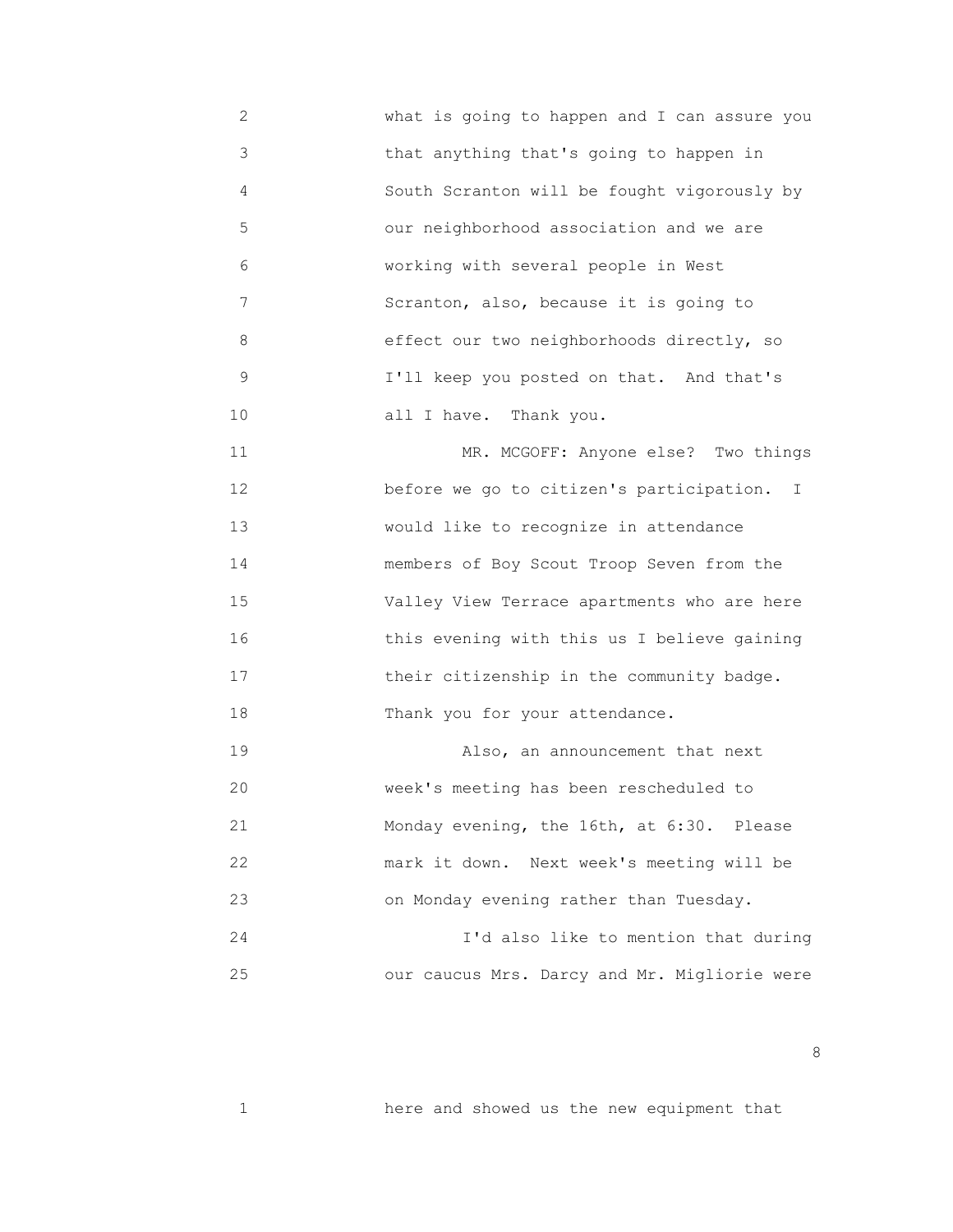2 has been purchased for the chamber. The 3 cameras and the equipment that operates it, 4 I have no idea how it works, but it was 5 pretty impressive state of the art for 6 cameras and remotely controlled from in 7 there somewhere.

 8 If there is anyone that at some 9 point in time would like to look at the 10 equipment, please, you know, just at the end 11 of the meeting or whatever check with the 12 people from ECTV and I'm sure they would be 13 happy to show you what it has been purchased 14 and what is being utilized in the city hall 15 and council chambers, and that's all, and 16 fourth order. Citizens' participation. 17 Bill Jackowitz.

18 MR. JACKOWITZ: Good evening, Council 19 President, council members. Bill Jackowitz, 20 South Scranton resident, member of the 21 Scranton Taxpayers' Association. Well, it's 22 been a long hard nine months with ECTV. 23 Let's hope they finally got everything in 24 order now and let's hope that the cameras 25 work and let's press on with the public

1 meetings. 2 Okay, unemployment, a favorite

en de la construction de la construction de la construction de la construction de la construction de la constr<br>1990 : la construction de la construction de la construction de la construction de la construction de la const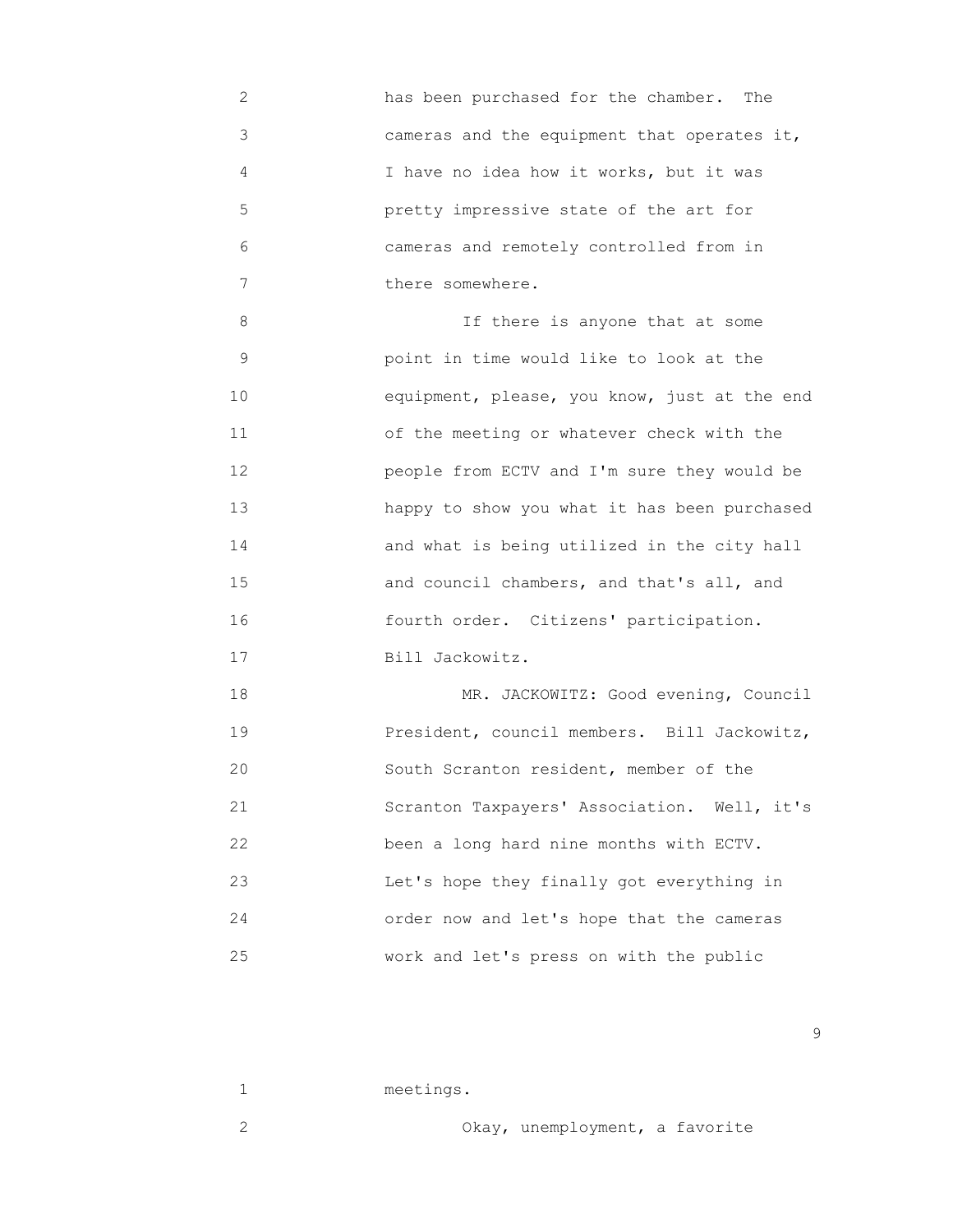3 subject as you all know. Unemployment, 8 4 percent locally, 8.1 percent nationally. 5 Finally, the nation has a higher 6 unemployment rate than the 7 Scranton/Wilkes-Barre/Hazelton metropolitan 8 area. Although our region had a full 1 9 percent higher unemployment rate than the 10 State of Pennsylvania, I would like to thank 11 James Haggerty of the Scranton Times-Tribune 12 for his front page article Sunday, 8 March 13 2009, "Northeast Pennsylvania no stranger to 14 hard times." 15 I've been speaking about the 16 horrible economic conditions for five years. 17 On many occasions I have stated that this 18 has been an ongoing situation for over five 19 decades. Mr. Haggerty points that out in 20 his article, several examples. He points 21 out an old adage about the Scranton area. 22 When the national economy catches a cold 23 Scranton gets pneumonia. 24 In 1978 the national unemployment 25 rate, and please, I hope everyone pays

|  | attention to these figures, in 1978 the     |  |  |
|--|---------------------------------------------|--|--|
|  | national unemployment rate was 6.3 percent, |  |  |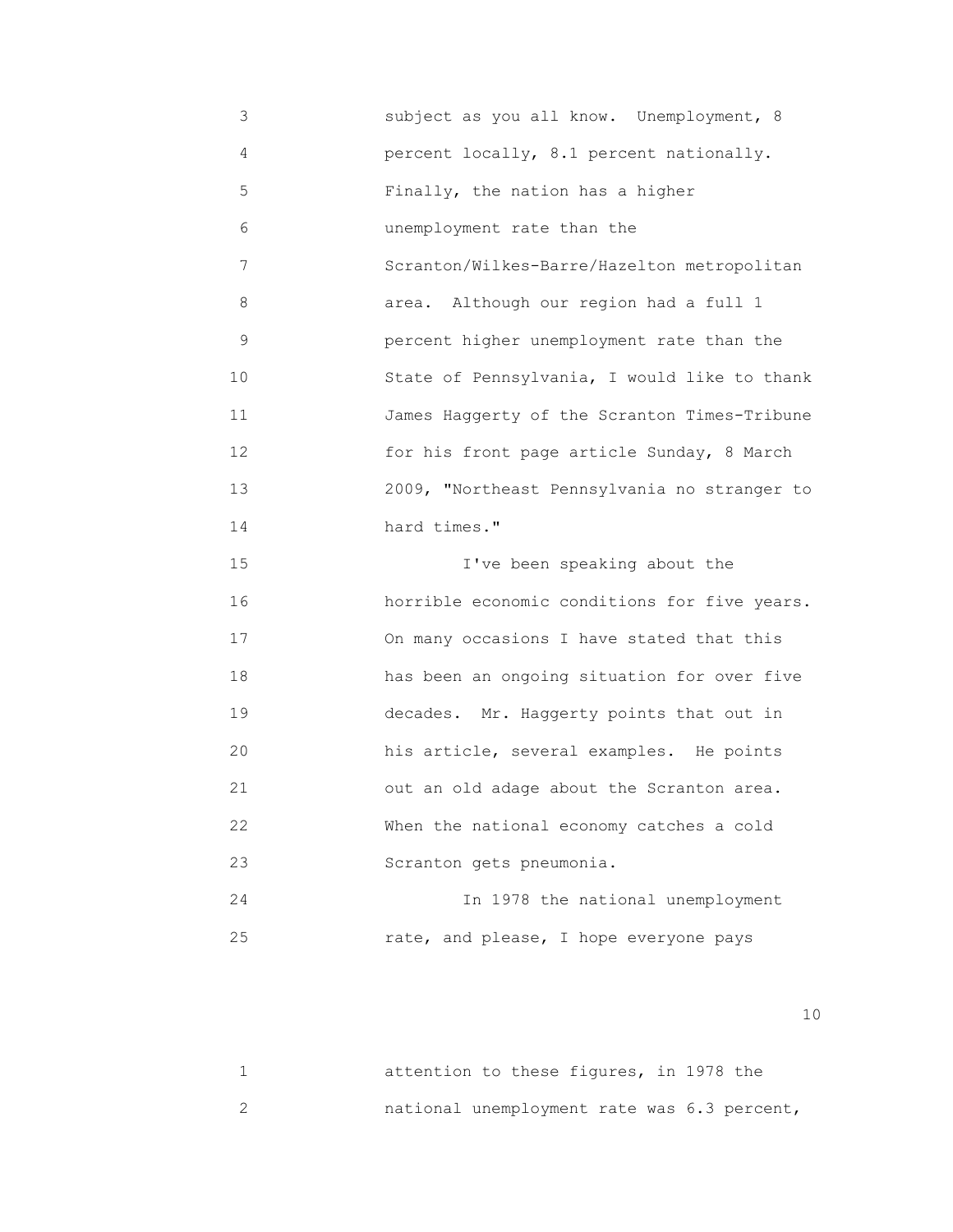- 3 the local rate 8 percent. In 1982 the 4 national unemployment rate was 9 percent, 5 the local rate 12 percent. In 1949 the 6 national unemployment rate was 7 percent, 7 the local rate 18 percent. In 1940 the 8 national unemployment rate was 14.6 percent, 9 the local rate was 32 percent.
- 10 During the Great Depression the 11 national unemployment rate was 24 percent, 12 the local unemployment rate was 48 percent. 13 The Times-Tribune also provided a graph, a 14 monthly chart, seasonally adjusted 15 unemployment rates from January 1970 to 16 December 2008. I have asked council on 17 numerous occasions to invite Mr. Austin 18 Burke and the Scranton Chamber of Commerce 19 to attend the Scranton City Council meeting 20 to address these serious economic and 21 work-related issues. Again, my request has 22 fallen on deaf ears. Marching orders again 23 got in the way. Mr. Burke states in 24 Mr. Haggerty's article, and I quote, "I am 25 hopeful that we won't be some multiple of

| the national average."                     |
|--------------------------------------------|
| My interpretation, and only my             |
| interpretation, I really am not concerned. |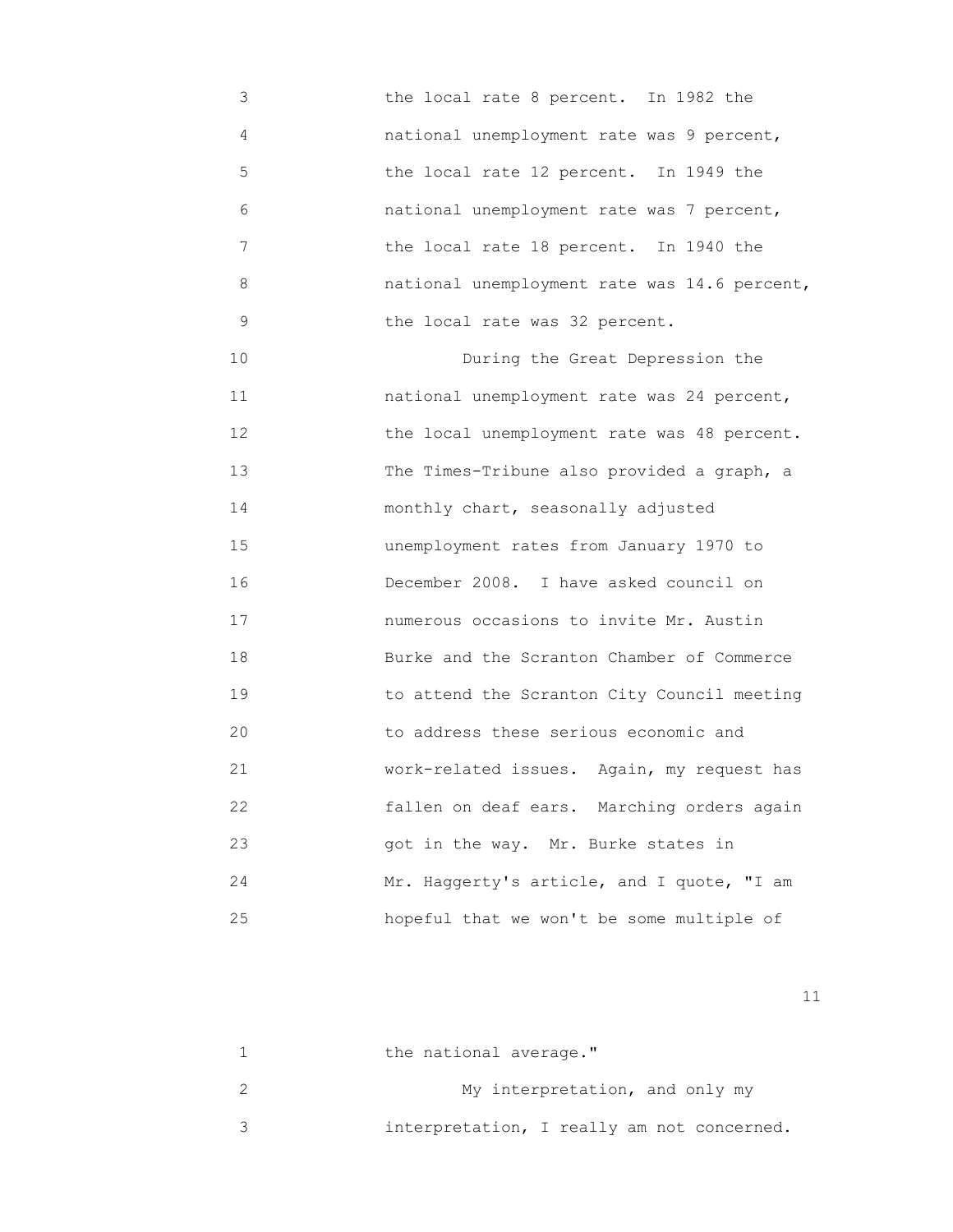4 I make a six figure salary every year and 5 have for over 28 years. We need more KOZ's 6 and tax exempt businesses and property in 7 Scranton. 8 Also, it is not my fault that we 9 have no work or high wages in the area. The 10 fault lies with the speakers at Scranton 11 City Council. They drive potential 12 employers away from the area. Way to go, 13 Legion of Doom. 14 Don't let the facts get in the way 15 of a good story. My hope is that more 16 factual and actual stories will be reported 17 by the two local newspapers, the 18 Times-Tribune and the Times Leader Scranton 19 Edition. Investigative reporting is what is 20 needed, not just writing quotes down and 21 reporting them as facts. For those 22 Scrantonians who have never lived anywhere 23 else except Scranton, Scranton is a good 24 city to raise your kids and live after

25 retirement. Not a good place to earn a

| living and support yourself and your family  |
|----------------------------------------------|
| unless you are politically connected. The    |
| local elected officials in chamber take care |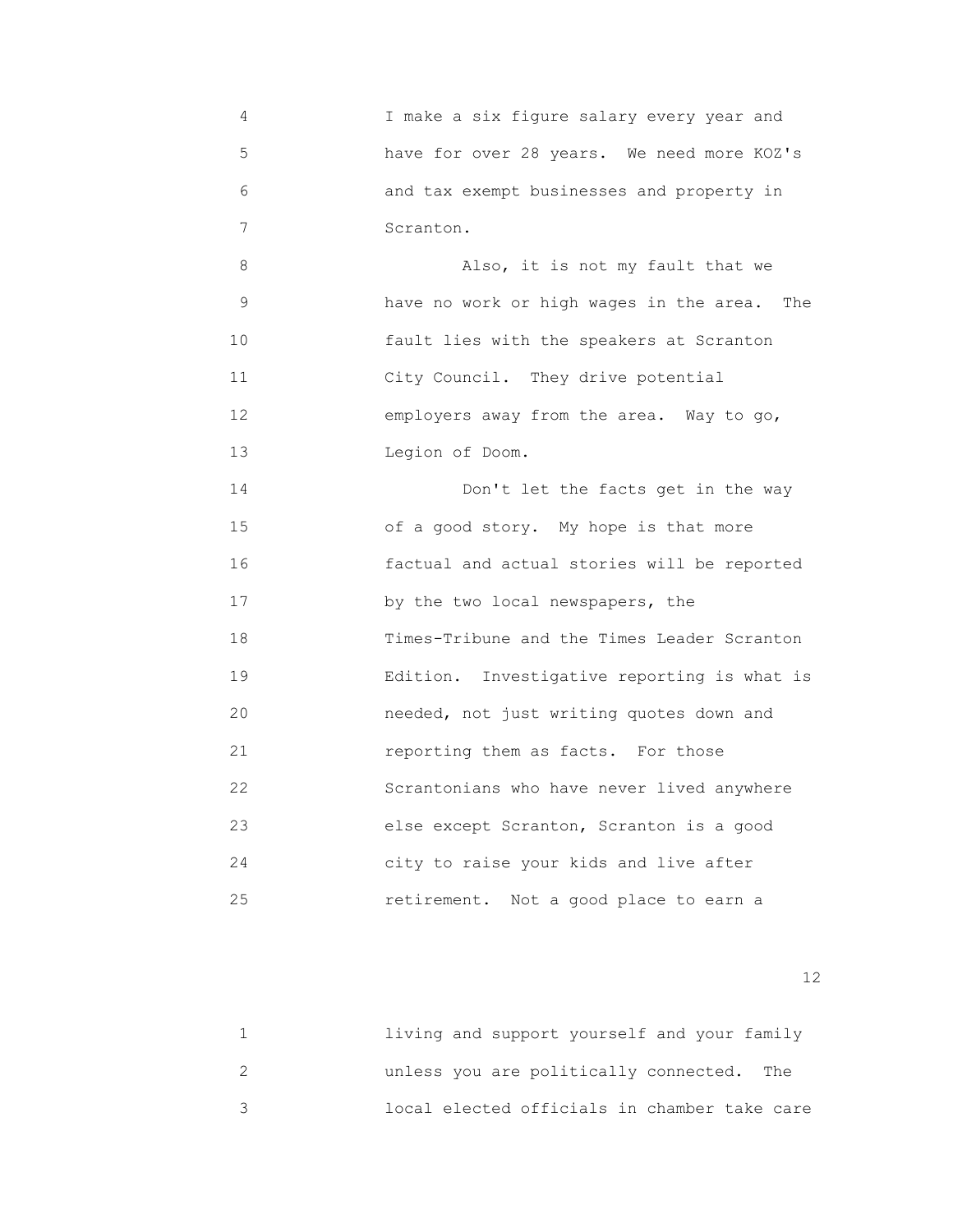4 of themselves and their own with little or 5 no regard for anyone else. Remember, the 6 Doherty will people and the Fanucci my 7 people, quotes from the mayor and council 8 woman, not on my words, just repeating them. 9 Finally, I would like to thank 10 Captain Paul Tarino and Captain Bob Seda and 11 all the Scranton firefighters and police 12 officers who are willing to risk their lives 13 on a daily basis to save someone else's 14 life. Captain Tarino and Captain Seda saved 15 a person in South Side in the 1200 block of 16 South Webster Avenue two blocks away from my 17 house. And also the United States military 18 and all honorably discharged veterans that 19 protect this country every day of the year. 20 MR. MCGOFF: Thank you, Mr. 21 Jackowitz. Andy Sbaraglia. 22 MR. SBARAGLIA: Andy Sbaraglia, 23 citizen of Scranton. Fellow Scrantonians, I 24 remember when Scranton Today I believe 25 wanted to use that room and they were

13<sup>3</sup>

|   | evicted from it. Now, ECTV has all of the |
|---|-------------------------------------------|
|   | rights to that room. Is there a politics  |
| ર | involved? You better believe it.          |
|   | Okay, let's get onto 5-B. I'm not         |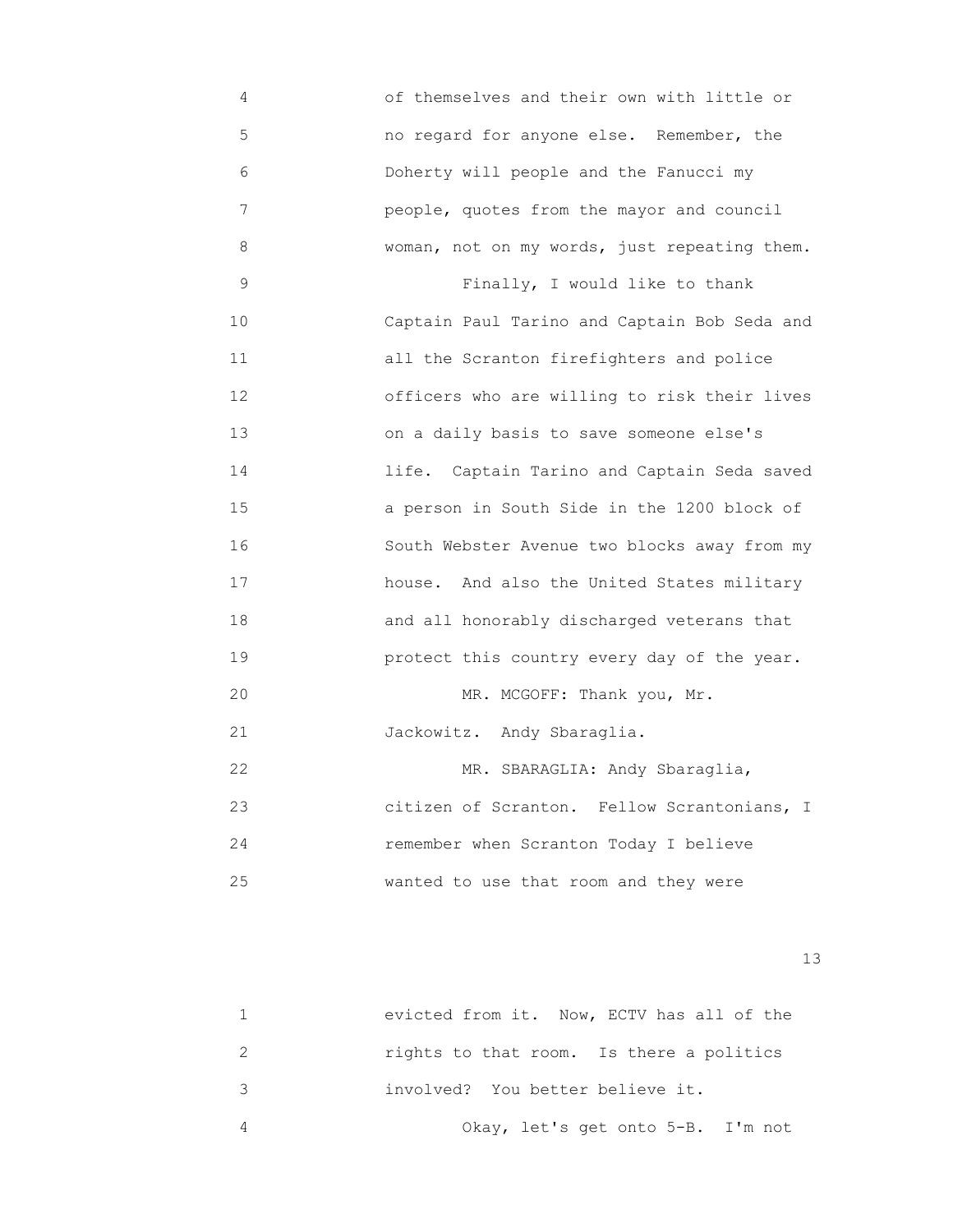| 5           | criticizing about them I'm just wondering     |
|-------------|-----------------------------------------------|
| 6           | what is it for, is it going to be a           |
| 7           | restaurant or what? It's the 225,000 loan?    |
| 8           | MR. MCGOFF: Danielle and Company.             |
| $\mathsf 9$ | MS. FANUCCI: Yeah, it's not a                 |
| 10          | restaurant. She makes products like soaps     |
| 11          | with different scents and products --         |
| 12          | MR. SBARAGLIA: Is that what it's              |
| 13          | doing?                                        |
| 14          | MS. FANUCCI: -- like that. Yeah.              |
| 15          | MR. SBARAGLIA: Okay. Let's get down           |
| 16          | to 7-A, my favorite. Does anyone know what    |
| 17          | the citizens of Scranton are going to         |
| 18          | receive for the 11 1/2 million dollars we     |
| 19          | are putting into the Connell building plus a  |
| 20          | garage which is probably another eight or     |
| 21          | It comes out to be about 20 million.<br>nine? |
| 22          | What are we going to get for this 20          |
| 23          | million, a viable building? Who is going to   |
| 24          | make more on this deal, the people had own    |
| 25          | the Connell building or the citizens of       |

| Scranton? And better yet, how much did they |
|---------------------------------------------|
| pay to get that building? I don't think it  |
| was that much if I remember right. We got   |
| ten times probably more than they pay for   |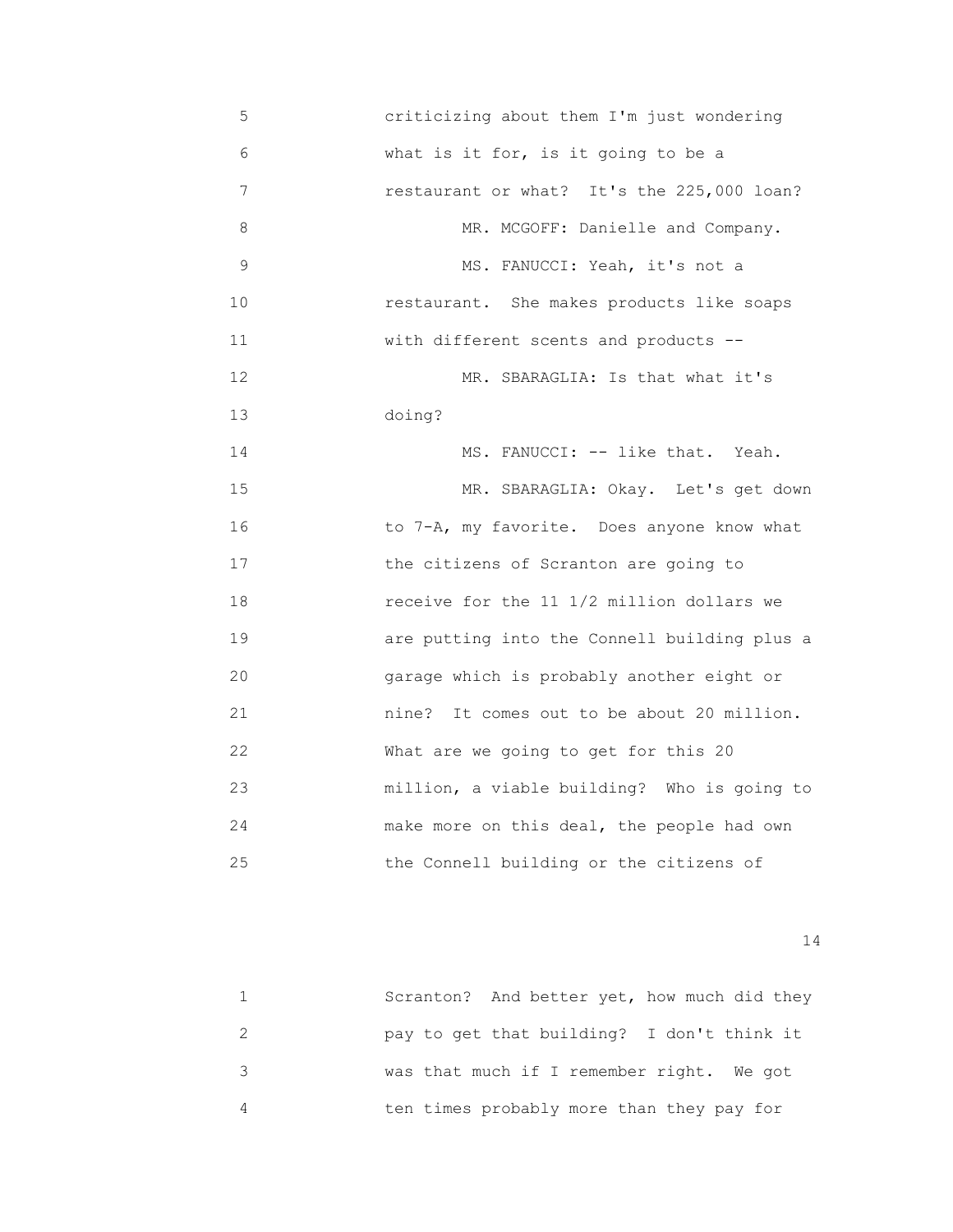5 the building into it, the public at large. 6 Jesus, something is wrong somewhere. 7 Really something is wrong. Every time you 8 pick up the paper people are losing their 9 homes, but yet we have millions of dollars 10 put into one building or five or six 11 buildings. We got -- if you add it all up 12 We got 30 plus another 20, about \$50 million 13 we invested in a few buildings in Scranton. 14 You really think that is smart to really put 15 that much money into a few buildings? No. 16 Unless somebody is getting something out of 17 it there is certainly no big financial 18 status.

 19 Okay. You know what I think about 20 subordinate loans. I get tired of you 21 subordinates, subordinates, subordinates. 22 What good is giving a loan if you are going 23 to subordinate it? Really, really, really, 24 if you take -- you tell us that we are going 25 to have prime -- if anything goes wrong we

15 and 15 and 15 and 15 and 15 and 15 and 15 and 15 and 15 and 15 and 15 and 15 and 15 and 15 and 15

|   | are going to get our money because we get   |
|---|---------------------------------------------|
|   | all of the equipment and building and this  |
|   | and that and whatever, you subordinate it   |
|   | and we get nothing. Surely the Hilton must  |
| 5 | have thought something. When we subordinate |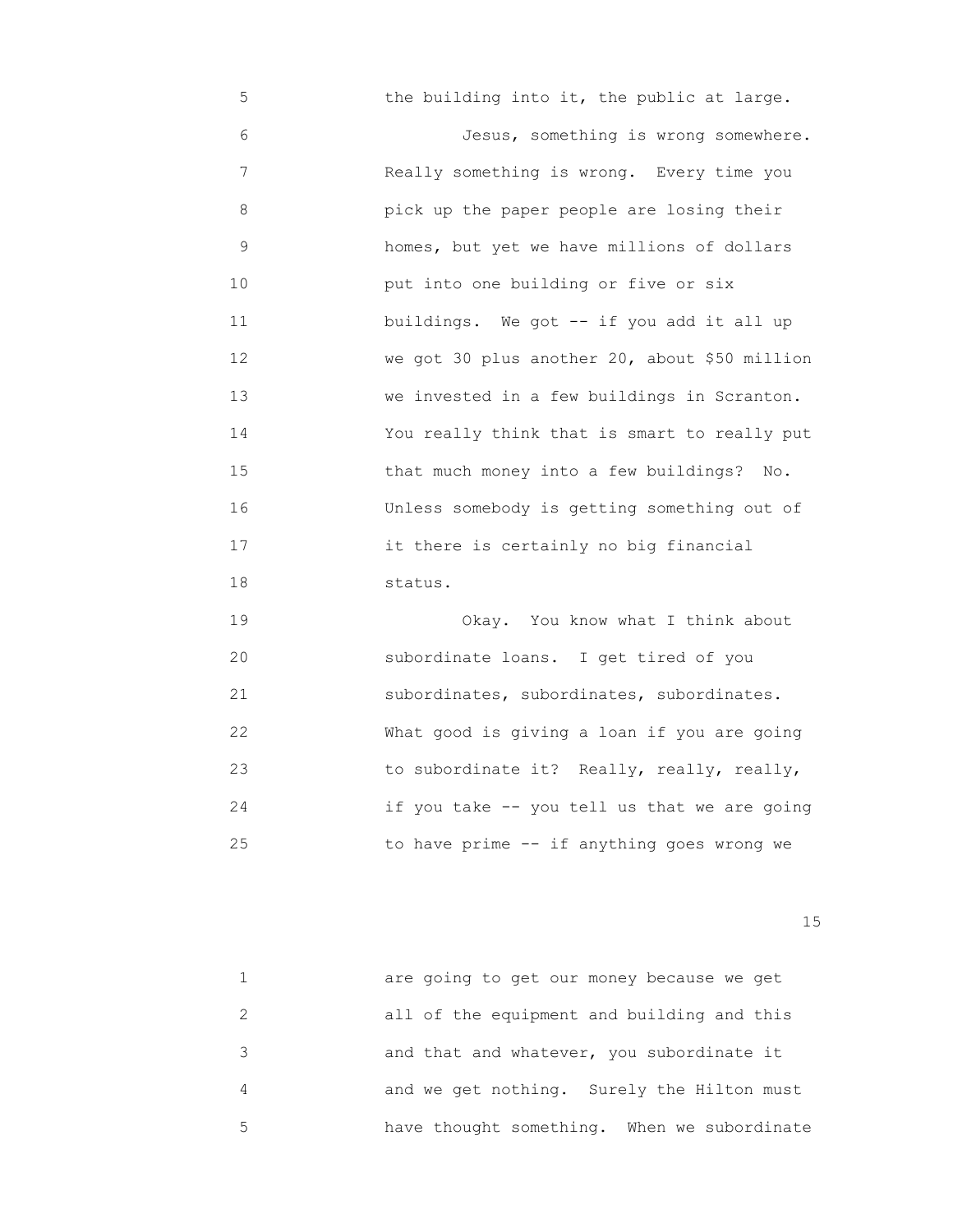6 our loan for the Hilton, we took bed sheets, 7 fixtures on the wall and what do we get for 8 it? Nothing. And that deal stunk from the 9 very beginning. I know most of you weren't 10 sitting on council when that happened. I 11 told Gary that time when they said we are 12 going to close the building, I said let him 13 close it. I'm sure somebody would have 14 bought it, there is no question about it. 15 That man got a \$33 million building for 13. 16 How do you like that for bargaining? I 17 guess the only place that's really better is 18 in Detroit. I guess they got good bargains 19 out there now. 20 **But this is what I mean about the** 

 21 city. You got to take care of the people 22 inside of the city, the people who are 23 paying that wage tax, 3.4 percent we are 24 paying. Of course, the city I know only 25 pays 2.4. But we are paying 3.4. Everyone

|   | else around us is paying one and still what |
|---|---------------------------------------------|
|   | are we doing to the people? You are really  |
|   | sticking their heads into the mud. I'm      |
|   | surprised at you really that you don't look |
| 5 | at the city in a different light. You don't |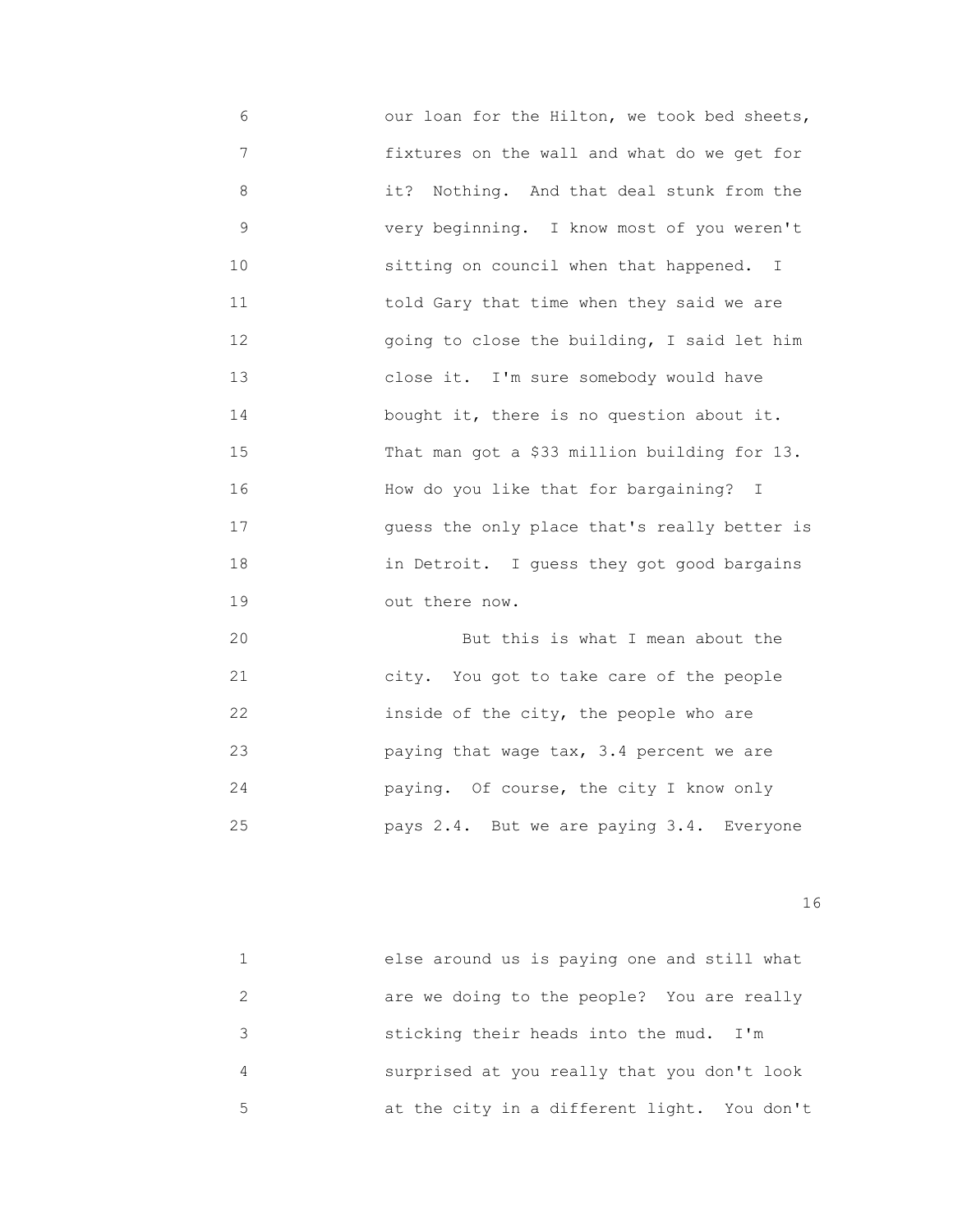6 and I don't understand why.

 7 Some people said this or that, but I 8 love the city, that's why I stayed in it. I 9 paid that 3.2 percent as a construction 10 **worker and they are quite high, but I paid**  11 it because I love the city and I believe you 12 should give something back to the city. 13 They gave me the opportunity to grow up here 14 and it was wonderful time to grow up in 15 Scranton at that time. You didn't have what 16 you have now. You weren't afraid to walk 17 **the streets.** The streets were even in 18 better shape, but there weren't that many 19 cars to go over them, but that's how it was 20 back then. I go way back. I was born in 21 the 30's, and like I say, it was a good 22 time, in fact, it was a real good time to be 23 born because the world was about going to 24 begin. Of course, the people that fought it 25 don't think so, but as a kid it was. Thank

|   | you.                                         |
|---|----------------------------------------------|
|   | MR. MCGOFF: Thank you,                       |
| 3 | Mr. Sbaraglia. Ozzie Quinn.                  |
| 4 | MR. QUINN: Ozzie Quinn, Taxpayers'           |
| 5 | Association. The administration's lack of    |
| 6 | spending on infrastructure maintenance, that |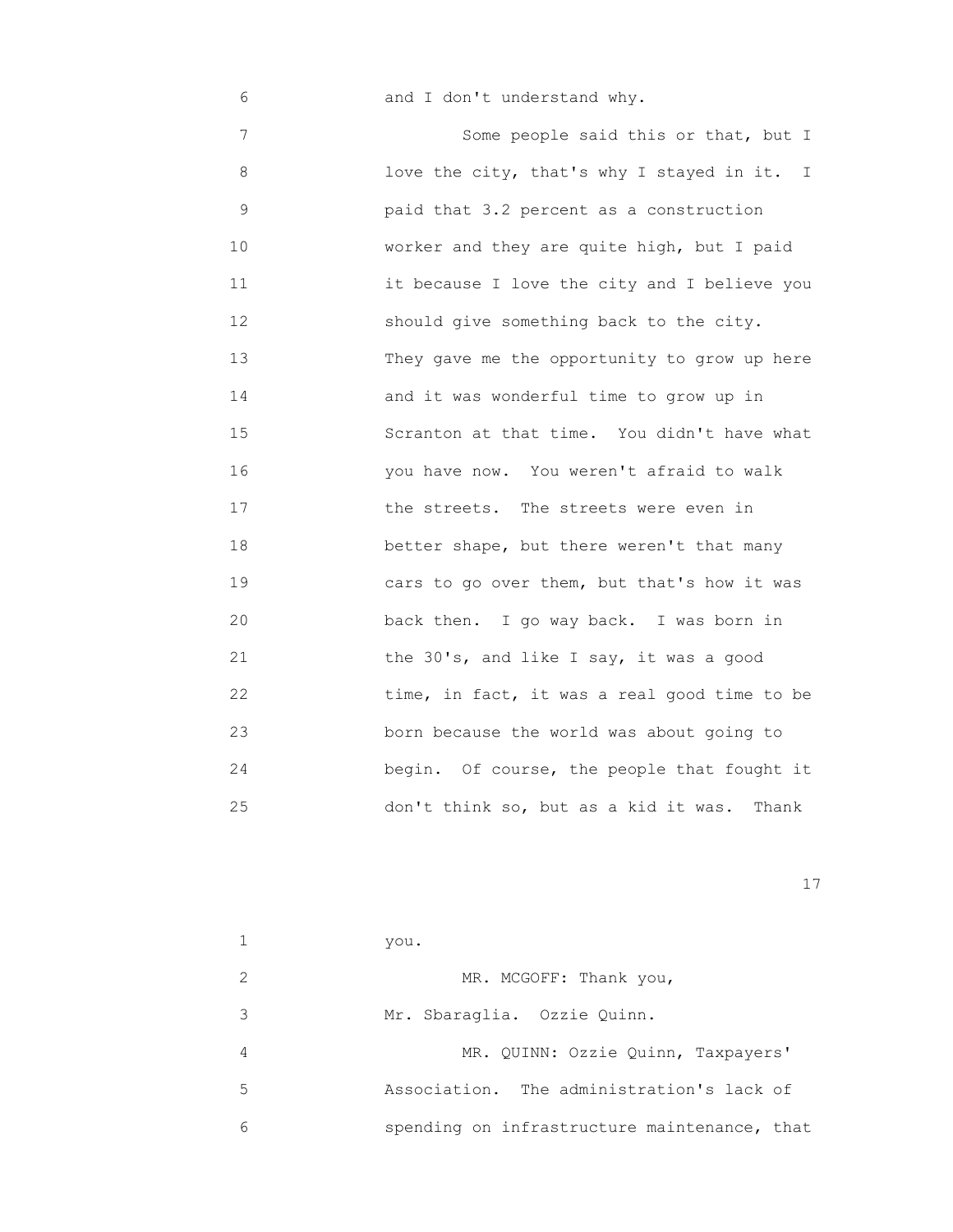7 is, the potholes, sidewalks and the curbs 8 that are deteriorated along with no home 9 improvement and repair for homeowners are 10 seriously short of what is required to 11 maintain neighborhoods. Anyone can confirm 12 this by taking a drive or walk around some 13 of the neighborhoods. Yet, we all at the 14 end of the 2008, the taxpayers owe 15 \$170 million principle only, and the mayor 16 has spent over \$50 million in CDBG funds 17 since he took over using the buckshot 18 approach.

 19 Since a speaker last week said that 20 **all cities are financially suffering, let it**  21 be clear that the administration's debt 22 occurred long before the recession. What 23 has happened to all of the money? We know 24 for one thing that it is a result of poor 25 fiscal and physical planning and has to be

|               | stopped. The taxpayers cannot afford this    |
|---------------|----------------------------------------------|
| $\mathcal{L}$ | What about the firefighters and the<br>debt. |
| 3             | police, how are they going to be paid?       |
| 4             | Their mayor wants to eliminate fire stations |
| 5             | and yet build a new library in South Side    |
| 6             | with taxpayers' money. Where are we going    |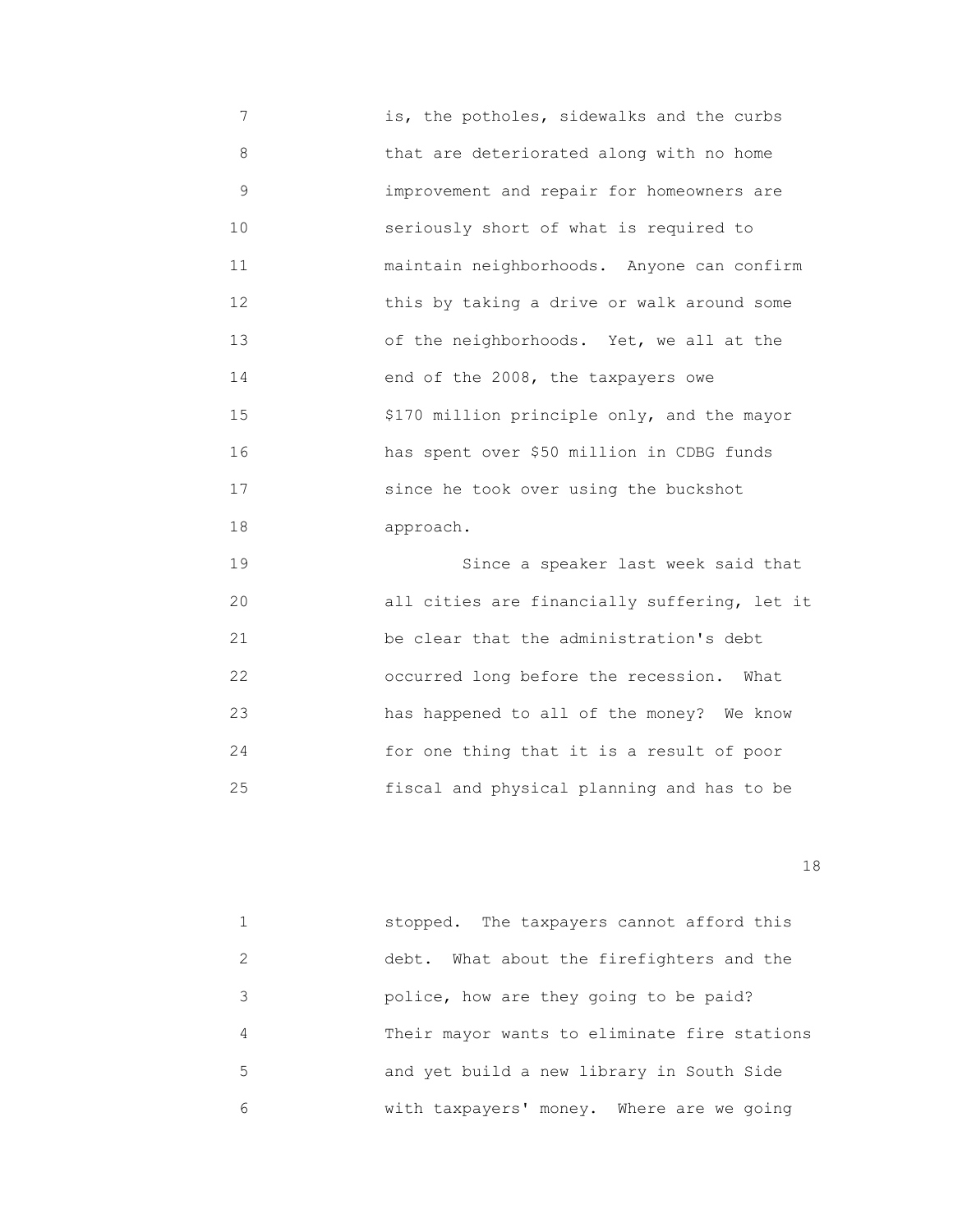7 to stop? Enough is enough. I just want to 8 point out also the fact that the mayor has 9 expended \$2,062,302 on lawyers to fight the 10 unions at city hall. Thank you. 11 MR. MCGOFF: Thank you, Mr. Quinn. 12 Stephanie Gawel. 13 MS. GAWEL: Good evening, Council. 14 It's been very long 17-years since PEL paid 15 by Harrisburg arrived here to recover this 16 city from distressed status, it appears that 17 after 17 long years in ain't working, and 18 they simply say the unions got to go. This 19 is the same time of thinking that was 20 present around the early 20th century when 21 greedy business owners and politicians 22 treated people like they shouldn't exist. 23 The unsafe working conditions, the low and

 24 menial paid, long working hours, and if you 25 don't like if just quit attitude, that's

19

 1 just the way it was. If you are a union 2 member you know these are the same people 3 back in those days had to fight to organize 4 unions. These workers and their families 5 were harassed, injured and in some cases 6 killed all for the right to form unions that 7 now provide safe working conditions, better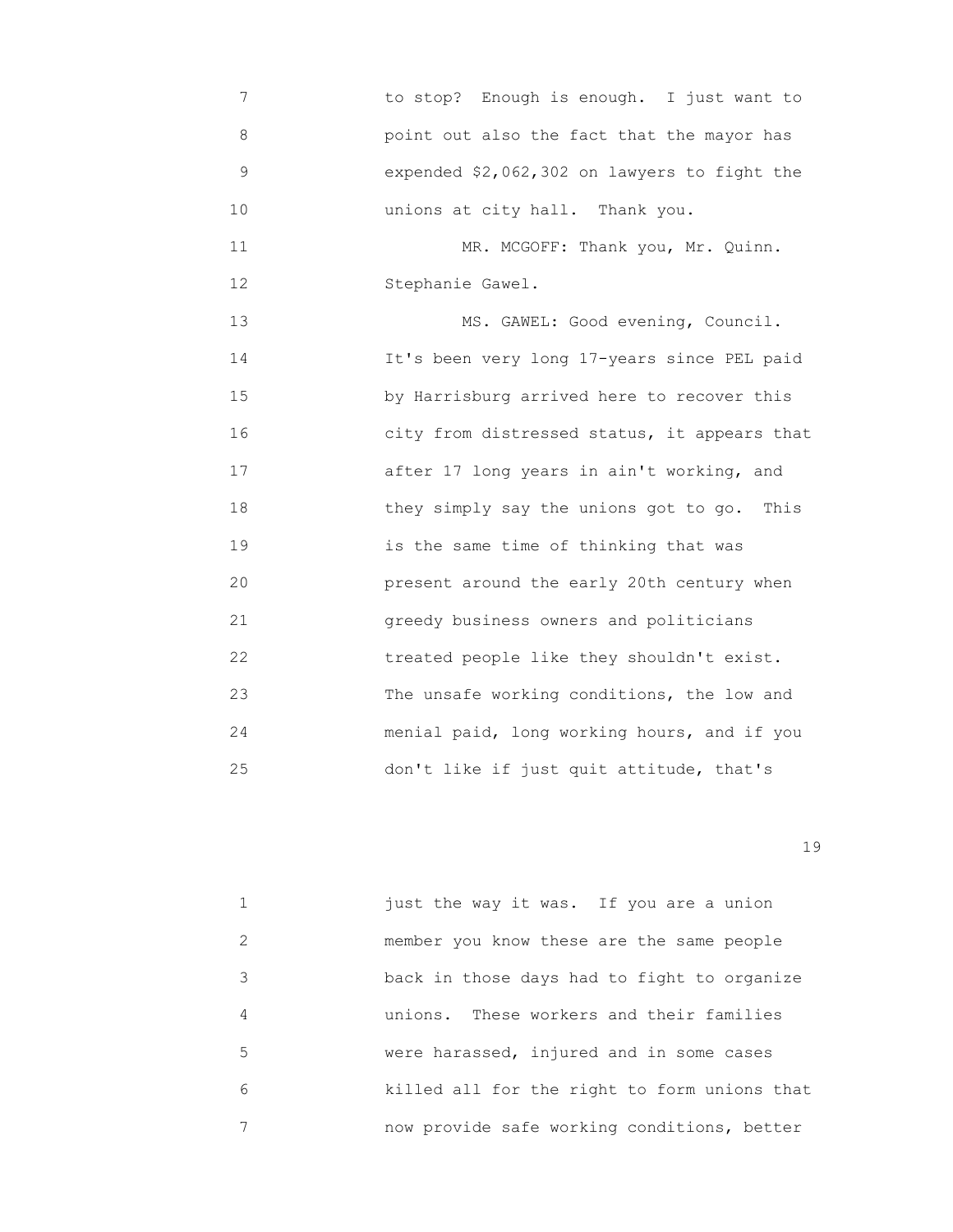8 wages and paid overtime. 9 This administration would like 10 everyone to believe that the police and 11 firefighters' unions are the reasons we are 12 still distressed status. There are many 13 unions out there that have a right to call 14 in sick, work slowdowns and strike. Both 15 the fraternal order of police and the fire 16 unions gave up their rights to strike for 17 fair arbitration that was voted into law. 18 So it makes you wonder why this

 19 administration continues to waste taxpayers' 20 money.

 21 We voted for the unions to have fair 22 arbitration. This administration is 23 arrogant, ignorant and incompetent when it 24 continues to give NCC business. We have a 25 tax office, all we need to do is hire one or

|   | two more other employees that would do      |
|---|---------------------------------------------|
| 2 | exactly what NCC is doing except we would   |
| 3 | get all of the money collected. The fact    |
| 4 | that this administration doesn't care to    |
| 5 | speak to it's citizens of Scranton, but to  |
| 6 | the people of the Chamber of Commerce which |
| 7 | is basically businessmen and women from     |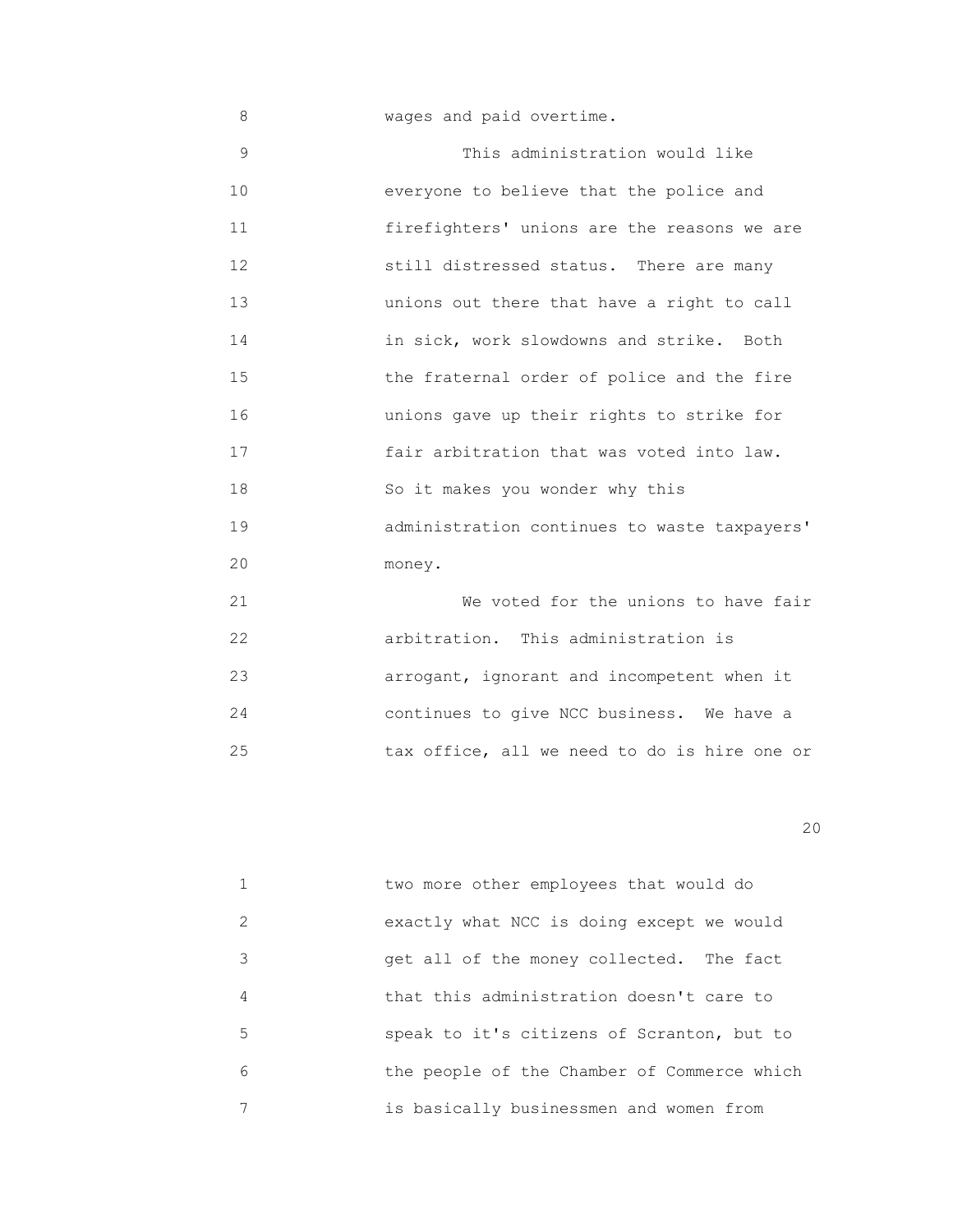8 outside of the area, whether it's Dunmore, 9 the Abingtons, etcetera.

10 **10** This administration doesn't care 11 about the safety of the citizens because the 12 only thing the police cars -- in the police 13 cars are a First Aid kit. They used to have 14 oxygen, defibrillators, flares, etcetera. 15 We still don't have these and I know we have 16 talked about it and stuff, but truly this -- 17 he just doesn't worry about our safety 18 issues. He has talked about closing the 19 more fire companies and stuff like that and 20 it's just not right. It's just not. 21 And, you know, Mrs. Gatelli, you 22 stated once that, well, I can sit and talk

 23 to my union. Well, yeah, because you have 24 the power to strike. It puts a little more 25 pressure on them. First off, nothing

21

 1 against, you know, but most parents don't 2 want to be home all day with the kids. You 3 know, there is a lot of them are going, no, 4 they are supposed to be in school, and these 5 gentleman and women who put their lives on 6 the lines don't have that option. They just 7 don't have it. It's not right.

8 And I'd like to just make one more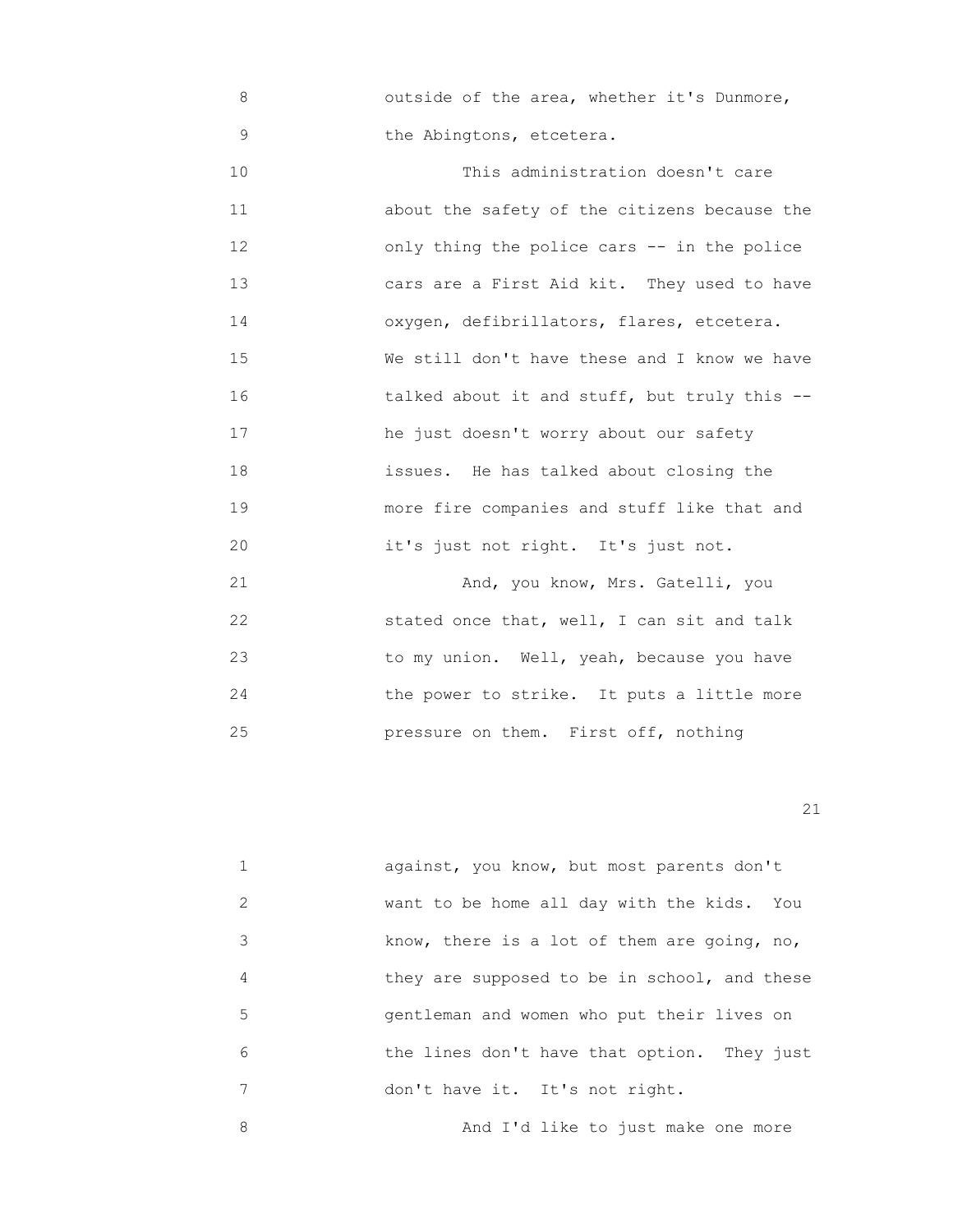- 9 comment, I realize that we seem to have the 10 same speakers week after week, but these 11 people truly do look into their information 12 for the most part. You have one or two that 13 don't, and to pick on them is unfair. I 14 know I have been up here and I'm trying to 15 encourage other people to put fresh faces on 16 all the issues, but truly we need not to 17 pick on the ten that do take their time, 18 like Marie and Andy and Ozzie that, you 19 know, look up their information before they 20 come up and speak. Thank you. Have a nice 21 night. 22 MR. MCGOFF: Thank you, Mrs. Gawel.
- 23 Marie Schumacher.

|    | MS. SCHUMACHER: Good evening,           |
|----|-----------------------------------------|
| 25 | Council. Marie Schumacher, resident and |

22 and 22 and 23 and 23 and 23 and 23 and 23 and 23 and 23 and 23 and 23 and 23 and 23 and 23 and 23 and 23 an

|               | member of the Taxpayers' Association.        |
|---------------|----------------------------------------------|
| $\mathcal{L}$ | First, I know I'm wasting my breath, but I   |
| 3             | also am against $7-C$ . I don't think the    |
| 4             | citizens and the taxpayers' equity should be |
| 5             | subordinated to the banks.                   |
| 6             | Second, I would like to ask Mrs.             |
|               | Gatelli what the status is of the Single Tax |
| 8             | Office audit report. I thought by now we     |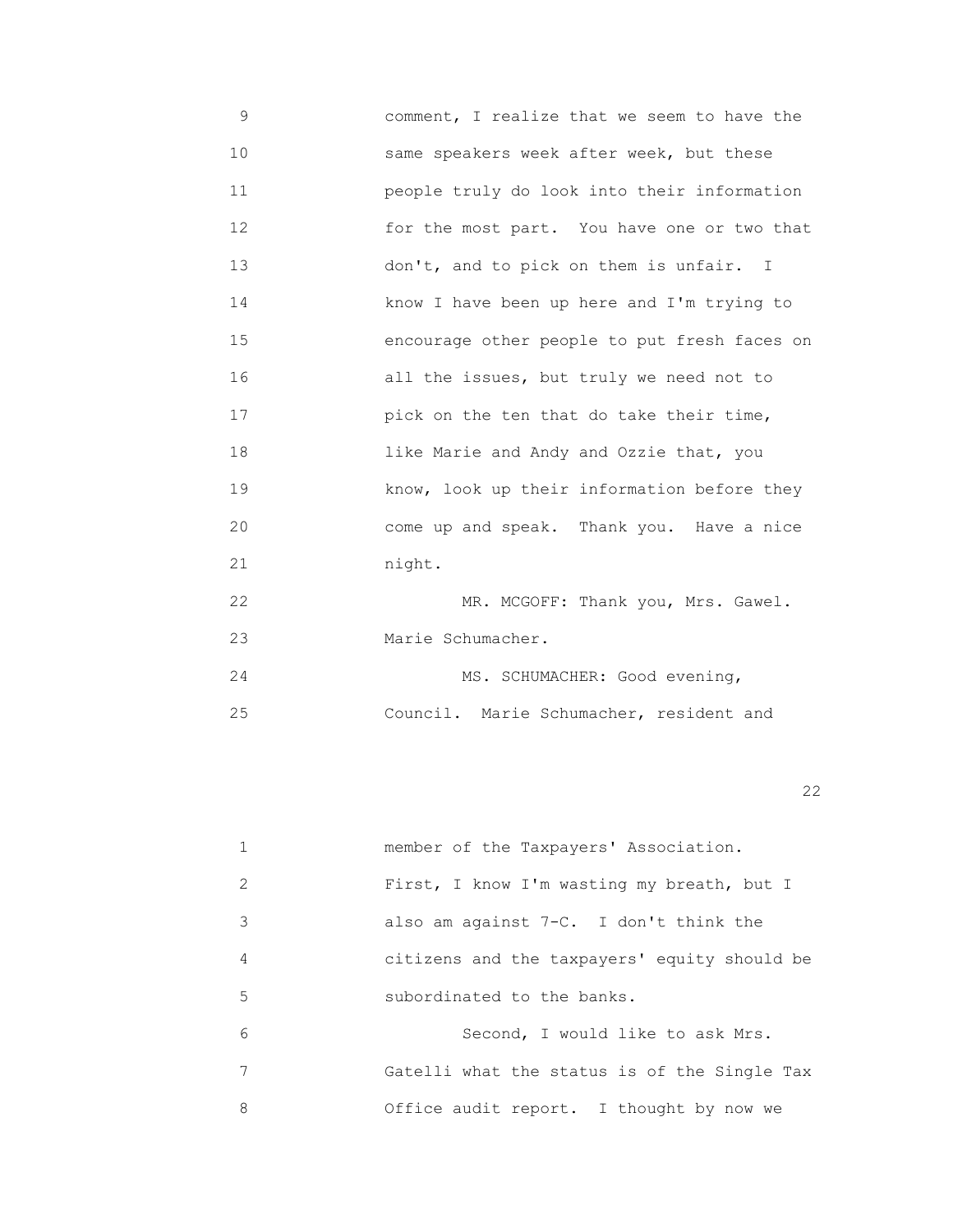9 would have that. We seem to have nothing 10 **but** excuses and delays. 11 MS. GATELLI: Would you like me to 12 **answer now or in motions?** 13 MS. SCHUMACHER: Yes, please, because 14 last week I asked and you didn't do it in 15 motions so I'll give some of my time. 16 MS. GATELLI: Yes, I made a report 17 about the tax report in motions. 18 MS. SCHUMACHER: Not what I asked. 19 MS. GATELLI: Well, I'm sorry, I 20 apologize if I didn't answer you completely. 21 I spoke to Mr. McGovern last night and he 22 told me that they there setting up the dates 23 for the meeting. The audit is done, the 24 Treasury Department has looked over the 25 audit and now they are just waiting to set

<u>23</u>

| $\mathbf{1}$ | the meeting.                              |
|--------------|-------------------------------------------|
| 2            | MS. SCHUMACHER: Thank you. Now,           |
| 3            | I'll continue with the letter I wrote to  |
| 4            | Mr. Cornelius, the head of the State      |
| 5            | Department of Community and Economic      |
| 6            | Development with the concerns I have      |
| 7            | regarding the variances from the Recovery |
| 8            | Plan. "The 27th payroll issue is          |
| 9            | highlighted, noting resolution should be  |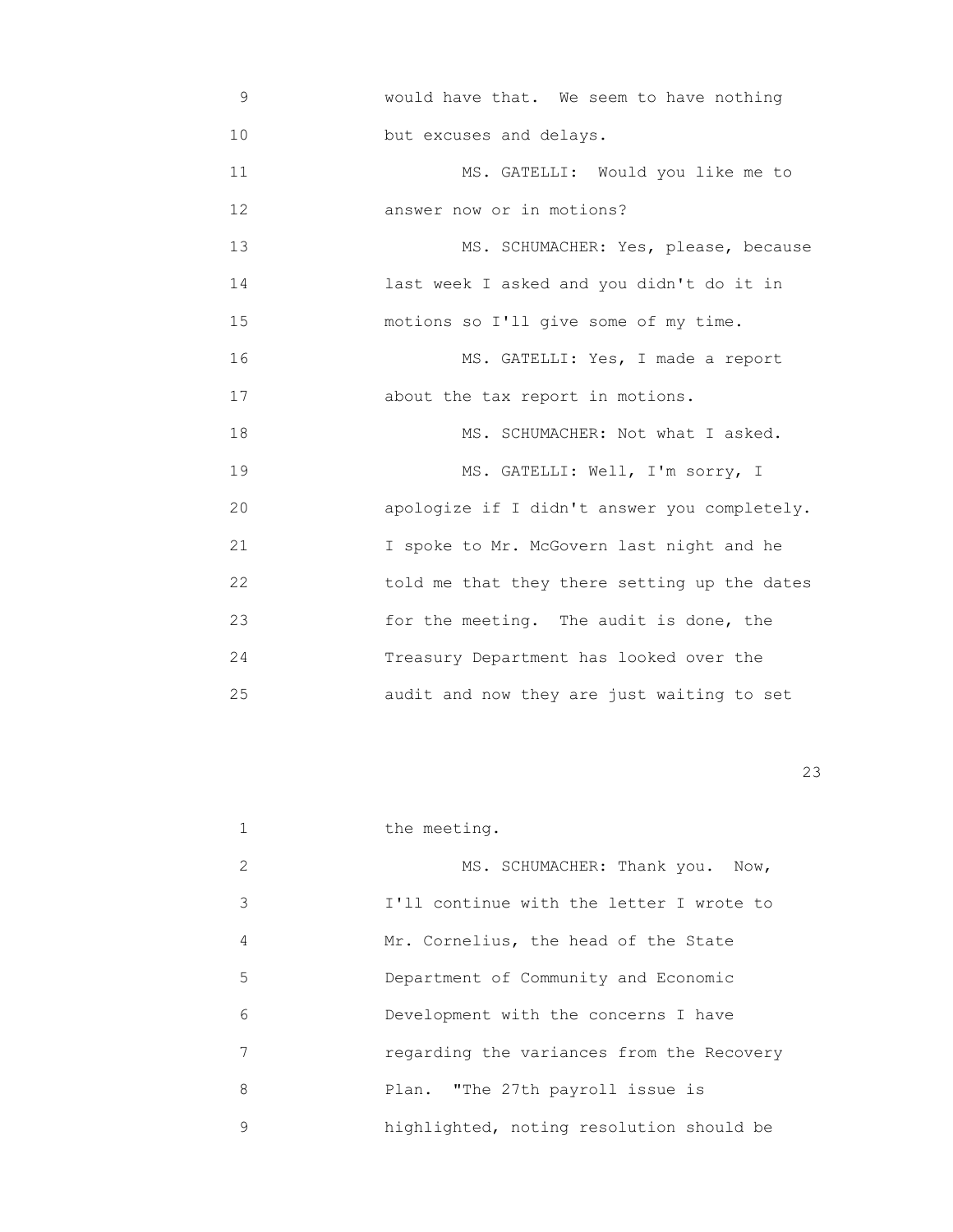10 reviewed with the auditors. A scant two 11 years later it became apparent the issue was 12 not properly addressed resulting in wasted 13 arbitration and legal fees.

 14 Next, city pension funding was 15 premised to trend upward, but remained well 16 below the 2000 actual. 2005 was 86 percent 17 of 2000 which I don't consider well below. 18 Another premise was Nay Aug Park 19 expenditure is assumed to bear a one-time 20 cost which is not carried forward from 2005 21 through -- excuse me, from 2003 through 22 2007. Nay Aug Park has continued to be a 23 money pit which is bottomless.

 24 PEL was concerned about an action 25 that would have eliminated the cash payments

|   | to the city for the DPW land. This cash      |
|---|----------------------------------------------|
| 2 | payment of \$600,000 has yet to be received  |
| 3 | by the city.                                 |
| 4 | In 1998, a formal certification was          |
| 5 | issued which called on the city to develop a |
| 6 | balanced budget. Identify and adopt a        |
| 7 | course of action to correct it's structural  |
| 8 | financial imbalances. Ten years later there  |
| 9 | has not been a budget balanced without       |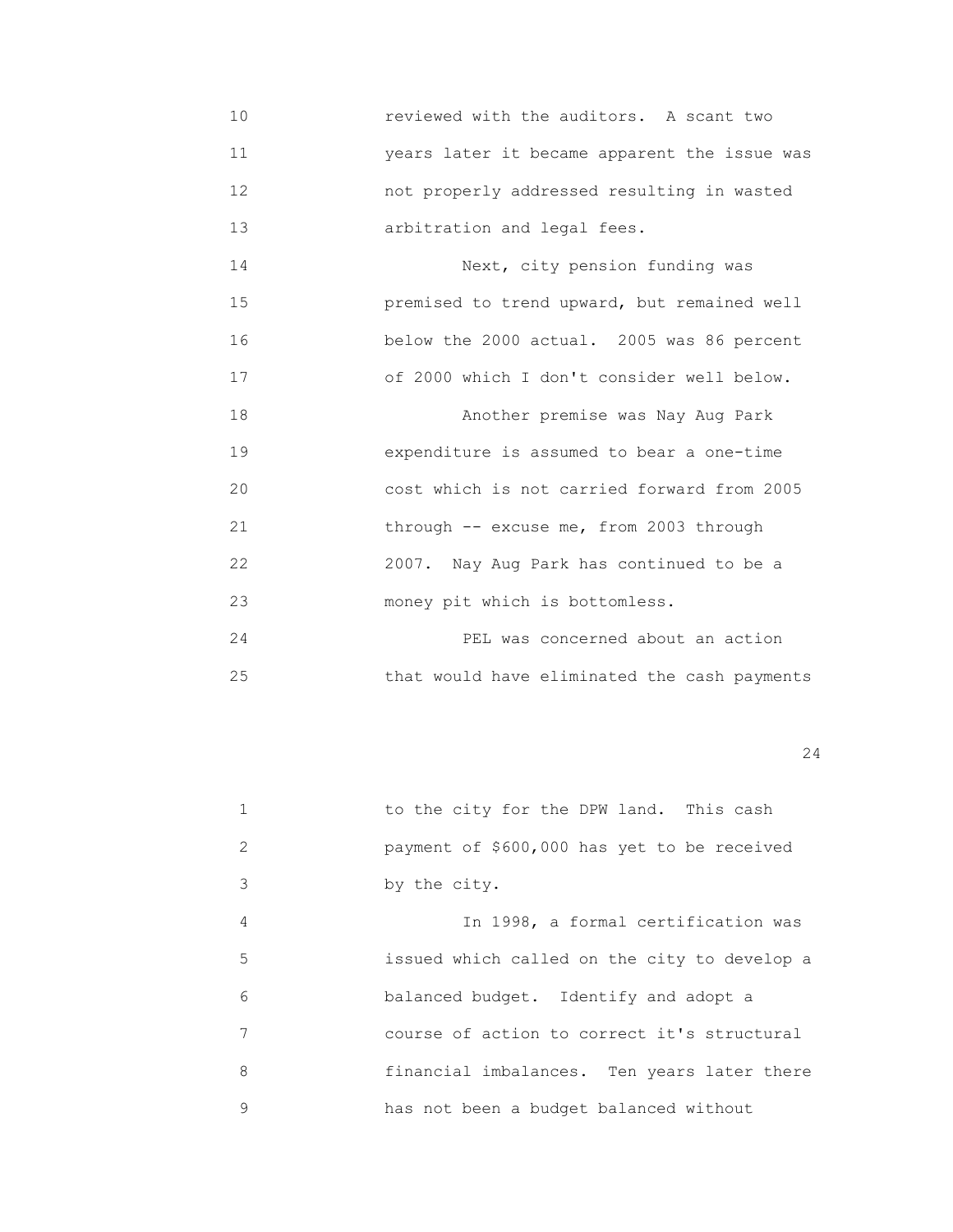- 10 incurring debt or utilizing a one-time 11 revenue item. 12 The current administration incurred 13 a \$5.5 million termination fee when they 14 chose not to renew their contract with 15 American Anglican Environmental 16 Technologies. 17 DCED's fourth amendatory order 18 directed the mayor and city council to 19 achieve consensus on the principal of a 20 revised Recovery Plan for 2001 and beyond. 21 The adopted Recovery Plan ran through 2005 22 without a similar order for 2006 and beyond 23 and here we are in 2009.
- 24 The figures outlined in Chapter 1-B 25 of the Recovery Plan serve as the keystone

## <u>25</u>

| 1  | leading to a reasonable realistic and         |
|----|-----------------------------------------------|
| 2  | achievable course of action to address the    |
| 3  | continuing long-term issues. How close did    |
| 4  | the city come to meeting these projections?   |
| 5  | Chapter 1-B assumed that TAN-B would          |
| 6  | remain at about \$3,200,000 but has been more |
| 7  | in the neighborhood of \$10 million annually. |
| 8  | The 27th payroll issue is                     |
| 9  | highlighted."                                 |
| 10 | No, no, I'm sorry. I did that one.            |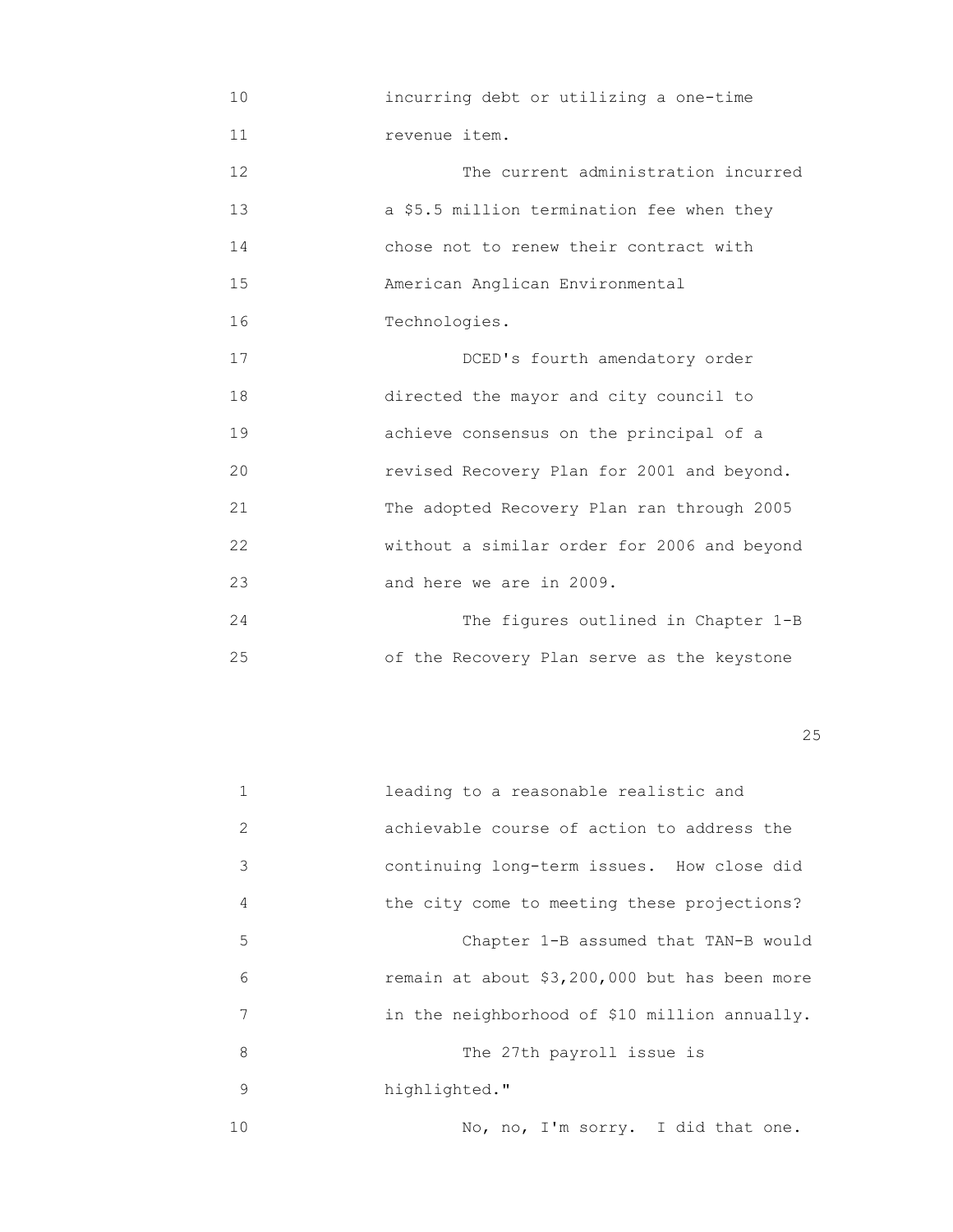11 "The city pension --" I have two of the 12 **WERENE WARES** WERENGING WARD WAS UP TO WELL MOVE TO WELL A WARD TO WELL A WARD WARD TO WELL A 13 conclude it next week. I copied -- I 14 brought two page two's and no page three, 15 I'm sorry, and my glasses are falling apart. 16 MS. FANUCCI: Did you receive an 17 answer from them as of yet? 18 MS. SCHUMACHER: I received an 19 unanswered letter which I will -- I received 20 a letter which said nothing but it's all 21 like firemen and policeman's fault 22 addressing none of the specific items where 23 council and the mayor have strayed from the 24 Recovery Plan, and I will write to 25 Mr. Cornelius as soon as I get my taxes

|    | done.                                        |
|----|----------------------------------------------|
| 2  | And one while we on $--$ we talked           |
| 3  | about Nay Aug and the money that has been    |
| 4  | wasted there is just pitiful. Recently we    |
| 5  | had the problems with the fish. That         |
| 6  | pavilion, there was no reason for that       |
| 7  | pavilion to collapse except for neglected    |
| 8  | maintenance which seems to be the keystone   |
| 9  | at Nay Aug and every place. Put the money    |
| 10 | into doing something, make a capital expense |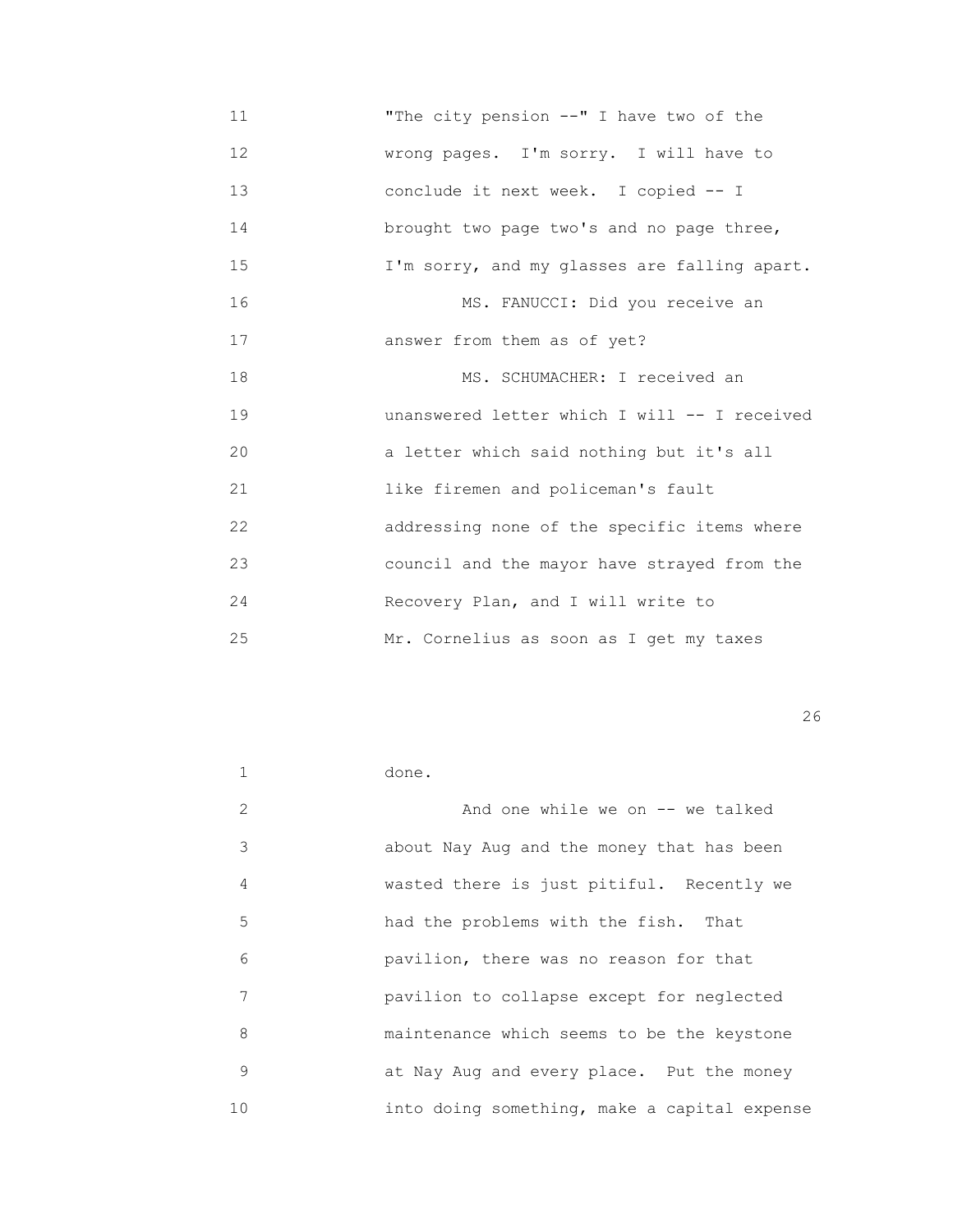11 and then forget about it and leave it. That 12 pavilion should have been taken down or 13 heated.

14 The wildlife center is another 15 issue. Now, the mayor took 175 million -- 16 or, excuse me, I wish \$175,000 from the 17 state to -- I'll finish this and then leave, 18 for the Wildlife Center when they moved in, 19 and that whole \$175,000 went guess where, to 20 architects to come up with a design for a 21 new zoo, and now what do we want to build, a 22 library in South Scranton. Thank you. 23 MR. MCGOFF: Thank you, Ms. 24 Schumacher. Les Spindler. 25 MR. SPINDLER: Good evening, Council.

<u>27</u>

| $\mathbf{1}$ | Les Spindler, city resident and taxpayer and |
|--------------|----------------------------------------------|
| 2            | homeowner. The traffic light that council    |
| 3            | is voting on Linden Street for the office    |
| 4            | park, I think council should think twice     |
| 5            | about passing that. I think it's on public   |
| 6            | safety issue.                                |
| 7            | MR. COURTRIGHT: Les, can I interrupt         |
| 8            | one second? We are going to table that       |
| 9            | tonight because there is some issues.        |
| 10           | MS. GATELLI: And I voted "no" last           |
| 11           | week, Mr. Spindler. I agree with you.        |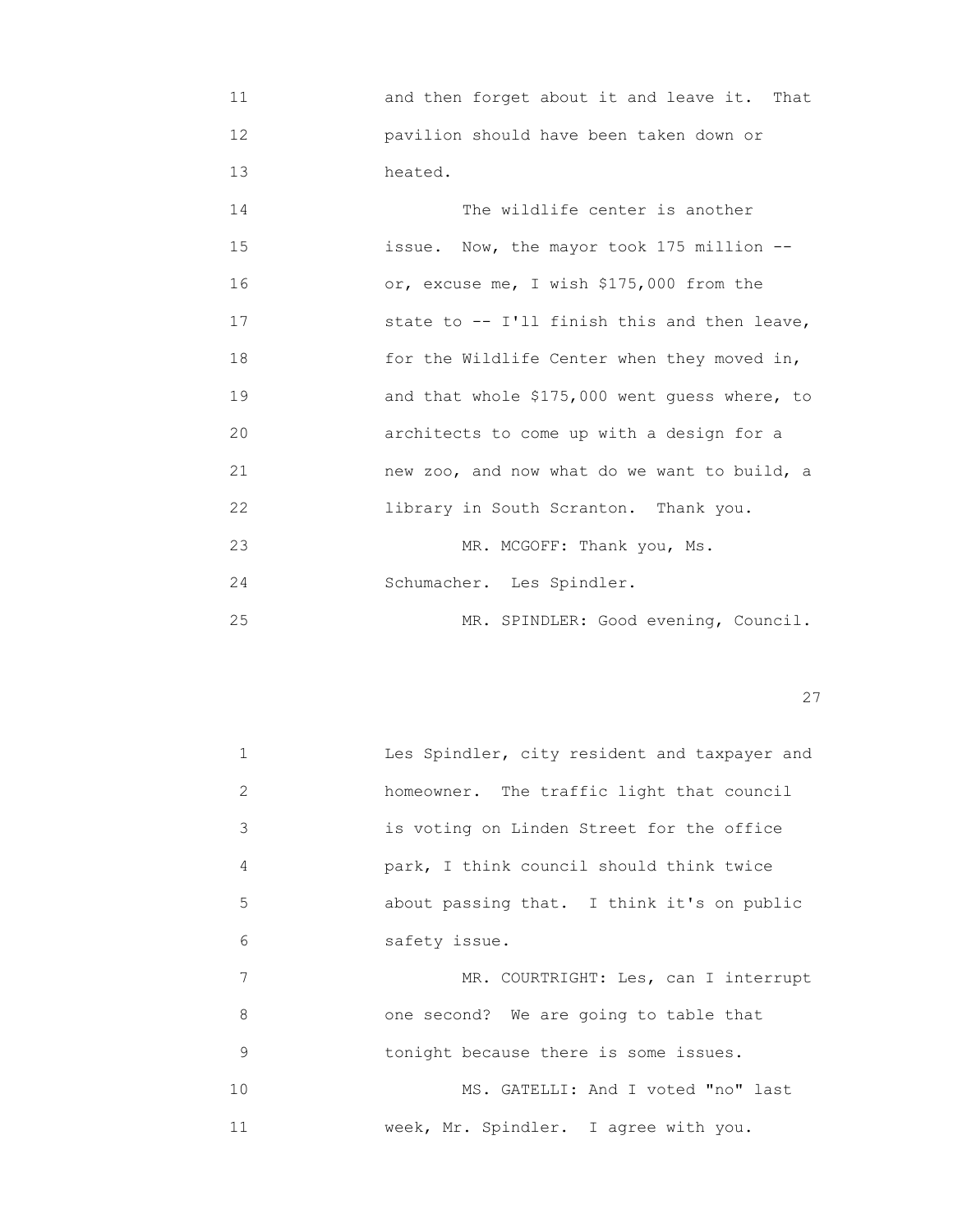12 MR. SPINDLER: In the winter going up 13 the hill in people are stuck, they are going 14 to get stuck. 15 MR. COURTRIGHT: We discussed that. 16 MR. SPINDLER: Coming down around the 17 corner where you got bridges, I think it's a 18 safety issue. 19 MR. COURTRIGHT: That's exactly what 20 we discussed in caucus so we are going to 21 table it. 22 MR. SPINDLER: Thank you. Last 23 week, Mrs. Gatelli, you asked about why some 24 speakers just pick on Mrs. Fanucci and 25 Mr. Minora about the parking tickets, well,

<u>28</u>

| $\mathbf{1}$  | as a matter of fact, myself and             |
|---------------|---------------------------------------------|
| $\mathcal{L}$ | Mr. Jackowitz were the only two had spoken, |
| 3             | neither one of us mentioned Mr. Minora, so  |
| 4             | thank you for bringing that to light.       |
| 5             | MR. GATELLI: I believe Mr. Minora           |
| 6             | was questioned about his parking tickets.   |
| 7             | MR. SPINDLER: Look at the -- go back        |
| 8             | and look at the tapes. I know for a fact I  |
| 9             | didn't and Mr. Jackowitz didn't.            |
| 10            | MS. GATELLI: Well, someone did,             |
| 11            | because he answered the question.           |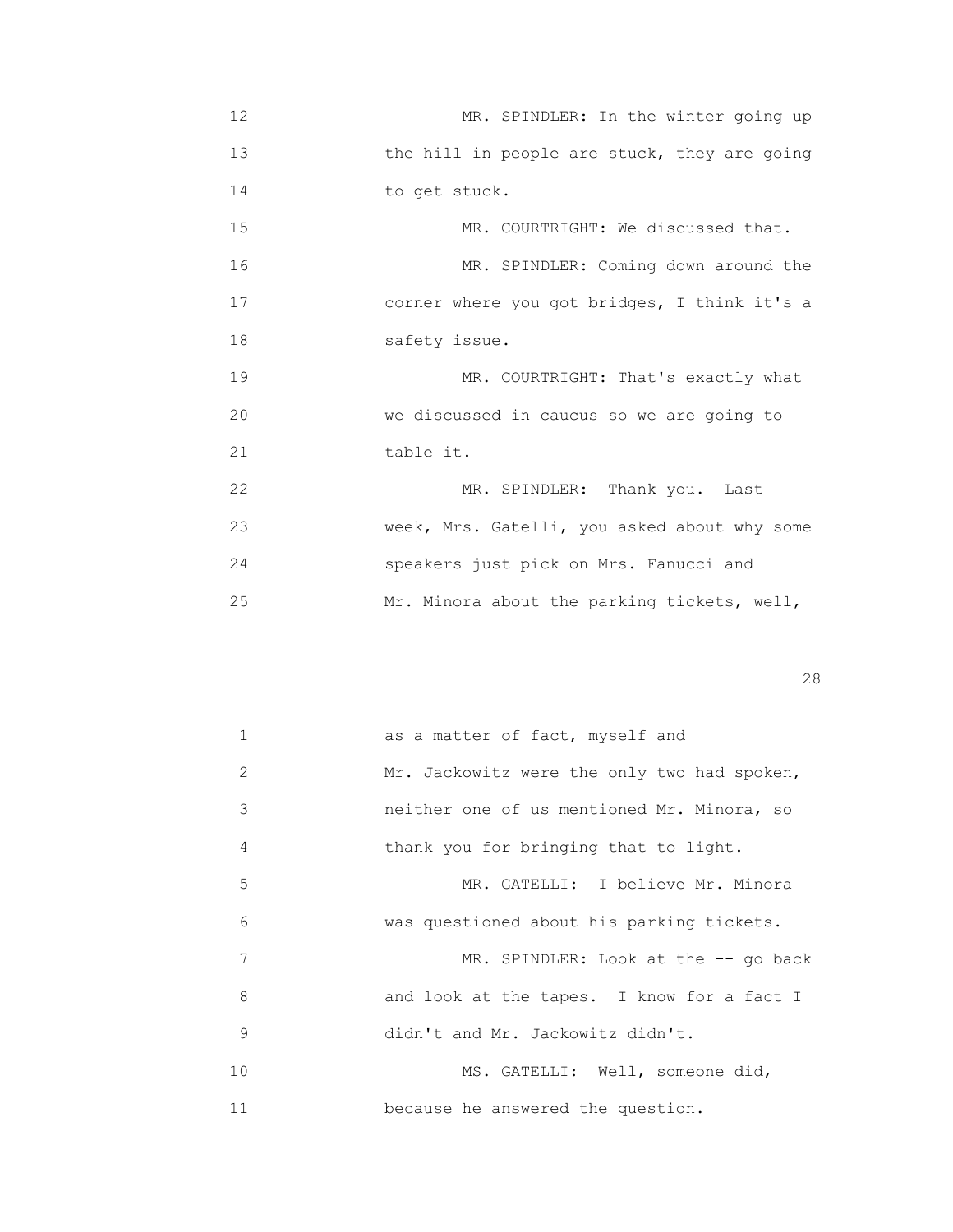12 MR. SPINDLER: The reason I asked 13 Mrs. Fanucci because she is an elected 14 official and she should be held to a higher 15 standard.

16 MS. GATELLI: I agree, but I think 17 all elected officials should be looked at. 18 MR. SPINDLER: Mrs. Fanucci, if this 19 hadn't been brought to light would you have 20 paid those parking tickets? 21 MS. FANUCCI: The two I had? The 22 two I had? 23 MR. SPINDLER: Would you have? 24 MS. FANUCCI: Yes. I pay my parking

25 tickets all the time.

| 1             | MR. SPINDLER: I highly doubt. Why            |
|---------------|----------------------------------------------|
| $\mathcal{L}$ | did it take you eight years to do it?        |
| 3             | MS. FANUCCI: Les, why don't you go           |
| 4             | down and find out how many parking tickets I |
| 5             | have paid in the past and then come back     |
| 6             | here.                                        |
| 7             | MR. SPINDLER: Yeah, well, I don't --         |
| 8             | here is 15 you didn't pay. Here is 15 you    |
| 9             | didn't pay.                                  |
| 10            | MS. FANUCCI: That's not true.                |
| 11            | MR. SPINDLER: Right here, black and          |
| 12            | white. Right here.                           |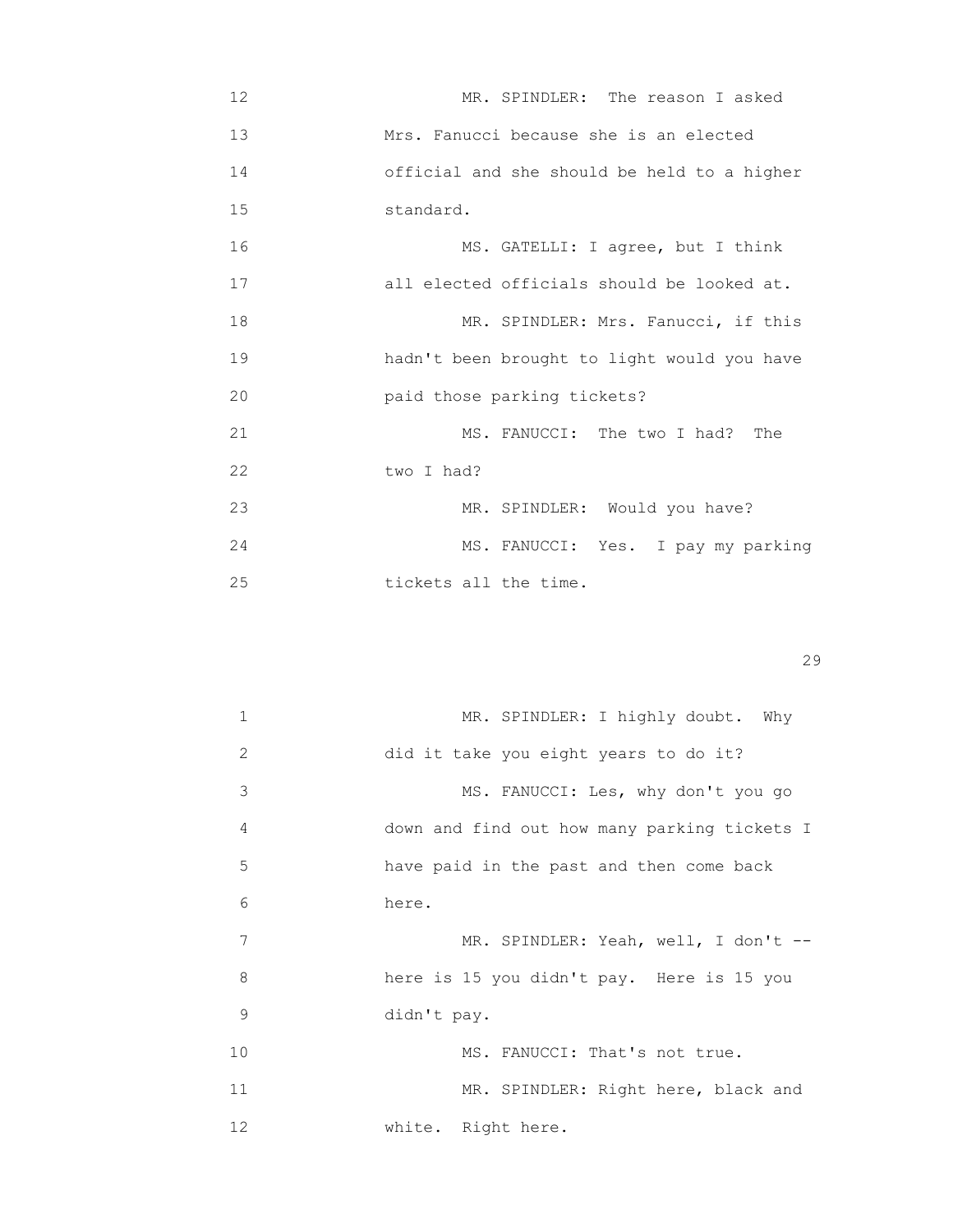13 MS. FANUCCI: Yeah, I'd love to see 14 that. Bring that to one to me, too, Les. 15 MR. SPINDLER: You know where they 16 can be found. Moving on. Last week, 17 Mrs. Gatelli, you also said in the past 18 there was a three to two majority and you 19 said they couldn't get things done. 20 MS. GATELLI: No, I said they didn't 21 stop the mayor from doing anything. 22 MR. SPINDLER: Well, you know why 23 they couldn't stop the mayor -- 24 MS. GATELLI: Why? 25 MR. SPINDLER: -- Mrs. Gatelli,

| $\mathbf{1}$ | because every time they voted to do          |
|--------------|----------------------------------------------|
| 2            | something with the 3/2 majority the mayor    |
| 3            | would veto it and they didn't have a four to |
| 4            | one majority to override it either.          |
| 5            | MS. GATELLI: Well, Mrs. Spindler,            |
| 6            | are you aware that the president puts things |
| 7            | on the agenda? So the president could have   |
| 8            | kept everything off that agenda.             |
| 9            | MR. SPINDLER: But the mayor --               |
| 10           | MS. GATELLI: And stopped the mayor           |
| 11           | right in his tracks. Nothing would have      |
| 12           | been put on that agenda.                     |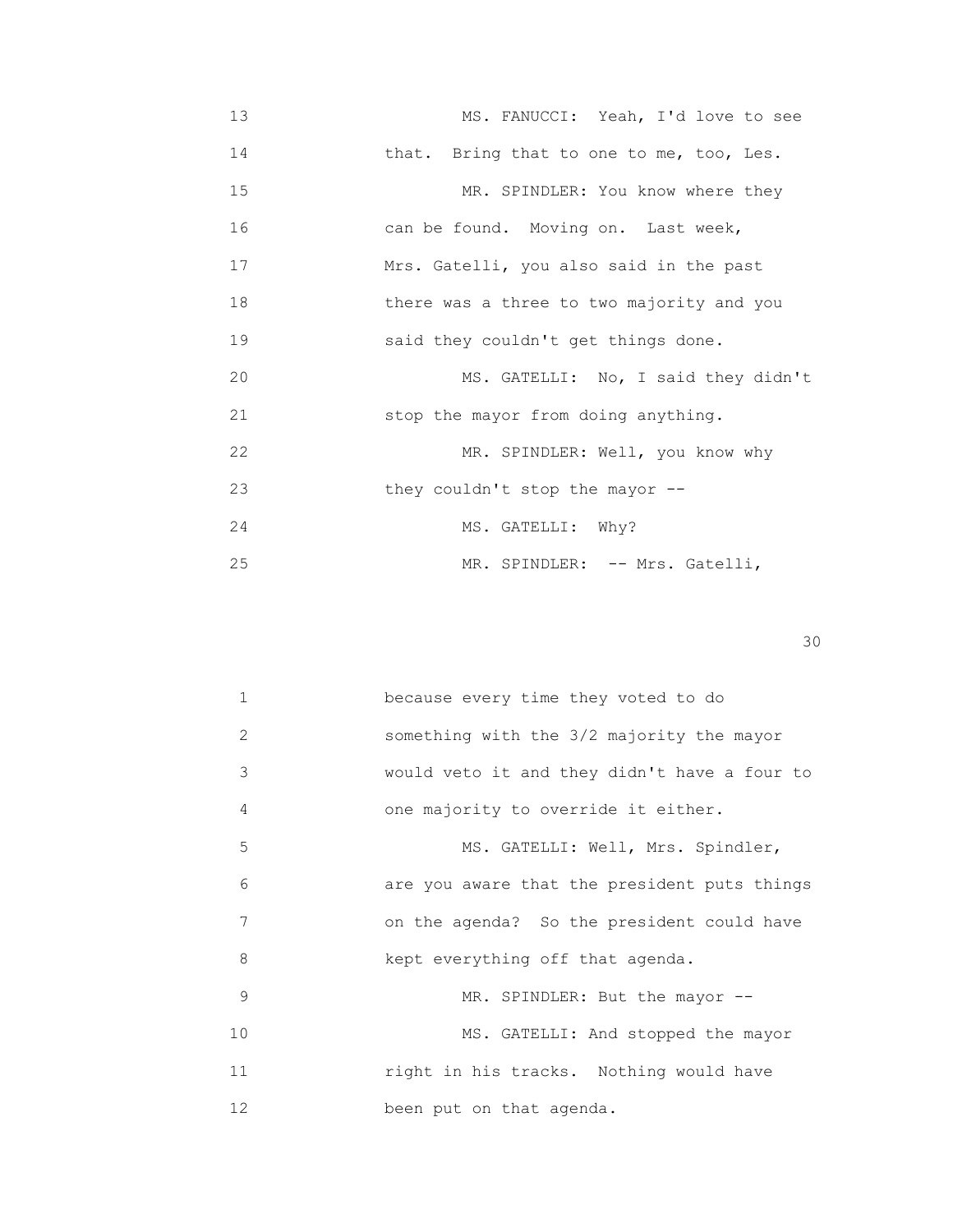| 13 | MR. SPINDLER: Council made motions          |
|----|---------------------------------------------|
| 14 | to do things. I know, I was here.           |
| 15 | MS. GATELLI: I disagree with you.           |
| 16 | MR. SPINDLER: You weren't here. I           |
| 17 | was here.                                   |
| 18 | MS. GATELLI: Well, it's up to the           |
| 19 | president to put things on the agenda.      |
| 20 | MR. SPINDLER: Council wanted to do          |
| 21 | this for the taxpayers, the mayor vetoed it |
| 22 | and they didn't $-$ the mayor had his two   |
| 23 | puppets there to go along with him so they  |
| 24 | couldn't override the veto.                 |
| 25 | MS. GATELLI: I'll talk more about           |

| 1  | that in motions because you are wrong,       |
|----|----------------------------------------------|
| 2  | Mr. Spindler.                                |
| 3  | MR. SPINDLER: No, I'm not.                   |
| 4  | MS. GATELLI: Yes, you are.                   |
| 5  | MR. SPINDLER: And I think there is a         |
| 6  | lot of witnesses here. Okay, CDTV or ECTV,   |
| 7  | elect Chris TV, got booted out of their      |
| 8  | building now, I'd like to know what's going  |
| 9  | to happen to all of the money that was put   |
| 10 | into there, all of the thousands and         |
| 11 | thousands of dollars and are they going to   |
| 12 | come back and ask for more money for the new |
| 13 | building they will have to move into?        |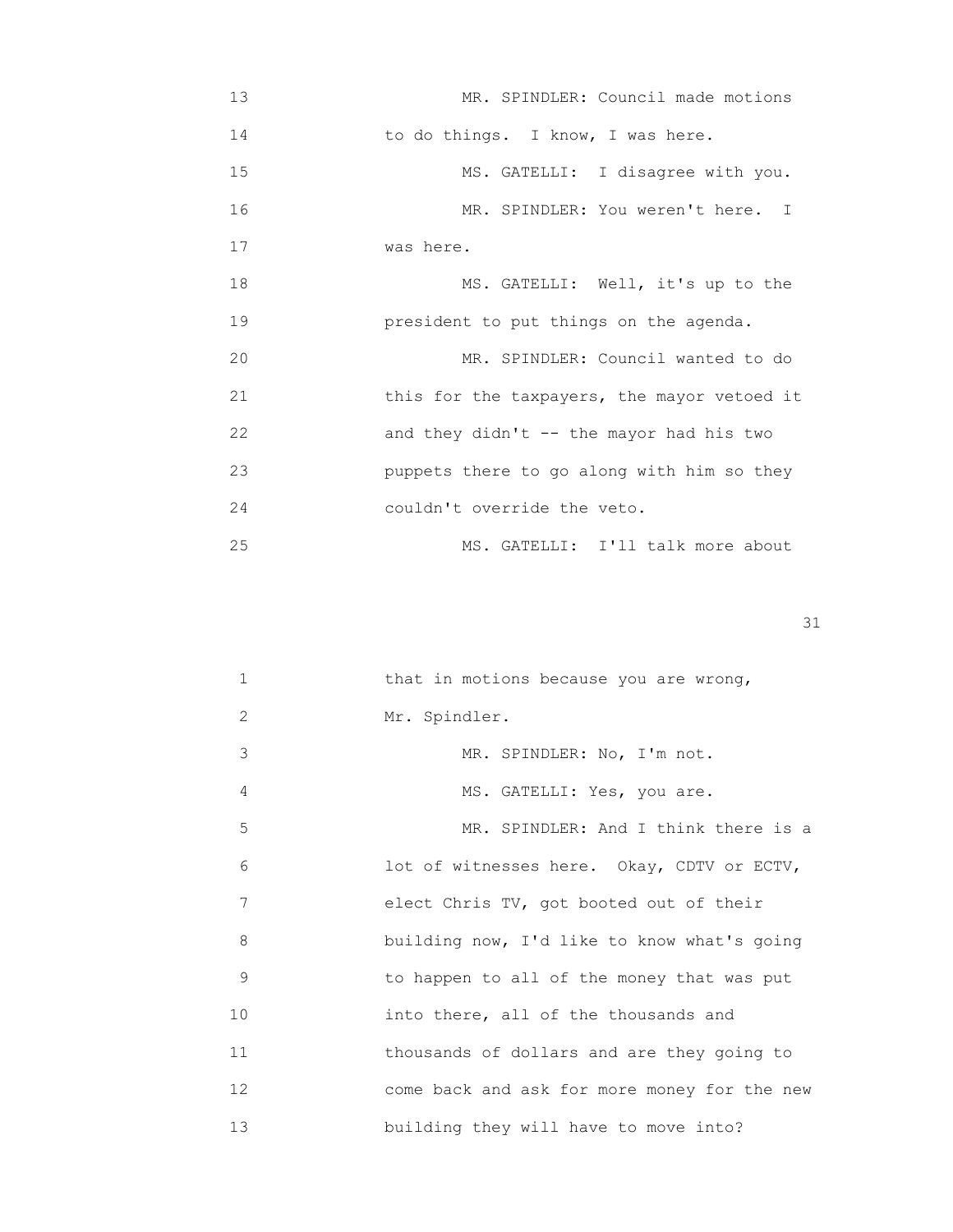14 Next thing, I hear Molly Branigan's 15 is closing after the St. Patrick's Day 16 parade, I don't know when after, but they 17 are closing after the parade, and I hear the 18 Banshee is for sale, so we can add those 19 couple of buildings to the list of 20 unoccupied buildings.

21 Mr. Courtright, last week you were 22 talking about parking tickets that you got 23 and you paid them and you said you'd love to 24 know how you can get them fixed, well, just 25 ask Mrs. Fanucci, she got 15 of them fixed.

| 1  | MS. GATELLI: That's unfair.        |
|----|------------------------------------|
| 2  | MR. MCGOFF: Please, that's wrong.  |
| 3  | MR. SPINDLER: No, it isn't. It's a |
| 4  | fact.                              |
| 5  | MR. MCGOFF: That's out of order.   |
| 6  | MR. SPINDLER: It's a fact.         |
| 7  | MR. MCGOFF: It's out of order.     |
| 8  | MR. SPINDLER: There's 15 she got   |
| 9  | dismissed.                         |
| 10 | MR. MCGOFF: Mr. Spindler, it's out |
| 11 | of order.                          |
| 12 | MR. SPINDLER: No, it's freedom of  |
| 13 | speech.                            |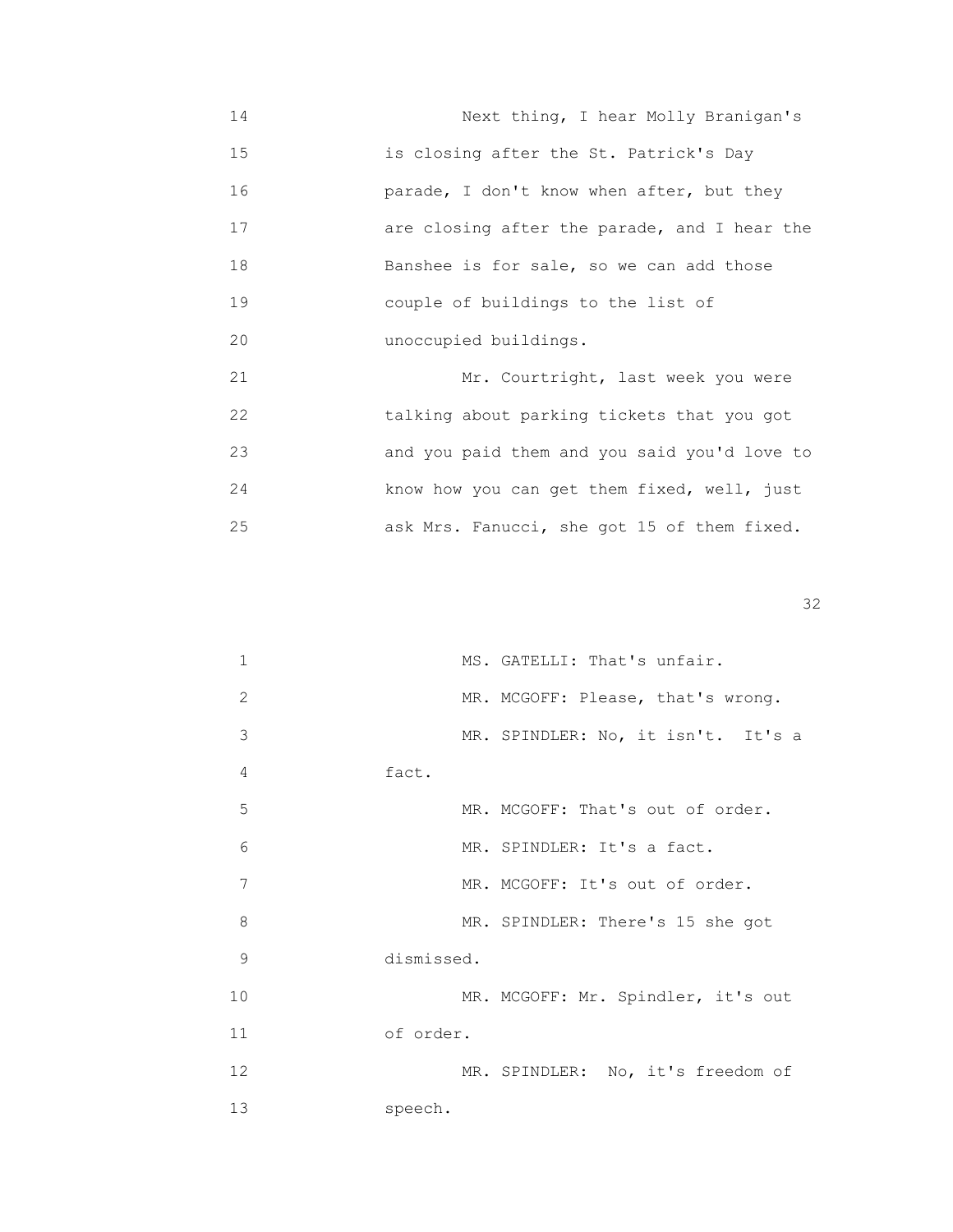14 MR. MCGOFF: No, it's not. 15 MS. FANUCCI: It's wrong freedom of 16 speech, but it's freedom of speech. 17 MR. MCGOFF: You made an accusation 18 of a criminal activity. That is it not 19 **freedom** of speech. 20 MS. FANUCCI: The big scandal, 21 parking tickets, Les. That's what it was 22 all about. 23 MR. SPINDLER: A 16-year-old boy was 24 arrested Saturday, he attempted to rape a 25 University of Scranton student then he was

 $33$ 

|   | caught following other students into her    |
|---|---------------------------------------------|
| 2 | dorm, and they think that $-$ - the police  |
| 3 | think it's a the same person that attacked  |
| 4 | two people in West Scranton last week. That |
| 5 | can't be true because Mayor Doherty says we |
| 6 | don't have crime in this city.              |

7 **Lastly, I have spoken about and**  8 other people have spoken about what's going 9 on with North Scranton Junior High School. 10 I think it would be a good idea for council 11 to ask Mr. Langan to come in for a caucus so 12 he could be asked a lot of questions the 13 **b Calizens have.** Would that be a possibility? 14 Mr. McGoff?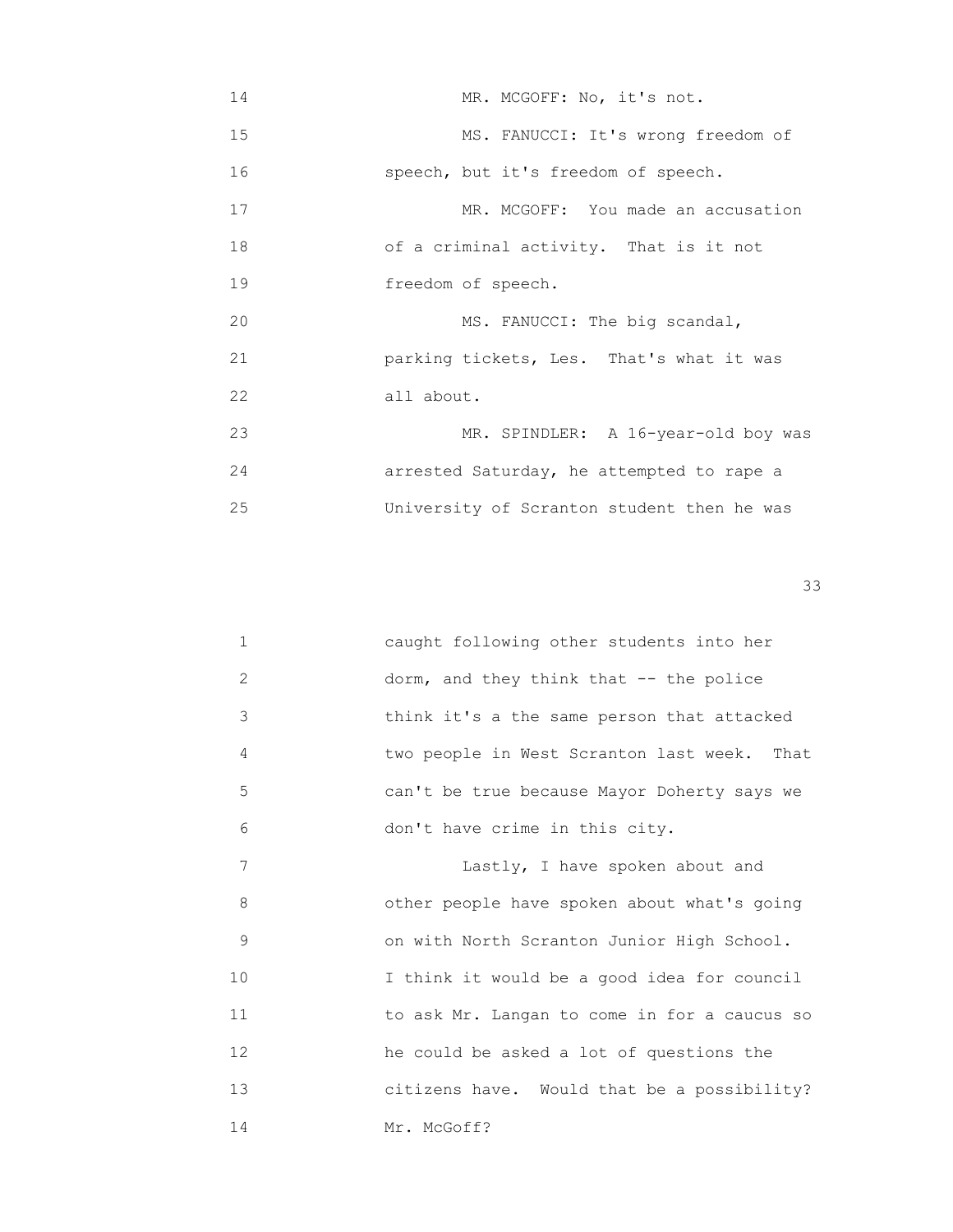| 15 | MR. MCGOFF: I'm sure the invitation       |
|----|-------------------------------------------|
| 16 | could be extended.                        |
| 17 | MR. SPINDLER: Well, could you look        |
| 18 | into that, please?                        |
| 19 | MR. MCGOFF: Yes.                          |
| 20 | MR. SPINDLER: Okay. Thank you.            |
| 21 | MS. SUETTA: Why is everybody              |
| 22 | smiling. Good evening, Jean Suetta. Judy, |
| 23 | I'm glad you come out of the closet.      |
| 24 | MS. GATELLI: I did?                       |
| 25 | MS. SUETTA: Didn't you just come out      |

| $\mathbf 1$ | of that one before? All right. Question     |
|-------------|---------------------------------------------|
| 2           | number one --                               |
| 3           | MS. GATELLI: Don't tell my husband          |
| 4           | that, Jeannie.                              |
| 5           | MS. SUETTA: I don't know. You just          |
| 6           | told me you were in the closet before. Did  |
| 7           | we get recycling bins up at Nay Aug?        |
| 8           | MS. FANUCCI: No, I don't think yet          |
| 9           | we did. I don't think --                    |
| 10          | MS. SUETTA: What's the holdup. I            |
| 11          | mean, they have a lot of them down the DPW, |
| 12          | it won't hurt to put them by all the        |
| 13          | containers. Bill, what about Jerry Langan?  |
| 14          | MR. COURTRIGHT: What about him?             |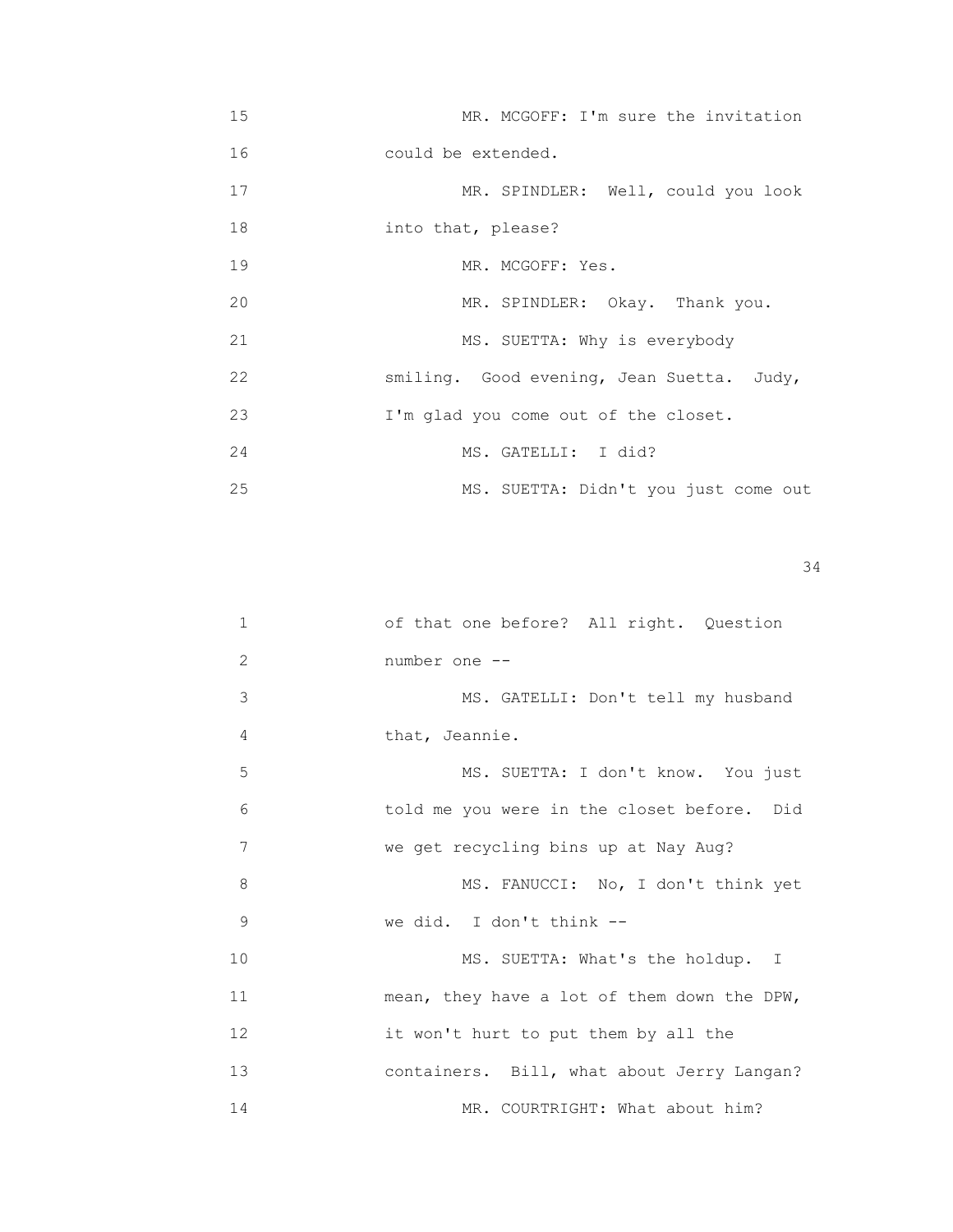15 MS. SUETTA: I asked you last week 16 to find out why they blocked that monument 17 that nobody goes to. 18 MR. COURTRIGHT: Yeah, I haven't 19 found out yet, Jean. 20 MS. SUETTA: Why? 21 MR. COURTRIGHT: I did not get a 22 chance. 23 MS. SUETTA: I gave you a whole 24 week. Judy, he got a week, you got two. 25 How many cars run through Nay Aug.

<u>35 September 2005 September 2005 September 2005 September 2005 September 2005 September 2005 September 2005 S</u>

| 1  | MS. GATELLI: 200,000 I was told.            |
|----|---------------------------------------------|
| 2  | MS. SUETTA: 200,000. That's almost          |
| 3  | a quarter of a million. If everybody gave a |
| 4  | donation --                                 |
| 5  | MS. GATELLI: Yeah, but everybody            |
| 6  | doesn't give a donation unfortunately.      |
| 7  | MS. SUETTA: There is few and far            |
| 8  | apart. Where did all of the money go?       |
| 9  | MR. MCGOFF: Goes to the                     |
| 10 | conservatory.                               |
| 11 | MS. GATELLI: It goes to the Nay Aug         |
| 12 | Conservancy the money.                      |
| 13 | MS. SUETTA: But where did it go?            |
| 14 | They only $-$                               |
| 15 | MS. GATELLI: \$47,000 they paid.            |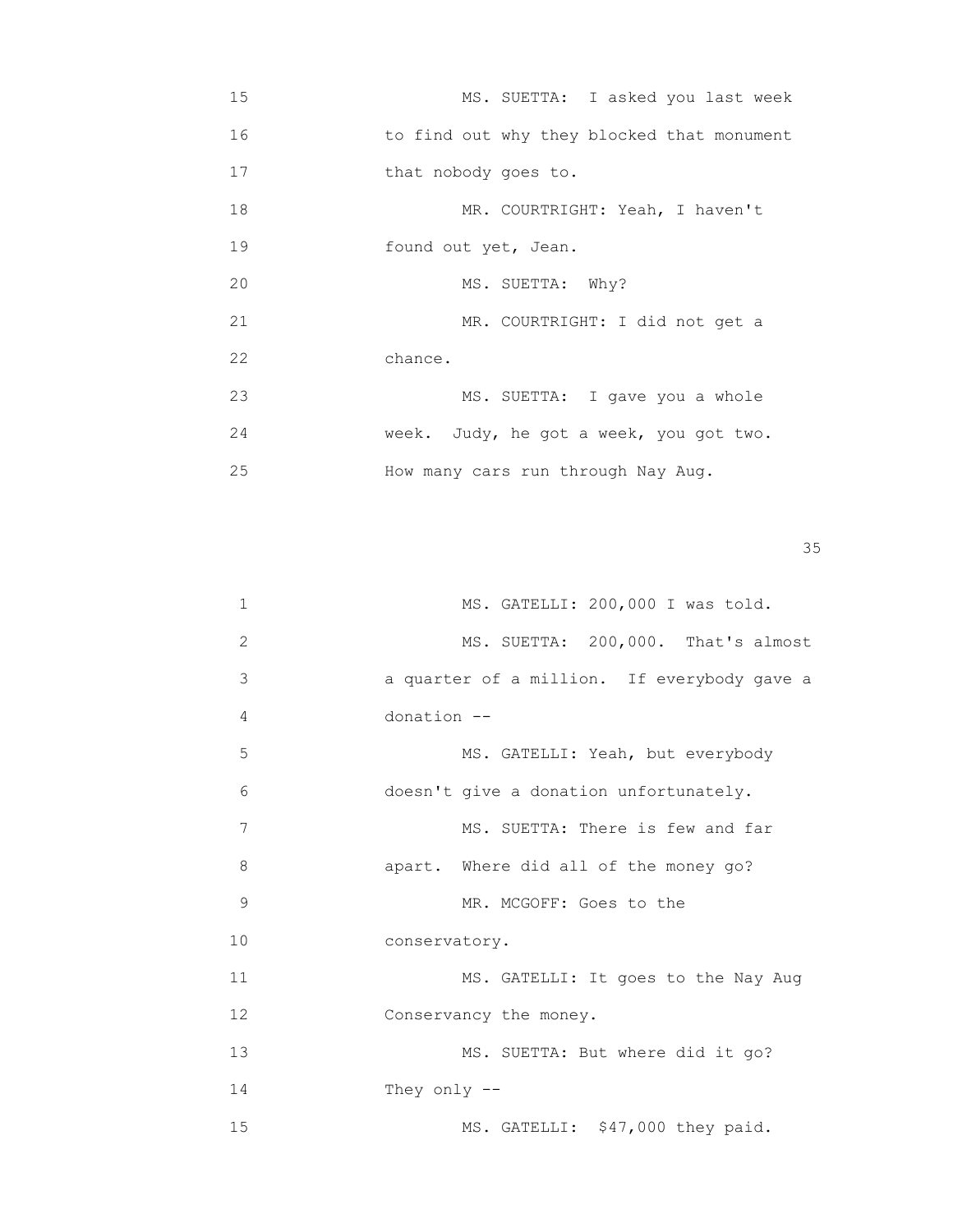16 MS. SUETTA: Right, 200,000 care went 17 through, a lot of people go through. I gave 18 ten, my friend gave ten. 19 MS. FANUCCI: Some people don't give 20 any. 21 MS. GATELLI: Yes. It's not 22 required. 23 MS. SUETTA: So the other ones 24 compensate what they didn't give. 200,000 25 cars, come on. That's a lot of cars.

| $\mathbf 1$ | MS. GATELLI: Yes, it is.                    |
|-------------|---------------------------------------------|
| 2           | MS. SUETTA: There is a lot of money         |
| 3           | and somebody was dipping into the till.     |
| 4           | MS. GATELLI: Oh, I don't think so.          |
| 5           | MR. COURTRIGHT: Don't say that.             |
| 6           | MS. SUETTA: Oh, yeah. And, yes, I           |
| 7           | will say it. And, Sherry, if you need money |
| 8           | for your parking tickets I'll give it to    |
| 9           | you. I'll be a good person.                 |
| 10          | MS. FANUCCI: I'll be okay. They are         |
| 11          | paid, Jean.                                 |
| 12          | MS. SUETTA: I'm only busting you.           |
| 13          | MS. FANUCCI: I know.                        |
| 14          | MS. SUETTA: When are we getting the         |
| 15          | Christmas decorations out of the front.     |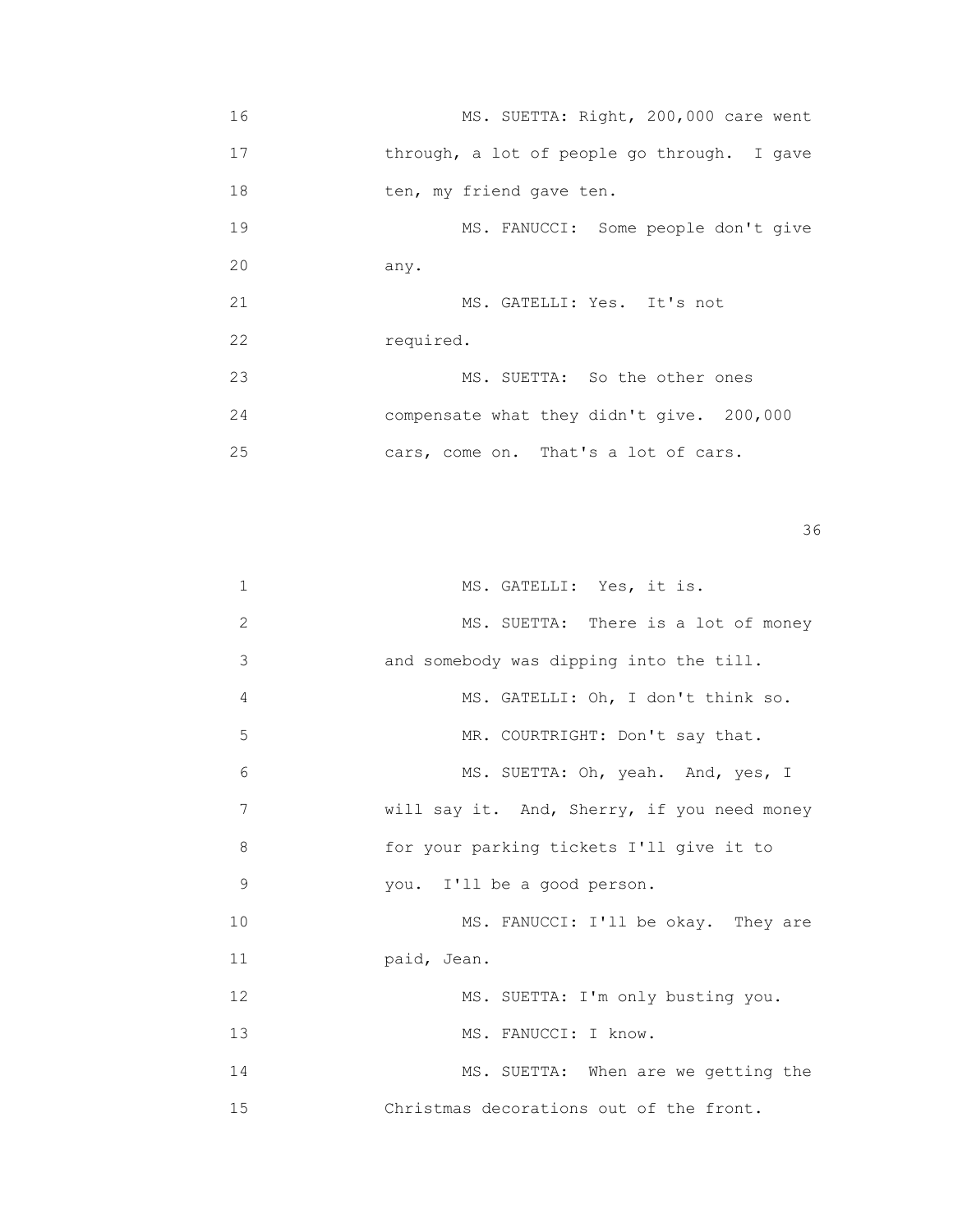16 Stupid question. I, mean it's March 10. 17 MS. FANUCCI: I thought that myself. 18 MS. GATELLI: They are probably in 19 for St. Patrick's Day. They must be green. 20 MS. SUETTA: No, there is white 21 sticks out there, too. So we only collected 22 47,000. 23 MS. FANUCCI: Yeah. 24 MS. SUETTA: There is a rotten egg. 25 MS. FANUCCI: It was tough Christmas

<u>37</u>

| 1  | for everybody.                              |
|----|---------------------------------------------|
| 2  | MS. SUETTA: I want to know about the        |
| 3  | memorial.                                   |
| 4  | MR. COURTRIGHT: I will find out for         |
| 5  | you. You call me enough, you should have    |
| 6  | asked me again.                             |
| 7  | MS. SUETTA: Well, I did, but now you        |
| 8  | didn't return my call.                      |
| 9  | MR. COURTRIGHT: I think you dialed          |
| 10 | the wrong number.                           |
| 11 | MS. SUETTA: No, no, no. I know your         |
| 12 | phone number. Amil, I got rollover minutes. |
| 13 | All right. That's it. Sherry, nothing       |
| 14 | doing over the Radison?                     |
| 15 | MS. FANUCCI: No. No.                        |
| 16 | MS. SUETTA: I hear he died, too.            |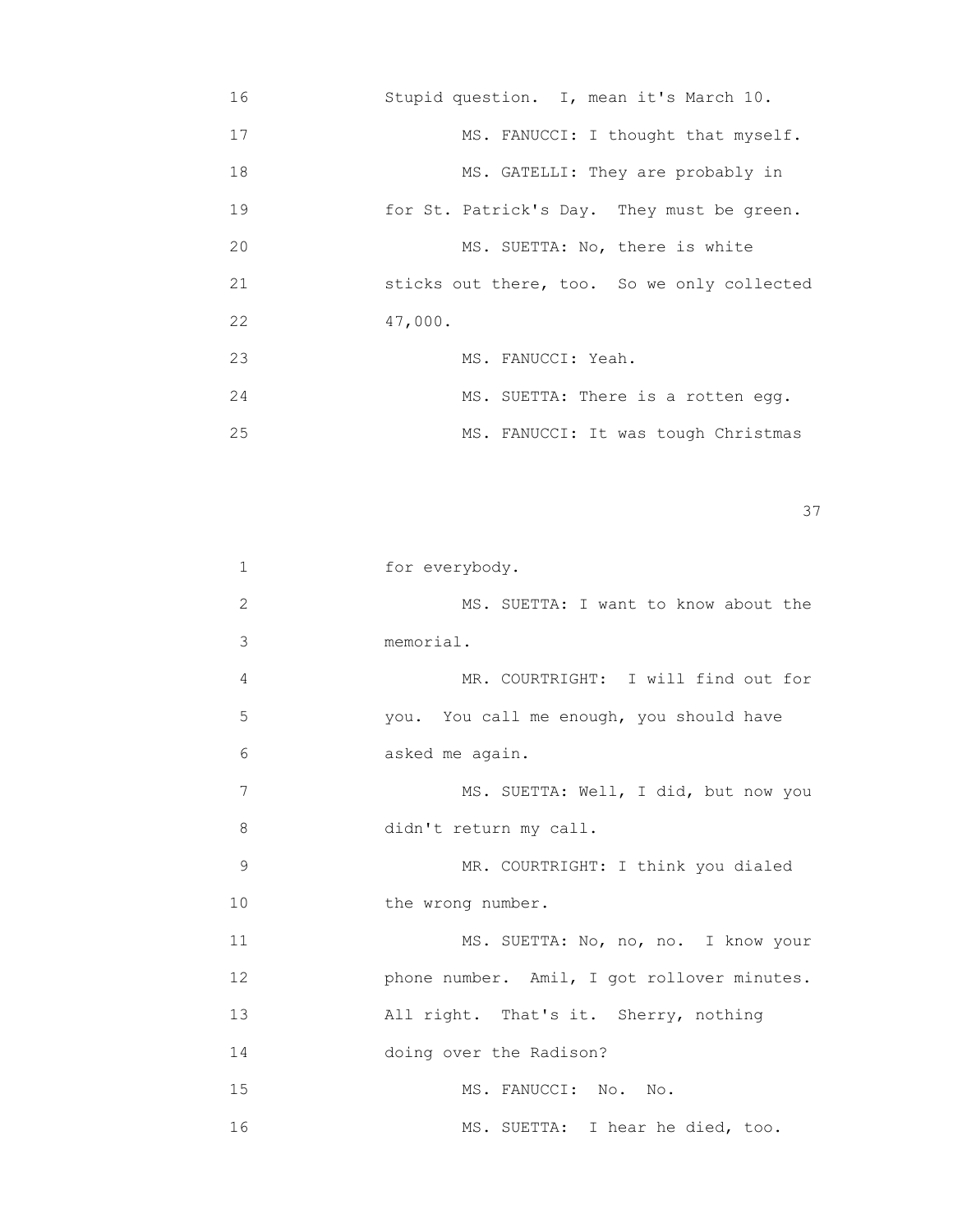17 MS. FANUCCI: I don't know. I will 18 check on that. 19 MS. SUETTA: And I want to know, you 20 work for the governor, do me a favor, tell 21 him thank you. 22 MS. FANUCCI: For? 23 MS. SUETTA: Raising the price of 24 cigarettes because after today I quit. 25 MS. FANUCCI: You did?

## <u>38 and 2001 and 2002 and 2003 and 2003 and 2003 and 2003 and 2003 and 2003 and 2003 and 2003 and 2003 and 200</u>

| $\mathbf 1$  | MS. SUETTA: I'm going to. I bought           |
|--------------|----------------------------------------------|
| $\mathbf{2}$ | my last pack of cigarettes.                  |
| 3            | MS. FANUCCI: Good for you. I'm very          |
| 4            | proud of you. Congratulations.               |
| 5            | MS. SUETTA: I won't have no                  |
| 6            | friends.                                     |
| 7            | MS. FANUCCI: There is a rough                |
| 8            | spot -- there a rough spot there for awhile, |
| 9            | but good luck.                               |
| 10           | MS. SUETTA: But he raised the price          |
| 11           | and that's it. I'm done.                     |
| 12           | MS. FANUCCI: Good luck.                      |
| 13           | MR. MCGOFF: Thanks, Jean. Doug               |
| 14           | Miller.                                      |
| 15           | MR. MILLER: Good evening, Council.           |
| 16           | Doug Miller, Scranton. It's truly nice to    |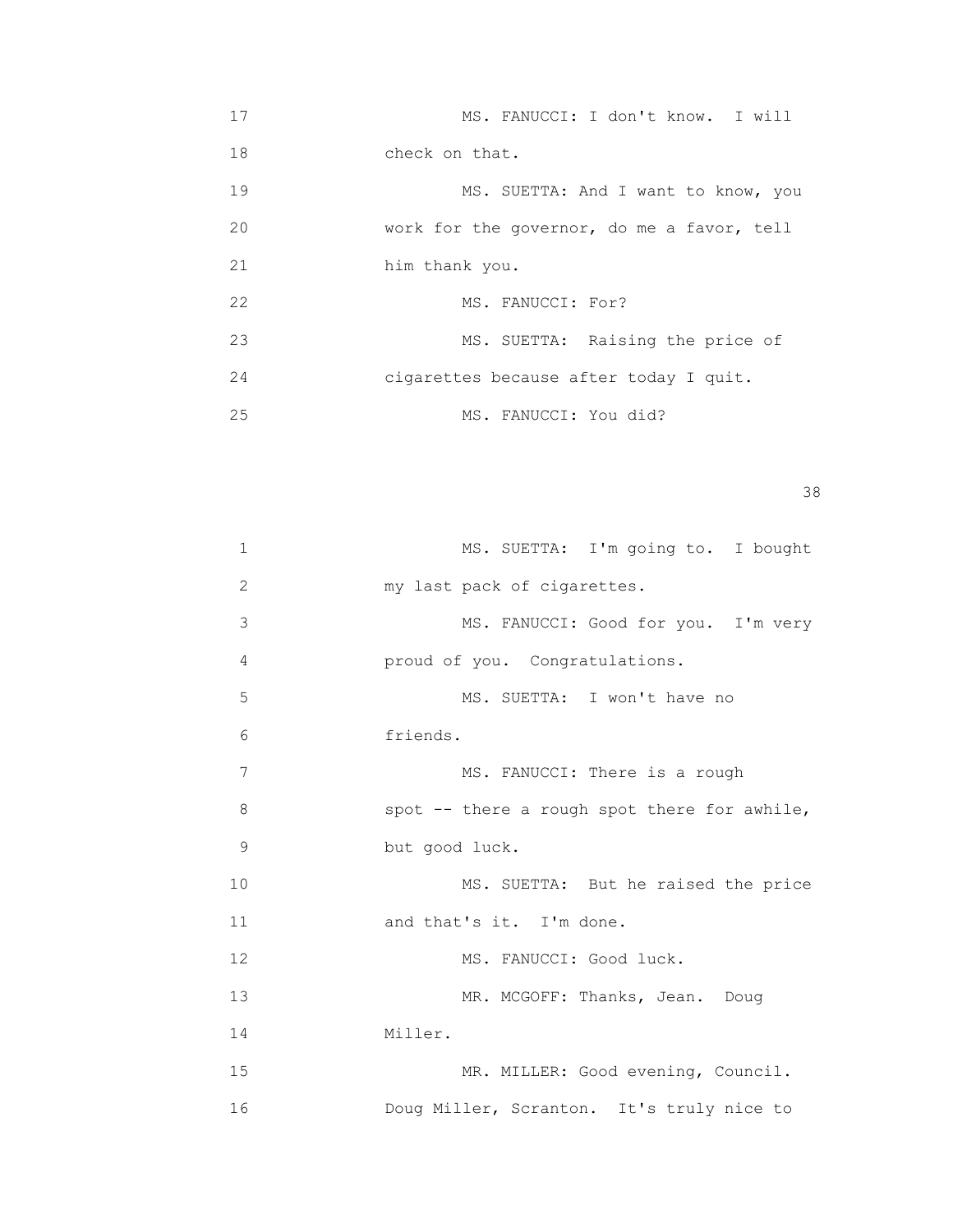17 see the students here this evening to take 18 part in our meeting. I think it just goes 19 back to show us what Junior Council did here 20 for students and it's sparked an interest 21 and I think you are going to see it continue 22 because students have become interested and 23 they want to take part in our government, so 24 it's great to see you here. We take a look 25 at the agenda tonight 7-A and 7-B, and again

| $\mathbf 1$  | we have the Connell building. We want to go    |
|--------------|------------------------------------------------|
| $\mathbf{2}$ | and squander some more grant money away, and   |
| 3            | I have raised the issue several weeks ago      |
| 4            | that I was hopeful council would vote          |
| 5            | against this legislation, but it seems         |
| 6            | tonight we know it's going to pass.            |
| 7            | And I believe the developer of this            |
| 8            | property has other properties in the area      |
| $\mathsf 9$  | that are worth \$1 million and could           |
| 10           | certainly cover the cost of this project. I    |
| 11           | think it's truly time that this council        |
| 12           | becomes more responsibile with our grant       |
| 13           | money and put it to better use because I       |
| 14           | truly don't see what the taxpayers are         |
| 15           | getting out of this project.                   |
| 16           | Regarding ECTV we saw that today               |
| 17           | they lost their zoning agreement.<br>They were |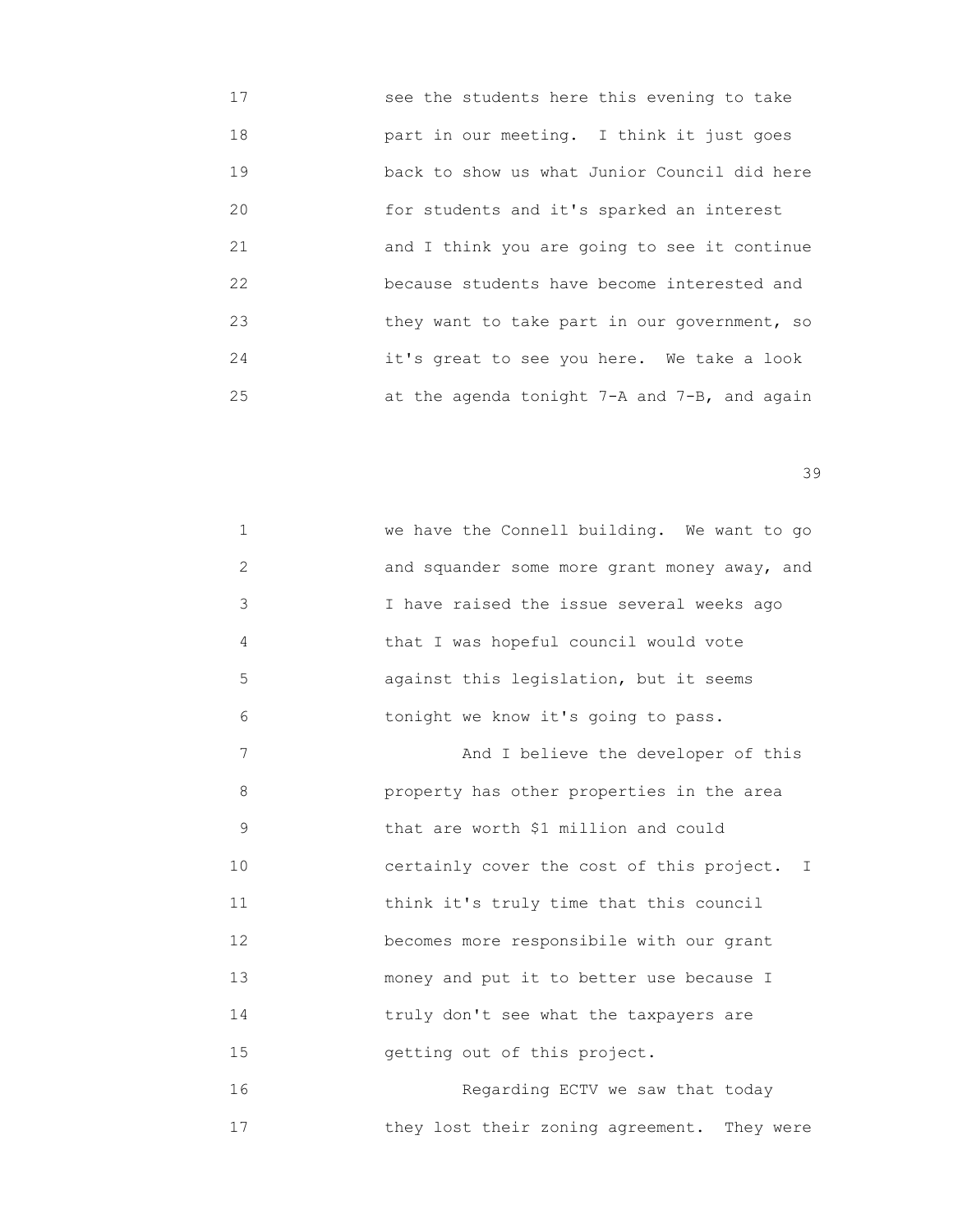18 housed in the church basement in the Hill 19 Section, and this is a station which council 20 approved \$90,000 for and now they are a 21 station that's look for a home and has yet 22 to live up to it's promises that were made 23 in it's proposal. I guess now we can find a 24 piece of property that we own and just give 25 it to them and let them build a home there

40

| $\mathbf{1}$ | because we seem to be good at giving things |
|--------------|---------------------------------------------|
| 2            | away. I do have to give you credit for      |
| 3            | that.                                       |
| 4            | Several weeks ago I raised the issue        |
| 5            | of council finding grants to save some of   |
| 6            | these churches in the city, and I believe   |
| 7            | somebody on council -- I had left, but      |
| 8            | somebody responded by saying you don't have |
| 9            | a say in that matter. Well, that's where I  |
| 10           | disagree because as elected officials and   |
| 11           | people that do have power you do have the   |
| 12           | authority to send a letter to Martino       |
| 13           | objecting to his actions.                   |
| 14           | And the same is with the issue of           |
|              |                                             |

 15 the School of the Deaf I had. There was a 16 comment made well you have to take it up 17 with higher powers, Senator Mellow, Murphy,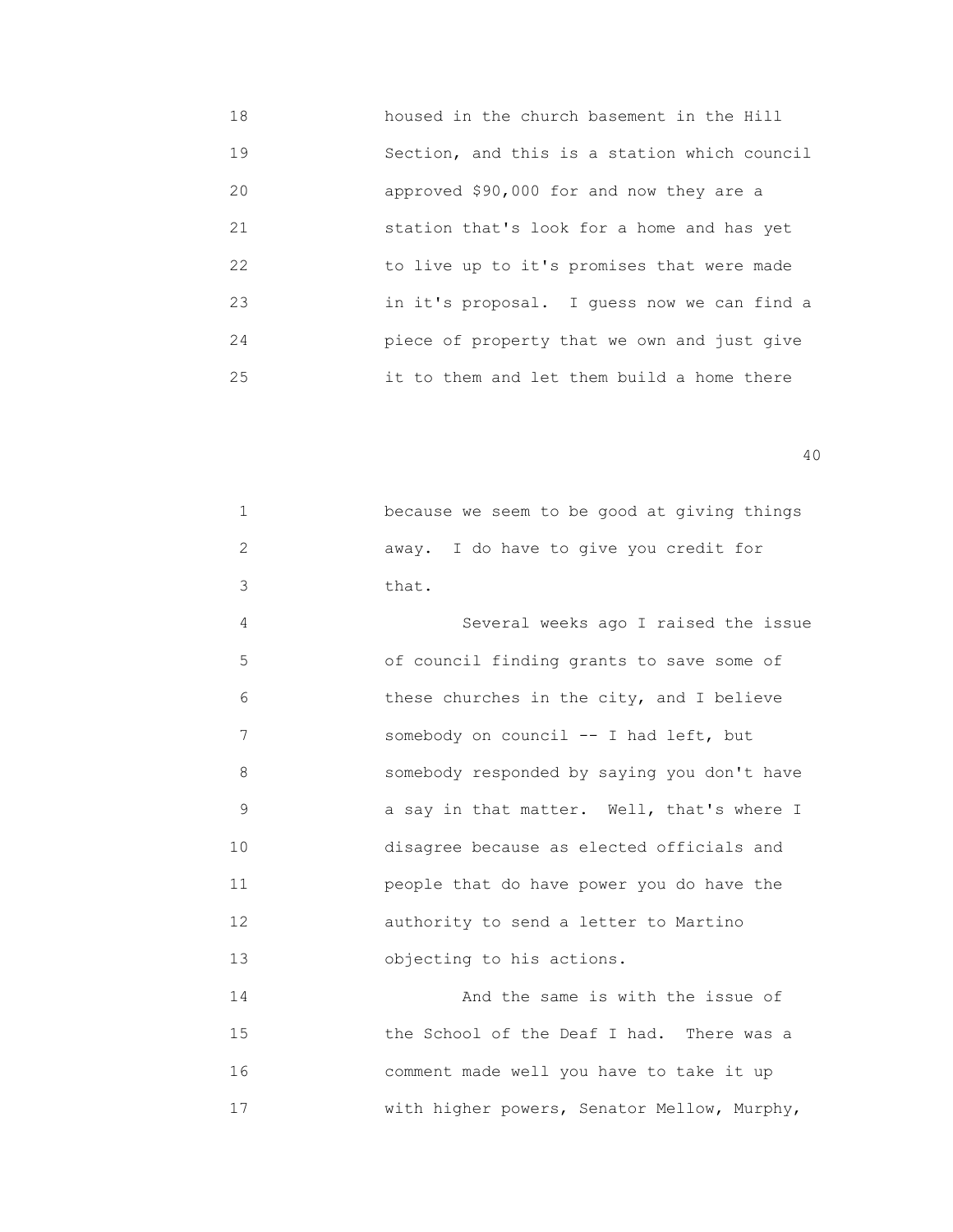18 and so on, but there is no reason that 19 council can't send a letter to the governor 20 objecting to the fact that he wants to pull 21 funding to the school. 22 MS. GATELLI: We did, Douglas. 23 MR. MILLER: Okay. 24 MS. GATELLI: We did do that. We 25 made a motion.

```
                                                                     41
```

| 1  | MR. MILLER: Okay, I missed that.            |
|----|---------------------------------------------|
| 2  | THE COURT: And for the medical              |
| 3  | school.                                     |
| 4  | MR. MILLER: Good. I apologize. I            |
| 5  | missed that.                                |
| 6  | MS. GATELLI: And I believe that all         |
| 7  | of us did attend the State School for the   |
| 8  | Deaf rally, all of council members were     |
| 9  | there.                                      |
| 10 | MR. MILLER: Yeah, I didn't mean to          |
| 11 | through any shots at you.                   |
| 12 | MS. GATELLI: No, I just wanted to           |
| 13 | clarify.                                    |
| 14 | MR. MILLER: Okay. That's good. I'm          |
| 15 | glad to see that. You know, in times like   |
| 16 | these council does have the power just      |
| 17 | shows, you know, all the times you got to   |
| 18 | put some effort and I'm pleased to see that |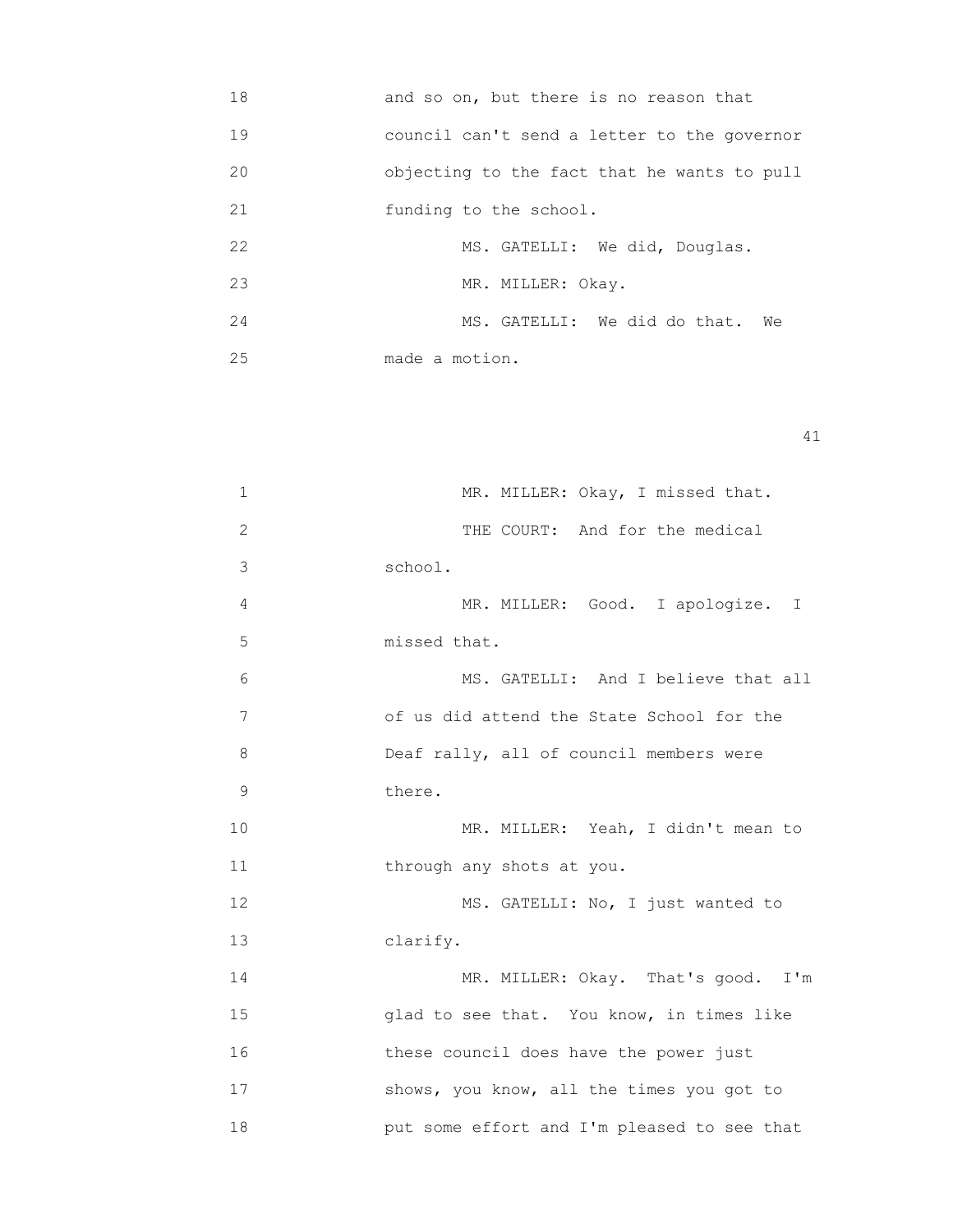19 took place. Thank you. 20 MR. MCGOFF: Thank you, Mr. Miller. 21 I cannot read the next name. Mr. Morgan? 22 You are going to have to do some penmanship 23 classes or something. 24 MS. GATELLI: Dr. Morgan. You could 25 be a doctor, Lee.

42

1 MR. MORGAN: Yeah, I don't think I 2 would like to be a doctor though. You know, 3 I'd like to agree with a couple of the 4 speakers who came up prior to myself. Andy 5 Sbaraglia, I agree with every statement he 6 made from this podium. Ozzie Quinn the same 7 thing, and the same with Marie. And to be 8 honest with you, there is -- there is a lot 9 of people who have come up here and if the 10 people who watch this may think that these 11 **things are repetitive, and you know**  12 something, they most certainly are because 13 none these problems have within solved, and 14 We are still spending out of control in 15 debt. 16 I also agree that we should table

 17 7-A to 7-C, but I think that what we really 18 need to take a look at is the file of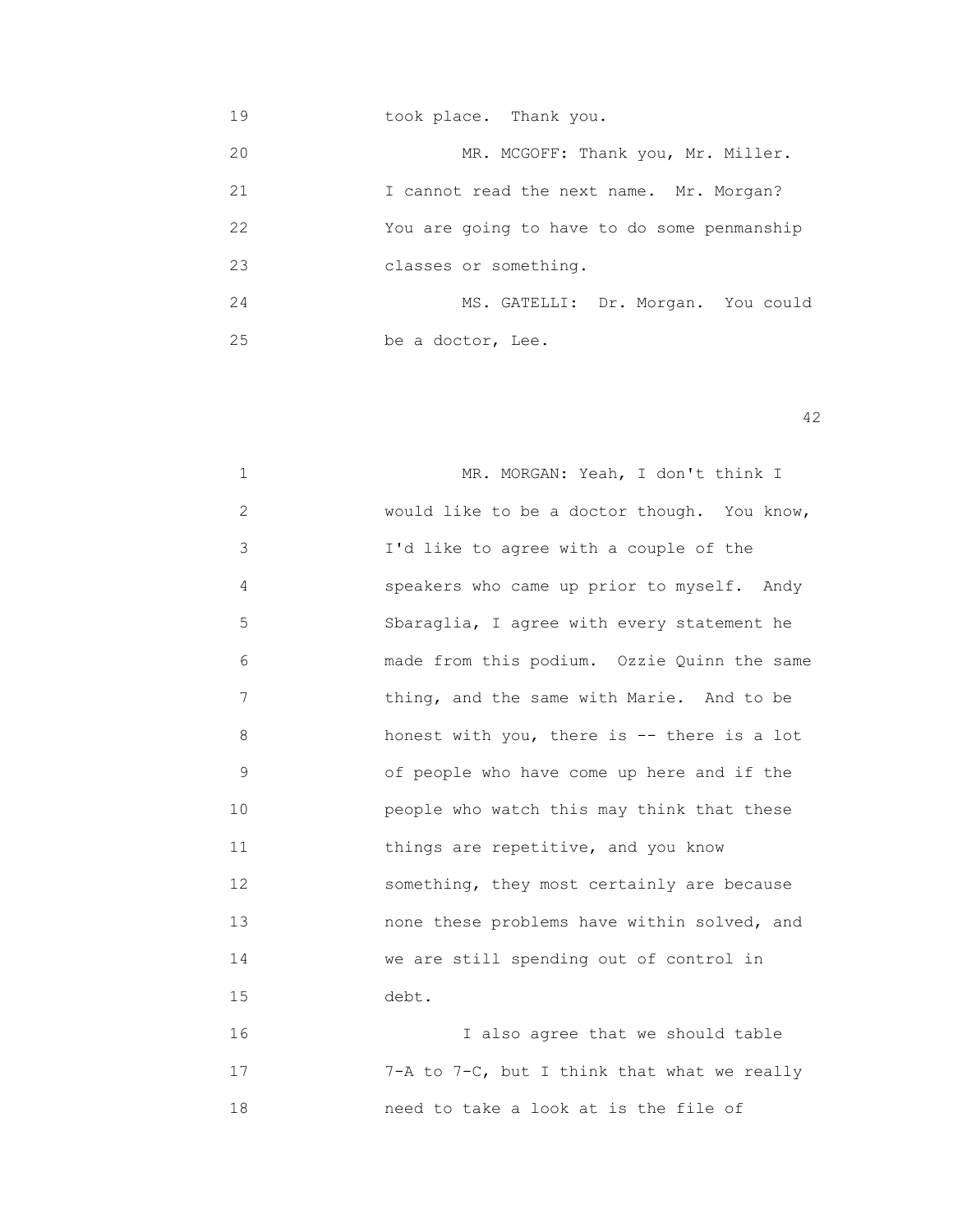| 19 | council that I have -- well, Neil was nice   |
|----|----------------------------------------------|
| 20 | enough to pull it out and I had a chance to  |
| 21 | read it once again, File of Council 82-2007  |
| 22 | with all of the fees that we are putting on  |
| 23 | people that are delinquent. When you listen  |
| 24 | to Bill Jackowitz who came up here and spoke |
| 25 | about unemployment, you know, that's the     |
|    |                                              |

 1 greatest thing about belonging to the tax 2 group is that we are all a committed group 3 of people who have a very great love for 4 **a** this city and the county, and it may sound 5 1ike a crazy thing for somebody to say, but 6 we are invested here, and I'd just like to 7 speak for myself and say that we have no 8 intentions of going away and we intend to 9 learn as much as he we can and try to get 10 this council and any government bodies that 11 we can interact with to make changes for the 12 **benefits of the people which seems to be**  13 particularly very hard for this city to do, 14 but I would like to see the city revisit 15 this issue, and I would like to see the city 16 do something with this legislation 17 considering the kind of situation this 18 country find itself in now with the economic 19 catastrophe that we are facing, I mean with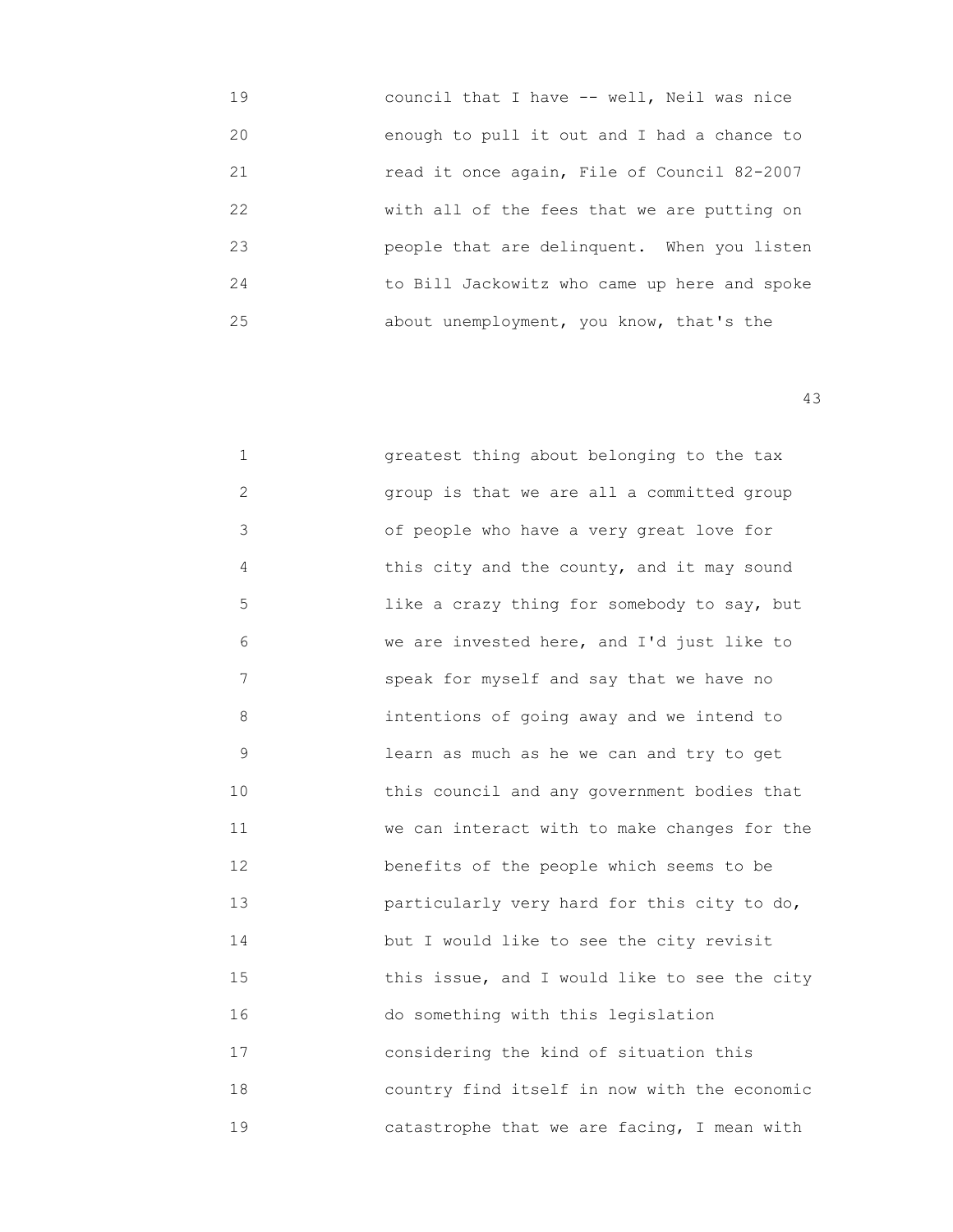20 the banks and the stock market and

21 everything else that's going on.

22 But the one thing that I have really 23 noticed is that, and other speakers have 24 spoken about this from the podium, and it's 25 the amount of blight in this city. It's not

44

| $\mathbf{1}$ | just in South Side, it's through an awful    |
|--------------|----------------------------------------------|
| 2            | large section of this city, and it's not     |
| 3            | that people don't want it repair their       |
| 4            | properties, but they have been so overtaxed  |
| 5            | for so long that they have nothing left.     |
| 6            | I drive through the 17th corridor            |
| 7            | through New York almost every day and the    |
| 8            | people in New York are debating why their    |
| 9            | property taxes are so high and they can't    |
| 10           | maintain their property or even go out for a |
| 11           | night of entertainment because all their     |
| 12           | disposal income is being eaten by taxation,  |
| 13           | and I just like to say that we see an awful  |
| 14           | lot of grants for special interest come      |
| 15           | through council, and there is something      |
| 16           | really wrong with that.                      |
| 17           | And now we talk about a library and          |
| 18           | going to pump \$16 million allegedly over    |

19 into South Side for this library, and my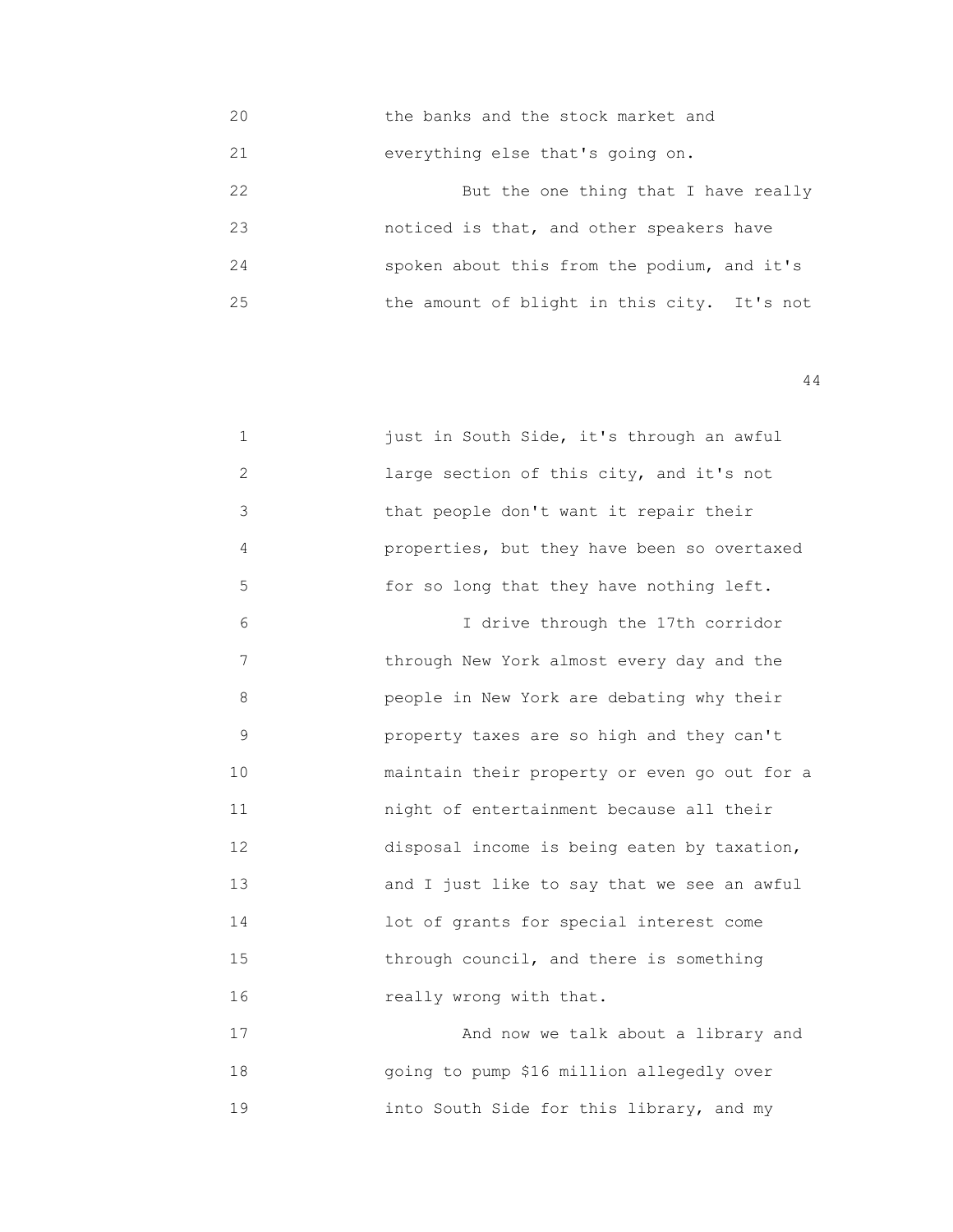| 20 | question is don't you think if we had a     |
|----|---------------------------------------------|
| 21 | shovel ready project it would something to  |
| 22 | with infrastructures? I mean, start small,  |
| 23 | curbs, sidewalks, something. Generally a    |
| 24 | regenerative program to make some small     |
| 25 | loans to people to repair their properties? |

| 1           | I mean, that would benefit the community. I  |
|-------------|----------------------------------------------|
| 2           | mean, there is no doubt that quite possibly  |
| 3           | the library is overutilized, but at this     |
| 4           | time with the economic instability we find   |
| 5           | in this city for a multitude of reasons      |
| 6           | don't you think it's time to try to move     |
| 7           | some of this grant money into the            |
| 8           | neighborhoods?                               |
| $\mathsf 9$ | I mean, we need neighborhood groups          |
| 10          | to become strong again and try to help the   |
| 11          | residents of their neighborhoods. We have a  |
| 12          | lot of problems, I just hope that maybe we   |
| 13          | could do something. Thank you.               |
| 14          | MR. MCGOFF: Thank you, Mr. Morgan.           |
| 15          | David Dobson.                                |
| 16          | MR. DOBSON: Good evening, Council.           |
| 17          | Dave Dobson, resident of Scranton,           |
| 18          | Taxpayers' Association associate. I just     |
| 19          | came up, a few things tonight. One thing I   |
| 20          | would like to say, I had an idea a couple of |
|             |                                              |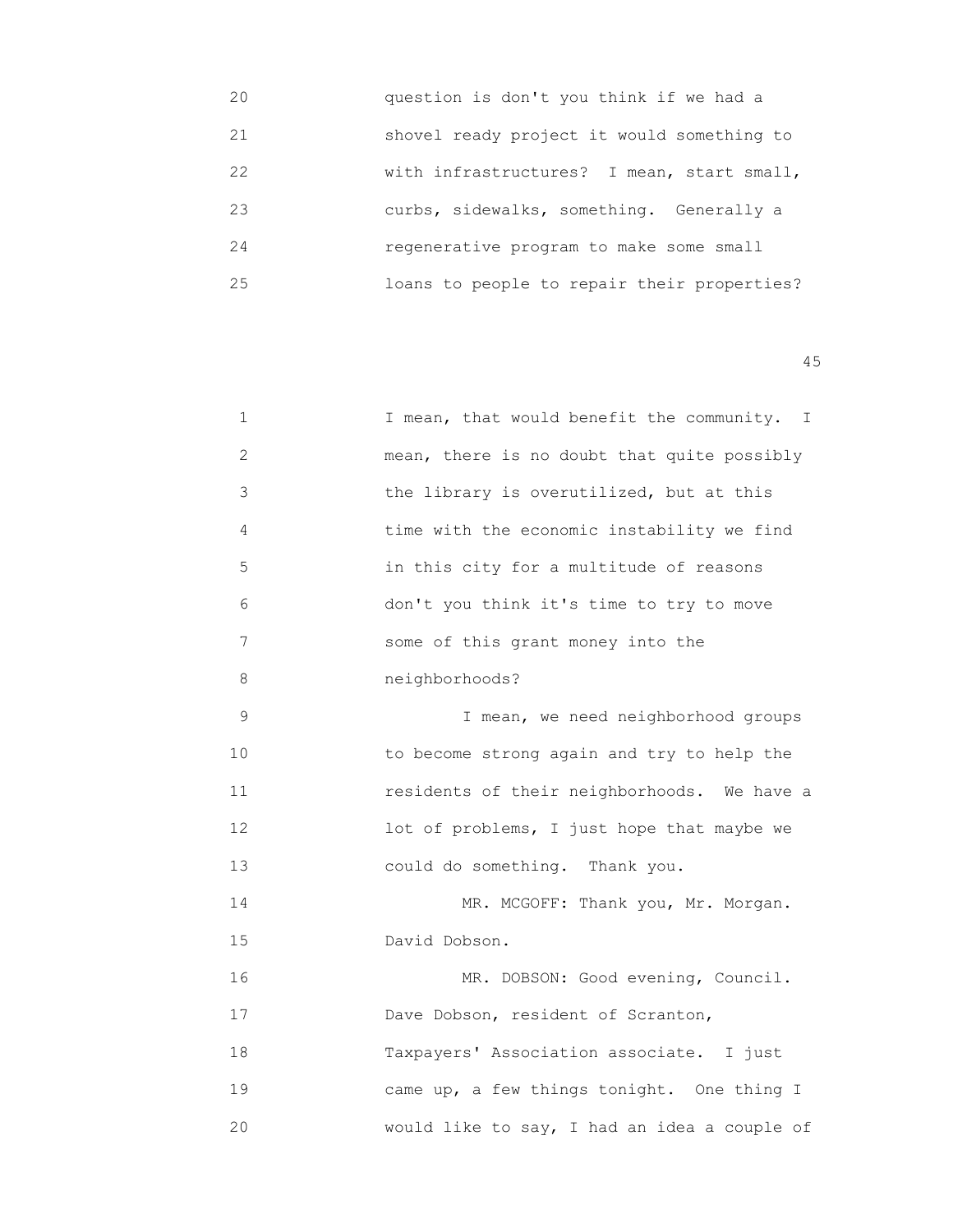| 21 | weeks ago on this Recovery Plan that nobody  |
|----|----------------------------------------------|
| 22 | seemed to vote for but it just keeps hanging |
| 23 | and around or whatever, it's time to maybe   |
| 24 | mend the fences and put this up for a        |
| 25 | reconsideration by the public, and from the  |

| 1            | mayor's point of view that would get it off |
|--------------|---------------------------------------------|
| $\mathbf{2}$ | of his back. He wouldn't have to stick to a |
| 3            | plan that nobody seems to like, so it might |
| 4            | be a little better in his cabinet in the    |
| 5            | fares place.                                |
| 6            | On the development, we have five            |
| 7            | taverns now on the block between Molly      |
| 8            | Branigan's and the Trax tavern. We have     |
| $\mathsf 9$  | Rocky's, we are going to have Kildaire's,   |
| 10           | how much drinking can we do?                |
| 11           | MS. FANUCCI: That's the wrong               |
| 12           | weekend to ask that question.               |
| 13           | MR. DOBSON: Yeah. I'm not allowed           |
| 14           | to have any more, so --                     |
| 15           | MS. FANUCCI: I know.                        |
| 16           | MR. DOBSON: -- that sucks. And I            |
| 17           | read something in the paper today with      |
| 18           | Matthew Avenue up on the Hill Section up in |
| 19           | that neighborhood that our power company is |
| 20           | planning on spraying from herbicides, and I |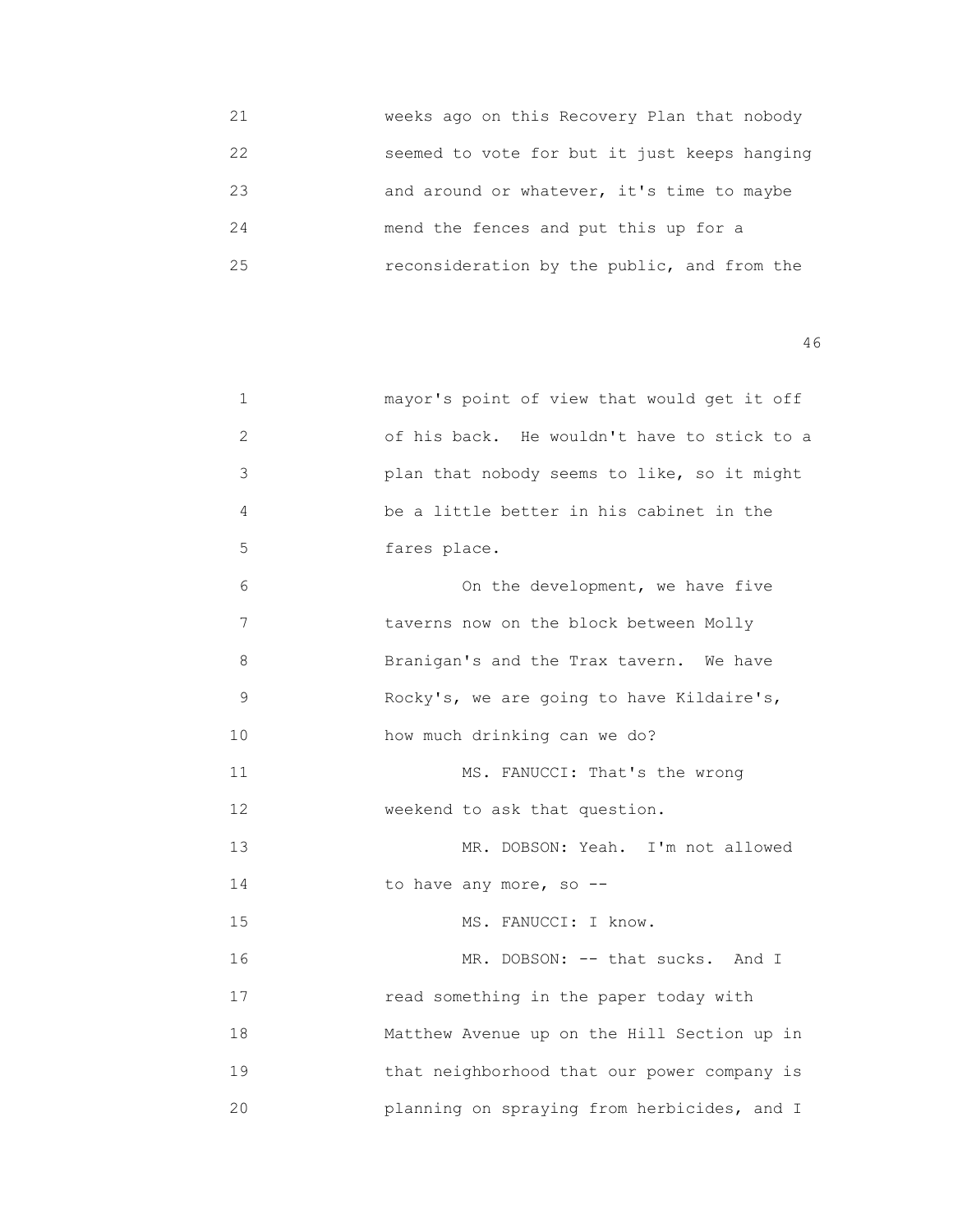| 21 | was wondering if they had any plans on       |
|----|----------------------------------------------|
| 22 | coming through the section at Nay Aug Park   |
| 23 | where they just happen to locate their lines |
| 24 | years ago because it was unused, but now     |
| 25 | that section of the park was open and we are |

| $\mathbf{1}$ | blessed with the wonderful power line        |
|--------------|----------------------------------------------|
| 2            | through it, and then on top of it would they |
| 3            | like to come in and poison all the trees     |
| 4            | that we have left, so I'd really appreciate  |
| 5            | if I hear something about that and get in    |
| 6            | touch with the mayor and whoever is          |
| 7            | involved. I think the people up on Matthew   |
| 8            | Avenue are raising some issues with it and   |
| 9            | they may force them to bring in tree         |
| 10           | surgeons instead of spraying herbicide       |
| 11           | around, and if they do it up at Nay Aug      |
| 12           | Park, I mean, shame on them.                 |
|              |                                              |

 13 Also, on that particular section it 14 would be nice some day if they took their 15 power lines and located them across the 16 road. It could done. There is no Erie 17 railroad track on the other side and it's 18 mostly brownfield and they could run the 19 lines up over the hill before Nay Aug Park 20 and maybe we have something that we could 21 appreciate instead of constantly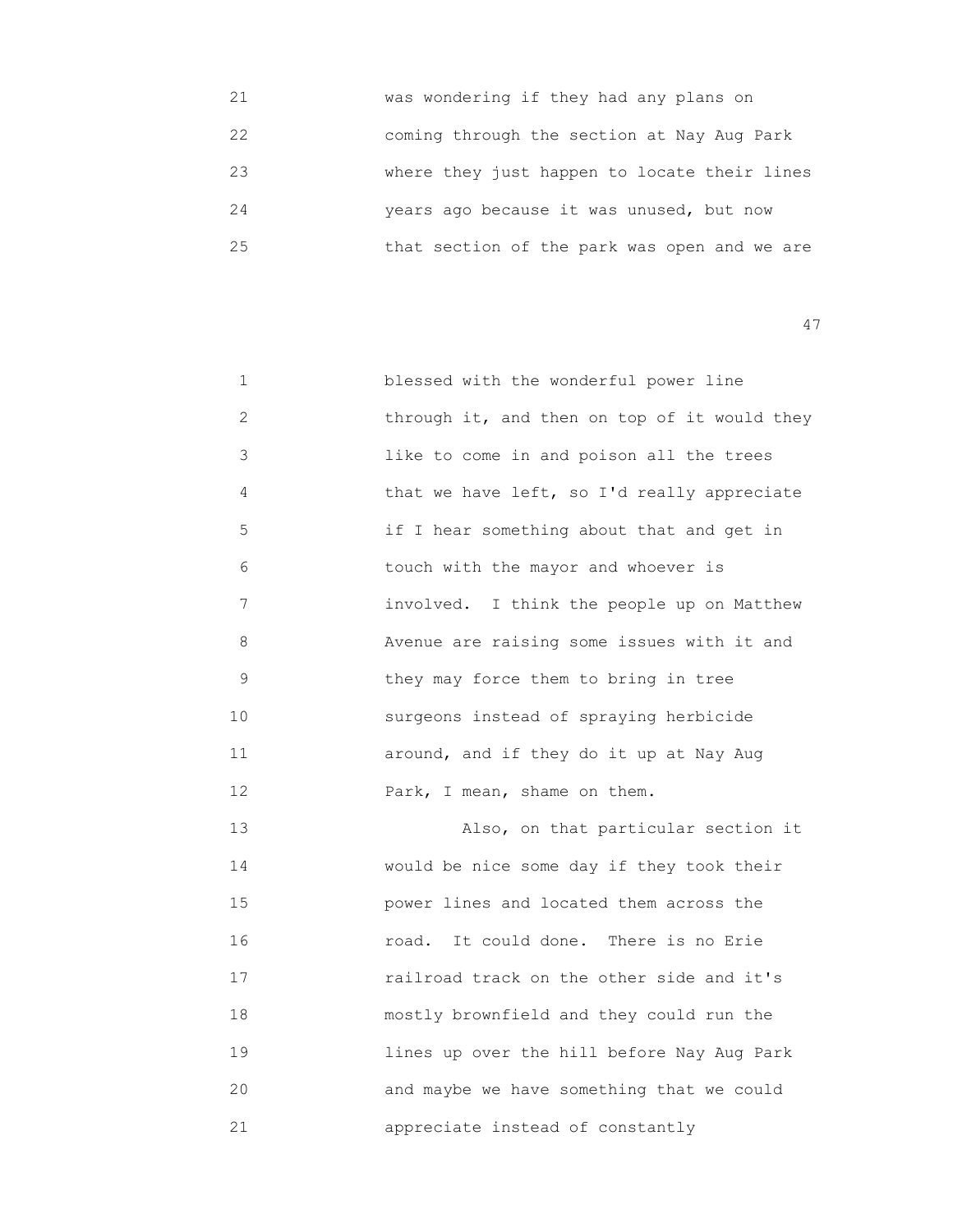| 22 | criticizing, but whatever was done to it the   |
|----|------------------------------------------------|
| 23 | money was spent and we are certainly not $-$ - |
| 24 | it certainly shouldn't be degraded by a        |
| 25 | power company coming through and doing         |

| 1              | things to keep away. Thank you and have a    |
|----------------|----------------------------------------------|
| $\overline{c}$ | good night.                                  |
| 3              | MR. MCGOFF: Thank you, Mr. Dobson.           |
| 4              | Liz Hubbard.                                 |
| 5              | MS. HUBBARD: Good evening, Council,          |
| 6              | Liz Hubbard, Scranton resident and taxpayer. |
| 7              | Okay, a couple of things. I understand       |
| 8              | according to the city website that the city  |
| $\mathsf 9$    | inspector for lower Greenridge, Park Place   |
| 10             | and Pine Brook, is being moved to South Side |
| 11             | to replace Todd Cortez who got another job.  |
| 12             | Judy, I understand your concern for your     |
| 13             | neighborhood, but you already have an        |
| 14             | inspector.                                   |
| 15             | MS. GATELLI: That's not true.<br>What        |
| 16             | you are saying isn't true.                   |
| 17             | MS. HUBBARD: What's not true?                |
| 18             | MS. GATELLI: That they are not being         |
| 19             | moved. Carol Gillette is our inspector in    |
| 20             | South Scranton.                              |
| 21             | MS. HUBBARD: And you only have one           |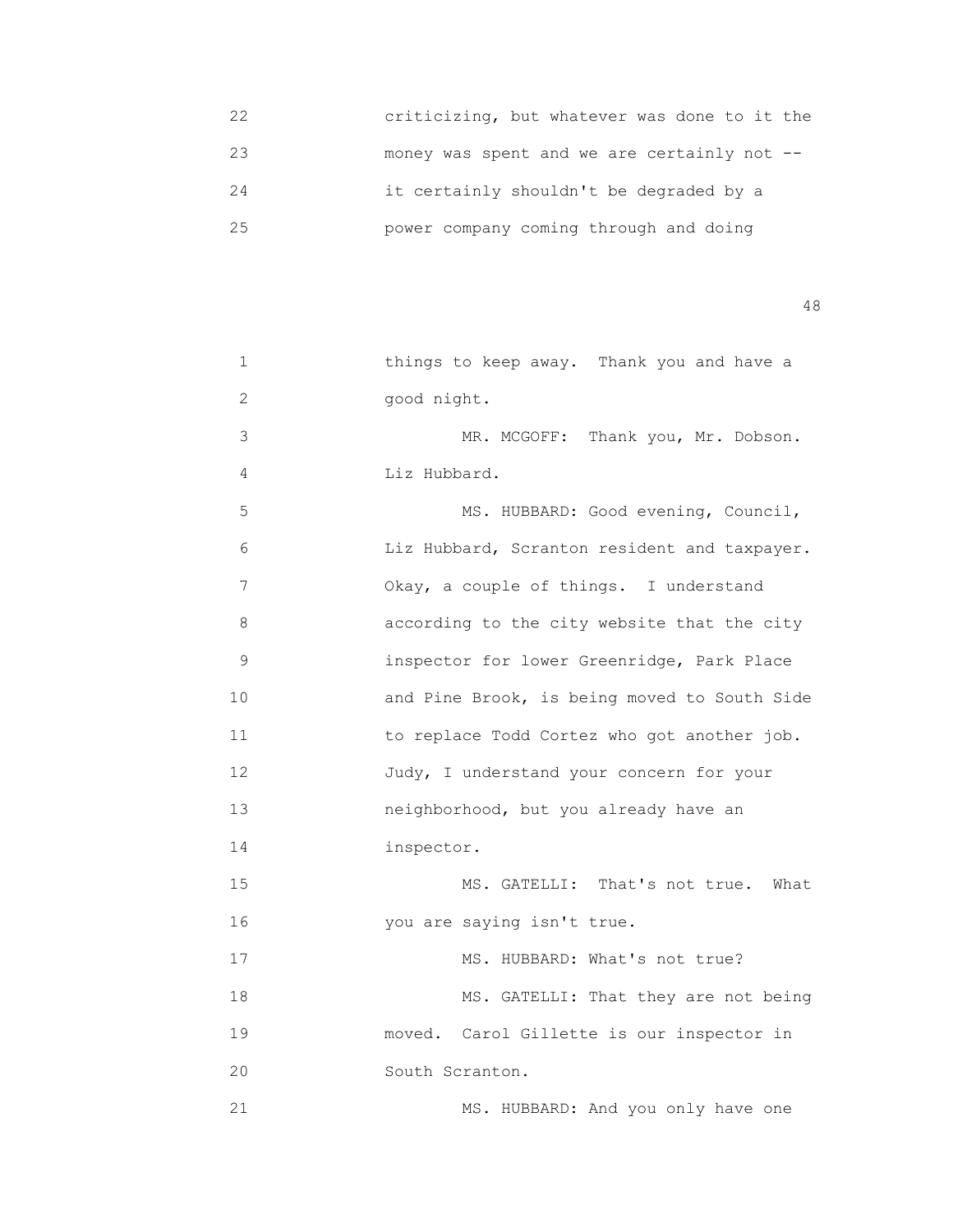|                                          | over there? | クク |
|------------------------------------------|-------------|----|
| MS. GATELLI: So far as I know.           |             | 23 |
| MS. HUBBARD: Well, the way the           |             | 24 |
| website reads you are going to have two. |             | 25 |

| $\mathbf 1$ | MS. GATELLI: Who is the other one?         |
|-------------|--------------------------------------------|
| 2           | MS. HUBBARD: I thought it was Patty        |
| 3           | Fowler or Patty Jones.                     |
| 4           | MS. GATELLI: She is here, are you          |
| 5           | coming to South Scranton?                  |
| 6           | MS. FOWLER: That's news no me.             |
| 7           | MS. GATELLI: Yeah, see.                    |
| 8           | MS. HUBBARD: Oh, well, then, I'm           |
| $\mathsf 9$ | sorry.                                     |
| 10          | MS. FOWLER: That's how the website         |
| 11          | reads.                                     |
| 12          | MS. GATELLI: Pardon?                       |
| 13          | MS. FOWLER: That is how the website        |
| 14          | reads.                                     |
| 15          | MS. HUBBARD: Well, okay, fine then.        |
| 16          | MS. GATELLI: I wish she were coming.       |
| 17          | She is a great inspector just by the way,  |
| 18          | she does a wonderful job.                  |
| 19          | MS. HUBBARD: Well, if she goes over        |
| 20          | there we don't have an inspector at all in |
| 21          | our neighborhood.                          |
| 22          | MS. GATELLI: Well, right now there         |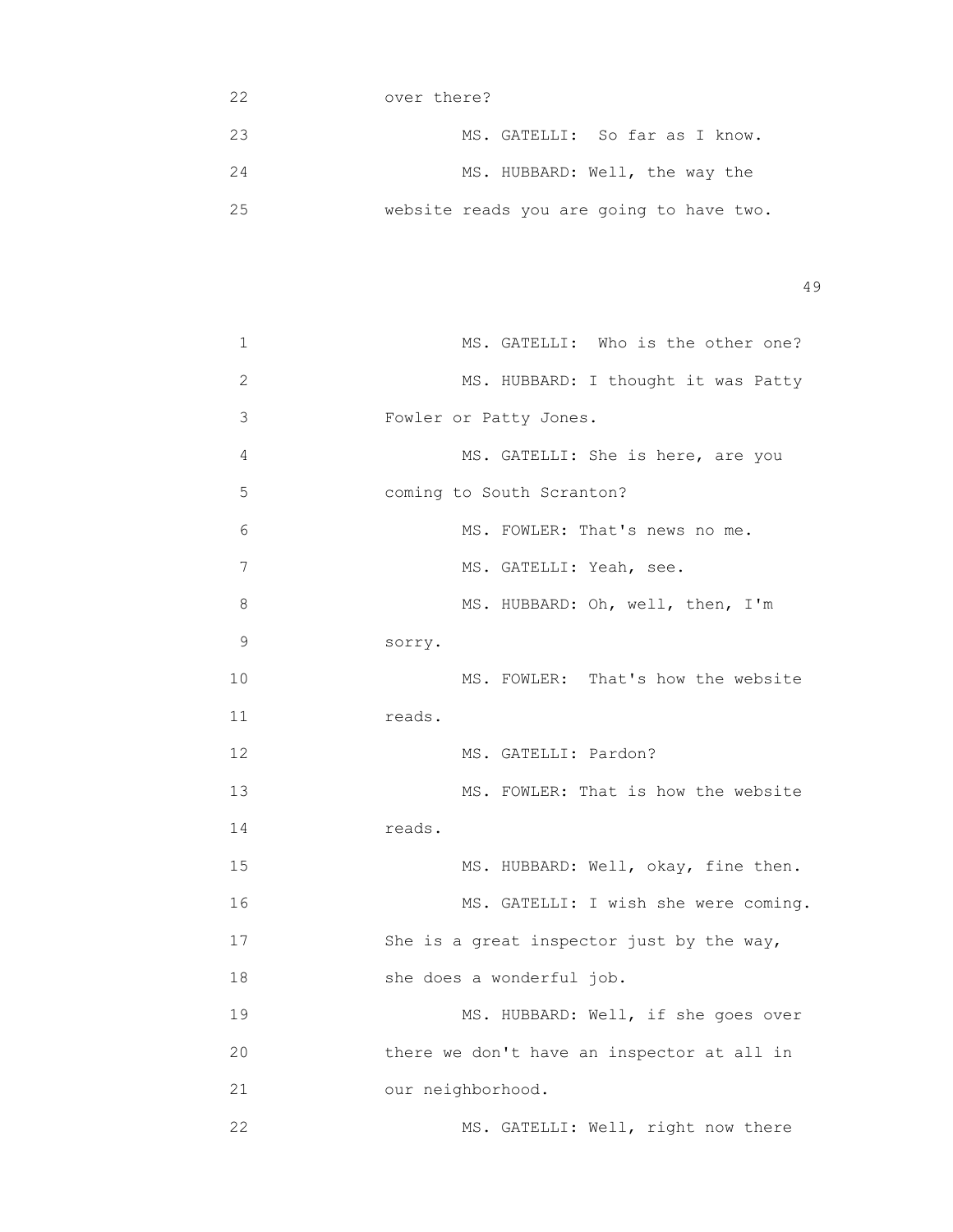23 was only one on each side of the river, so 24 you had an inspector. You must have had 25 Donny McKeon or Jack Liptai, one of those

 $50<sub>50</sub>$ 

| 1  | two, and Todd did this whole side of the     |
|----|----------------------------------------------|
| 2  | river before two new inspectors were put on. |
| 3  | MS. HUBBARD: Okay.                           |
| 4  | MS. GATELLI: There was only one for          |
| 5  | each side of the river.                      |
| 6  | MS. HUBBARD: We need way more.               |
| 7  | MS. GATELLI: Yes, I agree with you.          |
| 8  | We need ten more inspectors.                 |
| 9  | MS. HUBBARD: Yeah, we do. Now, I'm           |
| 10 | onto skunks and other critters. Judy, you    |
| 11 | stated --                                    |
| 12 | MS. GATELLI: Are they out yet?               |
| 13 | MS. HUBBARD: Oh, yeah. You stated            |
| 14 | at a previous meeting that money was being   |
| 15 | budgeted for skunk removal; is that correct? |
| 16 | MS. GATELLI: Yes.<br>That was my hope        |
| 17 | that the part-time animal office --          |
| 18 | MS. HUBBARD: A part-time animal              |
| 19 | control officer was hired in addition to a   |
| 20 | full-time animal control, do you know if     |
| 21 | either one or both of them are authorized or |
| 22 | sanctioned by the state to trap wild         |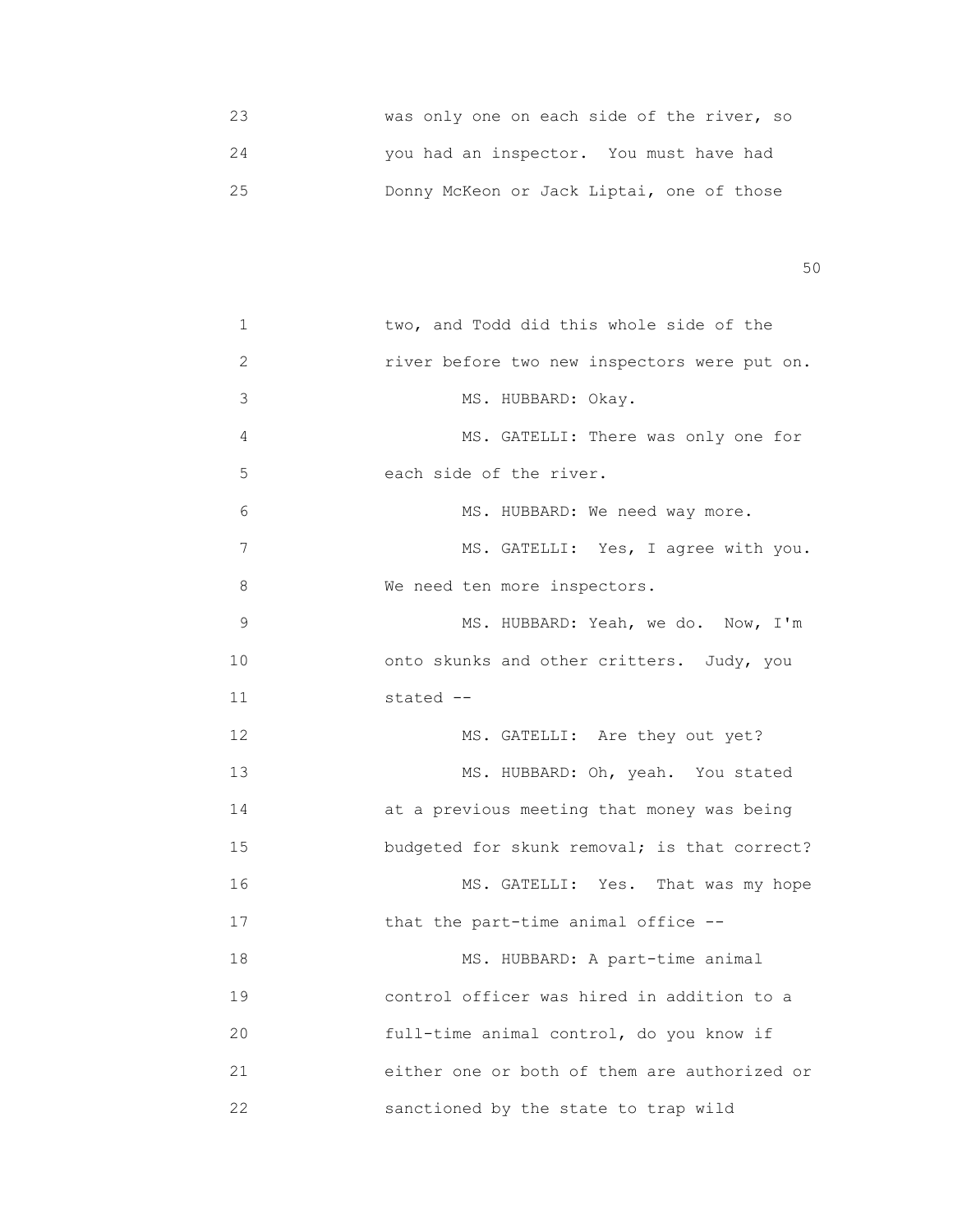- 23 animals? 24 MS. GATELLI: I will find out. 25 MS. HUBBARD: Because a friend of
- $51$

| 1  | mine called about skunks under her front     |
|----|----------------------------------------------|
| 2  | porch and they told her that they only do    |
| 3  | dogs and cats, and that she should call the  |
| 4  | game commission and the game commission gave |
| 5  | her the same name.                           |
| 6  | MS. GATELLI: That same guy?                  |
| 7  | MS. HUBBARD: That they gave me when          |
| 8  | I had the skunk problem. So, I mean, when    |
| 9  | are we going to contract this out to get rid |
| 10 | of these skunks? They are disgusting.        |
| 11 | MS. GATELLI: My intent was for that          |
| 12 | to be -- to remove the skunks.               |
| 13 | MS. HUBBARD: Well, apparently then           |
| 14 | it's not.                                    |
| 15 | MS. GATELLI: Well, I will try to             |
| 16 | straighten that out.                         |
| 17 | MS. HUBBARD: I'd appreciate it.              |
| 18 | MS. GATELLI: Thank you for bringing          |
| 19 | it to my attention.                          |
| 20 | MS. HUBBARD: We have all of this             |
| 21 | money for all these grants and loans and     |
| 22 | everything else that we should hire a couple |
| 23 | of these state guys, whoever they are        |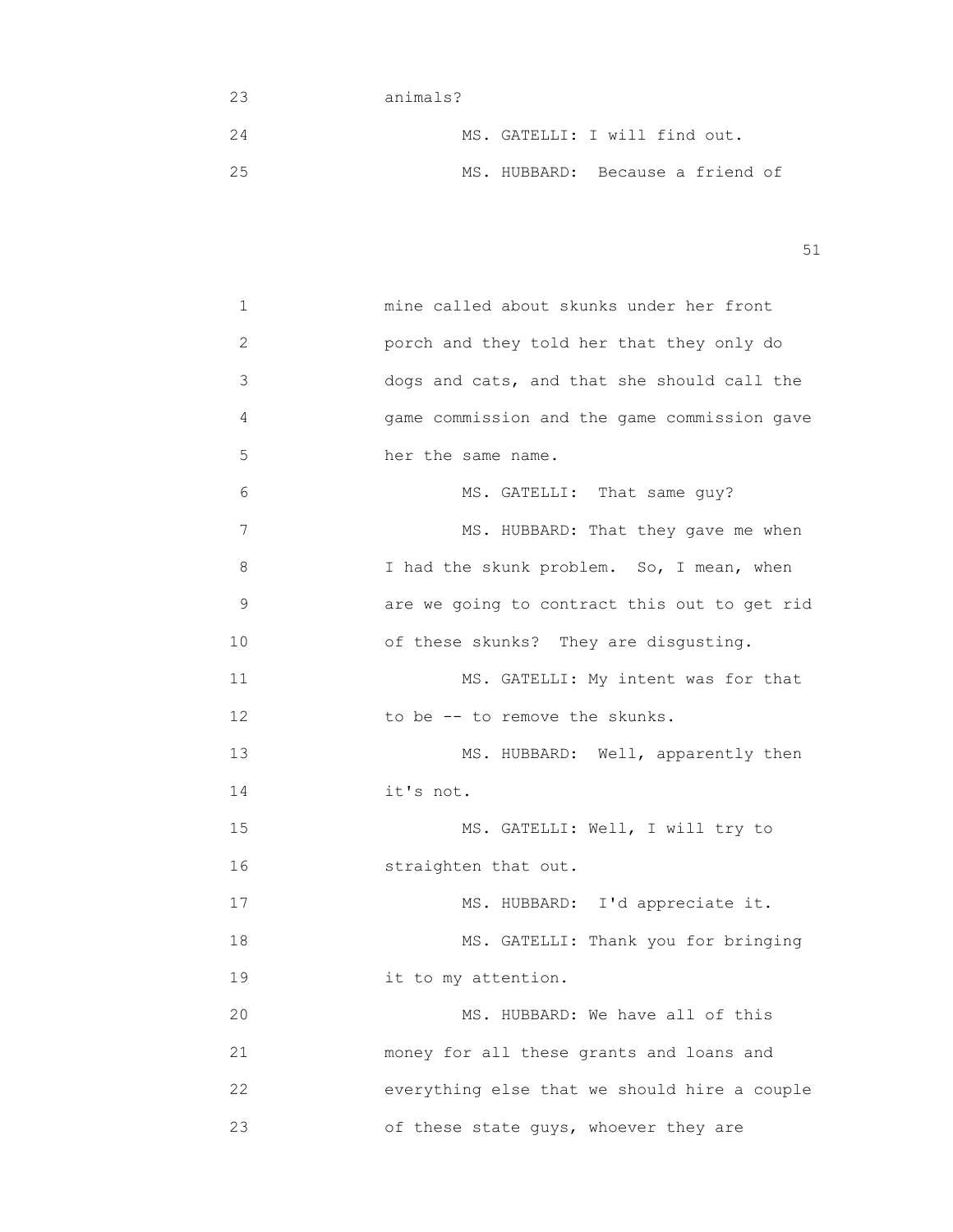24 certified by the state, to clean this city 25 out. And another thing, I saw something on

 $52$ 

 1 television a few weeks ago about a town, I 2 believe it was in Maryland, that had a 3 really big skunk problem. They also had lot 4 of feral cats, and the people thinking they 5 were doing a good thing were putting out cat 6 food for all of these stray cats. Well, the 7 cat food was drawing the skunks, so I'd like 8 to say to the people out there watching this 9 please don't feed cats outside. I know 10 garbage is a problem, too, but they seem to 11 like cat food, and it's like you are putting 12 lunch out for them. So, I mean, 13 it's terrible. 14 You know, we shouldn't have to live 15 15 1ike prisoners in our homes, so let's get on 16 that do something about it. 17 MS. GATELLI: I will ask -- -18 MS. HUBBARD: It's an election year 19 so we might get some -- something done. 20 MS. GATELLI: Well, that was the 21 intent was so that they would address the 22 skunk issue. 23 MS. HUBBARD: What?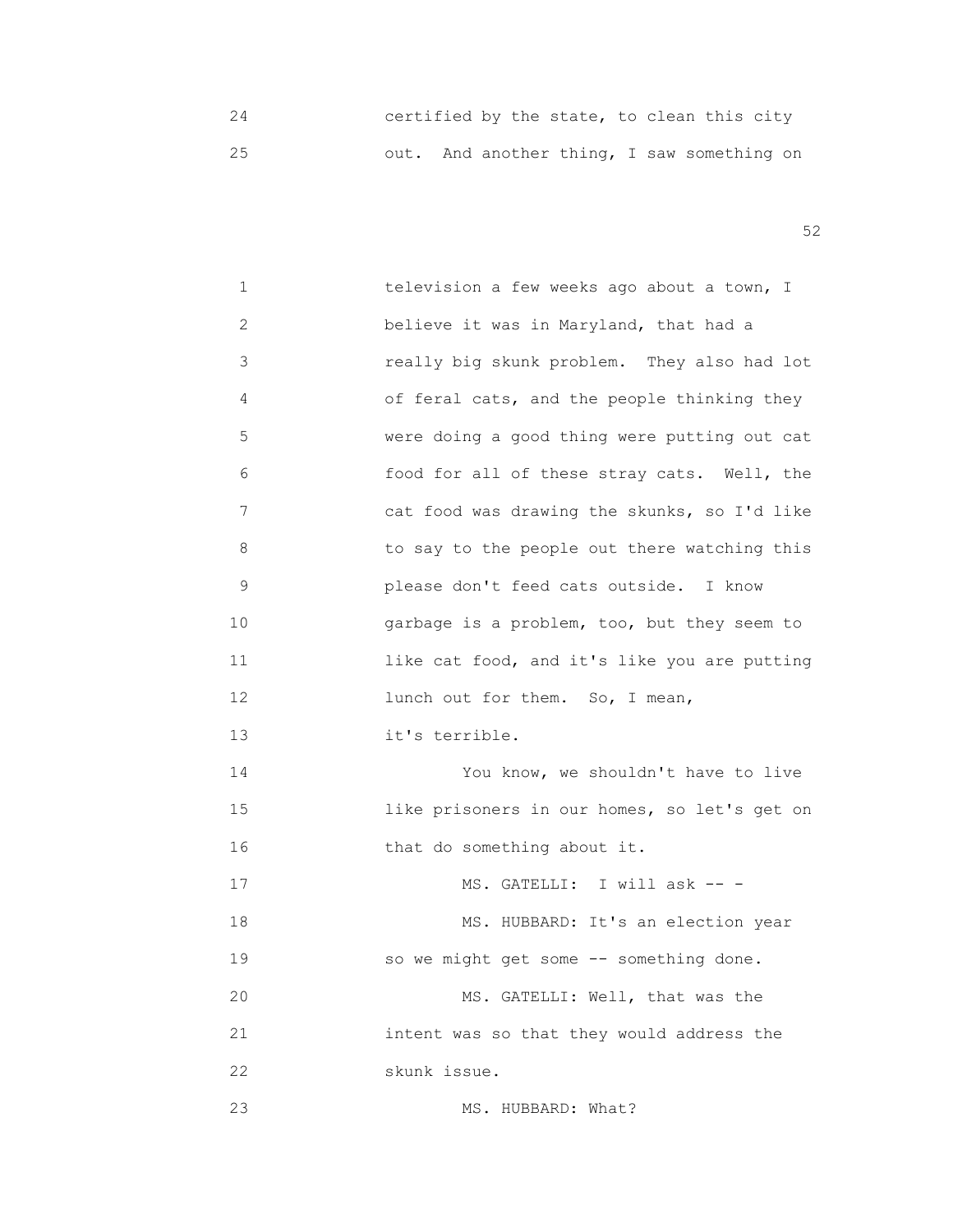|  | MS. GATELLI: The extra inspector. |  |  |
|--|-----------------------------------|--|--|
|  | MS. HUBBARD: Oh, right. Then they |  |  |

| 1  | should have known whoever hired --           |
|----|----------------------------------------------|
| 2  | MS. GATELLI: Absolutely.                     |
| 3  | MS. HUBBARD: Because it's the animal         |
| 4  | control people themselves that are saying we |
| 5  | can't do that, so then the game commission   |
| 6  | tell you to call a private person.           |
| 7  | MS. GATELLI: All right. Thanks for           |
| 8  | letting me know this, Mrs. Hubbard.          |
| 9  | MS. HUBBARD: Sorry I was confused on         |
| 10 | the inspector.                               |
| 11 | MR. MCGOFF: Thank you, Mrs. Hubbard.         |
| 12 | The last name on the list is another one     |
| 13 | that I'm not sure is a Sayesha --            |
| 14 | MS. GATELLI: Taisha.                         |
| 15 | MR. MCGOFF: Taisha. I'm sorry.               |
| 16 | MS. PHARR: Hello. This is from my            |
| 17 | heart what I am speaking here, but what I    |
| 18 | wanted to bring up here was more youth       |
| 19 | programs in Scranton. I know there are the   |
| 20 | Progressive Center and the Bellevue Center   |
| 21 | that's down here, but not a lot of teenagers |
| 22 | go there because they are not really active  |
| 23 | in the in zone, and I feel like if they were |
| 24 | more youth programs like and where hands on  |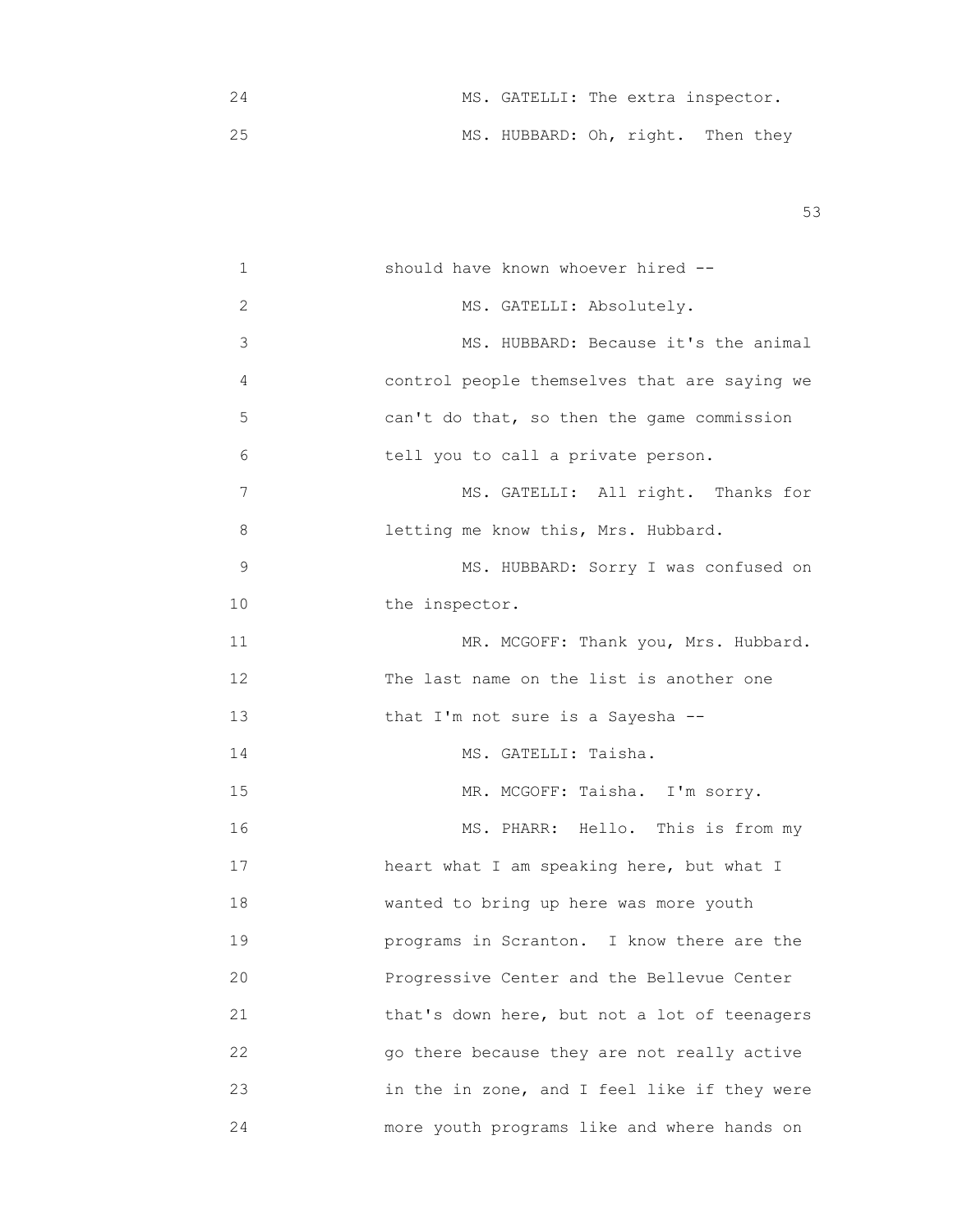25 and more things in the community more

54

1 **1** *Deemagers will participate.* Now, teenagers 2 -- I know they only have school activities 3 such as sports and like clubs and anything 4 like that, but not every teenager has a job 5 and is not really interested in sports and I 6 know they have drug and alcohol programs, 7 **and not every teenager is on drugs and**  8 alcohol, but for them to go to the youth 9 program and have this program, like, it 10 would be more hands on. It would be more 11 things to do and not a lot of their parents 12 care. 13 So I said teenagers and not young

 14 adults because they are not a lot of adults 15 out here. To me, a young adult is a 16 responsible young person and a lot of 17 teenagers out here are not responsible 18 **because their are things that happen in**  19 front of the mall and anywhere else out here 20 **because of what they do out here.** 

 21 And I think it would be a good thing 22 if like they are in high school, it would be 23 a good thing if they would like to look at 24 college because whatever they are doing if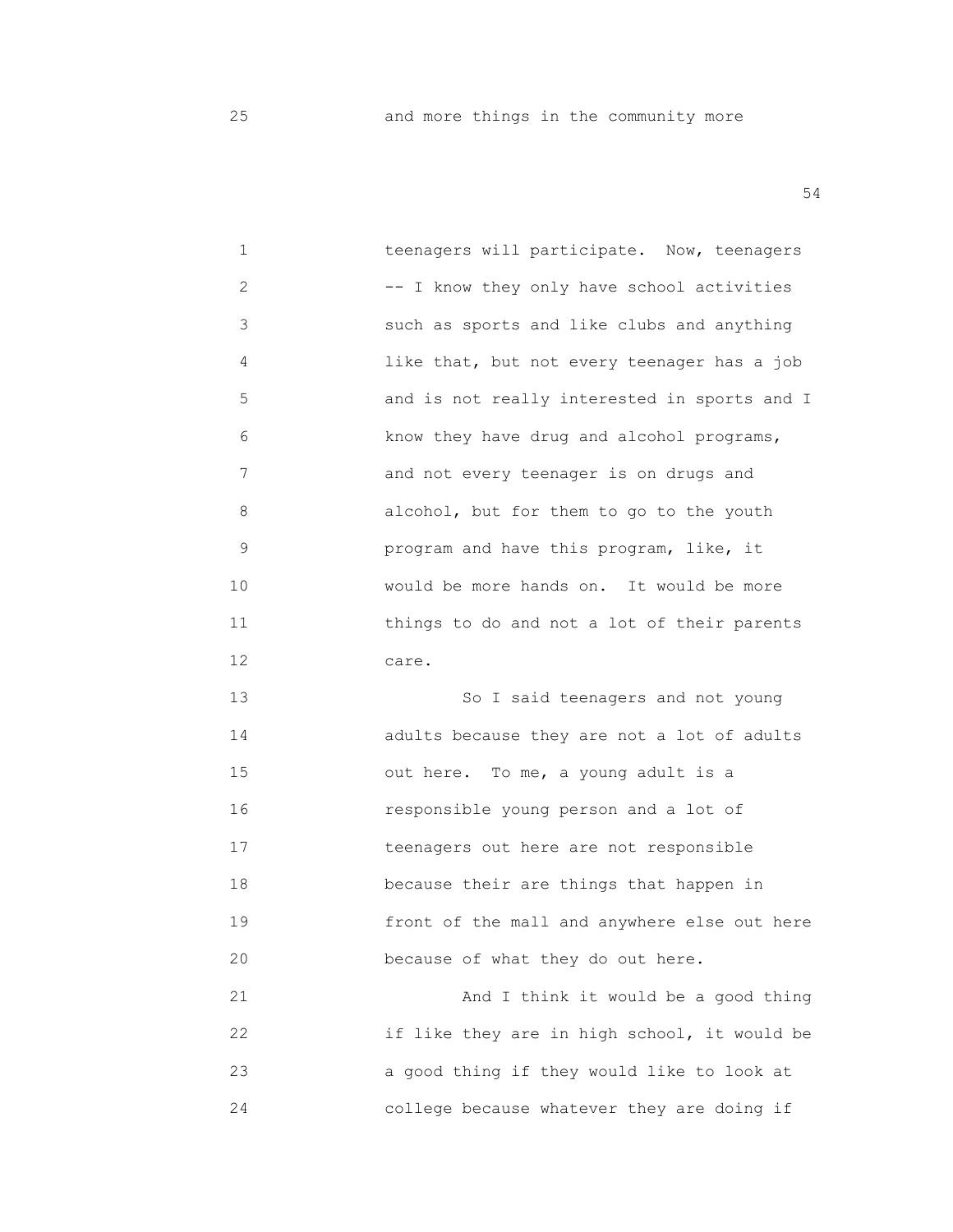1 that they would look into college and want 2 to do that for their future, so that was 3 just basically what I wanted to bring. 4 MR. MCGOFF: Thank you. What was 5 your last name, I'm sorry. 6 MS. PHARR: Pharr, P-H-A-R-R. 7 MR. MCGOFF: Thank you. 8 MS. PHARR: You're welcome. 9 MS. GATELLI: Taisha was a West 10 Scranton High School student, just for the 11 record. 12 MR. MCGOFF: Any other speakers? 13 MS. ROYCE: Hi. Good evening. 14 **Bernadette Royce, West Scranton.** You can 15 love your city and still recognize the 16 problem it faces. Last week a woman berated 17 many of us for questioning the mayor. I do 18 not agree with many of the mayor's policies 19 **and will speak out against them.** I will try 20 to do it respectfully and I suggest that we 21 all do the same. However, I will not be 22 silent on his policies that put the life and 23 safety of my brothers at risk by closing 24 fire stations and cutting firefighters. As 25 a career firefighter/paramedic, I suffered a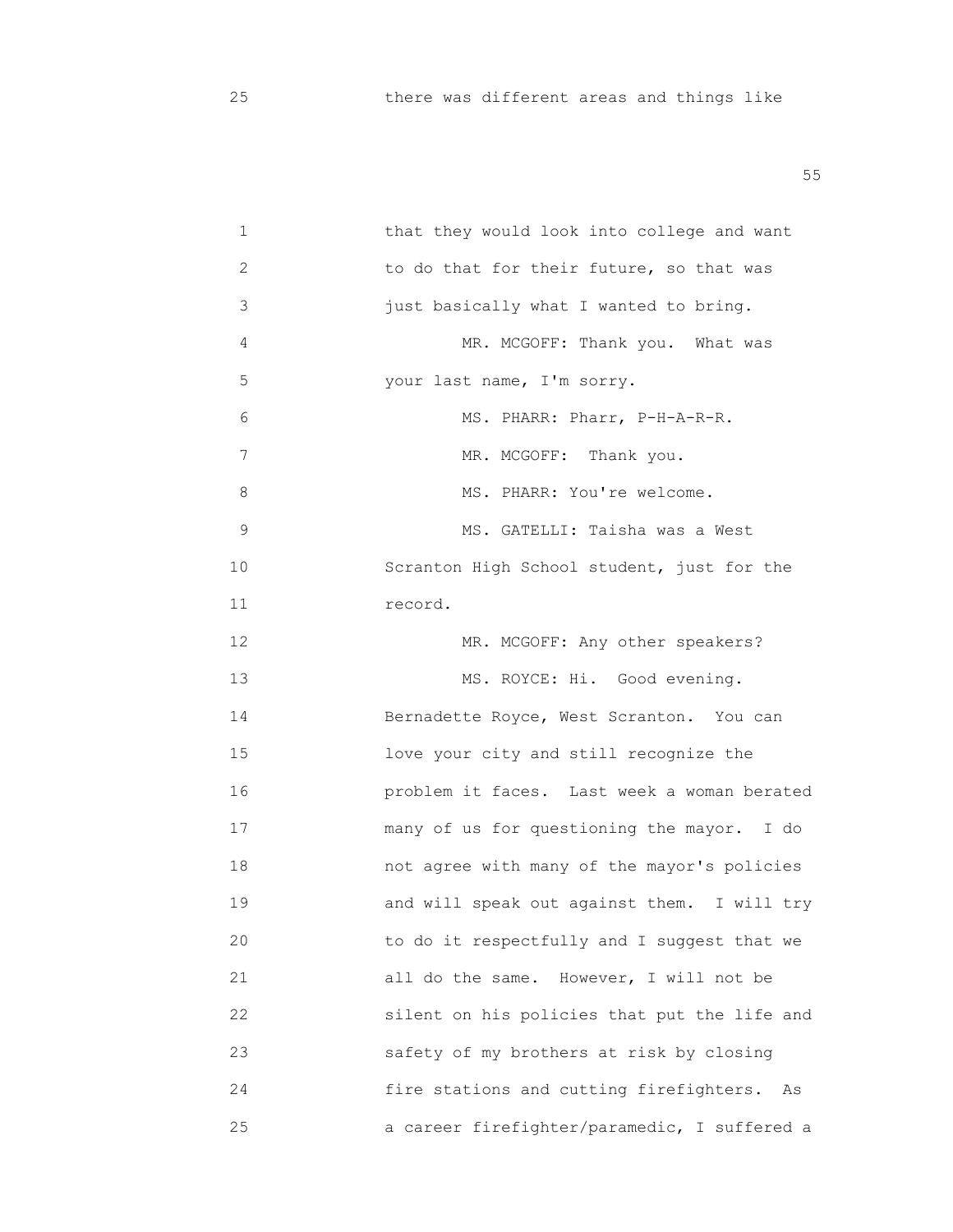| 1              | permanent injury which ended by firefighting |
|----------------|----------------------------------------------|
| $\overline{2}$ | career. Because of my injury, I am even      |
| 3              | more passionate in my desire to prevent      |
| 4              | needless injuries in my brothers. If this    |
| 5              | passion ever gets the better of me at this   |
| 6              | or any political forum, I will apologize in  |
| 7              | advance, but I will come in here as often as |
| 8              | I can with the statistics and information    |
| 9              | from fire science experts to substantiate    |
| 10             | what I saw. Why? I am defending the health   |
| 11             | and safety of my brothers. If this happens   |
| 12             | to offend the sense and sensibilities of     |
| 13             | some, so be it.                              |
| 14             | Currently, fire science experts with         |
| 15             | the National Institute of Standards and      |
| 16             | Technology, are conducting research          |
| 17             | concerning optimal staffing for fire         |
| 18             | apparatus. This includes possible five man   |
| 19             | engines to reduce injuries and the effects   |
| 20             | of this increased manning on heart rate      |
| 21             | variability for firefighters.<br>It's        |
| 22             | difficult to know what this latest research  |
| 23             | in fire science will have on the effects of  |
| 24             | firefighters. It's also difficult to know    |
| 25             | if the mayor and the public safety director  |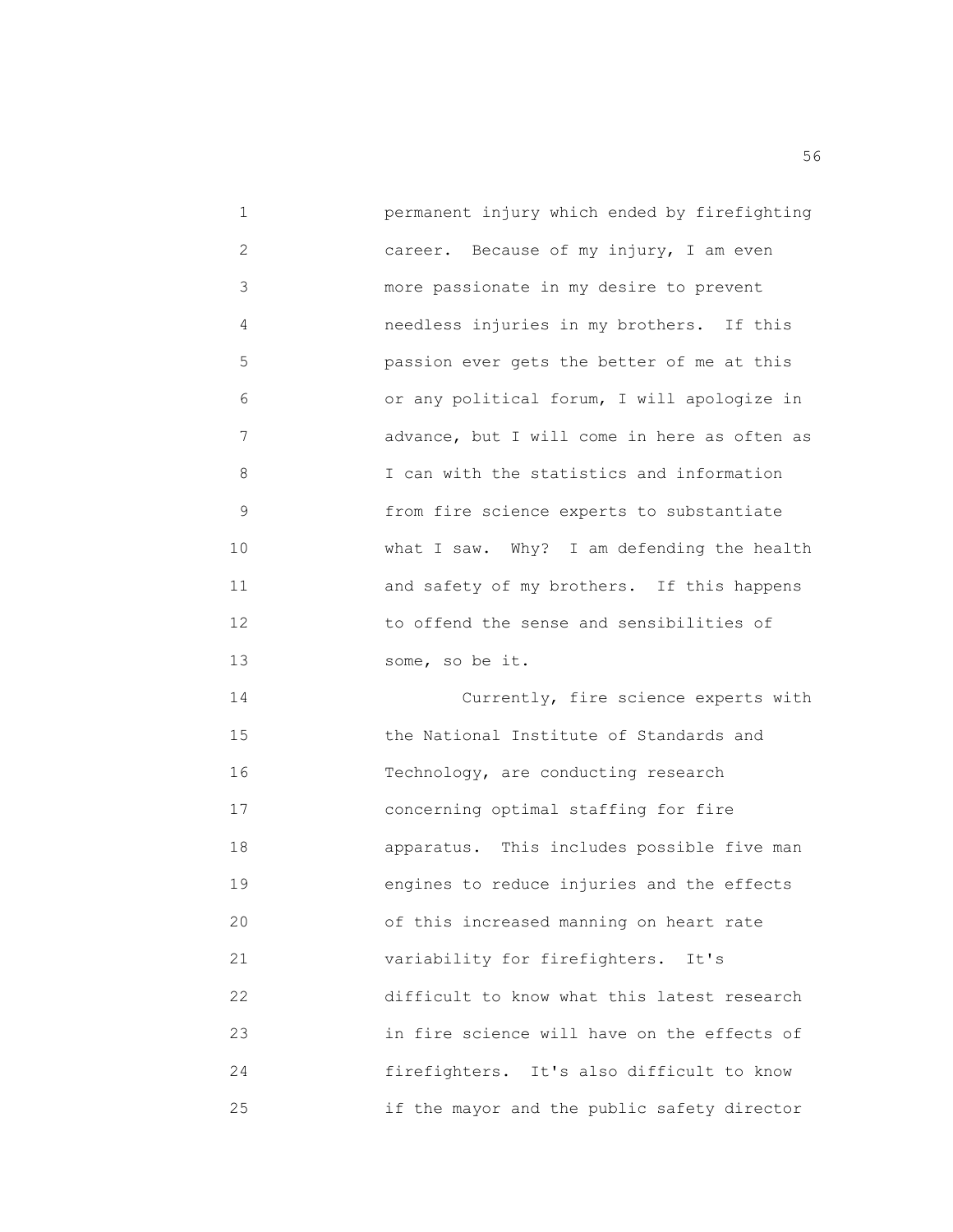1 of Scranton has considered this in his plans 2 since to the best of my knowledge they have 3 never released these plans to the public. 4 Thank you very much. 5 MR. MCGOFF: Thank you. 6 MR. STUCKER: I was walking up 7 towards the hospital today up and down the 8 hill, there are two houses right across the 9 street from Moses Hospital, there is two 10 damaged. There is nobody living in them. 11 The front door is open and there is nobody 12 living in it, it's an abandoned house, two 13 abandons. One has stone in front of it, 14 that's one of them, and the one on the top 15 of the hill, a wood one is damaged. 16 MR. COURTRIGHT: Okay, Jim. 17 MS. STUCKER: And mental health is 18 going to give me another scooter. Mental 19 heath. 20 MR. COURTRIGHT: Okay. 21 MR. STUCKER: They're giving me the 22 money for it, \$200. 23 MR. COURTRIGHT: Don't ride it on the 24 street. 25 MR. STUCKER: No. All right. I got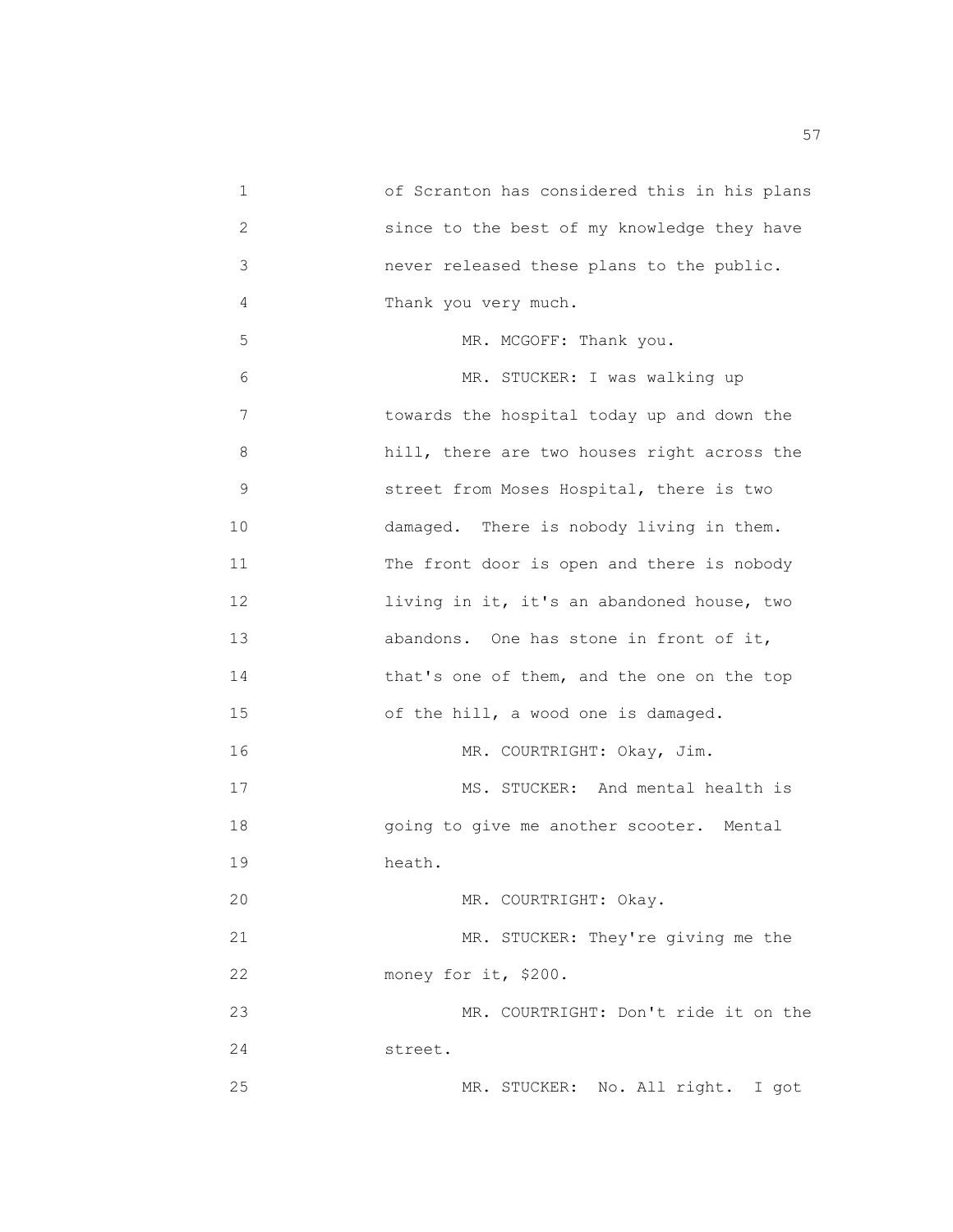1 a letter for you. 2 MR. COURTRIGHT: A letter for me? 3 You have to stand back here. Okay, Jim, 4 I'll call her. 5 MR. STUCKER: There's a lot of rats 6 and snakes in there she said, there are 7 skunks. 8 MR. COURTRIGHT: Rats and snakes and 9 skunks. Al right. I'll call her. 10 MR. STUCKER: And what about that 11 house in Greenridge? 12 MR. COURTRIGHT: Which one, Jim, on 13 Greenridge Street? 14 MR. STUCKER: Yeah. 15 MR. COURTRIGHT: I don't know. They 16 boarded it up -- 17 MR. STUCKER: I know they did. 18 MR. COURTRIGHT: It's boarded up now 19 and I have to see if it's on the list to be 20 torn down. It does need to be torn down. 21 MR. STUCKER: Yes. 22 MS. GATELLI: Yeah. Absolutely. I 23 was trying to get the address of that 24 building. There is address on it. 25 MR. COURTRIGHT: Is that the 1700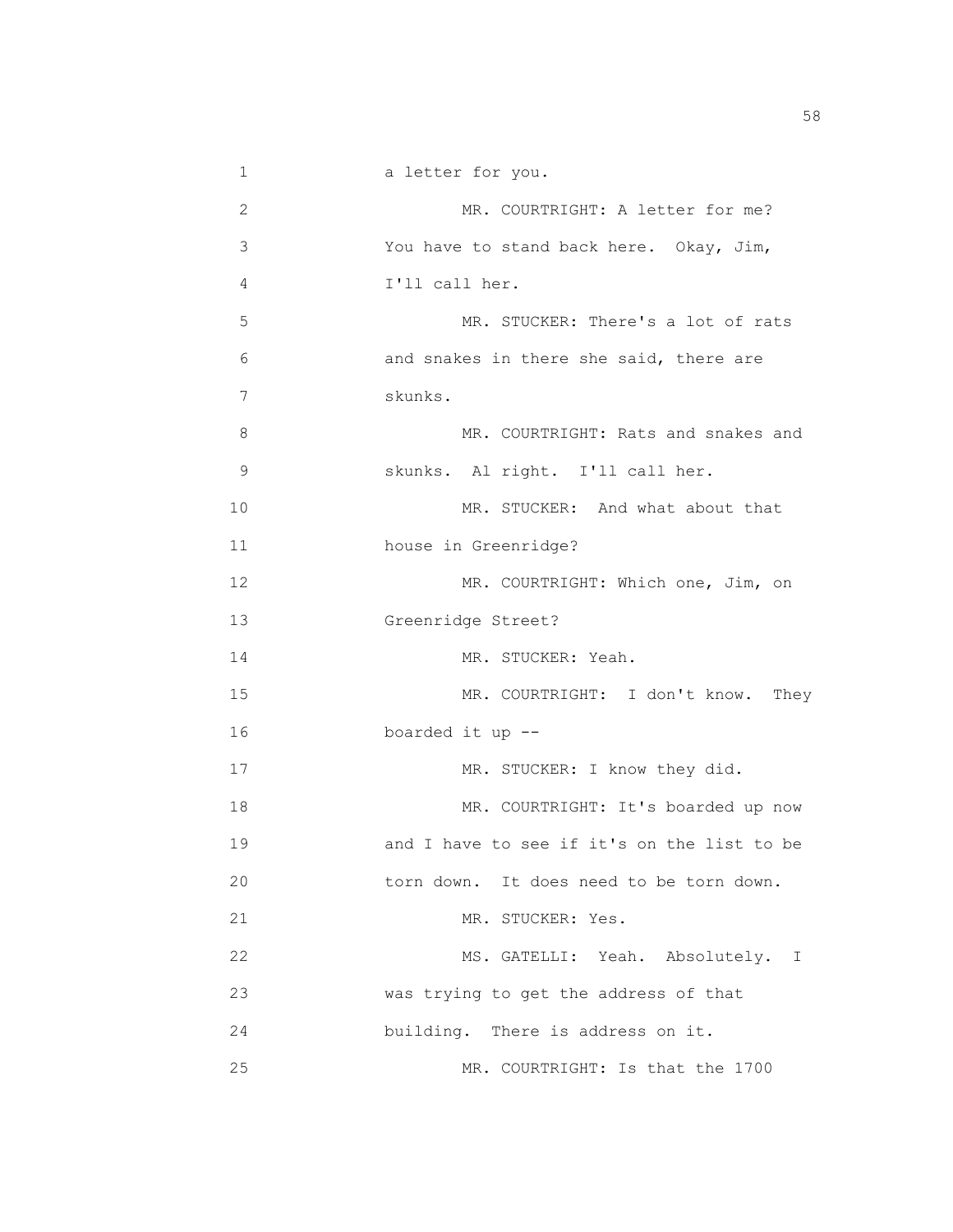1 block? 2 MS. HUBBARD: 600 block. 3 MR. STUCKER: Right across from 4 McGinty's. 5 MR. HUBBARD: The corner of Dickson 6 and Greenridge. 7 MR. COURTRIGHT: The city is aware of 8 it. I believe that's who boarded up was the 9 city. I guess it's got to wait it's turn to 10 be torn down. We'll get it down, Jim. 11 MR. STUCKER: Okay. I live in a nice 12 **building.** I live in a high rise now. I 13 feel better. 14 MR. COURTRIGHT: Very good. 15 MR. STUCKER: And I seen you the 16 other day with a white car. 17 MR. COURTRIGHT: The what? 18 MR. STUCKER: I seen you last week 19 With a white car. 20 MR. COURTRIGHT: Oh, yeah. I beeped 21 at you, didn't I? 22 MR. STUCKER: Yeah. I help Andy 23 Shirley once in awhile. 24 MR. COURTRIGHT: Who is --25 MR. STUCKER: Andy.

 $59$ 

 $\sim$  60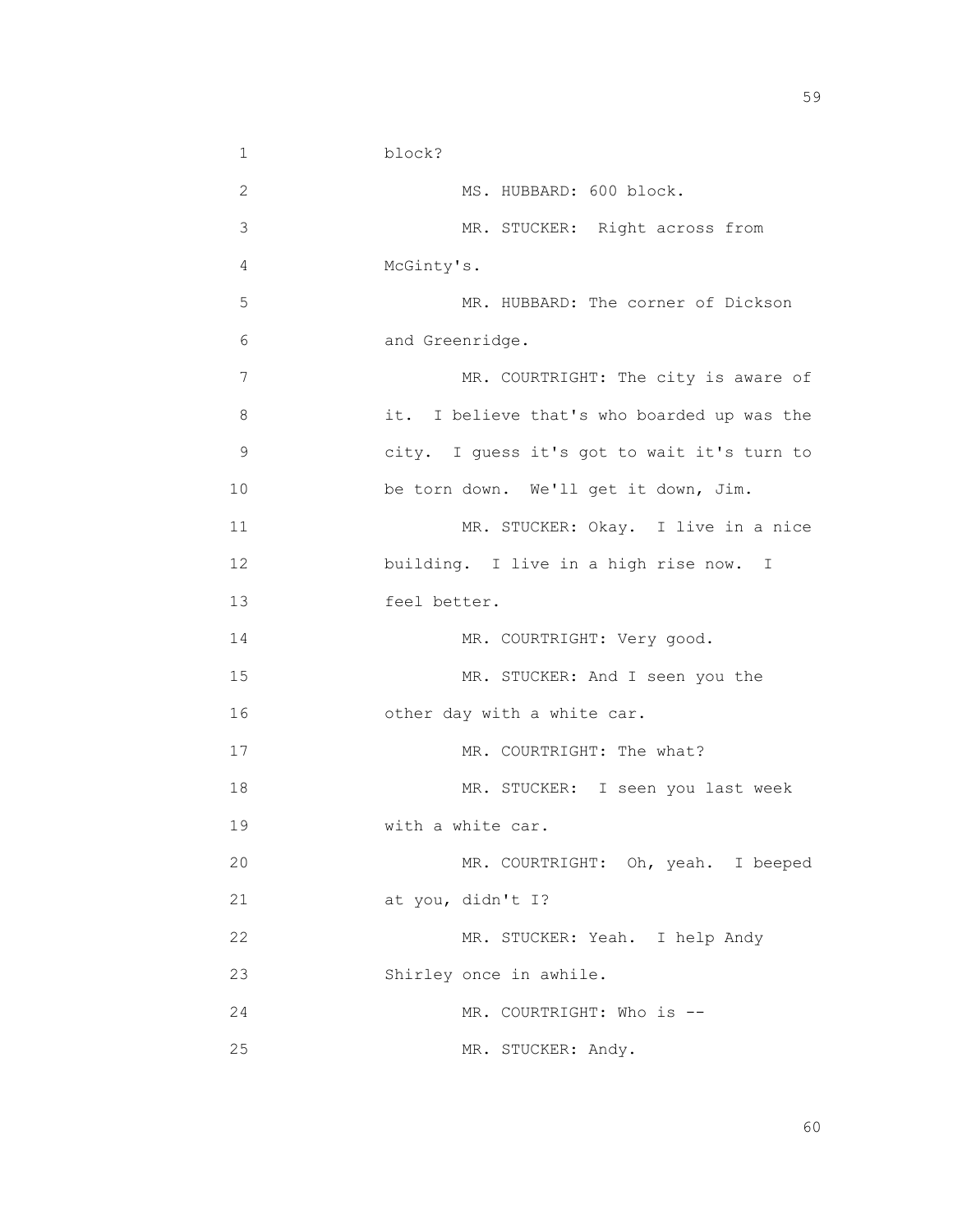| 1  | MR. COURTRIGHT: Oh, good.                    |
|----|----------------------------------------------|
| 2  | MR. STUCKER: I help him once in              |
| 3  | awhile. I was back in the hospital again.    |
| 4  | I pneumonia.                                 |
| 5  | MR. COURTRIGHT: Oh, you okay now?            |
| 6  | MR. STUCKER: Yeah.                           |
| 7  | MR. COURTRIGHT: Good.                        |
| 8  | MR. MCGOFF: Thank you, Jim.                  |
| 9  | MR. STUCKER: My buddy Pat told me            |
| 10 | to tells you hello.                          |
| 11 | MR. COURTRIGHT: Drive slow?                  |
| 12 | MR. STUCKER: Pat, my buddy from              |
| 13 | Parrot Avenue, told me to tell you all       |
| 14 | hello.                                       |
| 15 | MR. COURTRIGHT: Oh, hello. Okay.             |
| 16 | MR. MCGOFF: Thanks, Jim.                     |
| 17 | MR. COURTRIGHT: Tell him we said             |
| 18 | hello.                                       |
| 19 | MR. UNGVARSKY: Good evening, city            |
| 20 | council. I'm Tom Ungvarsky, and I'm a        |
| 21 | member of the Scranton Lackawanna County     |
| 22 | Taxpayers'. I have a great difficulty        |
| 23 | trying to figure out who this council        |
| 24 | represents. For over a year now I have       |
| 25 | heard excuses as to why NCC can impose fines |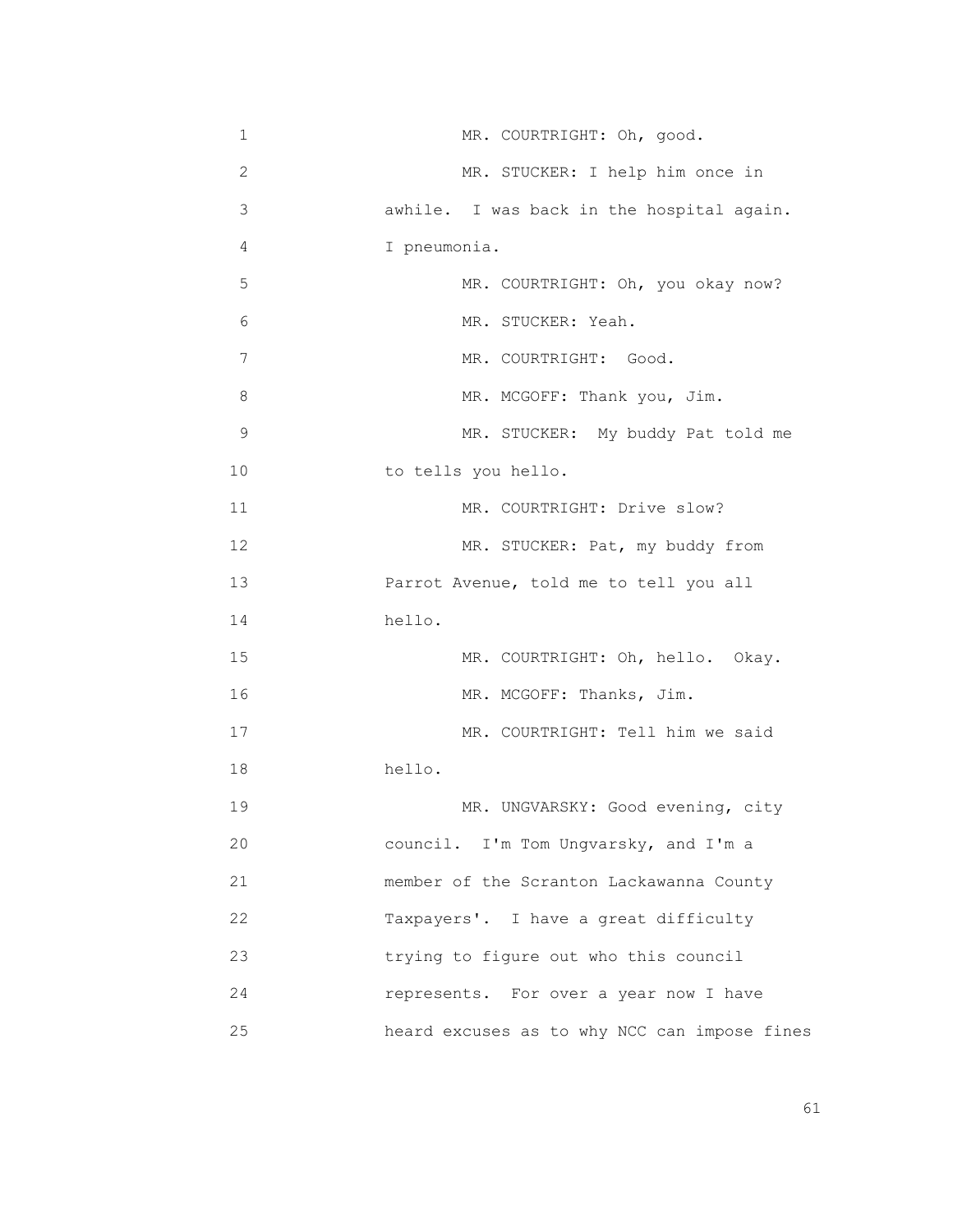1 and penalties on people who are having 2 difficulty paying their property tax. Two 3 weeks ago Kevin Mitchell appeared here and 4 asked for your support, nothing more, just 5 your support in limiting how much taxes can 6 be imposed on the people of Scranton and 7 Lackawanna County. It seems as though this 8 council seems to represent KOZ's, wealthy 9 developers such as the 500 block of 10 Lackawanna Avenue, the Connell building and 11 all of the other grants. I think it's time 12 city council started supporting the people 13 Who elected them, the taxpayers of the city 14 of Scranton. 15 MR. MCGOFF: Thank you, Mr. 16 Ungvarsky. 17 MR. MCCLOE: Good evening. May name 18 is Brett McCloe, homeowner, taxpayer. I'd 19 like what was said before with one of our 20 citizens last week came up and here and 21 complained and was angry about people who 22 come up here and complain, and I think it's 23 great that citizens voice their opinion 24 about how Scranton is made such progress, 25 but it's great also that people live a

 $\sim$  62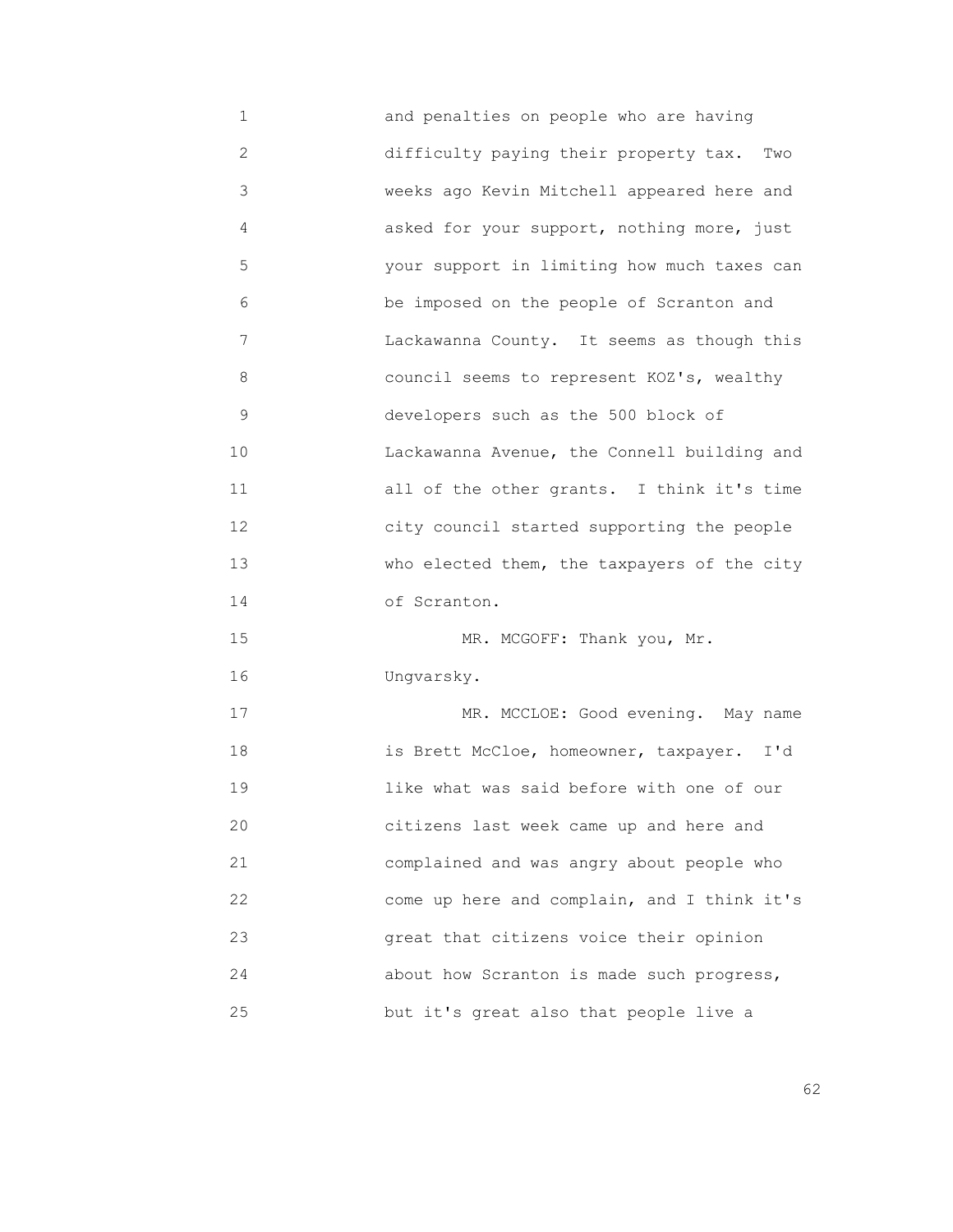1 life-style that they don't have to worry 2 about the long-term debt of the city, and I 3 guess she must have all of the numbers that 4 prove that our city is, in fact, moving 5 forward.

 6 I'm not trying to be sarcastic or to 7 speak for anyone else, and I'm not ashamed 8 to say and very proud to say that I do have 9 an agenda. My livelihood depends on the 10 development of downtown Scranton. I'm a 11 **WARER WAS WAS MEET AND MARKET METALLET AND MARKET MARKET MARKET MARKET MARKET MARKET MARKET MARKET MARKET**  12 depend on the people's ability to spend 13 hour-to-hour, table-to-table, tip-to-tip. I 14 see firsthand affects of this economy.

 15 I have great hope that things will 16 turn around in the downtown area, but very 17 little faith in the process that it will 18 take to be truly progressive and 19 self-sustaining sustains given the realities 20 of today's economy. Like optimists say, the 21 glass is half full, pessimists say the glass 22 is half-empty, I say that depend on what's 23 in it, but I just wanted to pretty much keep 24 it short today.

25 I really didn't have much to say,

 $\sim$  63

1 but I would like to ask any of you as to if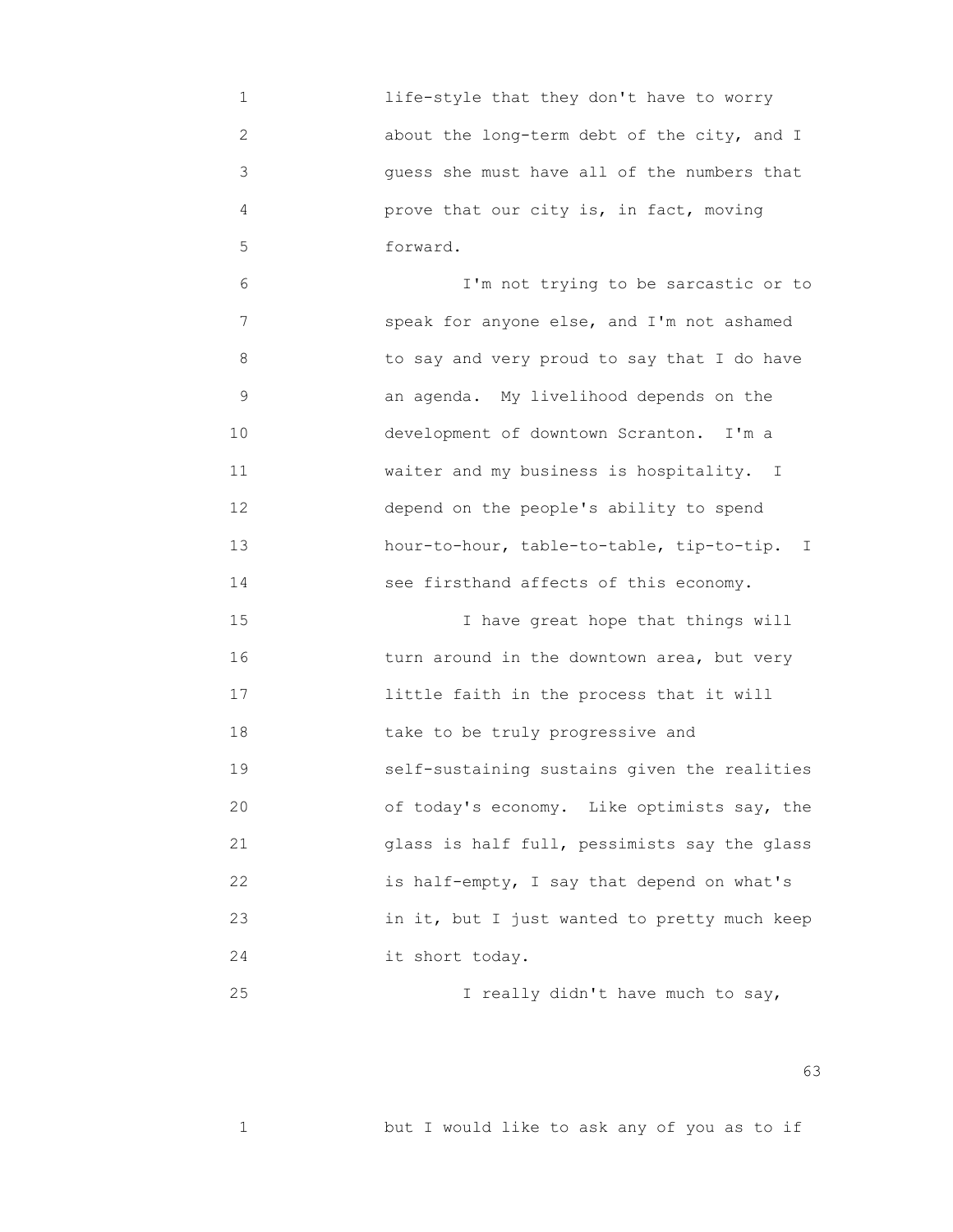2 any of the economic stimulus package that 3 Scranton is getting, are there any 4 provisions to stop the exodus of businesses 5 downtown? What I'm talking about is the 6 businesses who rent, who pay rent or lease 7 to a building owner. I'm not talking about 8 giving anything to the business itself, but 9 to the building owner so he can lower the 10 rent or leases? I mean, because people are 11 coming in here and getting their KOZ's and 12 getting a sweet deal, but what about the 13 previous existing businesses that have to 14 get up and go because they cannot? 15 Businesses is slow, that's the way it is, 16 but I'm not going to have anybody shrug my 17 shoulders for me and give up, we have to try 18 another remedy. Is there anything in the 19 economic stimulus package that Scranton 20 receives that can lower rents for businesses 21 downtown so they don't have to leave? 22 Like I said, everybody is getting 23 KOZ except for the people who have been 24 here, and I'm not talking about giving 25 anybody a break, but guess what, we can't

 $64$ 

1 show off our city if we put up another paper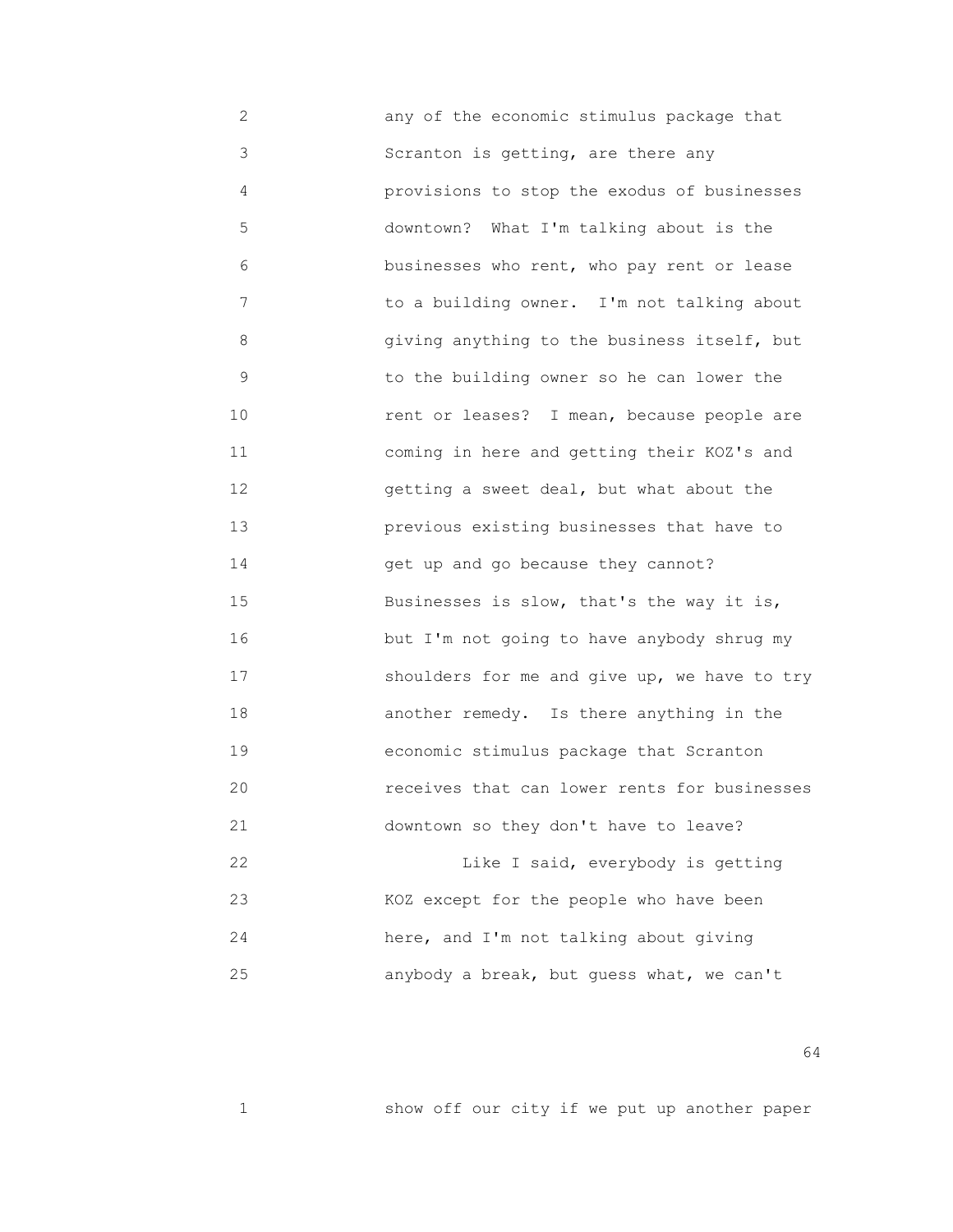2 over windows. We cannot show up off our 3 city. One of my jobs I have -- I was -- I 4 drove people back and forth from the airport 5 to Scranton, and I have met hundreds and 6 hundreds of people that way, newcomers to 7 Scranton, and a lot of times they say, 8 "Well, it looks like you guys are doing so 9 well downtown? It looks like you are doing 10 so well." 11 And the next thing they do, "Well, 12 why are the buildings empty?" 13 I said, "Well, we are under 14 construction," and I said, "It will another 15 six, seven, maybe ten years before you see 16 **this place jump."** 17 17 I do have faith. I mean, I do have 18 hope that this will come around, but unless 19 there is a remedy to stop the bleeding now 20 future investors are just going to come in 21 here and say, you know, it was a great 22 opportunity but it looks like nobody is 23 spending any money. 24 So, I was wondering if any at point

25 in time if anyone could give me an answer if

 $\sim$  65

| anything in the economic stimulus package   |  |  |  |  |
|---------------------------------------------|--|--|--|--|
| could help previous existing businesses not |  |  |  |  |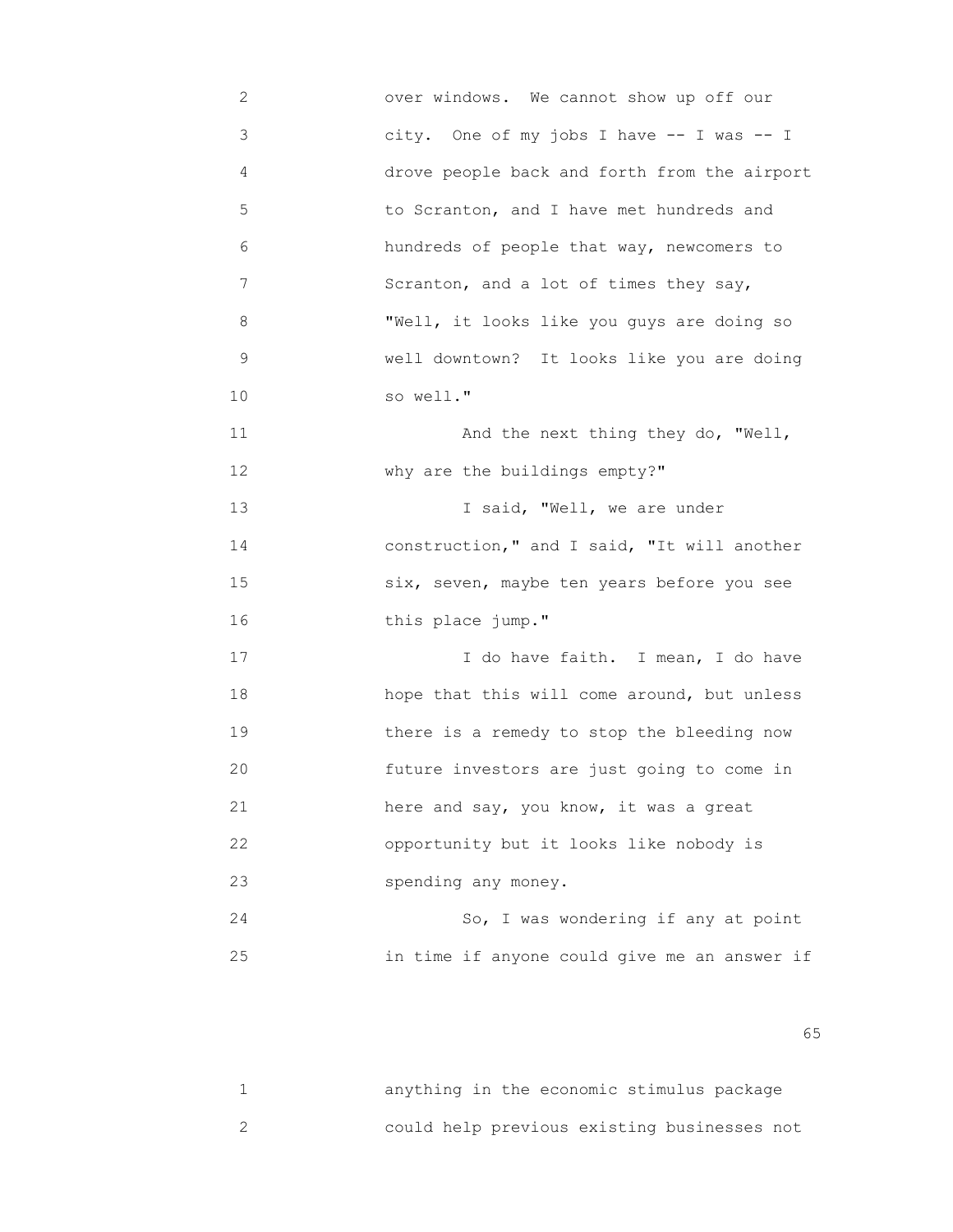3 KOZ's to -- well, building owners, so 4 building owners can lower the rents and 5 leases so some of these businesses can stay 6 in the town. All right. Thank you. 7 MR. MCGOFF: Thank you, Mr. McCloe. 8 Anyone else? 9 MS. KRAKE: Good evening, Council. 10 My name is Nancy Krake. I'm going to read 11 from an article that appeared in the Times 12 in June of 2007, this is the tax penalty law 13 passed by council as written by Stacy Brown 14 stating that city council approved the 15 legislation that I have been asking you to 16 amend, just about every meeting that I am 17 here. 18 It outlines what those things are: 19 \$25 per lien; 160 for file opening and 20 review by a collector; 35 for preparation 21 and mailing; 175 each for preparing and 22 filing a lien; \$800 for the preparation and 23 filing of sheriff's sale notices; \$400 if 24 the collector or city uses a lawyer or

25 sheriff.

 $\sim$  66

|                                           |  | Quoting the mayor he says, "Tax |  |
|-------------------------------------------|--|---------------------------------|--|
| collection has been a problem in the city |  |                                 |  |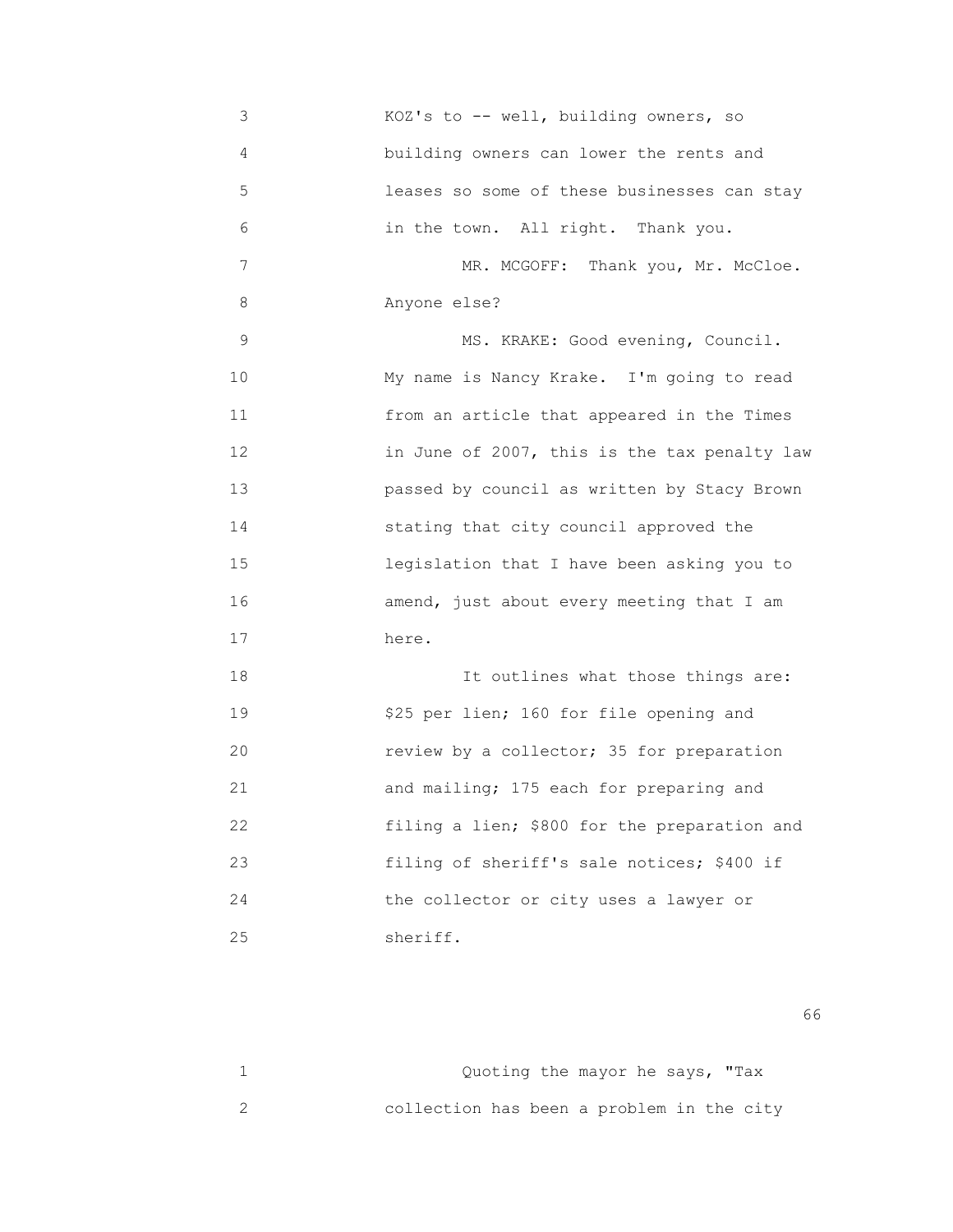3 and needs to be firmly addressed." 4 The only delinquent taxes this mayor 5 is interested in are the delinquent tax 6 houses, not your wage. In fact, he wasn't 7 the least bit concerned nor did he notice we 8 were shy at least \$6 million in current wage 9 and I would venture to say at least another 10 six in delinquent, adamant though about our 11 house tax. 12 I also would like to read from an 13 actual bill: "Review and confirmation of 14 lien, \$75," this is, by the way, from Edwin 15 N. Abrahamsen and Associates. That's the 16 law firm that these people are forced to 17 pay. He is also the owner of Northeast 18 Credit and Collection. 19 "Open file and issue legal demand 20 **1** letter, \$480. Prepare and filing of lien, 21 \$525. \$7.00 for certified mail. The base 22 tax was \$309. Contrast that to the legal 23 fees of \$1,087. This is fact. 24 I do not know what the 25 administration is telling council people,

experience of the contract of the contract of the contract of the contract of the contract of the contract of the contract of the contract of the contract of the contract of the contract of the contract of the contract of

| but it is not true. I heard a taxpayer say   |  |
|----------------------------------------------|--|
| today they were very concerned and they were |  |
| trying to pay up to NCC and that they were   |  |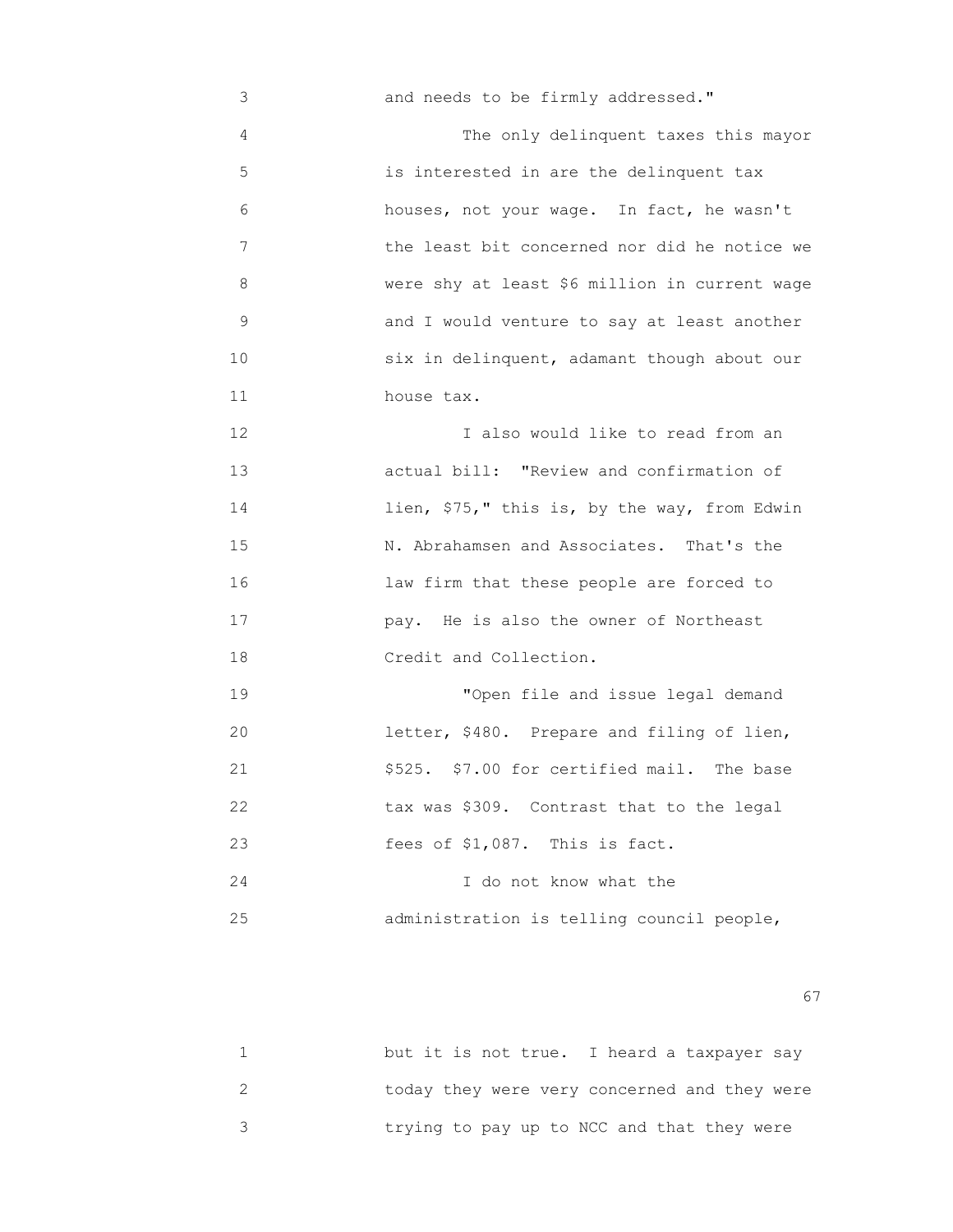4 doing their best, they had medical problems 5 and so forth, only they were horrified to 6 find out that after they had paid the tax 7 they still owed several thousand in legal 8 fees. NCC had recommended that they pay the 9 tax first so they wouldn't lose their home. 10 No, that has not been done yet, but you have 11 passed a law that allows them to do that.

 12 I have also got to let you know if 13 they are taking away penalties and interest 14 **I** don't know what they are taking away. I 15 know the treasurer can lower the penalty 16 that comes to the city, but all of the other 17 amounts that go to NCC is anyone taking 18 these one? Is it legal for them to take 19 them on? Because of your resolution can now 20 Abrahamsen come back and collect these 21 monies from the city if this city abates 22 them to taxpayers? Does anybody even 23 consider that before they voted for this? I 24 know Mrs. Evans and Mr. Courtright did not 25 **and they have been trying to get it amended,** 

 $\sim$  68

| but the other three council persons the      |
|----------------------------------------------|
| longer we do this the more these questions   |
| are going to arise and the more hurt you are |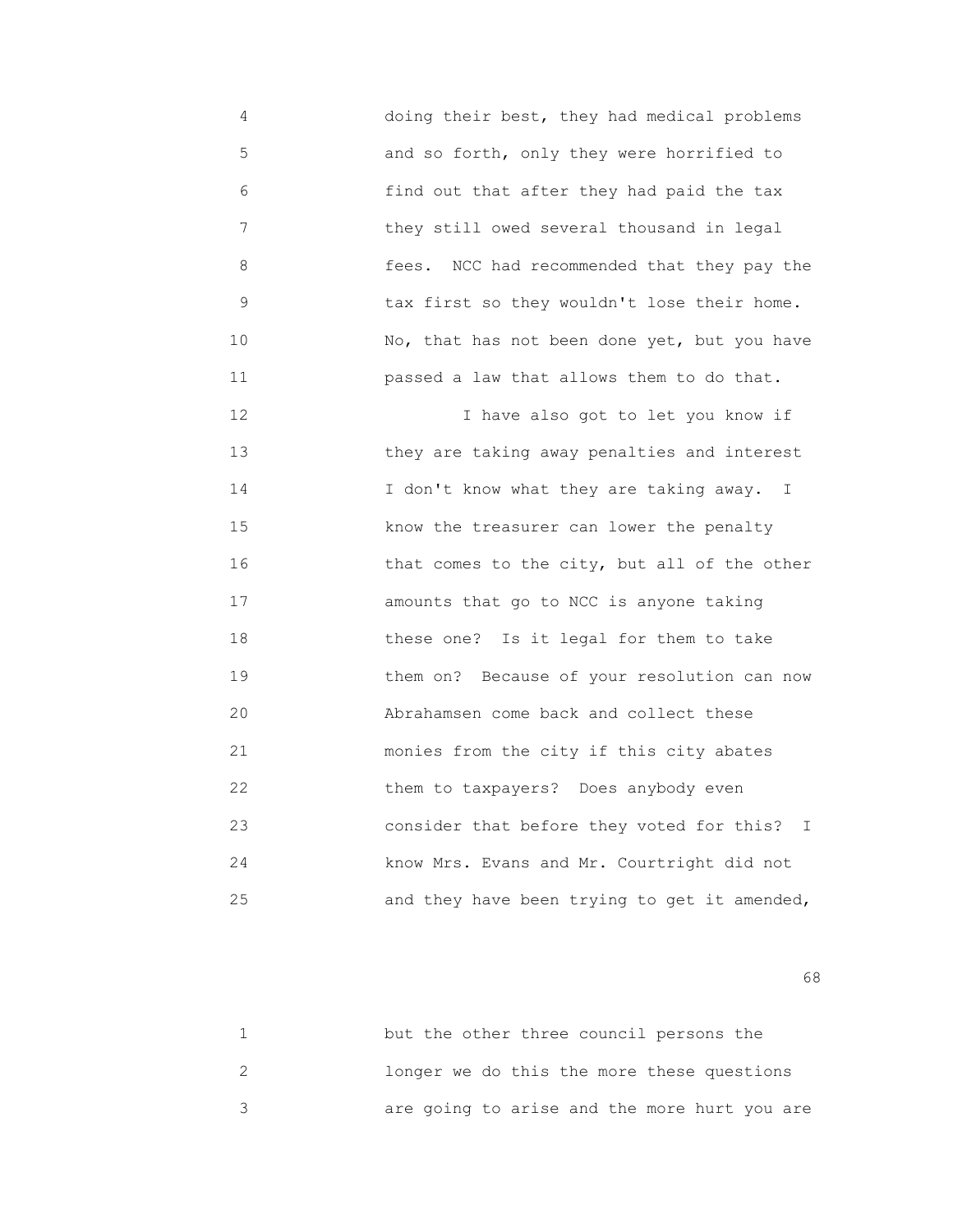4 putting upon people. And these monies, no 5 matter how you look at it, are not coming 6 into the city. They are going to a law 7 firm. The same law firm whose name is on 8 here that owns Northeast Credit and 9 Collection. It simply is not right. It may 10 not be exactly legal, but that hasn't been 11 tested yet and I have a great faith in many 12 our citizens who have been taking lawsuit to 13 Commonwealth Court, maybe this will be the 14 next one.

 15 I'd also like to say that I asked 16 several weeks in a row for what the break 17 down was for the -- Mrs. Fanucci is telling 18 me she has been asking, and I'm not -- I'm 19 glad you are doing that, I'd like to say 20 that everything else you have asked for you 21 have gotten immediately, so this leads me to 22 believe that the city does not want to tell 23 you why they put that number in the budget. 24 I'm sorry to say, I believe it's false or it 25 was based on false amounts, so I'm going to

 $\sim$  69

| do a Right-to-Know on that.                  |
|----------------------------------------------|
| Also, I was curious a couple of              |
| weeks in a row to find out what our current  |
| contract is with NCC and when that was voted |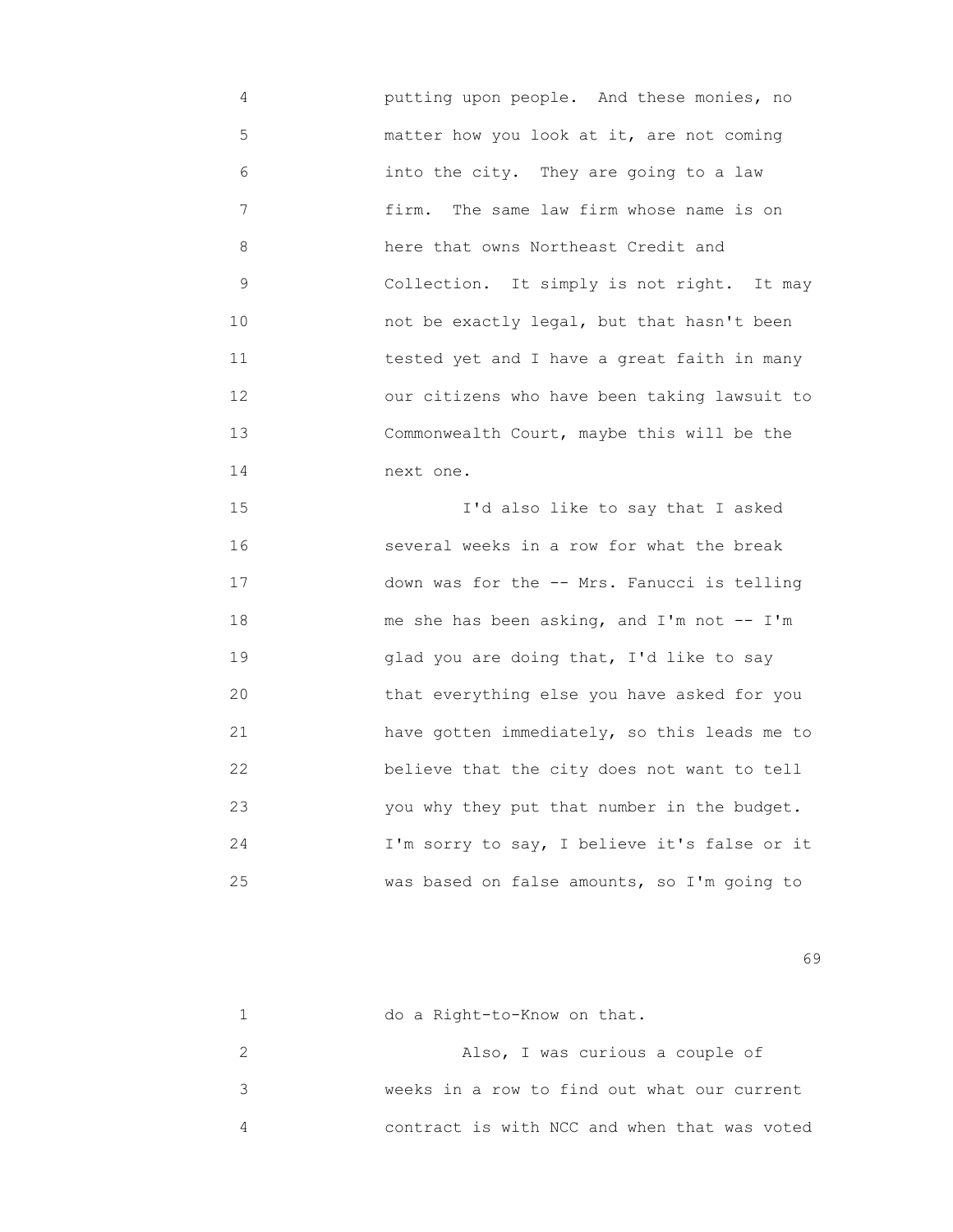$5$  on. 6 MS. FANUCCI: It wasn't. 7 MS. KRAKE: So we have -- either I'm 8 assuming we don't have a contract with NCC 9 and it was not voted on. 10 MR. COURTRIGHT: Nancy, I think what 11 happens is if we -- if we didn't act on 12 **their contract within a certain period of**  13 time it automatically continues; am I 14 correct on that, Kay, or you don't know? 15 MS. KRAKE: So therefore -- 16 MS. GARVEY: I believe that's what it 17 says in there. 18 MS. KRAKE: The mayor did not bring 19 that legislation to council. 20 MR. COURTRIGHT: Correct. 21 MS. KRAKE: So this firmly, once 22 again, Mayor Doherty these people give much 23 money to his campaign so he conveniently 24 forgot to give you that legislation to vote 25 on and, therefore, they just waltzed right

| in. Thank you.                          |
|-----------------------------------------|
| MR. MCGOFF: Thank you, Mrs. Krake.      |
| MR. ANCHERANI: Good evening. Nelson     |
| Ancherani. First Amendment Rights. This |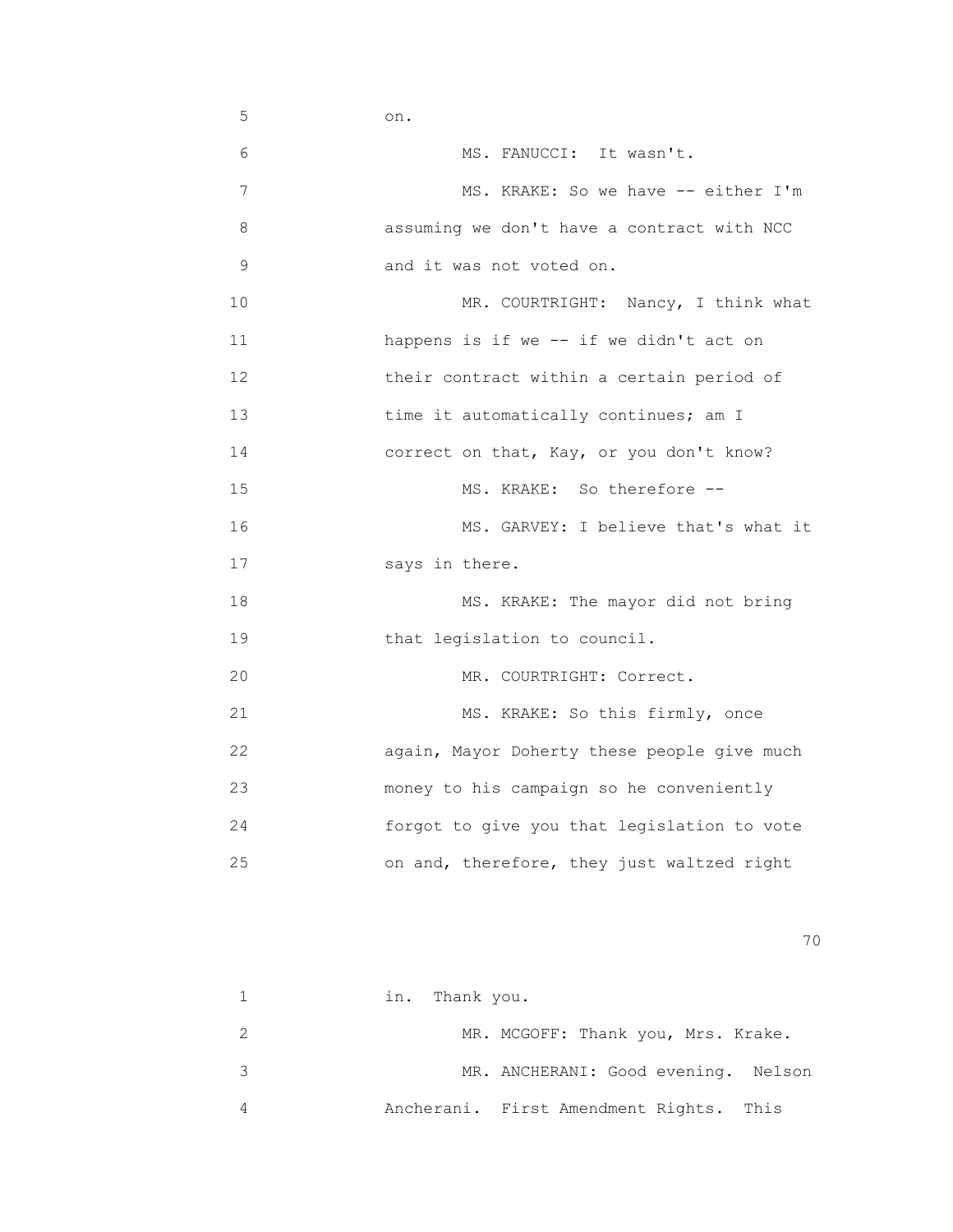5 past Thursday at the Taxpayers' Association 6 meeting Ozzie Quinn read a letter from Fred 7 Ruddy of the infamous Pennsylvania Economy 8 League. In the letter, Ruddy stated the 9 police and fire take up 49 percent of the 10 city budget. If Ruddy can say that, we 11 would have to assume that he read the budget 12 **12** to get the figures. Yeah, right. The only 13 thing PEL is good for is to keep this city 14 distressed so they can keep their paychecks 15 coming in, and now more importantly in these 16 tough economic times. Without the city 17 continuing in distressed status they are out 18 of jobs.

 19 I checked the pie chart for 20 expenditures for 2009, in doing the math for 21 the police and fire 49 percent of the budget 22 like Ruddy says is \$38,500,000. According 23 to the police and fire budgets on page 56 24 and 59 respectively, the percentage from the 25 police and fire is 35 percent or

|   | \$27,195,000, a difference of \$11,310,000. |
|---|---------------------------------------------|
|   | Just for your information, in case          |
| २ | some of you did not read the budget before  |
| 4 | you voted on it, the pie chart is done      |
| 5 | differently this year from previous years.  |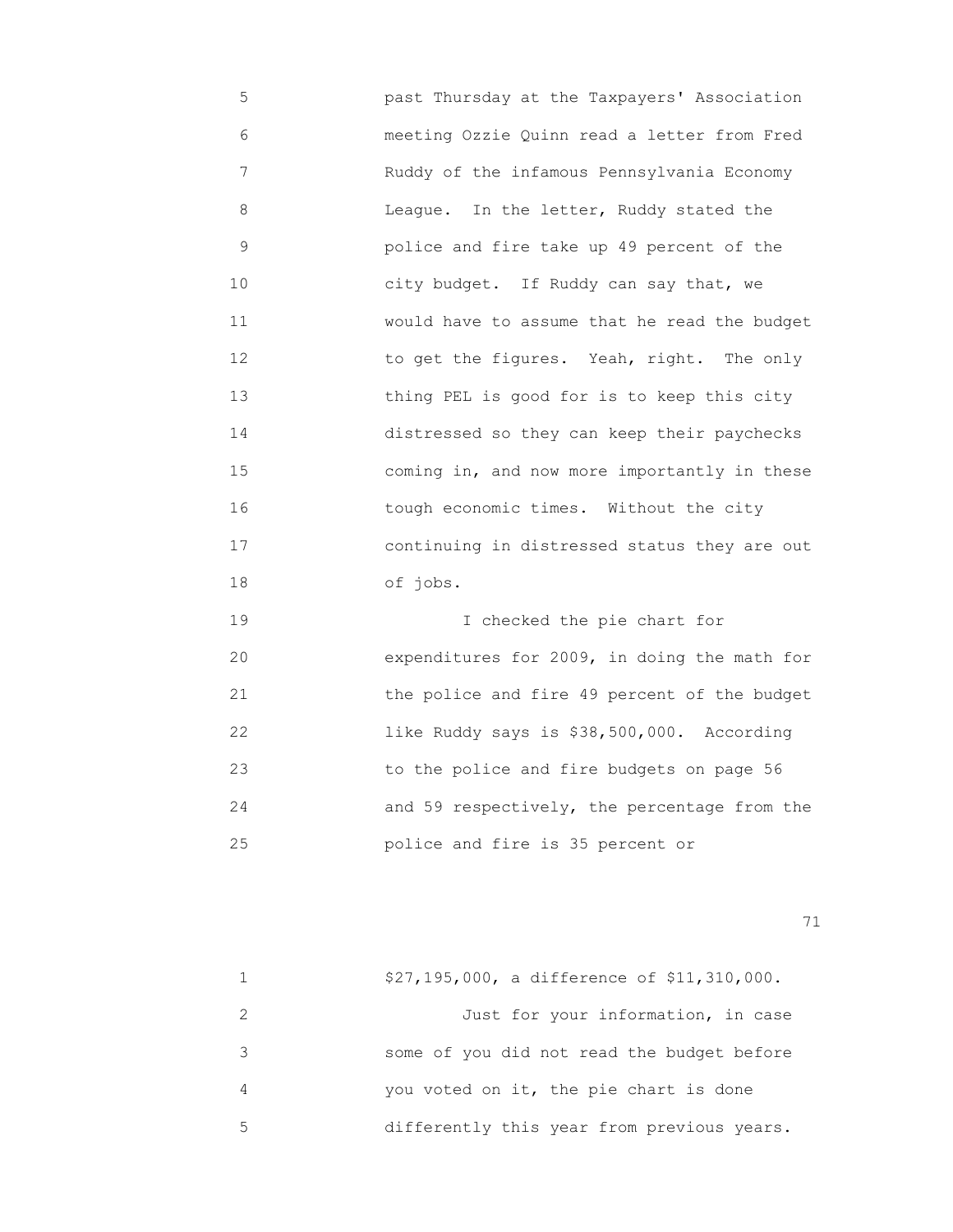6 One of the differences it no longer says: 7 "Excluding tax anticipation notes." 8 The big difference is that the 9 expenditure pie chart is broken down into 10 departments, and includes all city 11 individual departments as slices, 12 slices 12 in all. No more trying to figure out how 13 much the total department cost by figuring 14 wages, pensions, compensation, etcetera. 15 The total of each department is on the 16 particular page for that department, but 17 then you all would know that because you all 18 read it. 19 One item not included in the pie 20 slices and is noticeably missing is 21 nondepartmental expenditures. I wondered 22 **Why they are not included in the pie chart,** 

 23 especially since for this year non 24 departmental expenditures are 24 million, 25 close to 1/3 of the budget. I say they are

<u>72</u> — Политика и Станиција и Станиција и Станиција и Станиција и Станиција и Станиција и Станиција и Станиција<br>Во селото се постаниција и Станиција и Станиција и Станиција и Станиција и Станиција и Станиција и Станиција

|   | not included in the pie chart because if you |
|---|----------------------------------------------|
|   | look at them they don't fall into any of the |
|   | individual departments. Examples of what     |
|   | doesn't fall into any department are zoning  |
| 5 | board, Everhart Museum, Genisis Wildlife     |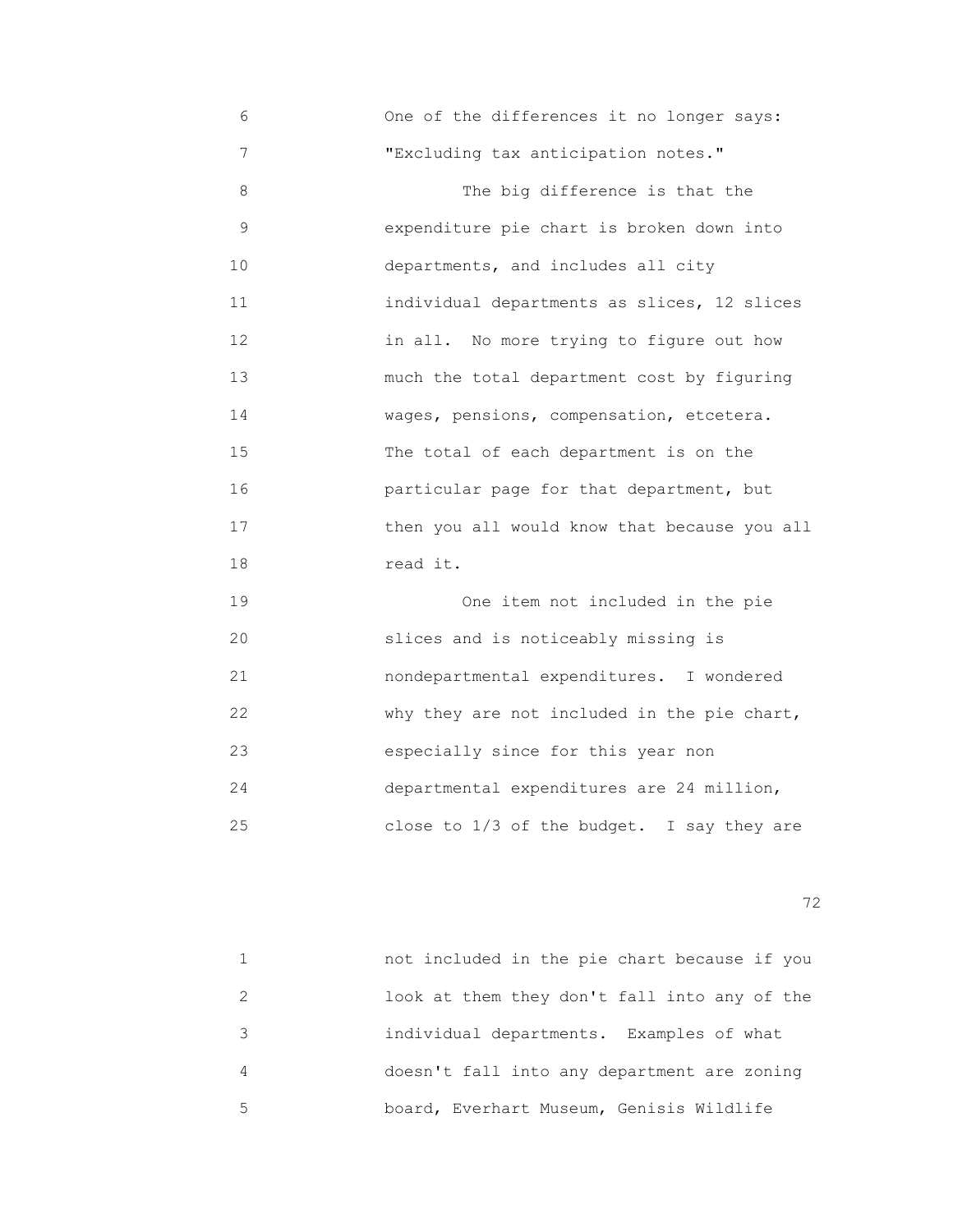6 Refuge to name a few.

 7 How about this one, can anyone tell 8 me about the operating -- TSF to debt 9 service sale leaseback of the DPW? In 2005, 10 the pay back was \$150,000. In 2006, it was 11 430,000. In 2007, they were two leaseback 12 payments totaling 835,000. In 2008, there 13 were two leaseback payments totaling 14 6,358,000. This year the budgeted amount is 15 480,000 for a grand total of 8,253,000. The 16 cost of the DPW building was 3,500,000. We 17 must remember that Scranton Authority is now 18 leasing the DPW back to us to us the city. 19 This was in exchange for the Scranton Sewer 20 Authority bailing out the city with the \$5.5 21 million loan because the city violated their 22 contract with the American Anglican. The 23 city lost the ensuing arbitration and had to 24 pay 5.5 million to American Anglican. 25 Think about this then, for the loan

|               | of 5.5 million the 8,253,000 payback         |
|---------------|----------------------------------------------|
| $\mathcal{L}$ | includes 2,758,00 more than the 5.5 million. |
| 3             | 2,758,000 is a nice interest payment. So     |
| 4             | taxpayers, since 2005 we, the taxpayers, are |
| 5             | paying 2,758,000 plus, plus the taxpayers    |
| 6             | are getting hit with a 56 million -- I'm     |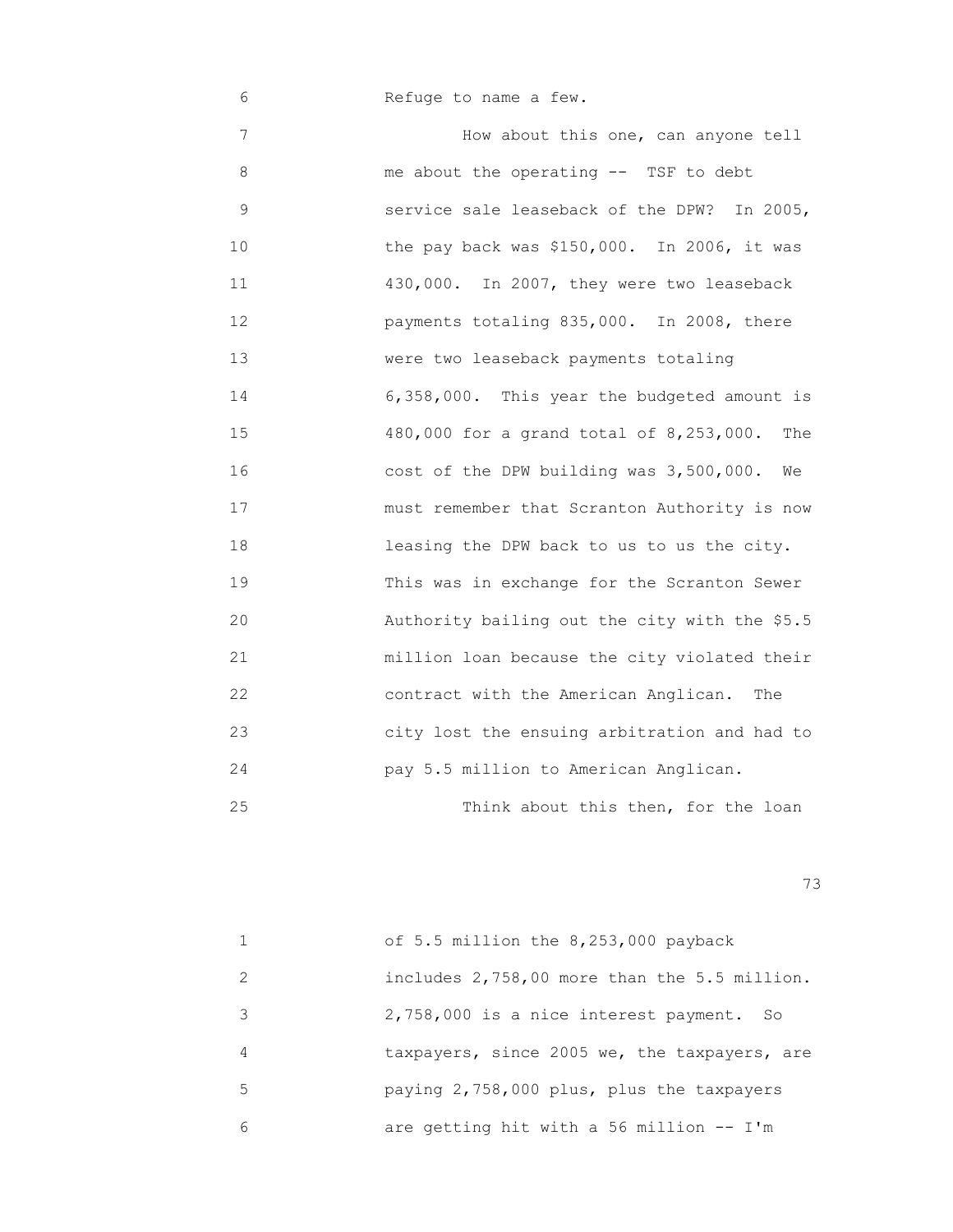7 sorry, 56 percent rate hike that the sewer 8 authority imposed on us for the loan of the 9 5.5 million. The taxpayers are getting hit 10 **twice, actually three times.** 11 **11** Losing the paid for DPW, the 12 56 percent rate hike, plus 2,758,000 13 interest all to the Scranton Sewer Authority 14 for the DPW. Thank you. 15 MR. MCGOFF: Thank you, Mr. 16 Ancherani. Come on, Chris. 17 MR. SLEDZENSKI: I'm coming. Up a 18 little, Bill? 19 MR. COURTRIGHT: Yeah, Chris, pick it 20 up. Go ahead. 21 MR. SLEDZENSKI: Billy, this year 22 there is a girl's softball team, my 23 brother-in-law is coaching the softball 24 league this year. Good luck to the softball 25 league this year. Good luck.

|               | MR. COURTRIGHT: Okay, Chris.                |
|---------------|---------------------------------------------|
| $\mathcal{L}$ | MR. MCGOFF: Anyone else? Mrs.               |
| 3             | Gatelli?                                    |
| 4             | MS. GATELLI: The first thing I              |
| 5             | forgot to congratulate the students and the |
| 6             | teachers at Scranton High School who did a  |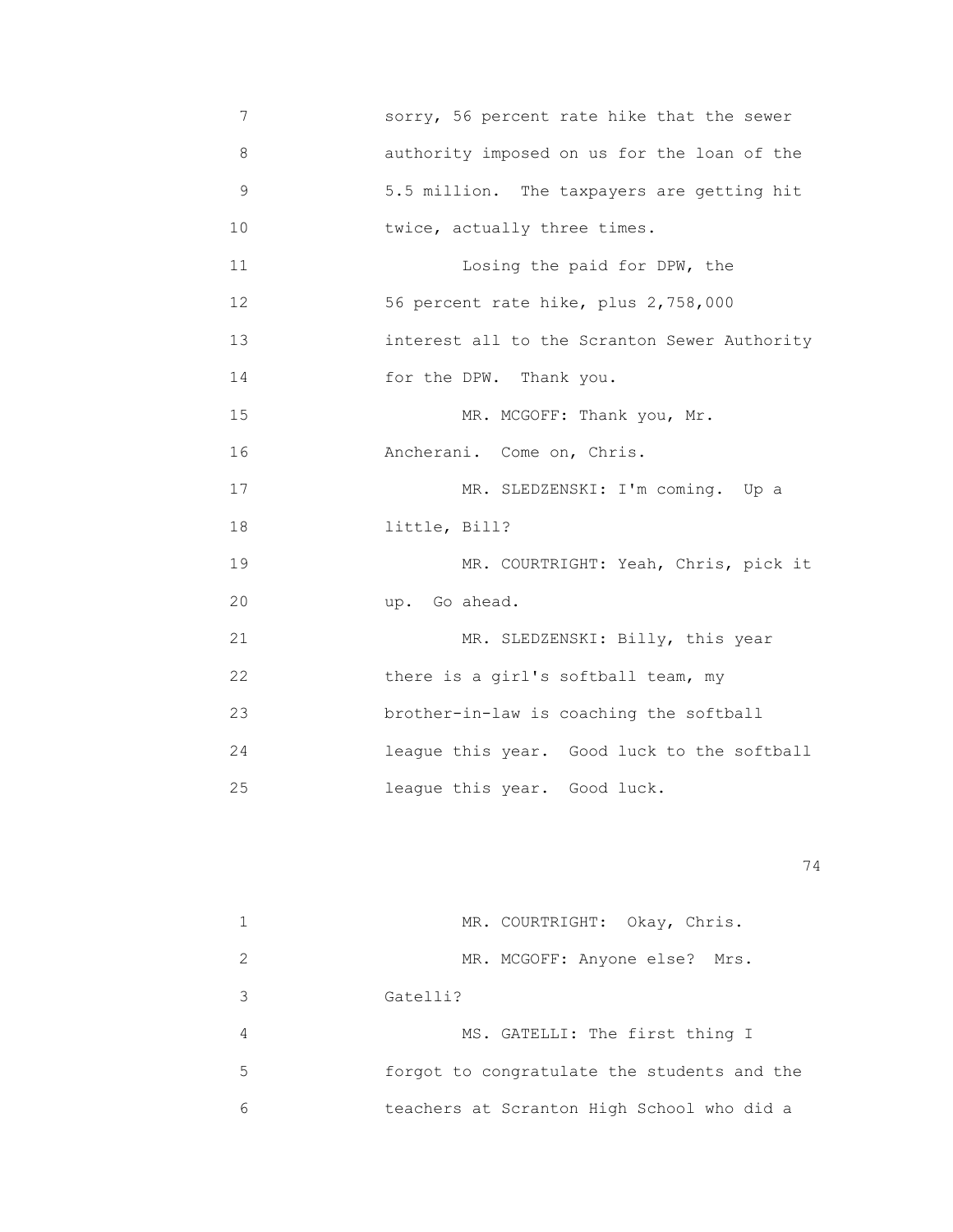7 wonderful job this past weekend on the show 8 that they presented called "Honk." 9 Kay, if we could send a letter about 10 that skunk inspector, you know, if indeed 11 the part-time one or the full-time one were 12 hired or certified to the mayor. Also, 13 to -- 14 MR. MCGOFF: Mrs. Gatelli. 15 MS. GATELLI: I'm sorry. I thought 16 there wasn't anyone else. 17 MR. MCGOFF: I did, too. 18 MS. GATELLI: I apologize. 19 MR. MCGOFF: We did not know you 20 were going to speak and we had started 21 through the council motions. 22 MS. HUMPHRIES: I have -- 23 MR. MCGOFF: Briefly? 24 MS. HUMPHRIES: Briefly. Okay, in 25 1994 in honor of Cardinal O'Connor and St.

na matsay na katalog as na katalog as na katalog as na katalog as na katalog as na katalog as na katalog as na<br>Tagairta

|   | Patrick's Church may he be canonized and     |
|---|----------------------------------------------|
| 2 | sainted, I went there on a mission and I     |
| 3 | bring this forward just to pass around, and  |
| 4 | this is the Hibernians. I received a new     |
| 5 | coin, I'm in the Hibernians and the coin has |
| 6 | been held by Bishop Timlin. People don't     |
|   | know everything, but the World Trade Center  |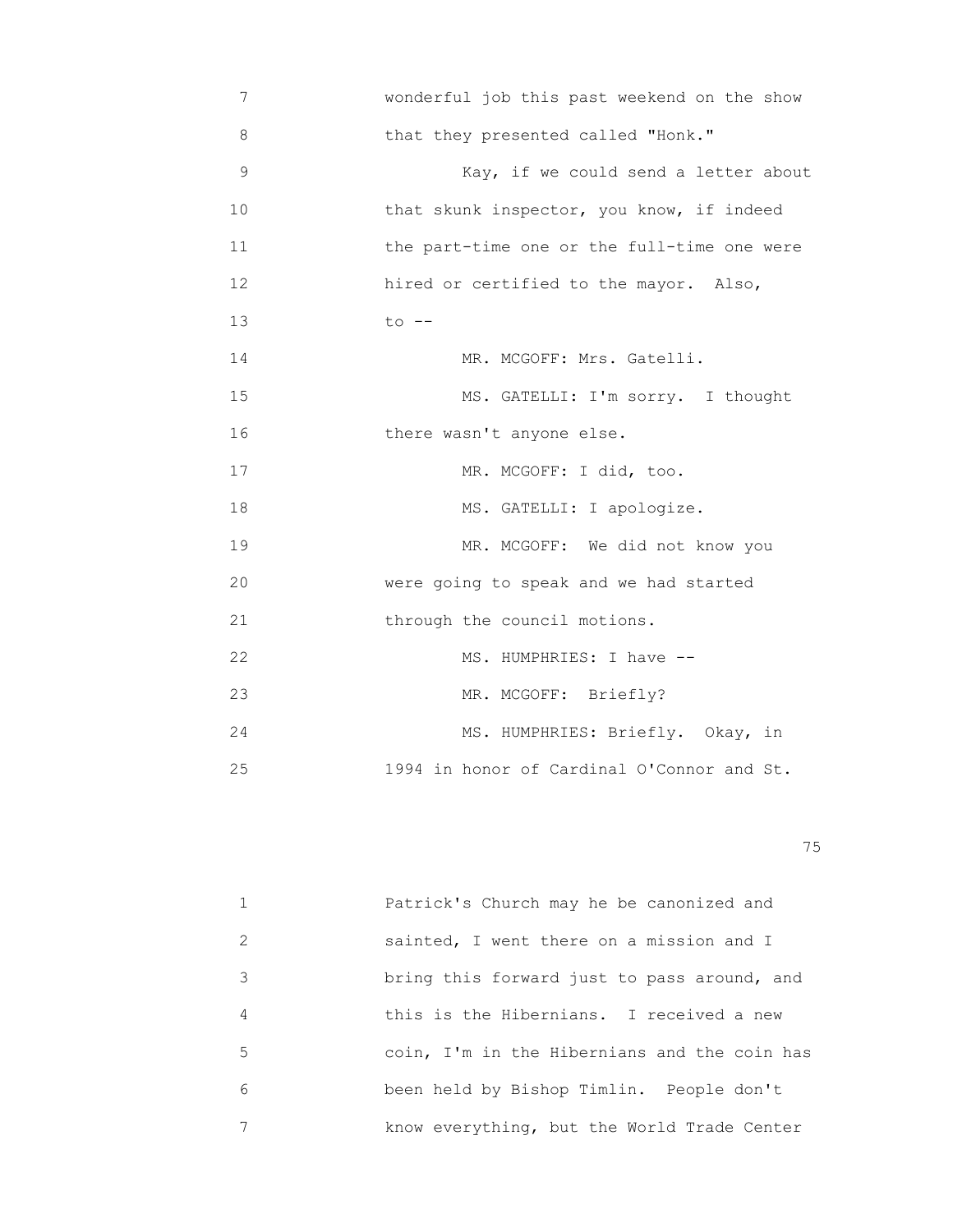8 is in here. On that day I went there for 9 the intercession for the protection of our 10 country.

 11 I have what they call posttraumatic 12 stress, people don't understand what it is, 13 but when a trauma happens whether it's 14 mental, physical, psychological, sexual 15 abuse or trauma or trauma through any form, 16 even the military just spoke on it, the 17 **thing is you are treated, you get flashbacks**  18 like if you are in the service and truly you 19 never want to forget what actually happened. 20 This man had lost his -- this military man 21 who is on the news he lost 69 in his 22 platoon.

|    | So, I am treated by a wonderful              |
|----|----------------------------------------------|
| 24 | doctor, Dr. Biancarelli for mental,          |
| クら | physical, psychological, sex abuse she deals |

<u>76 and 2001 and 2002 and 2003 and 2003 and 2003 and 2003 and 2003 and 2003 and 2003 and 2003 and 2003 and 200</u>

|               | in, and I am survivor of multiple attacks    |
|---------------|----------------------------------------------|
| $\mathcal{L}$ | since I have been a young girl until now     |
| 3             | which many people are now in high places and |
| 4             | they will be exposed.                        |
| 5             | MR. MCGOFF: Please. Phyllis.                 |
| 6             | Phyllis.                                     |
|               | MS. HUMPHRIES: What I want to say,           |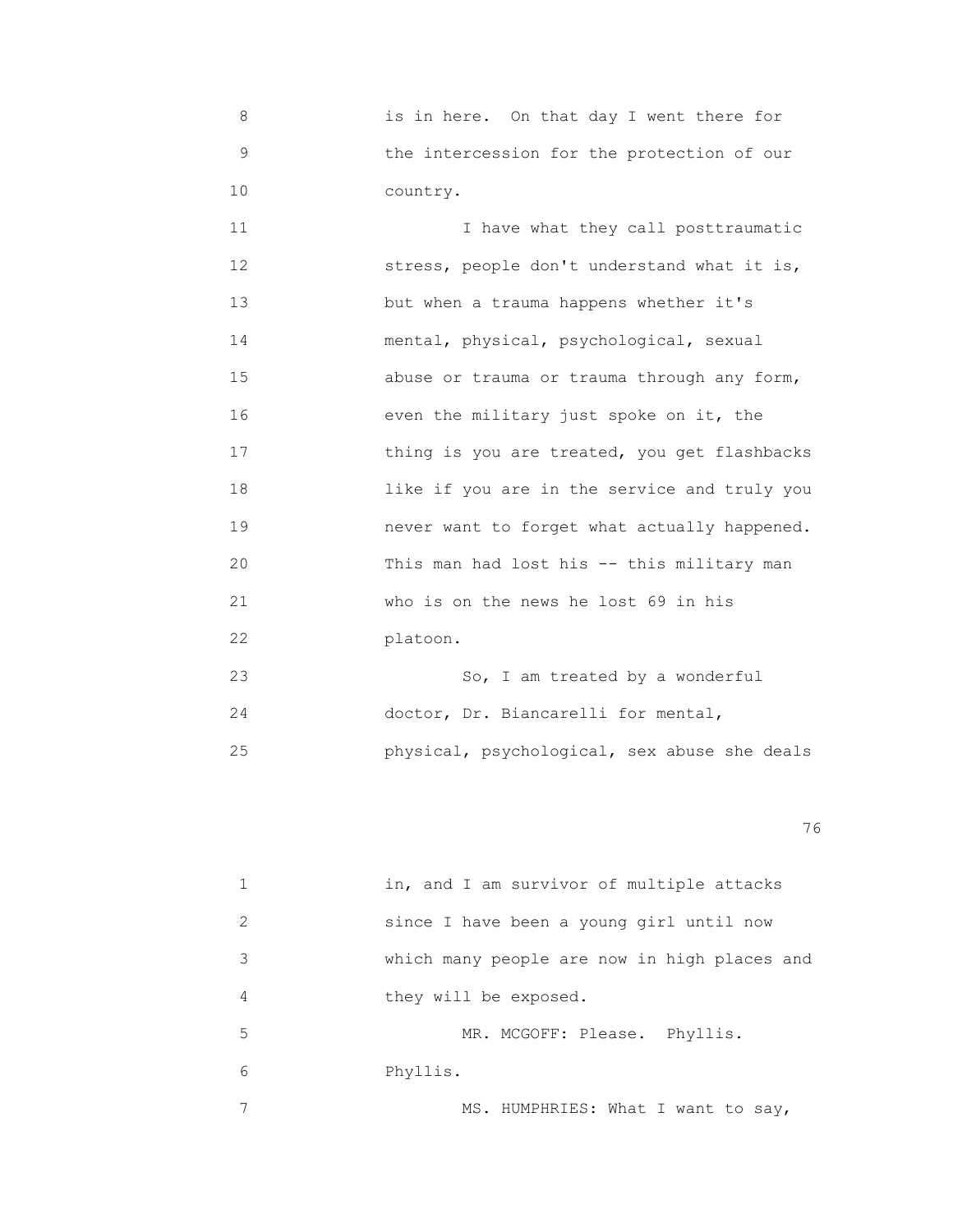8 Abraham Lincoln -- 9 MR. MCGOFF: It's inappropriate. 10 MS. HUMPHRIES: It's appropriate when 11 it's about crime, crime is the center of 12 evilness and immorality and or fire 13 department and our police department and our 14 judges they are put in place to protect us. 15 In a way they say separation of state and 16 church, but the truth is that the 17 commandments abide also with the police 18 department and help grab these people and 19 put them in their proper place, get them 20 where they need to go for their mental, 21 whatever they have to do, and try to forgive 22 them, reconciliate them and do the best that 23 they could.

 24 President Lincoln had told about the 25 immoral's, I want to read this: Today the

|               | United States of America is faced with the   |
|---------------|----------------------------------------------|
| $\mathcal{L}$ | most serious national crises in it's history |
| 3             | coming as Abraham Lincoln predicted for      |
| 4             | within our country itself. Throughout our    |
| 5             | land there is increased lack and disregard   |
| 6             | and practice and a mockery for fundamental 1 |
| 7             | moral principals enshrined in our country's  |
| 8             | founding documents.                          |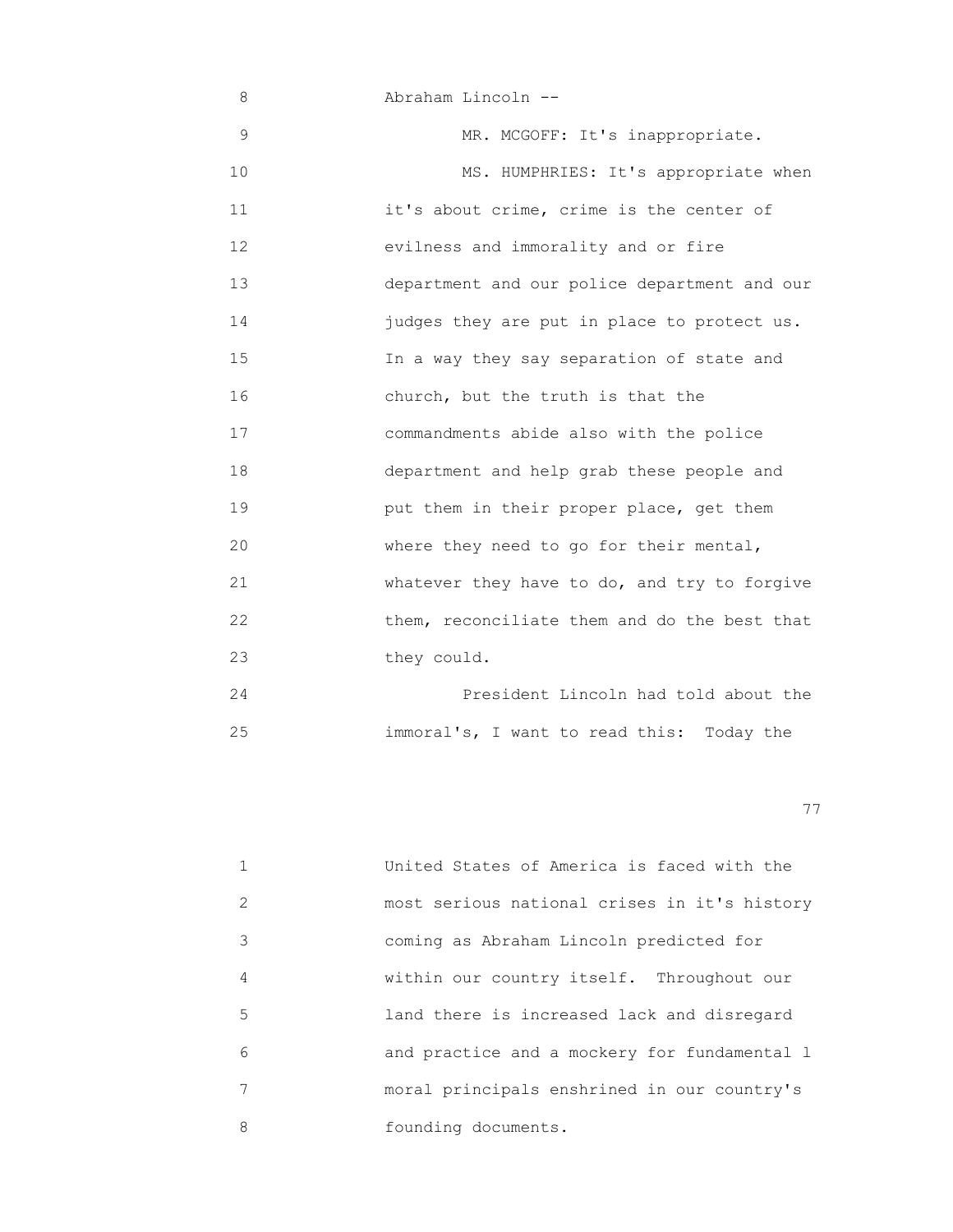9 The Declaration of Independence, the 10 Constitution and Bill of Rights while a 11 direct attack from communism, the crisis in 12 it is in the line with the errors of Russian 13 spread all over the world during the 70 14 years of pompous control. There is most 15 evidence in the spirit of secular humanism, 16 aggressive and actively promoted in our 17 country, schools and universities and 18 throughout the news media for many years, 19 and now almost parody the very air that we 20 **breathe.** 

 21 As with Portugal, the solution to 22 our national crises can be found in the 23 message of Fatima. Central to the message 24 of Fatima is our Lord's desire to have 25 immaculate heart with the blessed mother on

|   | them, alongside sacred heart according to    |
|---|----------------------------------------------|
| 2 | Sister Lucia.                                |
| 3 | On December 10, 1925, what is now            |
| 4 | the Blue Arm Shrine of Ponte Verdi, Our Lady |
| 5 | of Child from Sister Lucia, she has asked    |
| 6 | for prayer, the rosary, reading the bible,   |
| 7 | eucharistic prayer. Without justice there    |
| 8 | is no peace. We got to fight for peace and   |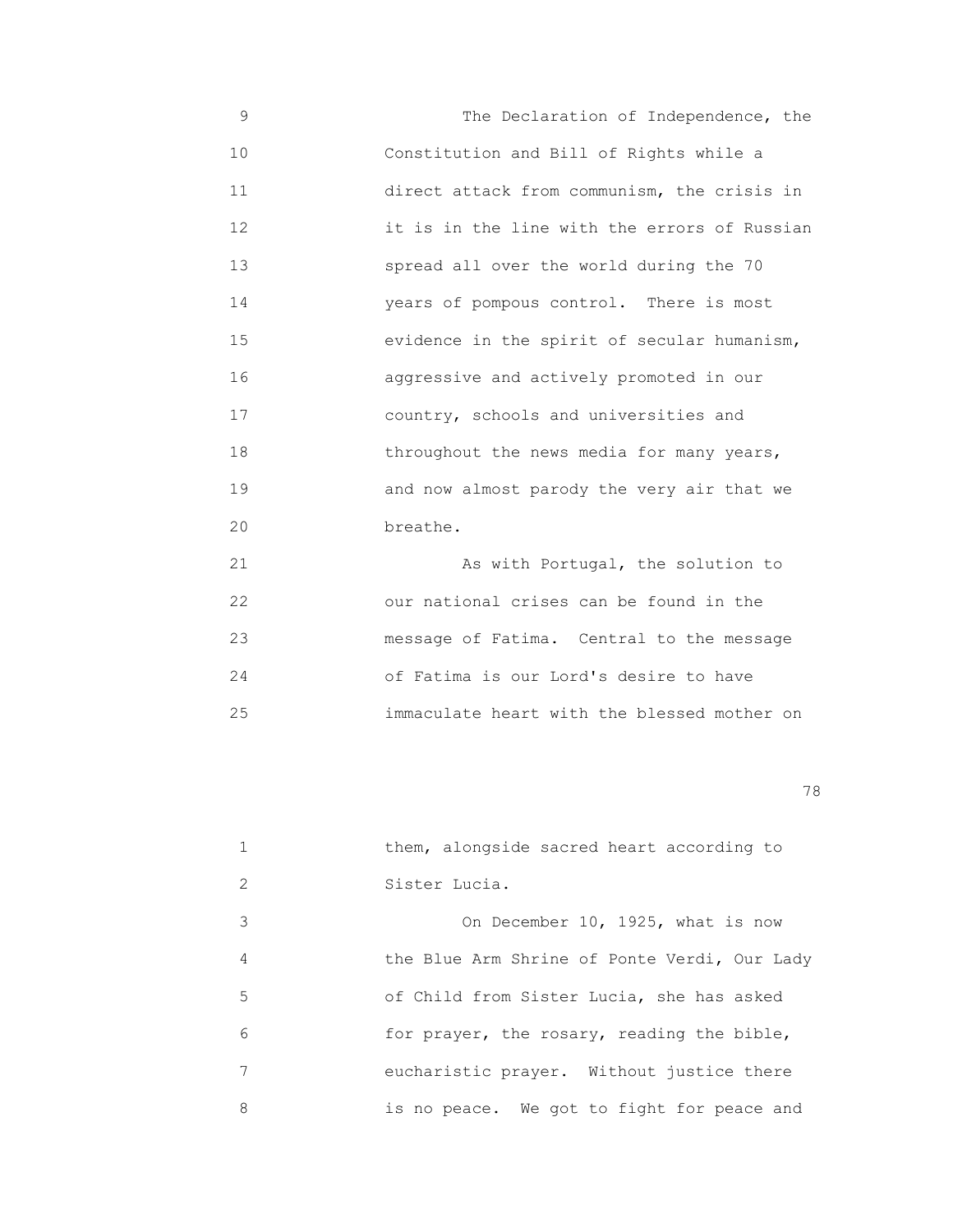9 we got to fight for love and we got to fight 10 **10** for reconciliation, the end of abortion, 11 euthanasia, capital punishment.

12 **12 Lincoln had children, they died, but**  13 he supported life, our forefathers supported 14 life, and the constitution of the United 15 States has been desecrated, has been put for 16 political arenas, we got to take the right 17 constitution of the United States back. 18 When we put our hand on the Bible we are in 19 the realm of the Lord Jesus Christ in spirit  $20$   $-$ 21 MR. MCGOFF: Phyllis --22 MS. HUMPHRIES: And we're going to 23 support life, inside and outside of the

24 world.

25 MR. MCGOFF: Thank you.

|               | MS. HUMPHRIES: Pray for peace, pray       |
|---------------|-------------------------------------------|
| $\mathcal{L}$ | for reconciliation and pray to get the    |
| 3             | proper people, and Hillary Clinton is Pro |
| 4             | Choice $--$                               |
| 5             | MR. MCGOFF: Phyllis.                      |
| 6             | MS. HUMPHRIES: I'm praying for her        |
| 7             | for her reconciliation.                   |
| 8             | MR. MCGOFF: Phyllis.                      |
| 9             | MS. HUMPHRIES: I have no fear of no       |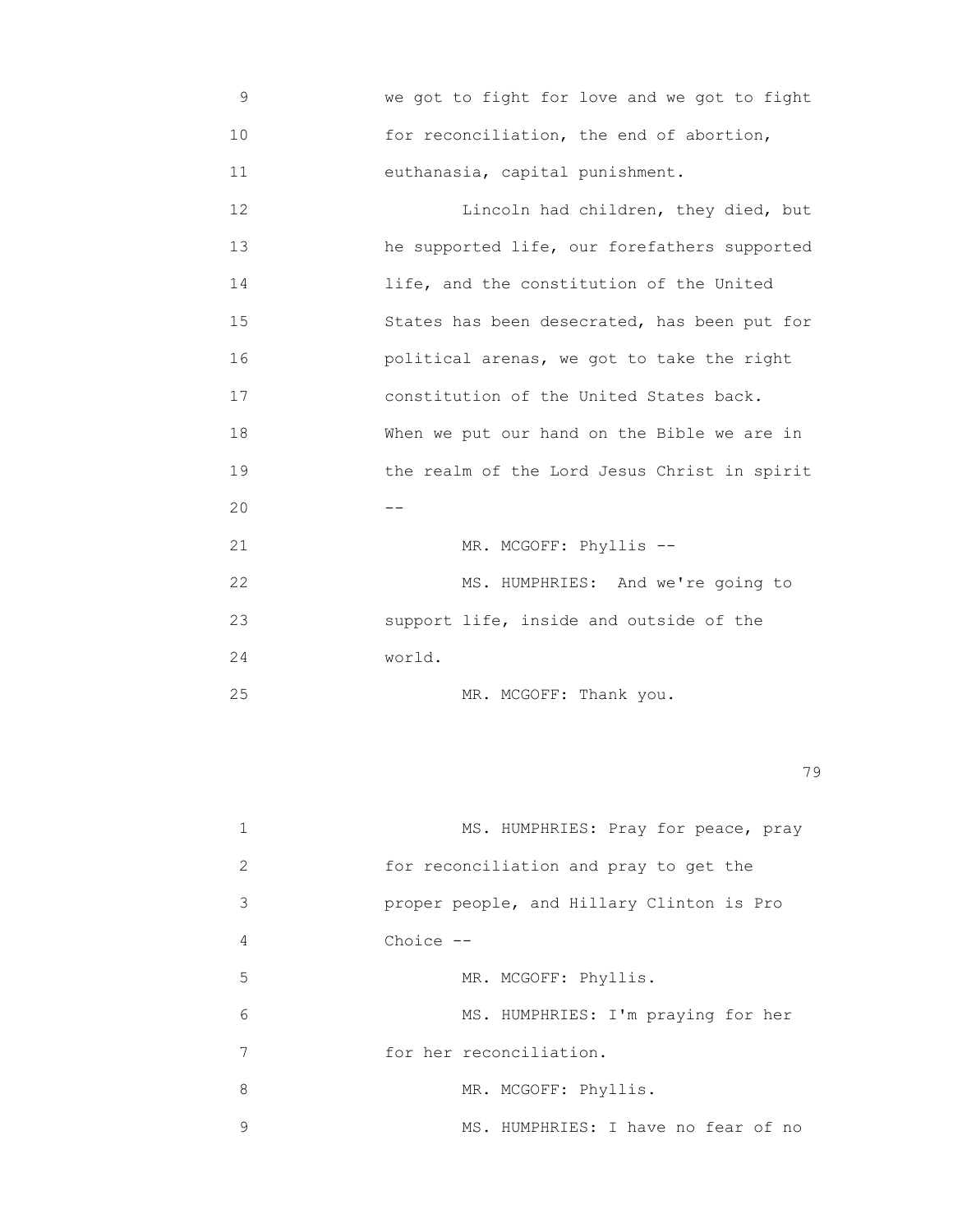10 one. I'm not of this world. I'm of heaven. 11 MR. MCGOFF: Phyllis. Thank you. 12 MS. HUMPHRIES: God Bless and Happy 13 St. Patrick's Day. 14 MR. MCGOFF: Okay. 15 MS. HUMPHRIES: Oh, and these pills 16 were given and there is orange things that 17 **there** is poison in -- 18 MR. MCGOFF: Phyllis -- 19 MS. HUMPHRIES: And they gave me the 20 wrong medicine that I could have died. I 21 ask the elderly to check for medicine when 22 it's coming in from the drug stores. I want 23 to protect the people and the elderly. 24 MR. MCGOFF: Thank you. Mrs. 25 Gatelli, I'm sorry.

experience of the state of the state of the state of the state of the state of the state of the state of the s

| 1 | MS. GATELLI: I'm going to be               |
|---|--------------------------------------------|
| 2 | sending a letter to the mayor to find out  |
| 3 | about the animal control officer as was    |
| 4 | stated here this evening whether they are  |
| 5 | certified or not. It was my intent when I  |
| 6 | put them in the budget for them to address |
| 7 | the skunk issue, and I'm sure that was     |
| 8 | mentioned at the time.                     |
| 9 | Also, a letter to Mark Seitzinger          |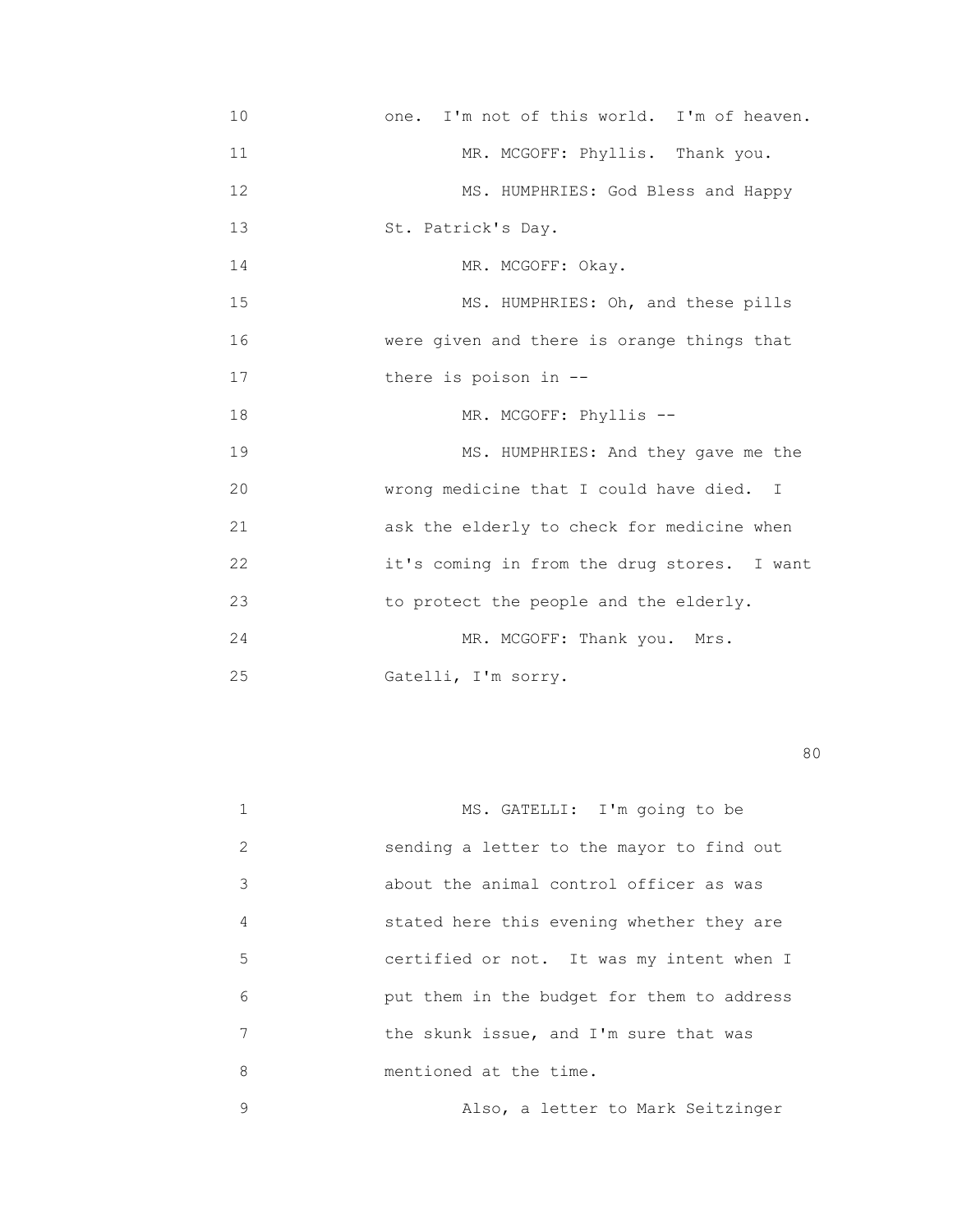10 requesting demolition for the corner of 11 Greenridge and Dickson, 1111 Blair Avenue, 12 and 1107 Meade Avenue. These properties 13 have been condemned for over five years and 14 are certainly ready for demolition.

 15 Also, I was speaking of some of the 16 things that Phyllis mentioned, I received a 17 e-mail from a constituent today who sent me 18 Senate Bill 404, it was introduced on 19 March 5th of 2009, and it is a bill for 20 procedures regarding the request for the 21 dispensation of lethal medication to 22 patients seeking to die in a dignified 23 manner, so Pennsylvania has before it's 24 Senate a bill for euthanasia, and I am going 25 to make a motion this evening that we send a

| $\mathbf{1}$ | letter to them opposing that bill. |
|--------------|------------------------------------|
| 2            | MS. HUMPHRIES: God bless you.      |
| 3            | MR. MCGOFF: Please.                |
| 4            | MS. HUBBARD: Everyone should have  |
| 5            | the right to decide when they die. |
| 6            | MR. MCGOFF: Excuse me.             |
| 7            | MS. GATELLI: Is anybody going to   |
| 8            | second my motion? No?              |
| 9            | MR. MCGOFF: I'll second it.        |
| 10           | MR. COURTRIGHT: Mrs. Gatelli --    |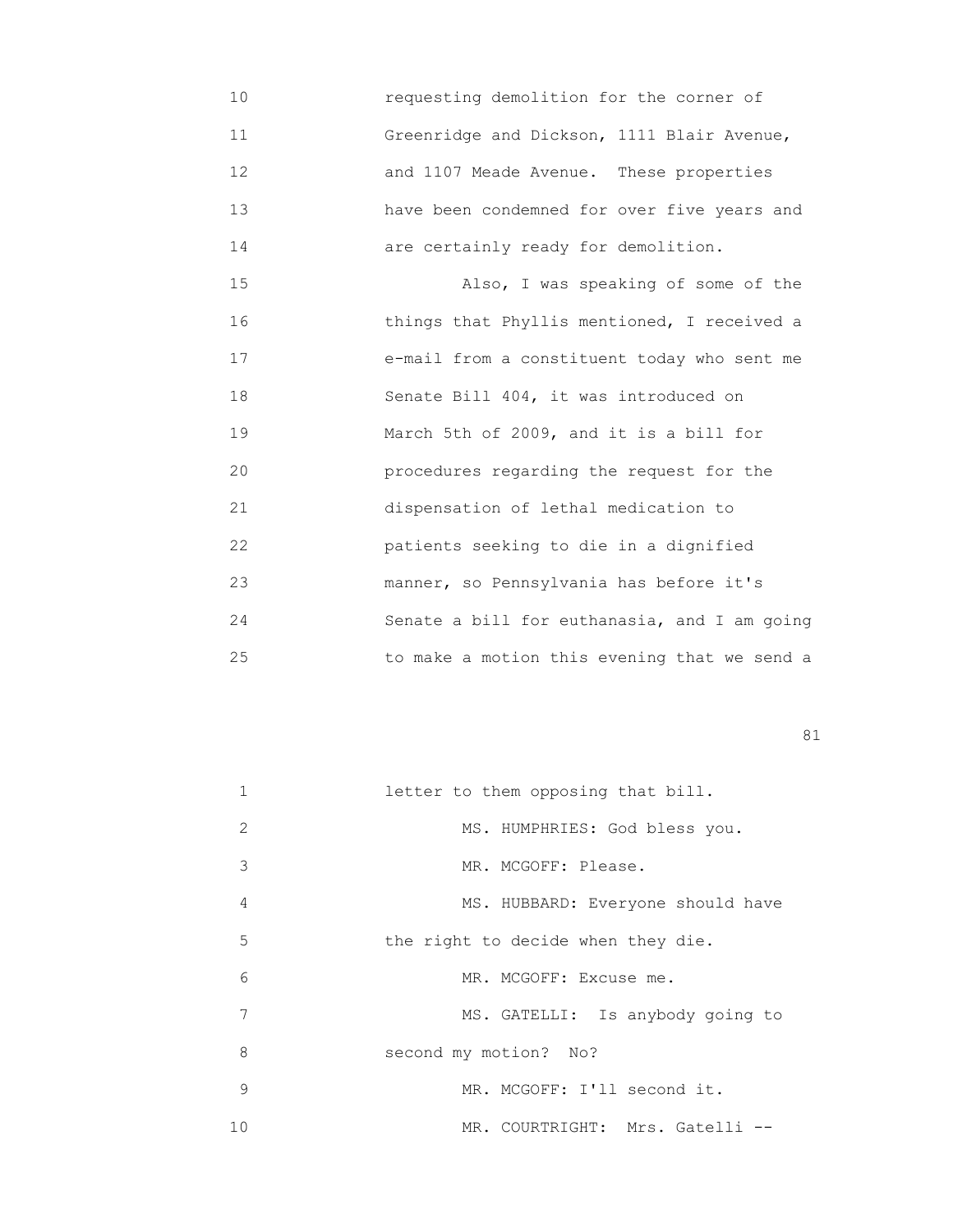11 MR. MCGOFF: On the question. 12 MR. COURTRIGHT: Unfortunately I was 13 talking to Mr. McGoff and I don't know what 14 you said, could you repeat it?

 15 MS. GATELLI: A bill was introduced 16 in the Senate of Pennsylvania to allow 17 patients to take medication to die, you 18 know, like Kevorkian did years ago. In the 19 State of Pennsylvania euthanasia would be 20 allowed and I am saying that I'd like to 21 send -- make a motion that we oppose that 22 Bill. You know, like sometimes we send 23 letters to support them and I'm saying that 24 I don't think that this should be a part of 25 what we are doing in the United States

experience of the state of the state of the state of the state of the state of the state of the state of the s

| 1             | people killing themselves when they have a   |
|---------------|----------------------------------------------|
| $\mathcal{L}$ | terminal illness. I just don't agree with    |
| 3             | it as a nurse and as a human being I just    |
| 4             | don't think it's right.                      |
| 5             | It's only legal in two states,               |
| 6             | Oregon and another one, and I think once we  |
| 7             | start doing these type of things we are on   |
| 8             | the road to who is going to decide if we are |
| 9             | terminally ill. It's just very bad, and I'm  |
| 10            | going to -- if you don't agree I'm going to  |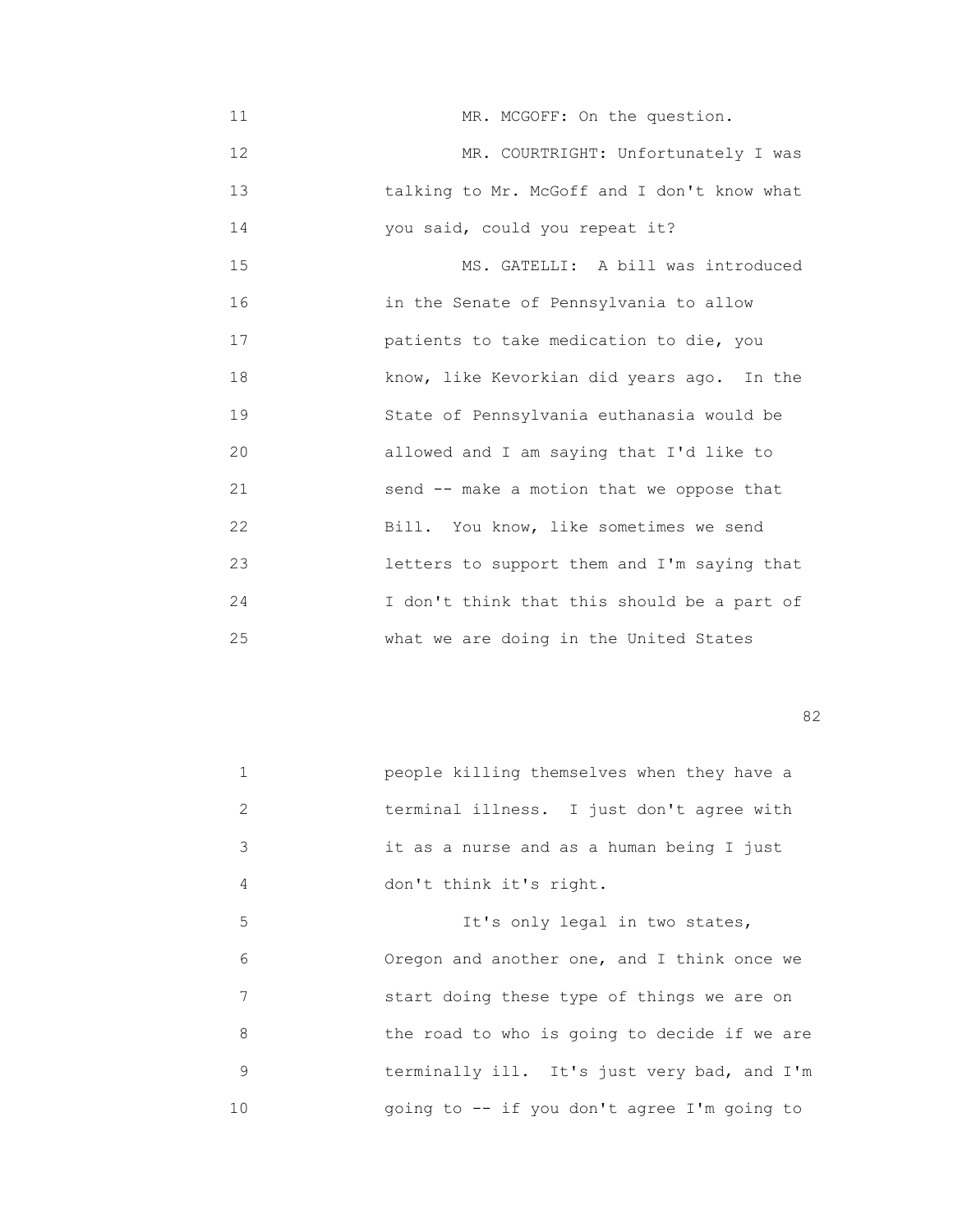11 send my own letter as a council 12 vice-president that I oppose it and as a 13 citizen I oppose it and as a human being and 14 as a nurse I oppose euthanasia.

15 MR. MCGOFF: I agree with what you 16 have just said. I seconded it, I'm sorry, 17 your motion simply so that we could talk 18 about it. I think it might be more 19 appropriate that we send it as individuals 20 rather than as council. When we send a 21 letter as council I believe we are speaking 22 on behalf of the public, and I don't know 23 that in this case we have the I don't want 24 to say the authority or you know the right 25 to, but it may be more appropriate that -- I

experience of the contract of the contract of the contract of the contract of the contract of the contract of the contract of the contract of the contract of the contract of the contract of the contract of the contract of

| $\mathbf{1}$ | would be more than happy to affix my         |
|--------------|----------------------------------------------|
| 2            | signature to, you know, a personal letter on |
| 3            | behalf me as an individual. I don't know     |
| 4            | how anyone else feels about that?            |
| 5            | MR. COURTRIGHT: I agree with you,            |
| 6            | Mr. McGoff. I think if we were to do it, it  |
| 7            | would be more appropriate to do it as        |
| 8            | individuals.                                 |
| 9            | MS. FANUCCI: I agree.                        |
| 10           | MS. GATELLI: Well, I'm going to be           |
| 11           | sending it as an individual and as           |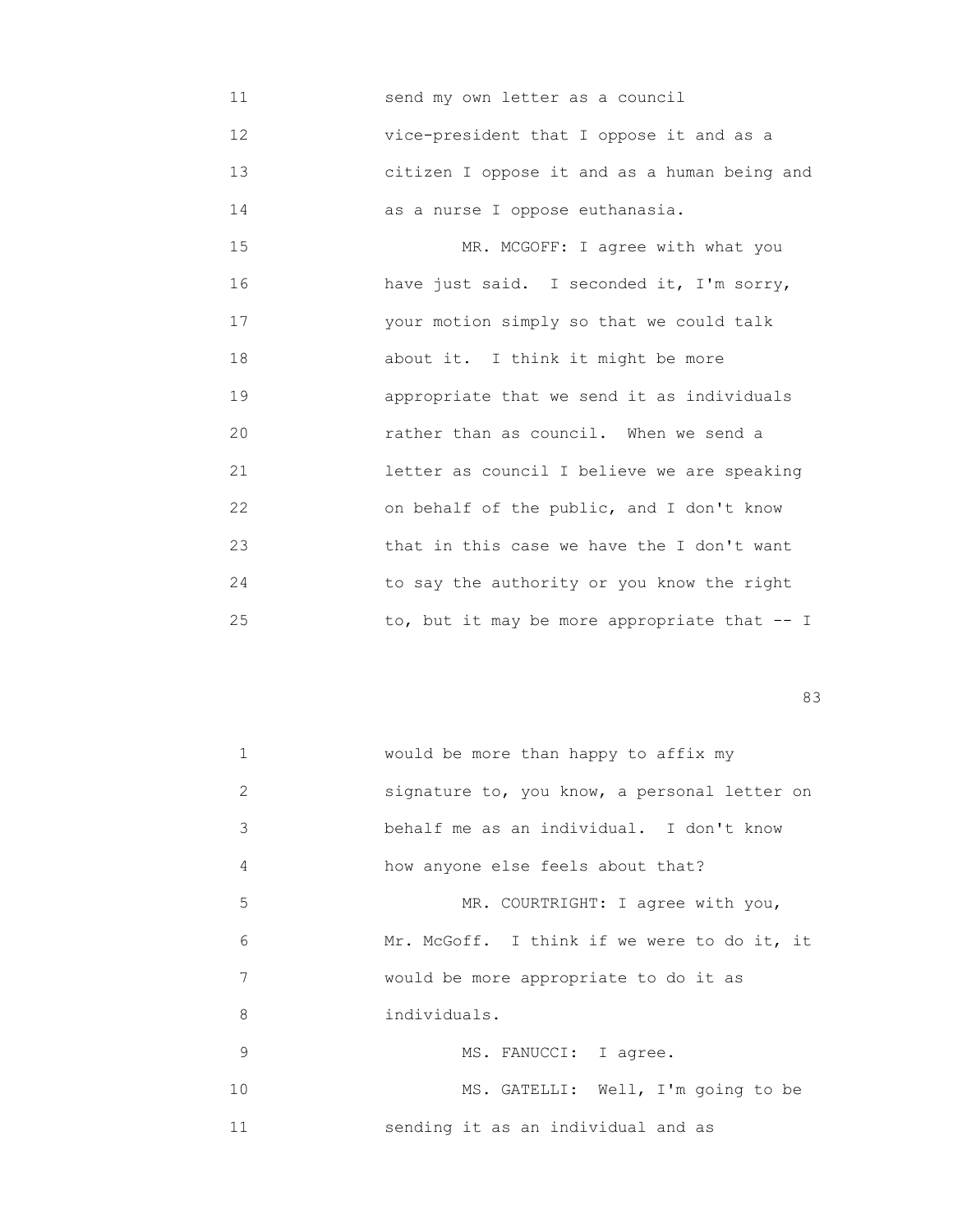12 vice-president of Scranton City Council. It 13 is before the government, so obviously it's 14 a government issue, and that's how I feel. 15 So I will be sending it and under my name as 16 vice-president of city council and as a 17 private citizen. 18 MS. HUMPHRIES: And I will sign it.

19 MR. MCGOFF: Phyllis, please. 20 MS. GATELLI: I have been getting 21 some complaints about the people that live 22 in the Tripp Park section where the KOZ 23 homes are, and apparently Judge Minora 24 issued in December an order that the 25 retention pond be corrected by the

|    | developer, Mr. Speicher, and in his order he |
|----|----------------------------------------------|
| 2  | also stated that the City of Scranton is     |
| 3  | enjoined from issuing any subdivision and/or |
| 4  | lot development permits of any nature for    |
| 5  | the continued development of the Village at  |
| 6  | Tripp Park, and the people that I have       |
| 7  | spoken to are not going to be doing any land |
| 8  | movement such as driveways or things of that |
| 9  | nature that would effect runoff. They are    |
| 10 | putting back porches on and one is putting   |
| 11 | an above-ground swimming pool and things of  |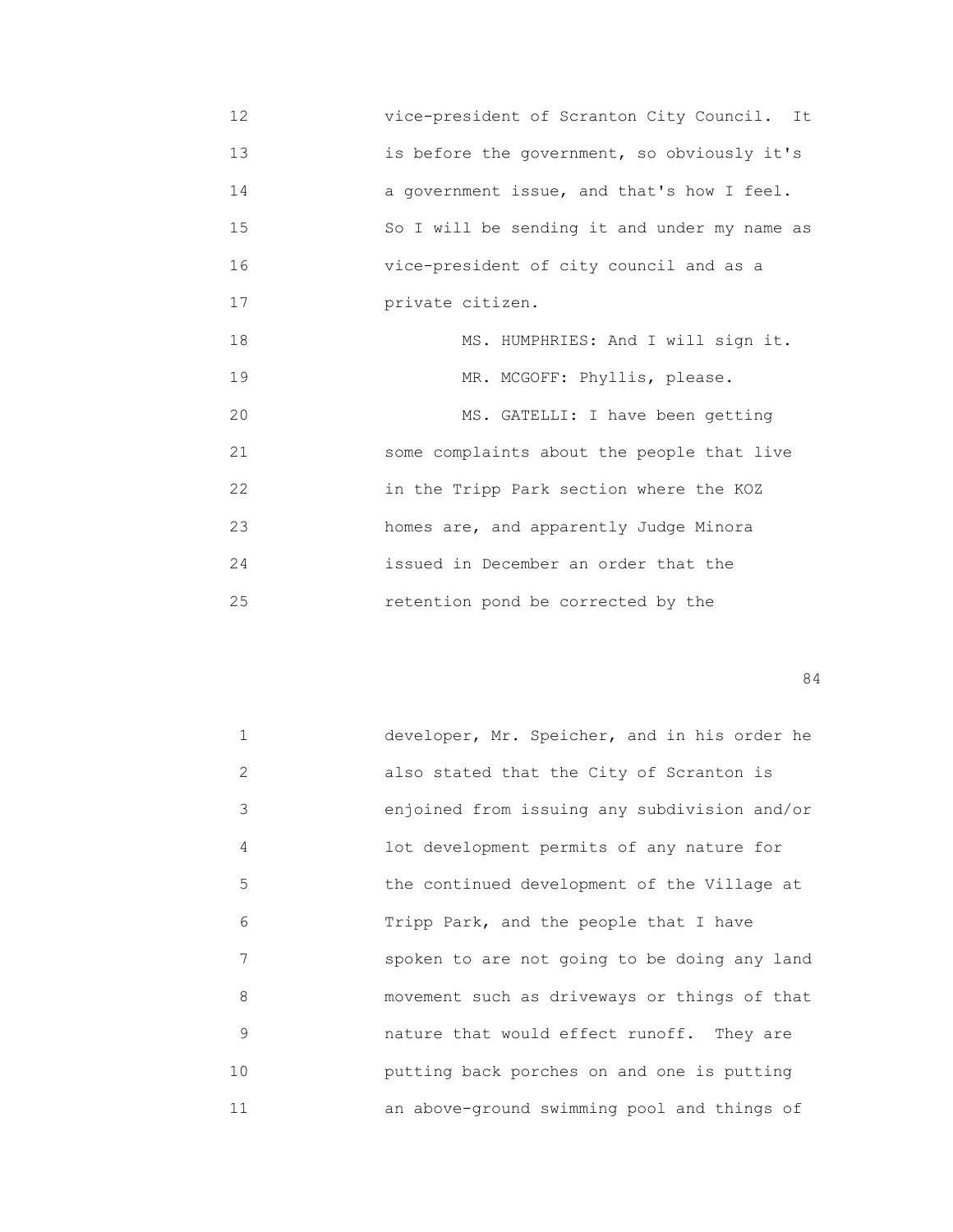12 **that nature.** 

13 13 I am not sure where the issue stands 14 because Mr. Speicher, from what I understand 15 has fled the area or fled the project, so I 16 don't know that he is going to be completing 17 **What he is supposed to complete, and there**  18 are people that want to do some improvements 19 to their property that will not effect water 20 runoff, so I am going to ask my council 21 members if we can send a letter to Judge 22 Minora asking him to revisit his order and 23 to see if he can't make some exceptions for 24 certain repairs to homes that will not 25 effect water runoff because I'm getting a

<u>85 September 2006 September 2006 September 2006 September 2006 September 2006 September 2006 September 2006 S</u>

| 1  | tremendous amount of phone calls that        |
|----|----------------------------------------------|
| 2  | permits are being denied in their particular |
| 3  | area.                                        |
| 4  | I don't know when this issue will be         |
| 5  | resolved, and I think the people up there    |
| 6  | have suffered long enough with that          |
| 7  | developer with the things they had to        |
| 8  | tolerate with no snow removal and things of  |
| 9  | that nature and now they are being punished  |
| 10 | from making improvements to their property   |
| 11 | and I don't think that that's fair, so I'm   |
| 12 | going to ask my colleagues if they will      |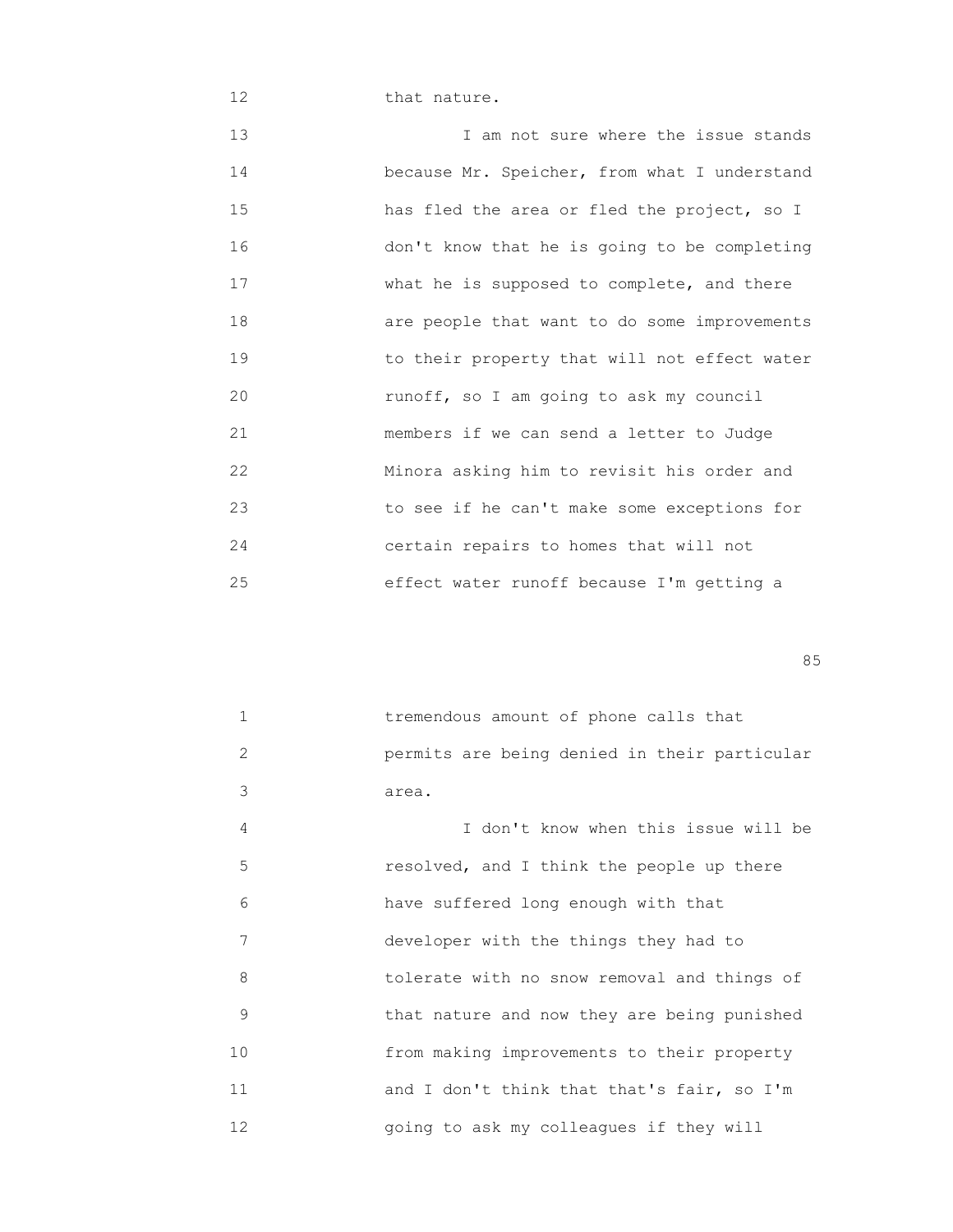13 agree to send a letter to Judge Minora to 14 reconsider this and maybe just issue certain 15 permits that wouldn't effect storm water. 16 MR. MCGOFF: Any opposition? 17 MS. FANUCCI: No. 18 MR. MCGOFF: Please do so. 19 MS. GATELLI: Thank you. Also, if we 20 can write a letter to PPL and ask them where 21 else they intend to spray in the City of 22 Scranton other than Matthew Avenue. I agree 23 with Mr. Dobson and the people on Matthew 24 Avenue that that certainly is not the way to 25 go especially if they are asking people to

en de la construction de la construction de la construction de la construction de la construction de la construction de la construction de la construction de la construction de la construction de la construction de la cons

| $\mathbf{1}$      | sign waivers, the herbicides must be toxic   |
|-------------------|----------------------------------------------|
| 2                 | of some nature if they are asking for        |
| 3                 | releases from the people, so see if we can't |
| 4                 | some information from PPL just as to exactly |
| 5                 | where they are going to spray and what type  |
| 6                 | of herbicide they are using. And that's all  |
| 7                 | I have. Thank you very much.                 |
| 8                 | MR. MCGOFF: Thank you, Mrs. Gatelli.         |
| 9                 | Mrs. Fanucci.                                |
| 10                | MS. FANUCCI: I only have two things,         |
| 11                | Mr. Dobson had brought up about the Recovery |
| $12 \overline{ }$ | Plan and bringing it back on the bat ballot. |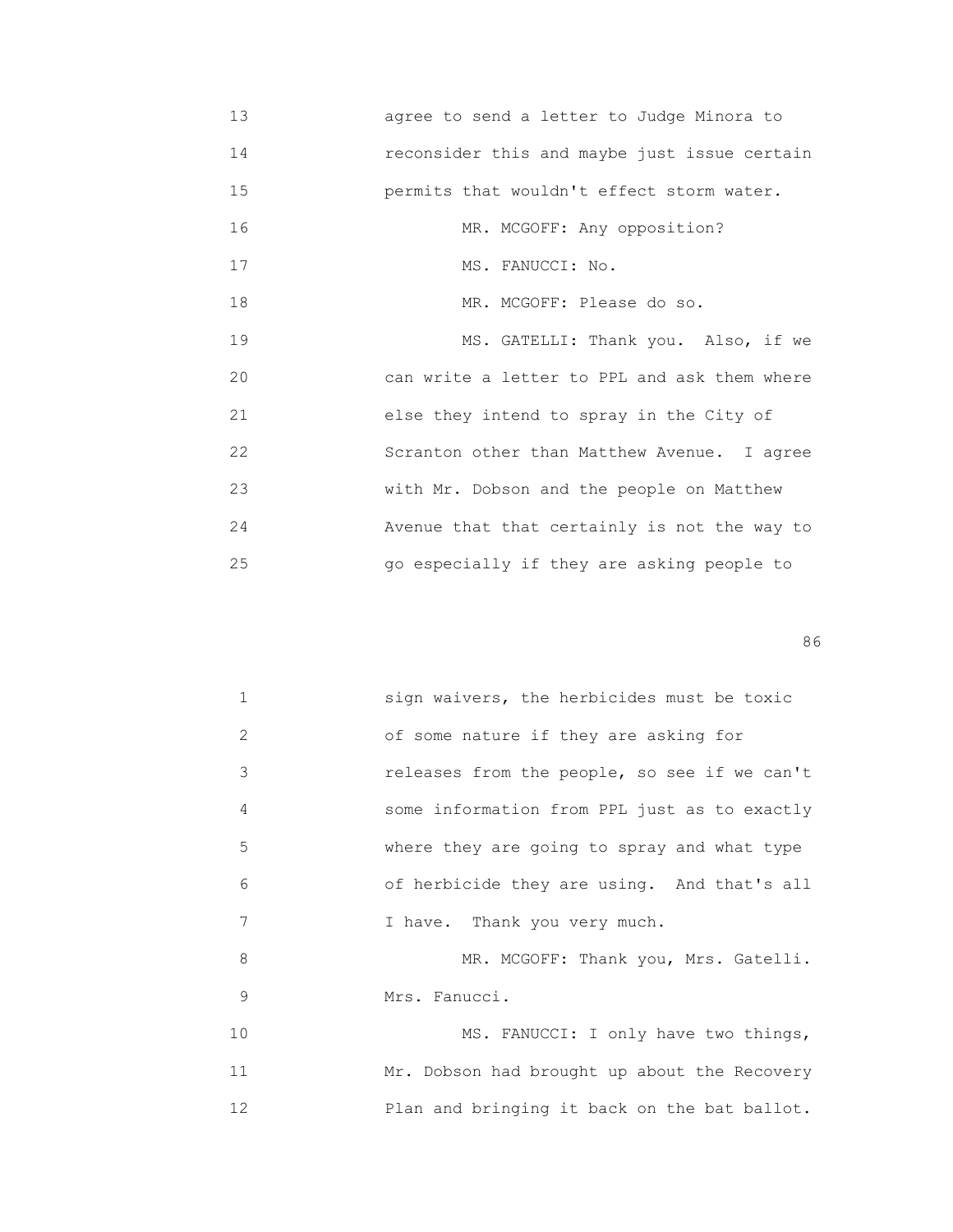13 I'm not sure that can be done. I believe 14 that now the state is in charge and that's 15 the problem, and I will look into see if 16 that is an option. I don't believe I don't 17 believe so, but I could be wrong. It 18 certainly would be, you know, a good option 19 if it could be, you know, approved by the 20 state to let us do that again, so I 21 definitely will check into that. 22 Also, on the Connell building, I 23 understand that people feel that we are 24 using these grants and this money in places, 25 but they don't realize that if we don't use

experience of the state of the state of the state of the state of the state of the state of the state of the state of the state of the state of the state of the state of the state of the state of the state of the state of

| $\mathbf{1}$ | them somebody else is getting them and       |
|--------------|----------------------------------------------|
| 2            | that's the problem, that's the problem I     |
| 3            | have. I know it's hard to understand, but    |
| 4            | if we don't use that money or make use of    |
| 5            | these projects they go somewhere else, so it |
| 6            | will be Reading and you still will be paying |
| 7            | for it, but it will be in Reading and it     |
| 8            | will be in other areas and other cities and  |
| 9            | other parts of the state, so you still will  |
| 10           | be paying that money for these projects.     |
| 11           | So when you are saying, "What am I           |
| 12           | getting out of it," you are getting the fact |
|              |                                              |

13 that at least it is in your own city and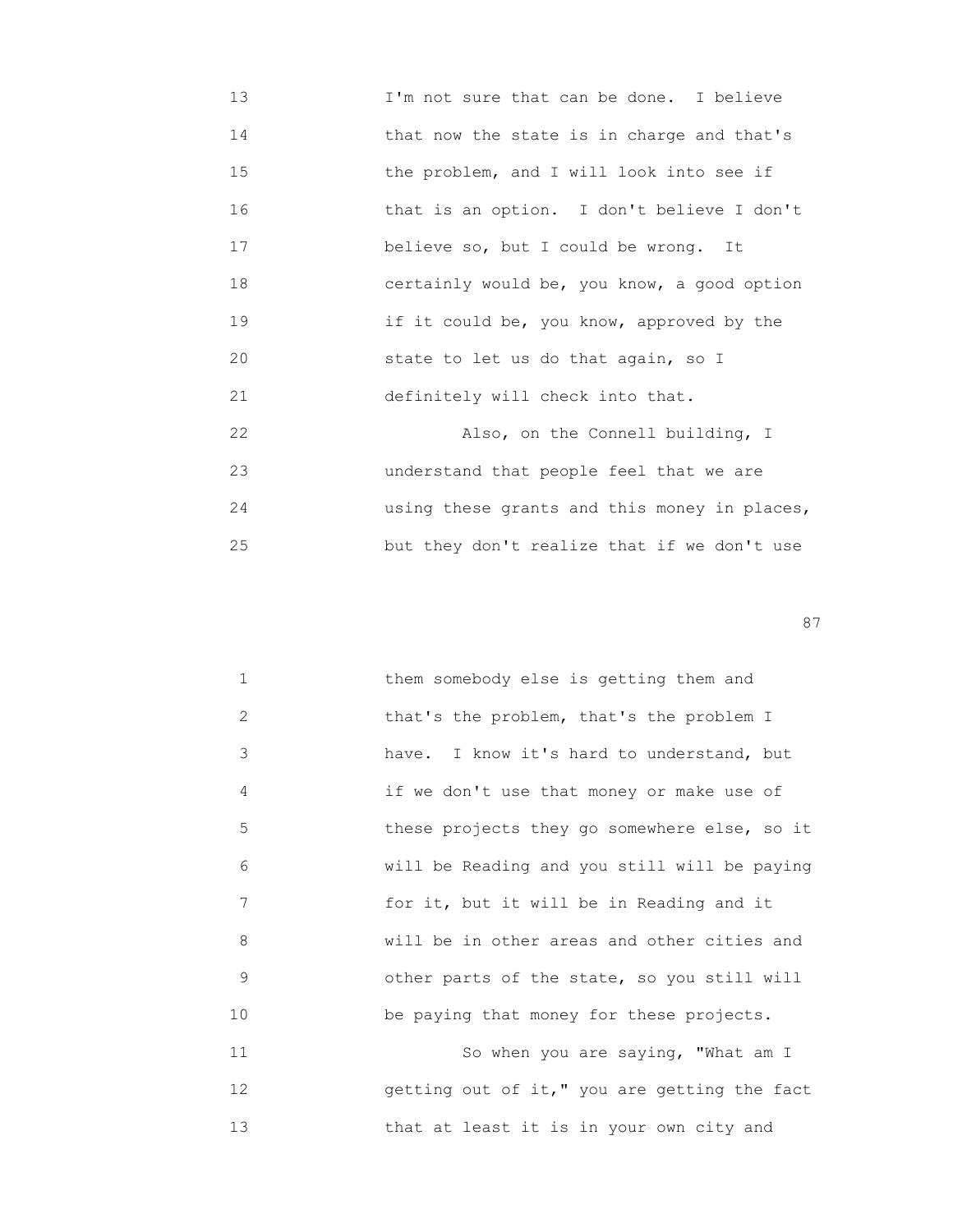- 14 that maybe when that happens that will be 15 job creation and there will be benefits for 16 you. You will not get anything out of it if 17 it goes somewhere else, so that is why I 18 will always vote to make sure that we get as 19 many grants as we can get and as much as any 20 part of economic development we can get our 21 hands on I will be part of it and certainly 22 Will want to happen for our city. 23 I understand that it's a lot of 24 money, and it is a lot of money when you
- 25 look at this building, in fact, I was there

en andere de la constantino de la constantino de la constantino de la constantino de la constantino de la cons

| $\mathbf{1}$   | today. When you see that building it is an   |
|----------------|----------------------------------------------|
| $\overline{2}$ | absolutely beautiful building and it could   |
| 3              | be a beautiful building again. It is going   |
| 4              | to take a lot of money, and it's             |
| 5              | unfortunate, but it is not as unfortunate as |
| 6              | a building sitting there like it is now.     |
| 7              | That is a waste and in ten more years it     |
| 8              | will take six times the amount of money as   |
| 9              | it's taking now to redo the building.        |
| 10             | So, you know, I would rather the             |
| 11             | money here and I will take the money as much |
| 12             | as we can get it because if we don't someone |
| 13             | else will. And that is all I have.           |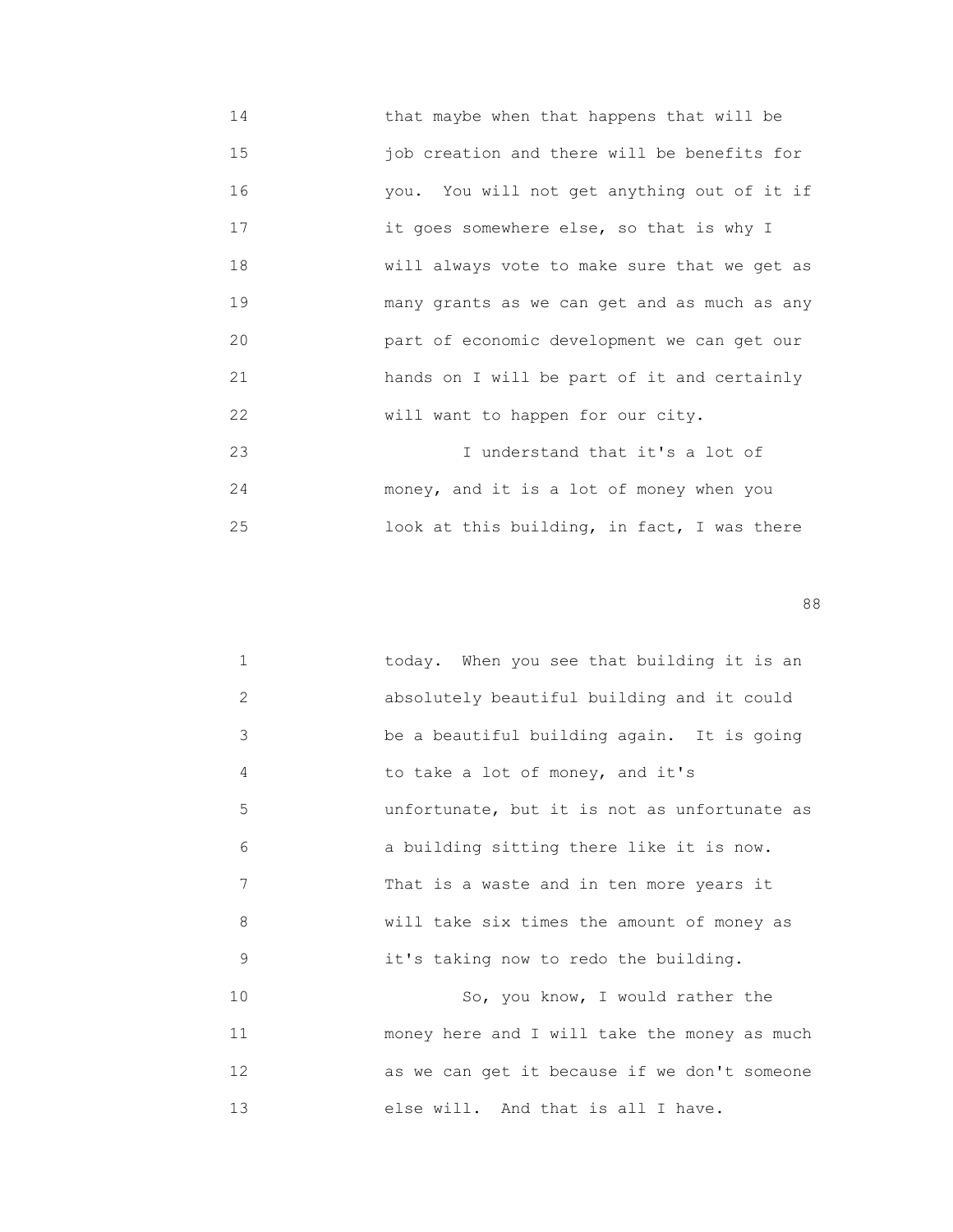14 Oh, no, one more thing, I'm sorry, 15 on Danielle and Company, it is a small 16 business she has in town and she is 17 expanding. She does soaps and things of 18 that nature, lotions and creams and all her 19 own products. She is selling them currently 20 I believe it's like over 100 stores right 21 now. She is currently trying to expand her 22 business and she is looking to bring on 23 eventually salespeople, consultants, more 24 business people and try to expand it to even 25 I think sell to hotels and things of that

en de la construction de la construction de la construction de la construction de la construction de la constr<br>1990 : la construction de la construction de la construction de la construction de la construction de la const

| 1  | nature, so that is it a very nice project    |
|----|----------------------------------------------|
| 2  | and it's going to see her growing because    |
| 3  | she hasn't really been out there that long   |
| 4  | and it seems to be taking off and that to me |
| 5  | is a good thing. So that is all I have.      |
| 6  | Thank you.                                   |
| 7  | MR. MCGOFF: Mr. Courtright.                  |
| 8  | MR. COURTRIGHT: I'd just like to             |
| 9  | congratulate the law enforcement officers    |
| 10 | that captured this 16-year-old that appears  |
| 11 | to be the one that was reeking havoc         |
| 12 | throughout this city and possibly the one    |
| 13 | that raped an individual in West Scranton.   |

14 I know this individual had a lot of people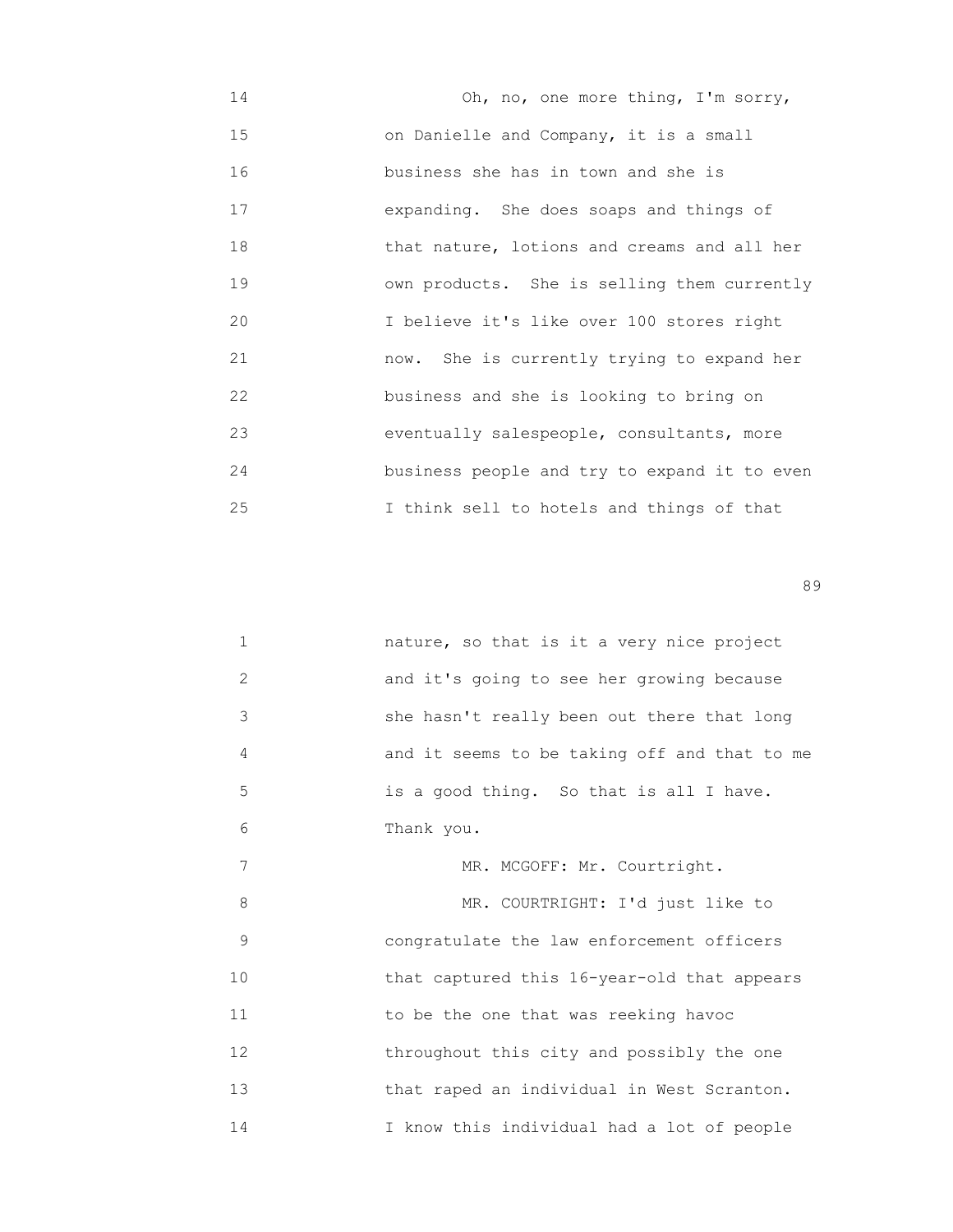15 concerned and upset, so I don't know all of 16 the officers involved so I don't want to 17 mention any names, I might miss somebody. 18 And just one other thing, I had an 19 opportunity for the first time ever to be in 20 the Southern Union building, I had to go 21 down there this week for something, and I 22 had never been in there before, it's an 23 unbelievably beautiful building inside and 24 everything in there appears to be state of 25 the art, but the interesting think I found

en de la construction de la construction de la construction de la construction de la construction de la constr<br>1900 : la construction de la construction de la construction de la construction de la construction de la const

| $\mathbf 1$ | out when I was in there is Merrill Lynch is  |
|-------------|----------------------------------------------|
| 2           | occupying the one floor, and I am being told |
| 3           | that they are not taking advantage of the    |
| 4           | KOZ. They do not take advantage of the fact  |
| 5           | that they are in a KOZ which to me, I was    |
| 6           | very surprised at that, so I know a lot of   |
| 7           | times when we hear people not for the        |
| 8           | Southern Union building what I would like to |
| 9           | say, you know, Mr. Donahue that bought, he   |
| 10          | did not but that from the city, we didn't    |
| 11          | sell it to him, Southern Union sold it to    |
| 12          | him, if he got a good deal more power to     |
| 13          | him, but I just wanted to make that known    |
| 14          | and I was told that Merrill Lynch did not    |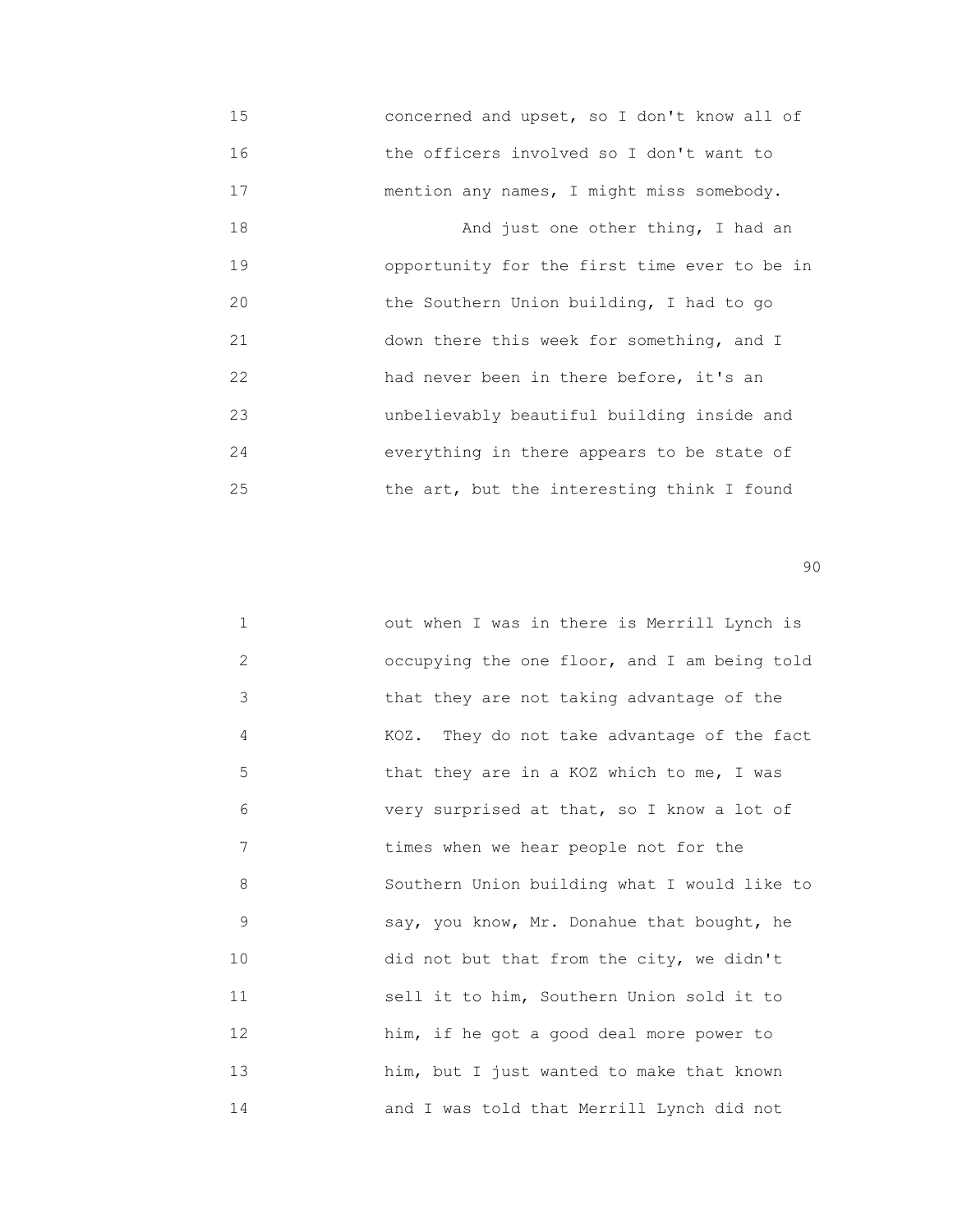15 take advantage of the KOZ down there, and

16 that's all I have. Thank you.

17 MR. MCGOFF: Thank you, Mr.

18 Courtright. Fifth order, Mrs. Garvey.

19 MS. GARVEY: FOR INTRODUCTION - A 20 RESOLUTION - AUTHORIZING THE MAYOR AND OTHER 21 APPROPRIATE CITY OFFICIALS FOR THE CITY OF 22 SCRANTON TO ENTER INTO A LOAN AGREEMENT AND 23 MAKE A LOAN FROM THE COMMERCIAL INDUSTRIAL 24 REVOLVING LOAN PROGRAM, PROJECT NO. 150.21 25 IN AN AMOUNT NOT TO EXCEED \$25,000.00 TO

| $\mathbf 1$ | DANIELLE AND COMPANY, INC. TO ASSIST AN |
|-------------|-----------------------------------------|
| 2           | ELIGIBLE PROJECT.                       |
| 3           | MR. MCGOFF: At this time I'll           |
| 4           | entertain a motion that Item 5-B be     |
| 5           | introduced into it's proper committee.  |
| 6           | MR. COURTRIGHT: So moved.               |
| 7           | MS. FANUCCI: Second.                    |
| 8           | MR. MCGOFF: On the question? All        |
| $\mathsf 9$ | in favor signify by saying aye.         |
| 10          | MS. FANUCCI: Aye.                       |
| 11          | MS. GATELLI: Aye.                       |
| 12          | MR. COURTRIGHT: Aye.                    |
| 13          | MR. MCGOFF: Aye. Opposed? The           |
| 14          | ayes have it and so moved.              |
| 15          | MS. GARVEY: SIXTH ORDER. NO             |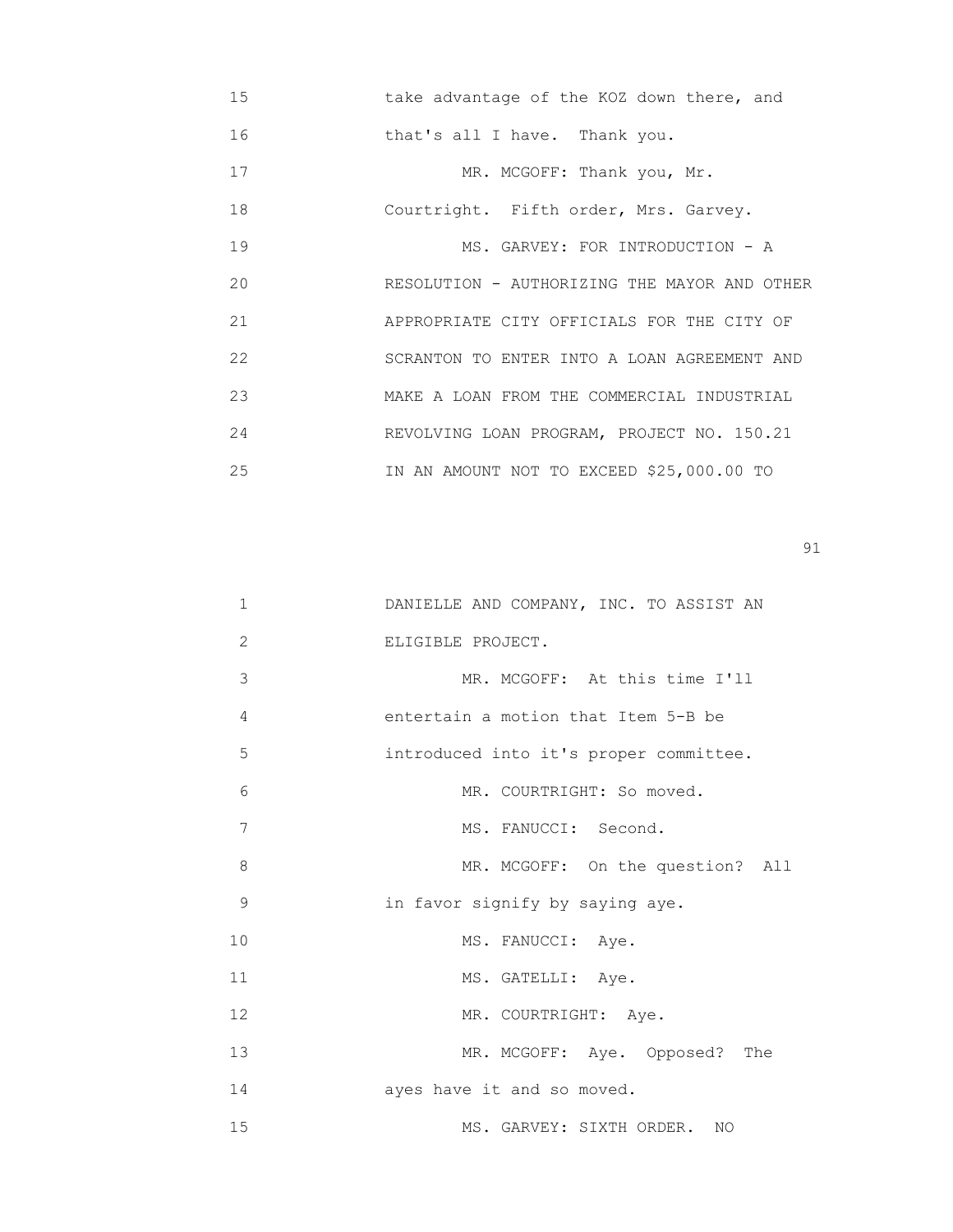16 BUSINESS AT THIS TIME. SEVENTH ORDER. 7-A.

17 FOR CONSIDERATION BY THE COMMITTEE ON

18 COMMUNITY DEVELOPMENT FOR ADOPTION -

19 RESOLUTION NO. 109, 2009 -

20 MENDING RESOLUTION NO. 55, 2008 ENTITLED "

 21 A RESOLUTION AUTHORIZING THE MAYOR AND OTHER 22 APPROPRIATE CITY OFFICIALS TO APPLY FOR AND

23 EXECUTE A GRANT FOR HOUSING AND

24 REDEVELOPMENT ASSISTANCE (HRA) IN THE AMOUNT

25 OF FIVE HUNDRED THOUSAND DOLLARS \$500,000.00

 $\sim$  92

| $\mathbf{1}$ | THROUGH THE COMMONWEALTH OF PENNSYLVANIA   |
|--------------|--------------------------------------------|
| 2            | DEPARTMENT OF COMMUNITY AND ECONOMIC       |
| 3            | DEVELOPMENT (DCED); AND IF THE APPLICATION |
| 4            | IS SUCCESSFUL TO COORDINATE THE USE OF THE |
| 5            | GRANT FUNDS FOR THE PROJECT TO BE NAMED AS |
| 6            | THE "CONNELL BUILDING" WITH                |
| 7            | "JEFFERSON-WERNER, LLC", THE DEVELOPER, OR |
| 8            | ITS DESIGNEE TO REFLECT THE CHANGE OF THE  |
| 9            | DEVELOPER AND RECIPIENT OF THE GRANT FROM  |
| 10           | JEFFERSON-WERNER, LLC TO SCRANTON-CONNELL, |
| 11           | LP.                                        |
| 12           | MR. MCGOFF: What is the                    |
| 13           | recommendation of the Chairperson for the  |
| 14           | Committee on Community Development?        |
| 15           | MS. FANUCCI: As Chairperson for the        |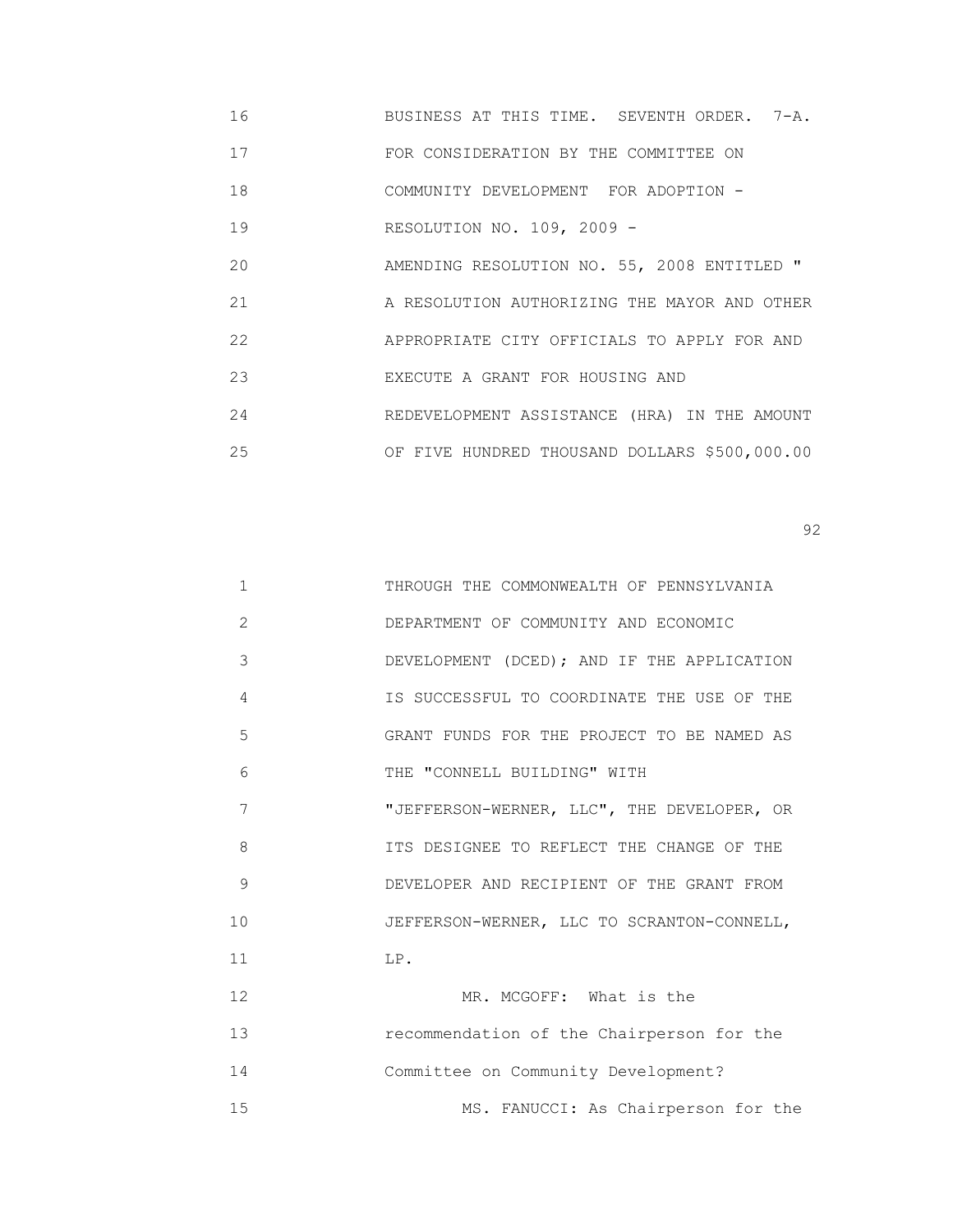| 16 | Committee on Community Development, I |
|----|---------------------------------------|
| 17 | recommend final passage of Item 7-A.  |
| 18 | MR. COURTRIGHT: Second.               |
| 19 | MR. MCGOFF: On the question? Roll     |
| 20 | call, please?                         |
| 21 | MR. COOLICAN: Mrs. Evans. Mrs.        |
| 22 | Gatelli.                              |
| 23 | MS. GATELLI: Yes.                     |
| 24 | MR. COOLICAN: Ms. Fanucci.            |
| 25 | MS. FANUCCI: Yes.                     |

experience of the contract of the contract of the contract of the contract of the contract of the contract of the contract of the contract of the contract of the contract of the contract of the contract of the contract of

| 1              | MR. COOLICAN: Mr. Courtright.                |
|----------------|----------------------------------------------|
| $\overline{2}$ | MR. COURTRIGHT: Yes.                         |
| 3              | MR. COOLICAN: Mr. McGoff.                    |
| 4              | MR. MCGOFF: Yes. I hereby declare            |
| 5              | Item 7-A legally and lawfully adopted.       |
| 6              | MS. GARVEY: FOR CONSIDERATION BY THE         |
| 7              | COMMITTEE ON COMMUNITY DEVELOPMENT - FOR     |
| 8              | ADOPTION - RESOLUTION NO. 110, 2009 -        |
| 9              | AMENDING RESOLUTION NO.56, 2008 ENTITLED "A  |
| 10             | RESOLUTION AUTHORIZING THE MAYOR AND OTHER   |
| 11             | APPROPRIATE CITY OFFICIALS TO APPLY FOR AND  |
| 12             | EXECUTE A GRANT APPLICATION FOR MIXED USE    |
| 13             | FACILITY FINANCING INITIATIVE (MUFFI) IN THE |
| 14             | AMOUNT OF ONE MILLION DOLLARS \$1,000,000.00 |
| 15             | THROUGH THE PENNSYLVANIA HOUSING FINANCE     |
| 16             | AGENCY (PHFA); ACCEPTING AND DISBURSING THE  |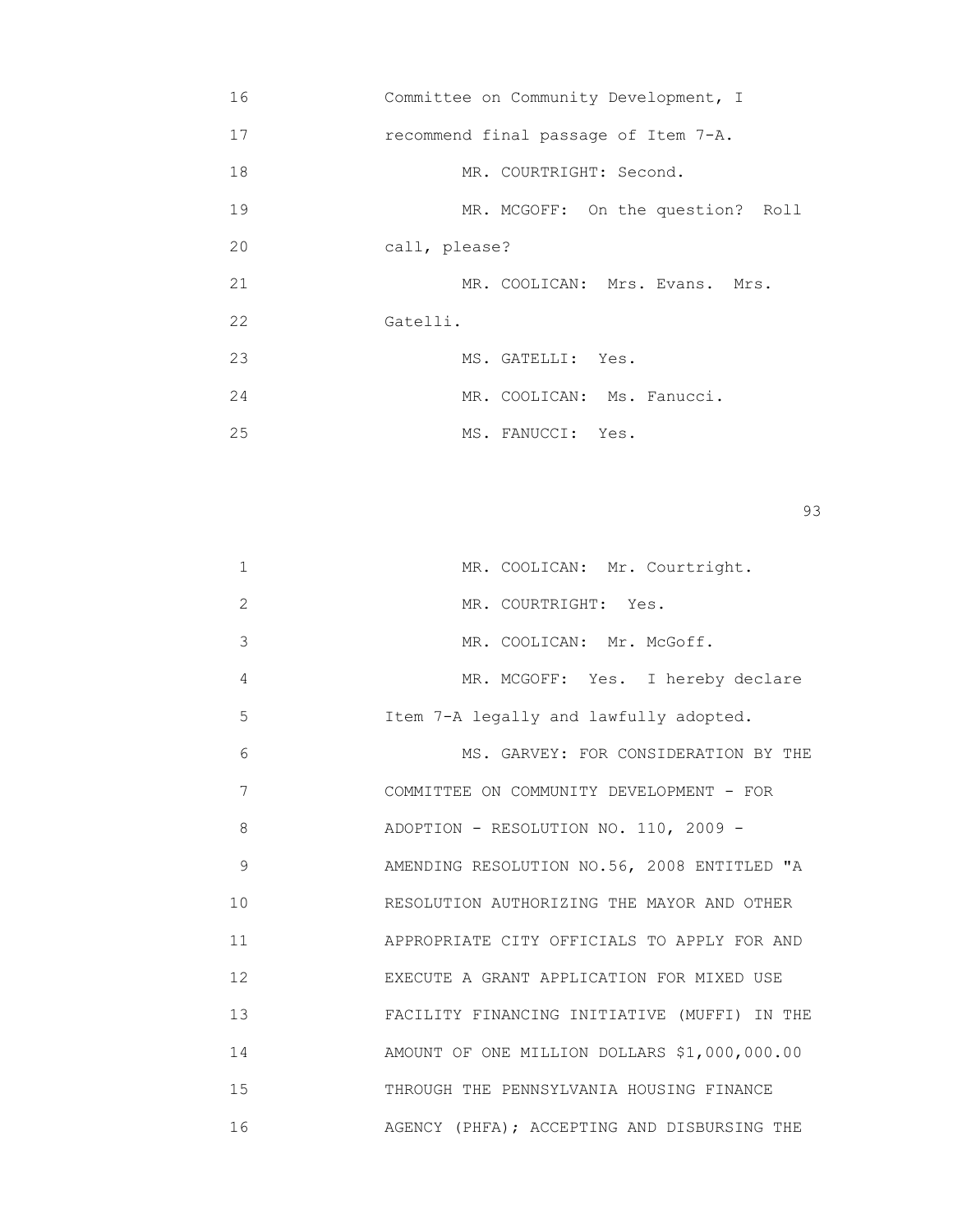17 GRANT IF THE APPLICATION IS SUCCESSFUL; AND 18 TO COORDINATE THE USE OF THE GRANT FUNDS 19 **MITH "JEFFERSON- WERNER, LLC", THE**  20 DEVELOPER, OR ITS DESIGNEE FOR THE PROJECT 21 NAMED AS "THE CONNELL BUILDING," TO REFLECT 22 THE CHANGE OF THE DEVELOPER AND RECIPIENT OF 23 THE GRANT FROM JEFFERSON-WERNER, LLC TO 24 SCRANTON-CONNELL, LP. 25 MR. MCGOFF: What is the

| $\mathbf 1$  | recommendation of the Chairperson for the |
|--------------|-------------------------------------------|
| $\mathbf{2}$ | Committee on Community Development?       |
| 3            | MS. FANUCCI: As Chairperson for the       |
| 4            | Committee on Community Development, I     |
| 5            | recommend final passage of Item 7-B.      |
| 6            | MR. COURTRIGHT: Second.                   |
| 7            | MR. MCGOFF: On the question? Roll         |
| 8            | call, please?                             |
| 9            | MR. COOLICAN: Mrs. Evans. Mrs.            |
| 10           | Gatelli.                                  |
| 11           | MS. GATELLI: Yes.                         |
| 12           | MR. COOLICAN: Ms. Fanucci.                |
| 13           | MS. FANUCCI: Yes.                         |
| 14           | MR. COOLICAN: Mr. Courtright.             |
| 15           | MR. COURTRIGHT: Yes.                      |
| 16           | MR. COOLICAN: Mr. McGoff.                 |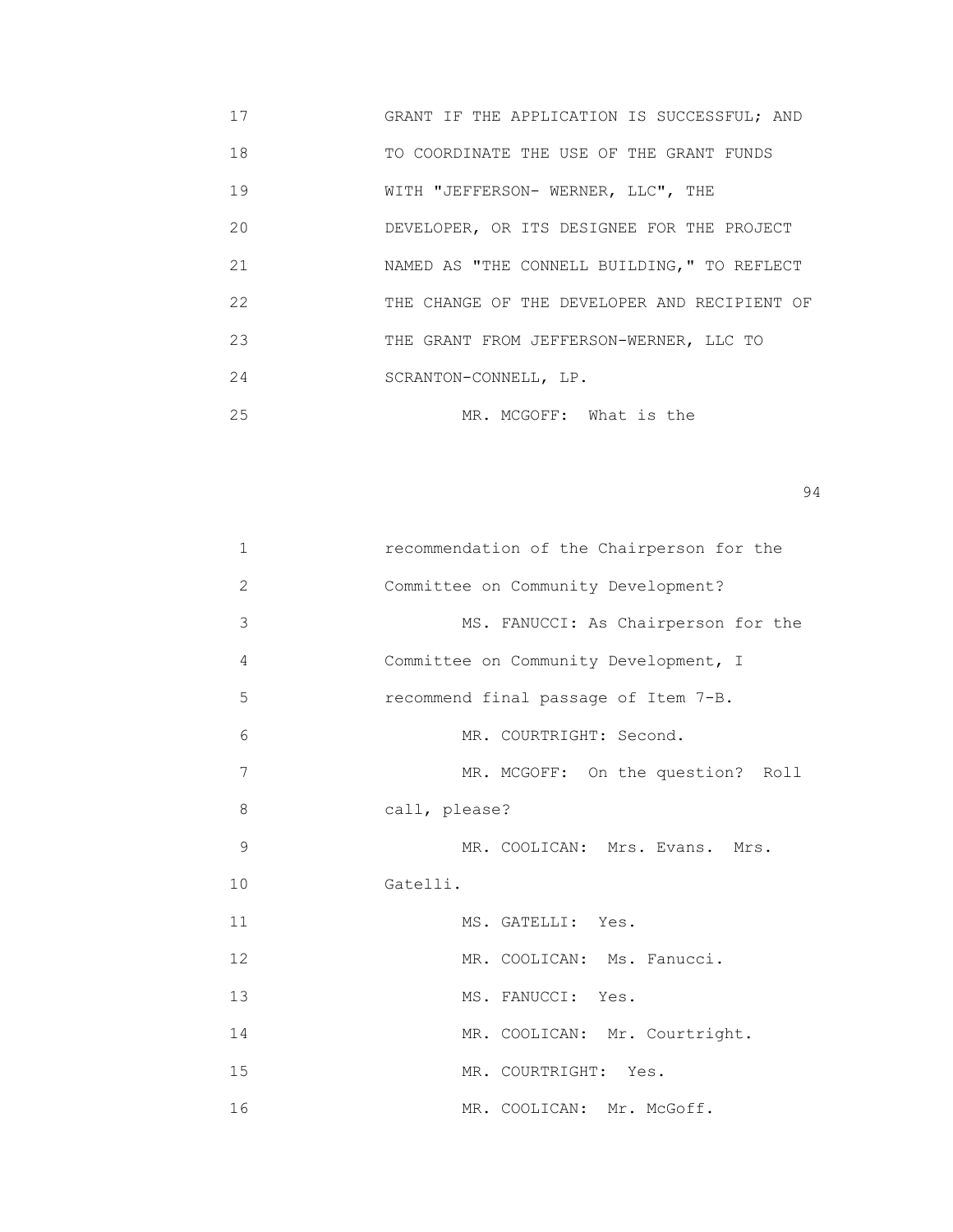| 17  | MR. MCGOFF: Yes. I hereby declare           |
|-----|---------------------------------------------|
| 18  | Item 7-B legally and lawfully adopted.      |
| 19  | MS. GARVEY: 7-C. FOR CONSIDERATION          |
| 20  | BY THE COMMITTEE ON COMMUNITY DEVELOPMENT - |
| 21  | FOR ADOPTION - RESOLUTION NO. 111, 2009 -   |
| 22  | AUTHORIZING THE MAYOR AND OTHER APPROPRIATE |
| 23  | CITY OFFICIALS FOR THE CITY OF SCRANTON TO  |
| 2.4 | ENTER INTO A SUBORDINATION AGREEMENT TO     |
| 25  | SUBORDINATE ITS RECORDED MORTGAGE DATED MAY |

en 1995 en 1996 en 1996 en 1997 en 1998 en 1998 en 1999 en 1999 en 1999 en 1999 en 1999 en 1999 en 1999 en 19<br>De grote en 1999 en 1999 en 1999 en 1999 en 1999 en 1999 en 1999 en 1999 en 1999 en 1999 en 1999 en 1999 en 19

| $\mathbf 1$ | 27, 2004 IN THE PRINCIPAL AMOUNT OF           |
|-------------|-----------------------------------------------|
| 2           | \$250,000.00, SECURED UPON PROPERTIES LOCATED |
| 3           | IN THE CITY OF SCRANTON MORE COMMONLY KNOWN   |
| 4           | AS 119 JEFFERSON AVENUE AND 617-619           |
| 5           | LACKAWANNA AVENUE, TO A MORTGAGE IN THE       |
| 6           | AMOUNT OF \$1,850,000.00 THAT 119 JEFFERSON   |
| 7           | ASSOCIATES, LLC INTENDS TO GRANT ON SAID      |
| 8           | PROPERTY TO PENN SECURITY BANK AND TRUST      |
| 9           | COMPANY.                                      |
| 10          |                                               |
| 11          | MR. MCGOFF: What is the                       |
| 12          | recommendation of the Chairperson for the     |
| 13          | Committee on Community Development?           |
| 14          | MS. FANUCCI: As Chairperson for the           |
| 15          | Committee on Community Development, I         |
|             |                                               |

16 recommend final passage of Item 7-C.

17 MR. COURTRIGHT: Second.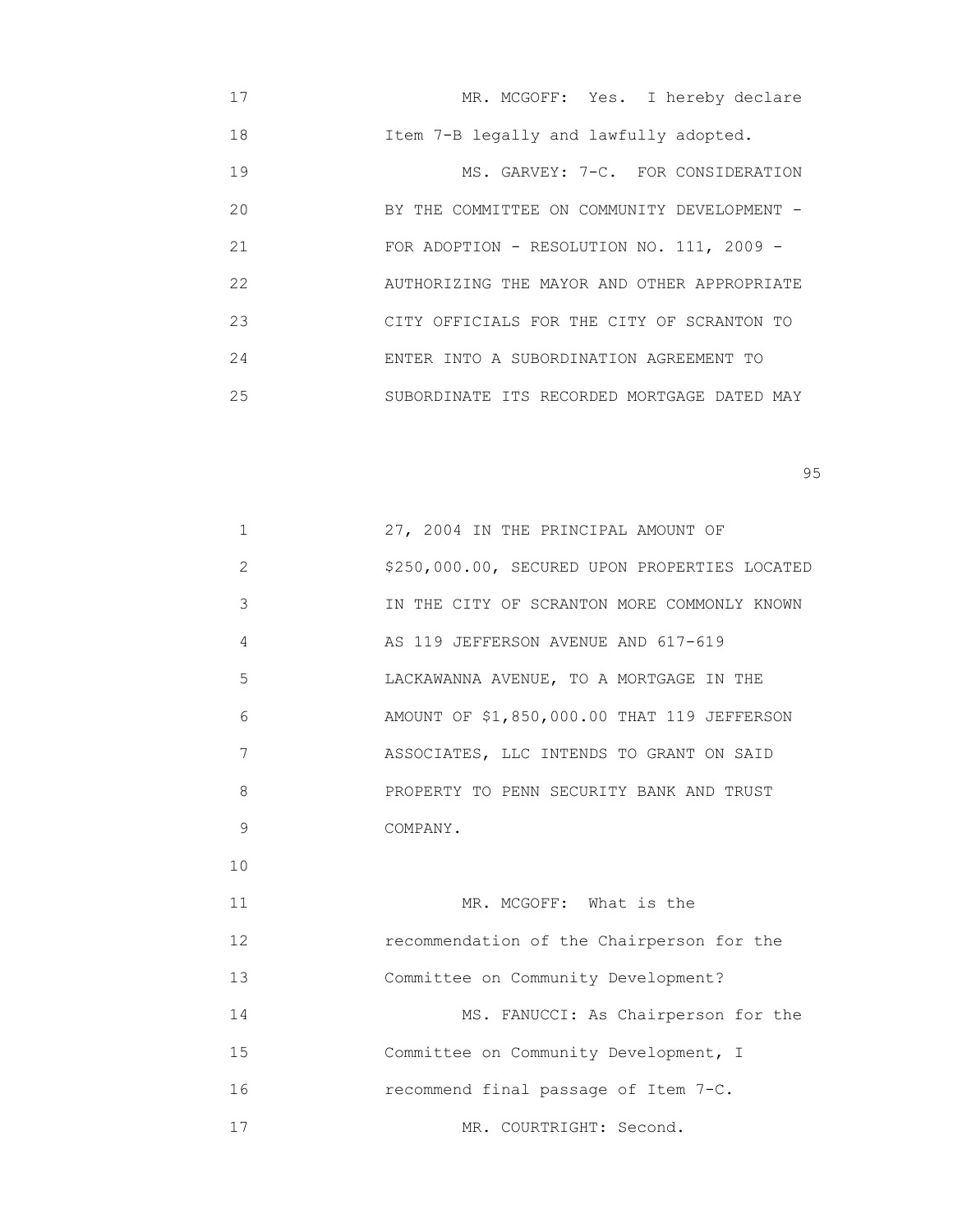| 18 |               | MR. MCGOFF: On the question? Roll |  |  |  |
|----|---------------|-----------------------------------|--|--|--|
| 19 | call, please? |                                   |  |  |  |
| 20 |               | MR. COOLICAN: Mrs. Evans. Mrs.    |  |  |  |
| 21 | Gatelli.      |                                   |  |  |  |
| 22 |               | MS. GATELLI: Yes.                 |  |  |  |
| 23 |               | MR. COOLICAN: Ms. Fanucci.        |  |  |  |
| 24 |               | MS. FANUCCI: Yes.                 |  |  |  |
| 25 |               | MR. COOLICAN: Mr. Courtright.     |  |  |  |

en 1996 en 1996 en 1996 en 1996 en 1996 en 1996 en 1996 en 1996 en 1996 en 1996 en 1996 en 1996 en 1996 en 19<br>De grote en 1996 en 1996 en 1999 en 1999 en 1999 en 1999 en 1999 en 1999 en 1999 en 1999 en 1999 en 1999 en 19

| $\mathbf 1$  | MR. COURTRIGHT: Yes.                        |
|--------------|---------------------------------------------|
| $\mathbf{2}$ | MR. COOLICAN: Mr. McGoff.                   |
| 3            | MR. MCGOFF: Yes. I hereby declare           |
| 4            | Item 7-C legally and lawfully adopted.      |
| 5            | MR. COURTRIGHT: Before Mrs. Garvey          |
| 6            | reads 7-D, I'd like to make a motion to     |
| 7            | table.                                      |
| 8            | MR. MCGOFF: Second. On the                  |
| 9            | question?                                   |
| 10           | MR. COURTRIGHT: On the question,            |
| 11           | some of us had taken a look up there and it |
| 12           | appears that there would be some difficulty |
| 13           | if, in fact, the traffic light was put in   |
| 14           | there, so we are going to talk to some      |
| 15           | people and see if there can be an           |
| 16           | alternative possibility, stop-signs or      |
| 17           | something else, so we are going to table it |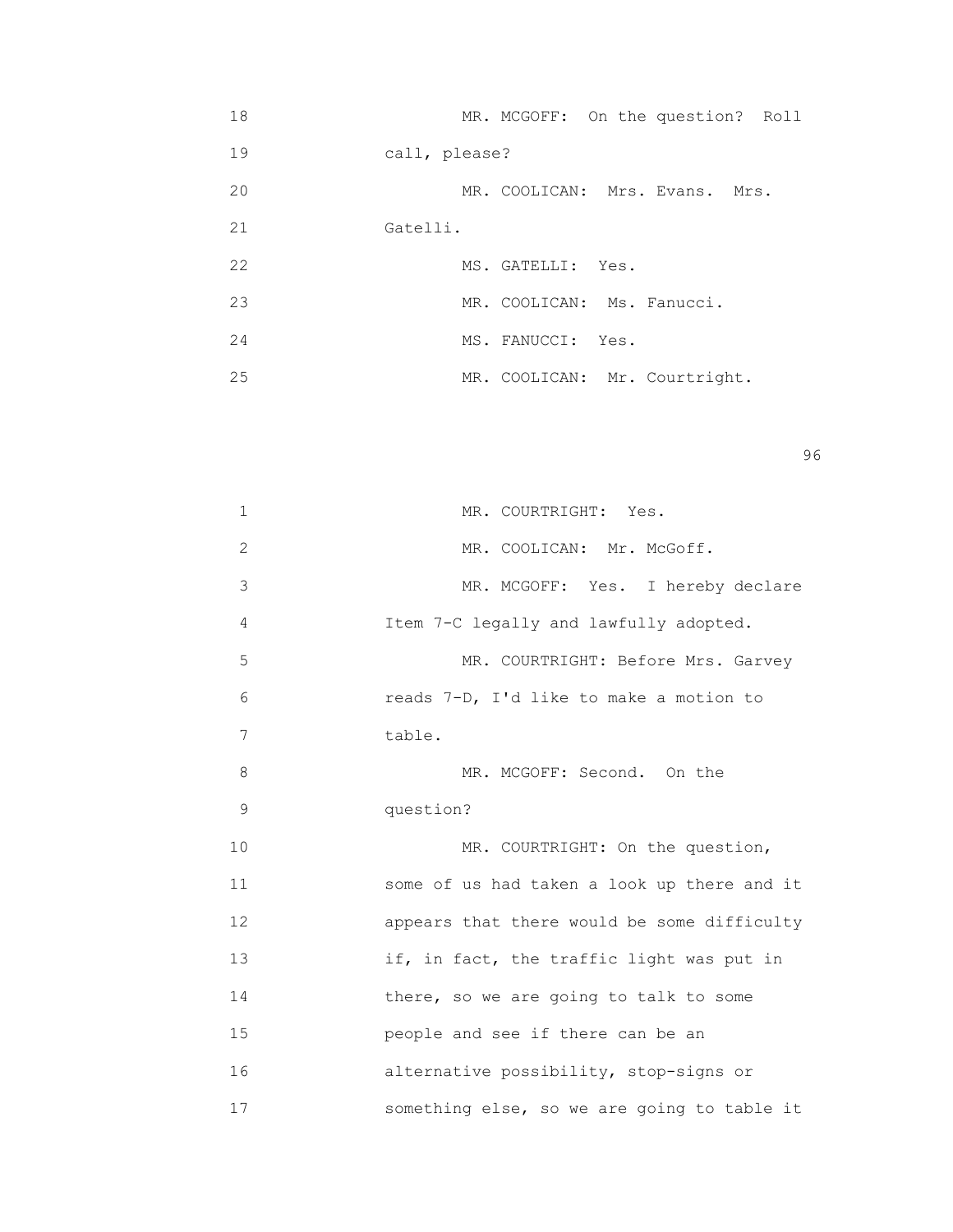| 18 | until we can look into that a little bit |
|----|------------------------------------------|
| 19 | further.                                 |
| 20 | MR. MCGOFF: All in favor of a motion     |
| 21 | to table Item 7-D signify by saying aye. |
| 22 | MS. FANUCCI: Aye.                        |
| 23 | MR. COURTRIGHT: Aye.                     |
| 24 | MR. MCGOFF: Aye. Opposed?                |
| 25 | MS. GATELLI: No.                         |

|        | $\mathbf 1$    |                | MR. MCGOFF: The ayes have it and so |  |  |  |
|--------|----------------|----------------|-------------------------------------|--|--|--|
|        | $\mathbf{2}$   | moved.         | Motion to adjourn.                  |  |  |  |
|        | 3              |                | MR. COURTRIGHT: So moved.           |  |  |  |
|        | $\overline{4}$ |                | MR. MCGOFF: Thank you for your      |  |  |  |
|        | $\mathsf S$    | participation. |                                     |  |  |  |
|        | $\epsilon$     |                |                                     |  |  |  |
|        | $\overline{7}$ |                |                                     |  |  |  |
|        | $\,8\,$        |                |                                     |  |  |  |
|        | $\mathsf 9$    |                |                                     |  |  |  |
| $10\,$ |                |                |                                     |  |  |  |
| $11\,$ |                |                |                                     |  |  |  |
| $12\,$ |                |                |                                     |  |  |  |
| 13     |                |                |                                     |  |  |  |
| 14     |                |                |                                     |  |  |  |
| $15\,$ |                |                |                                     |  |  |  |
| 16     |                |                |                                     |  |  |  |
| $17\,$ |                |                |                                     |  |  |  |
| $1\,8$ |                |                |                                     |  |  |  |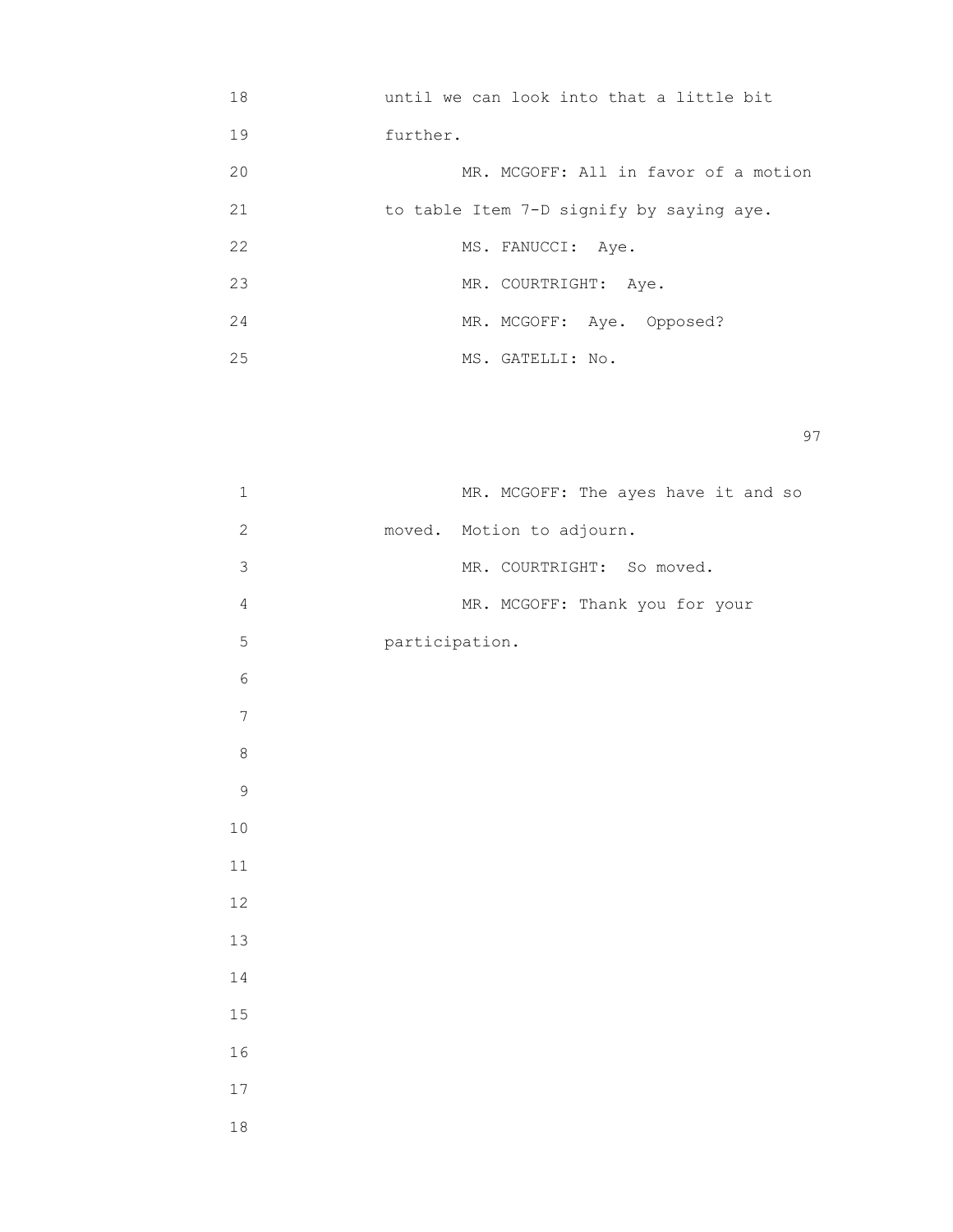19

en 1980 en 1980 en 1980 en 1980 en 1980 en 1980 en 1980 en 1980 en 1980 en 1980 en 1980 en 1980 en 1980 en 19<br>De grote en 1980 en 1980 en 1980 en 1980 en 1980 en 1980 en 1980 en 1980 en 1980 en 1980 en 1980 en 1980 en 19

| $\mathbf 1$    |                                                         |
|----------------|---------------------------------------------------------|
| $\overline{2}$ | CERTIFICATE                                             |
| 3              |                                                         |
| 4              | I hereby certify that the proceedings and               |
| 5              | evidence are contained fully and accurately in the      |
| 6              | notes of testimony taken by me at the hearing of the    |
| $7\phantom{.}$ | above-captioned matter and that the foregoing is a true |
| 8              | and correct transcript of the same to the best of my    |
| 9              | ability.                                                |
| 10             |                                                         |
| 11             |                                                         |
| 12             |                                                         |
| 13             | CATHENE S. NARDOZZI, RPR<br>OFFICIAL COURT REPORTER     |
| 14             |                                                         |
| 15             |                                                         |
| 16             |                                                         |
| 17             |                                                         |
| $\sim$         |                                                         |